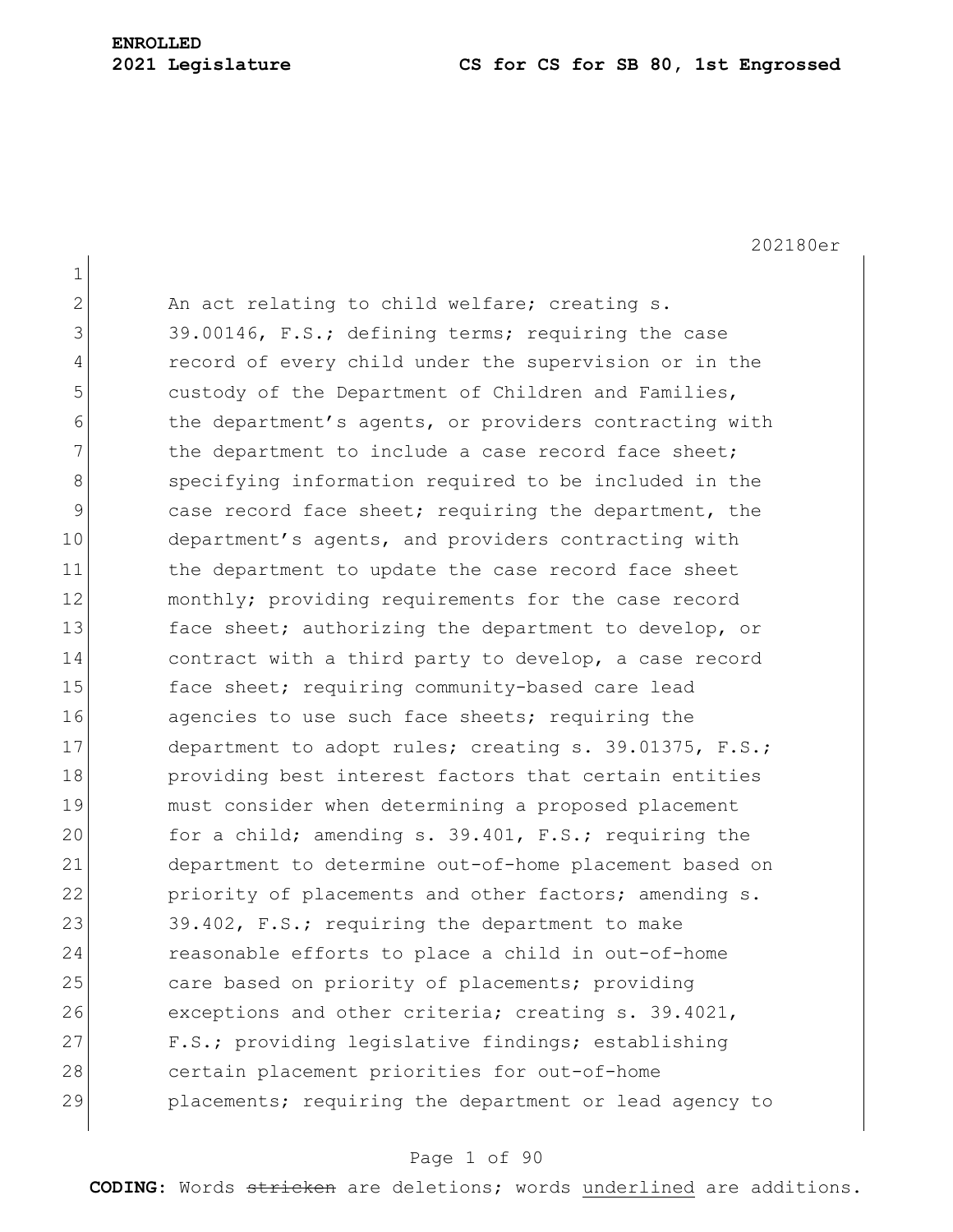202180er

30 place sibling groups together when possible if in the 31 best interest of each child after considering 32 Specified factors; providing an exception; providing 33 construction; creating s. 39.4022, F.S.; providing 34 legislative intent; defining terms; requiring that 35 multidisciplinary teams be established for certain 36 purposes; providing goals for such teams; providing 37 for membership of multidisciplinary team staffings; 38 authorizing the department or lead agency to invite 39 other participants to attend a team staffing under 40 certain circumstances; authorizing members of a 41 multidisciplinary team to attend staffings in person 42 or remotely; providing requirements for 43 multidisciplinary team staffings; requiring that team 44 staffings be held when specified decisions regarding a 45 child must be made; providing applicability; requiring 46 team staffing participants to gather and consider data 47 and information on the child before formulating a 48 decision; providing for the use of an evidence-based 49 assessment instrument or tool; requiring 50 multidisciplinary teams to conduct supplemental 51 assessments for certain children; requiring team 52 participants to gather certain information related to 53 the child for such supplemental assessments; requiring 54 that a unanimous consensus decision reached by the 55 team becomes the official position and that specified 56 **parties are bound by such consensus decision;** 57 **providing procedures for when the team does not reach** 58 a consensus decision; requiring that the department

#### Page 2 of 90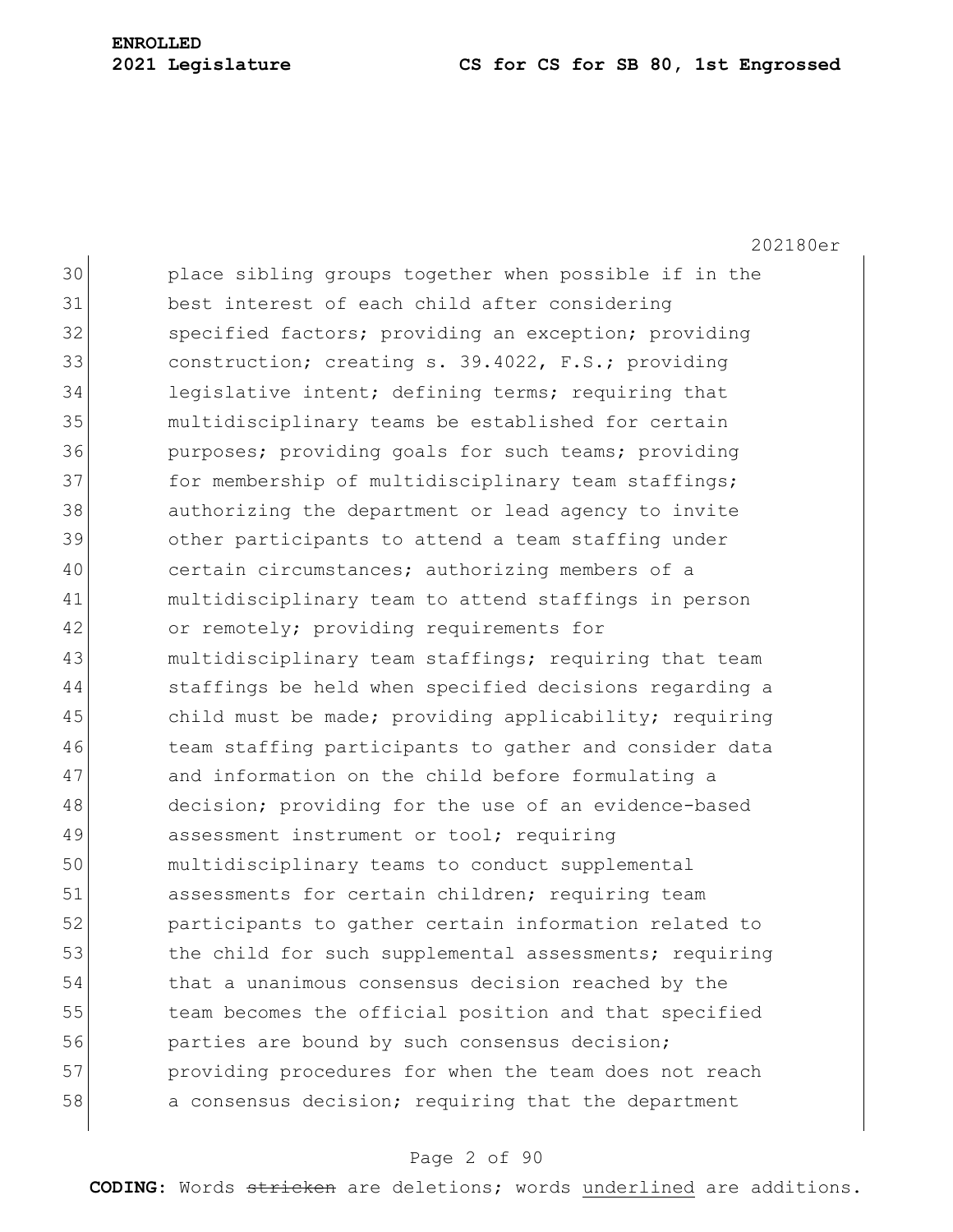202180er

59 determine a suitable placement if the team cannot come 60 to a consensus decision; requiring the formation of a 61 team within specified timeframes; requiring the 62 **facilitator to file a report with the court within a** 63 specified timeframe if the team does not reach a 64 consensus decision; providing requirements for the 65 **report;** authorizing specified parties to discuss 66 confidential information during a team staffing in the 67 **presence of participating individuals;** providing that 68 information collected by any agency or entity that 69 participates in a staffing which is confidential and 70 exempt upon collection remains confidential and exempt 71 when discussed in staffings; requiring individuals who 72 **participate in a staffing to maintain the** 73 confidentiality of all information shared; providing 74 construction; requiring the department to adopt rules; 75 requiring the department to contract for the 76 development of model placement transition plans; 77 providing requirements for such plans; requiring model 78 placement transition plans to be provided to certain 79 staff, and authorizing such plans to be provided to 80 other persons; creating s. 39.4023, F.S.; providing 81 legislative findings and intent; defining terms; 82 **providing for the creation of transition plans for** 83 specified changes in placement; providing conditions 84 under which a child may be removed from a caregiver's 85 home; requiring community-based care lead agencies to 86 provide services to prevent a change in placement; 87 requiring the department and a community-based care

#### Page 3 of 90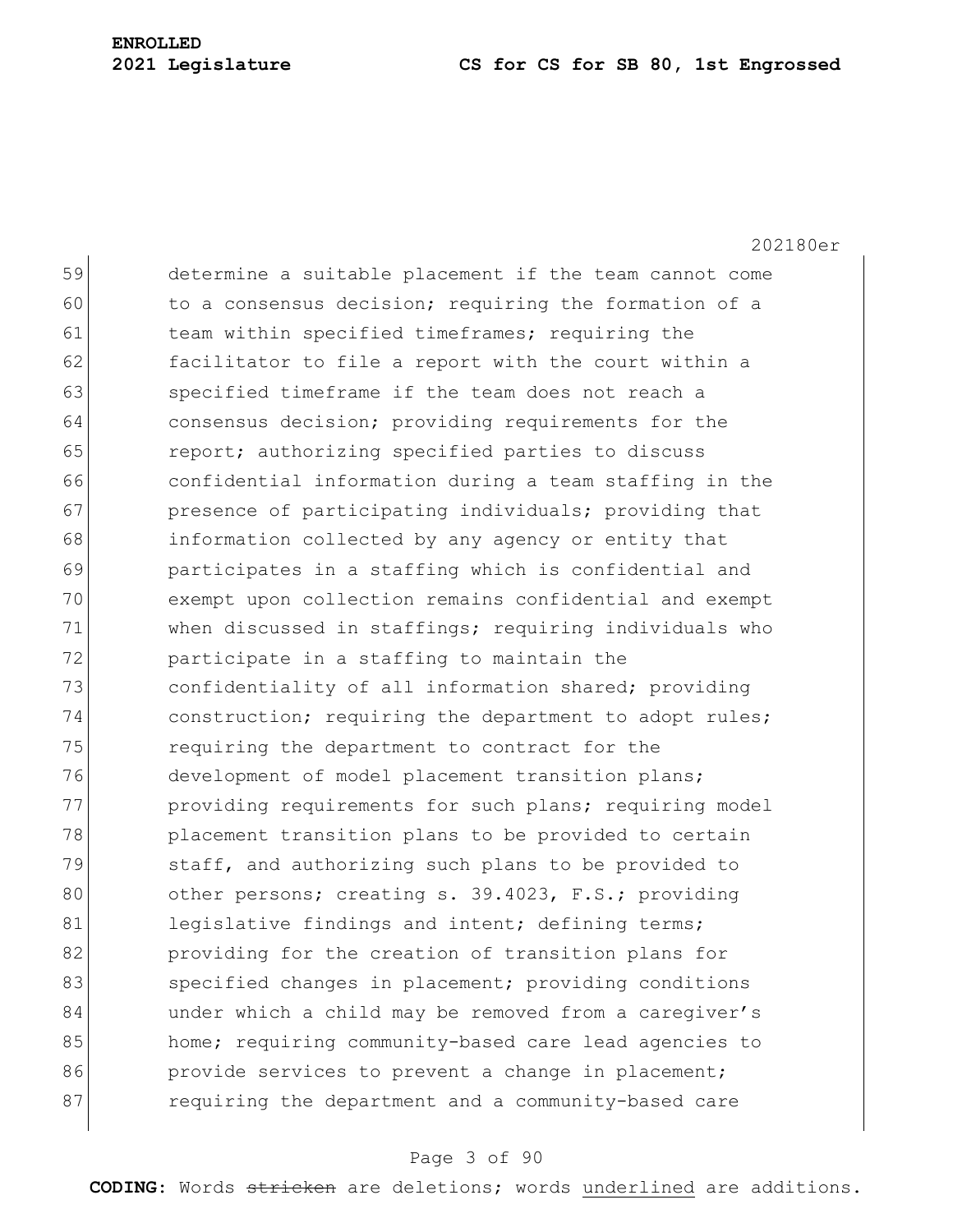202180er

| 88  | lead agency to convene a multidisciplinary team        |
|-----|--------------------------------------------------------|
| 89  | staffing to develop a transition plan under certain    |
| 90  | circumstances; requiring the department or community-  |
| 91  | based care lead agency to provide written notice of a  |
| 92  | planned placement change; providing requirements for   |
| 93  | the notice; providing applicability; requiring         |
| 94  | additional considerations for placement changes for    |
| 95  | infants and young children; providing findings;        |
| 96  | requiring the department or community-based care lead  |
| 97  | agency to create and implement individualized          |
| 98  | transition plans; requiring determinations of school   |
| 99  | changes to be made by certain individuals; authorizing |
| 100 | a multidisciplinary team member to contact certain     |
| 101 | individuals for recommendations relating to school     |
| 102 | changes; authorizing certain individuals to attend     |
| 103 | multidisciplinary team staffings remotely; specifying  |
| 104 | factors that must be considered when determining       |
| 105 | whether a child should remain in a certain school;     |
| 106 | requiring children who enter out-of-home care or       |
| 107 | undergo changes in placement to remain with familiar   |
| 108 | child care providers or early education programs, if   |
| 109 | possible; providing requirements for transition plans  |
| 110 | for transitions between K-12 schools; requiring the    |
| 111 | department, in collaboration with the Quality          |
| 112 | Parenting Initiative, to develop a form for a          |
| 113 | specified purpose; specifying requirements for the     |
| 114 | form; requiring the department and community-based     |
| 115 | care lead agencies to document multidisciplinary team  |
| 116 | staffings and placement transition decisions in the    |
|     |                                                        |

## Page 4 of 90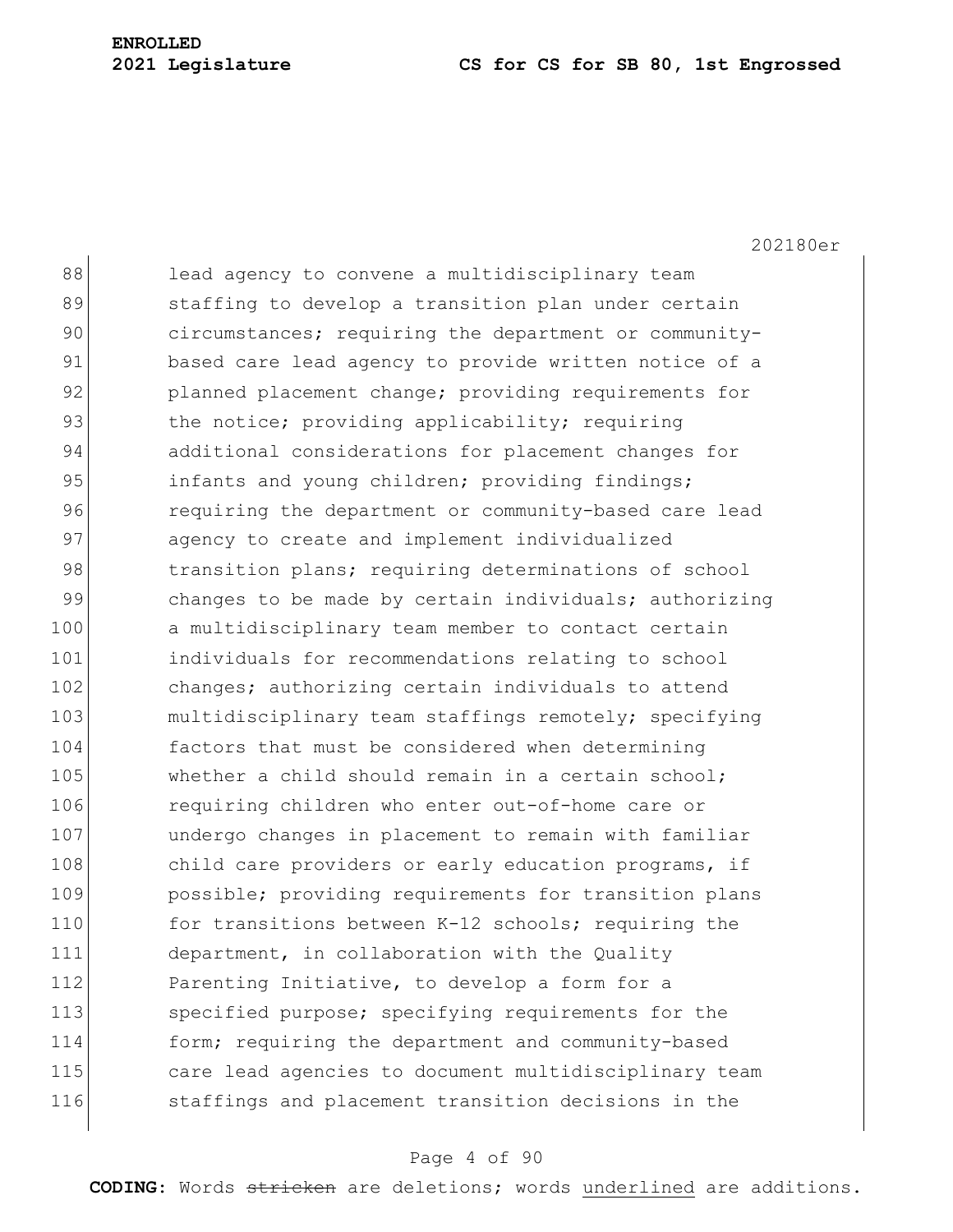202180er

117 Florida Safe Families Network and include such 118 information in the social study report for judicial 119 review; providing an exemption; requiring the 120 department to adopt rules; creating s. 39.4024, F.S.; 121 **providing legislative findings; defining terms;** 122 requiring the department or lead agency to make 123 reasonable efforts to place siblings in the same 124 foster, kinship, adoptive, or quardianship home when 125 certain conditions are met; requiring the department 126 or lead agency and multidisciplinary team to take 127 certain actions when siblings are not placed together; 128 specifying that the department and court are not 129 required to make a placement or change in placement to 130 develop certain sibling relationships; requiring the 131 department or the lead agency to convene a 132 multidisciplinary team staffing to determine and 133 assess sibling relationships when a child is removed 134 from a home; providing for the placement of sibling 135 groups in certain circumstances; specifying factors 136 for the multidisciplinary team to consider when 137 determining placement or change of placement for 138 children in sibling groups who do not have an existing 139 relationship with siblings; requiring that a child's 140 transition to a new home be carried out gradually when 141 it is determined that the child would benefit from 142 being placed with siblings; requiring the department, 143 in collaboration with the Quality Parenting 144 Initiative, to develop standard protocols for the 145 department and lead agency for use in making specified

#### Page 5 of 90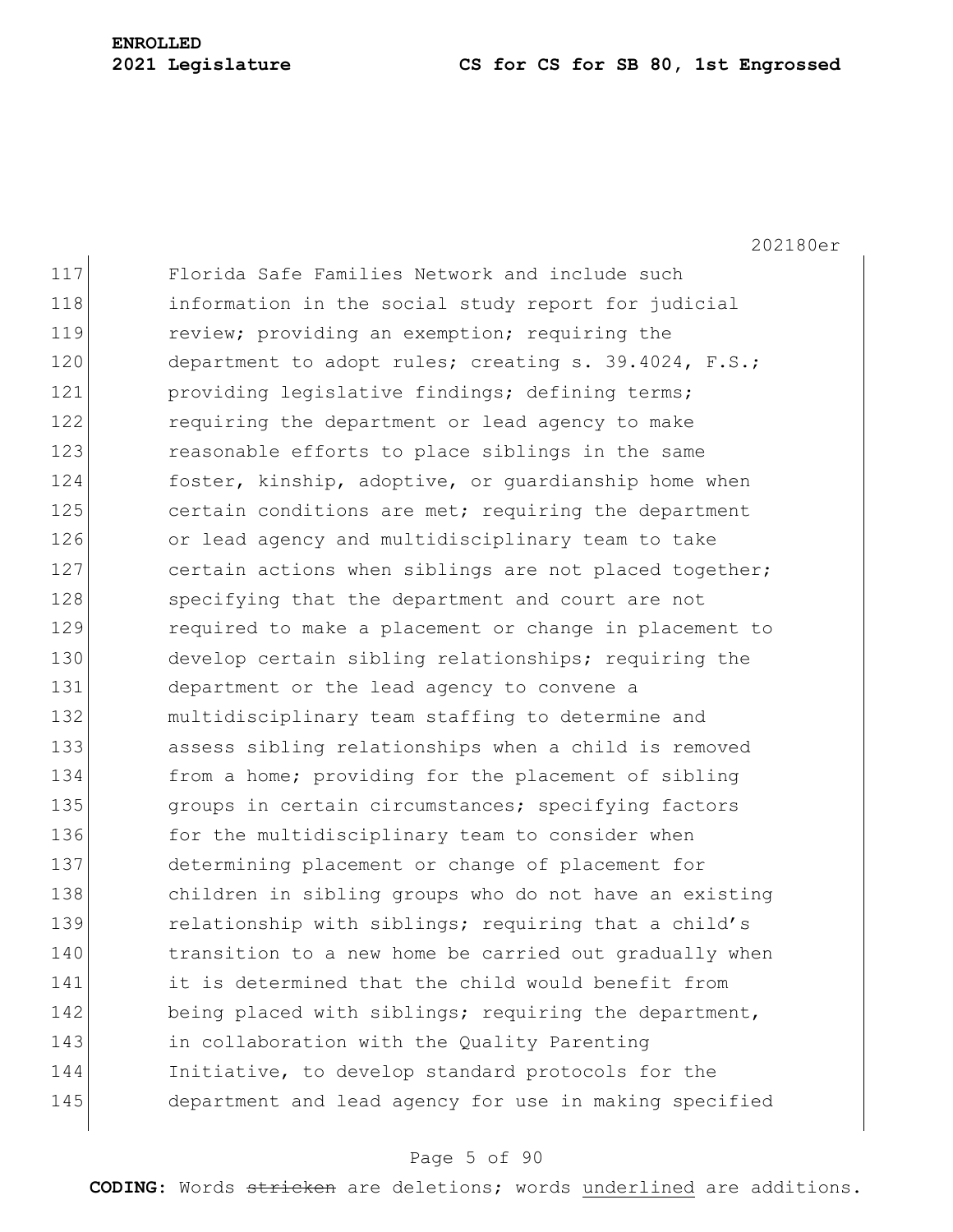202180er

| 146 | decisions about child placement; providing             |
|-----|--------------------------------------------------------|
| 147 | considerations for maintaining contact between         |
| 148 | siblings when separated; providing duties for          |
| 149 | caregivers; prohibiting the court from limiting or     |
| 150 | restricting communication or visitation between        |
| 151 | siblings unless it finds that such communication or    |
| 152 | visitation is contrary to the safety or well-being of  |
| 153 | the child; requiring the department or community-based |
| 154 | care lead agency to provide certain services if the    |
| 155 | court makes such a finding; requiring the department   |
| 156 | and community-based care lead agencies to periodically |
| 157 | reassess certain sibling placements in certain         |
| 158 | instances; requiring the department to provide certain |
| 159 | services to prevent disruption in a placement when a   |
| 160 | child does not adjust to such placement; requiring     |
| 161 | that a multidisciplinary team staffing is convened     |
| 162 | when one child does not adjust to placement as a       |
| 163 | sibling group under certain conditions; requiring the  |
| 164 | team to review such placement and choose a plan least  |
| 165 | detrimental to each child; requiring that a            |
| 166 | multidisciplinary team be convened in certain          |
| 167 | circumstances where the department or child            |
| 168 | subsequently identifies a sibling; requiring the       |
| 169 | department to provide children with specified          |
| 170 | information relating to their siblings; requiring the  |
| 171 | department to make reasonable efforts to ascertain     |
| 172 | such information if it is not known; providing that a  |
| 173 | child has a right to continued communication with a    |
| 174 | sibling under certain circumstances; requiring a court |
|     |                                                        |

## Page 6 of 90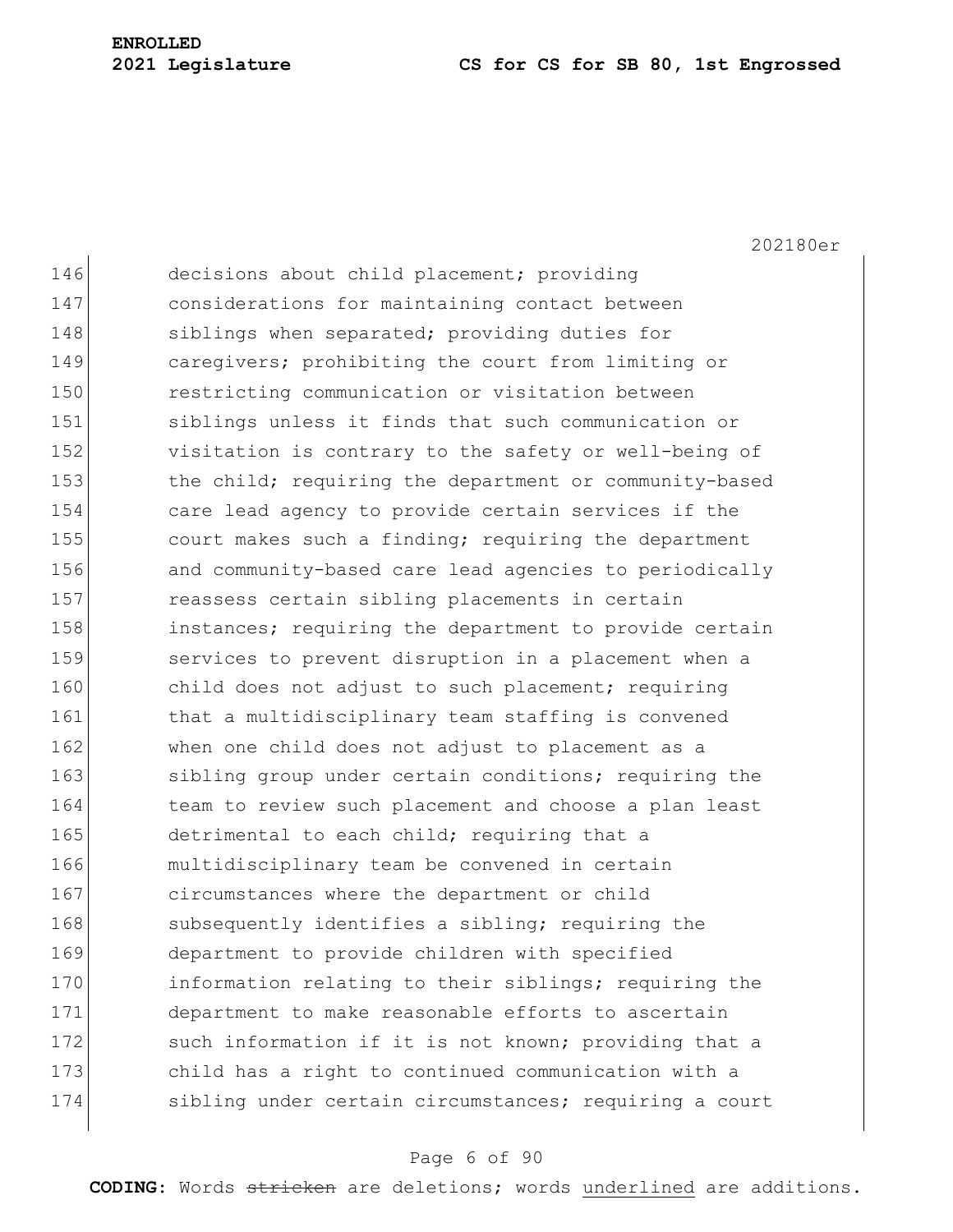202180er

175 to consider certain recommendations when determining 176 the appropriateness of continued communication; 177 requiring the department and lead agencies to document 178 in writing decisions to separate siblings in case 179 files and the Florida Safe Families Network: 180 specifying requirements for such documentation; 181 **providing an exemption;** requiring the department to 182 adopt rules; amending s. 39.522, F.S.; deleting and 183 relocating criteria for the court to consider when 184 determining whether a legal change of custody is in 185 the best interest of the child; conforming a provision 186 to changes made by the act; defining the term "change 187 in physical custody"; providing a rebuttable 188 presumption that the best interest of a child is to 189 remain in a current placement; providing applicability 190 for such presumption; establishing the manner in which 191 to rebut the presumption; requiring the department or 192 lead agency to notify certain caregivers within a 193 specified timeframe of the intent to change the 194 physical custody of a child; requiring that a 195 multidisciplinary team staffing be held within a 196 specified timeframe before the intended date for the 197 child's change in physical custody; requiring that the 198 department's official position be provided to the 199 **parties under certain circumstances; requiring the** 200 caregiver to provide written notice of objection to 201 such change in physical custody within a specified 202 timeframe; requiring the court to conduct an initial 203 case status hearing within a specified timeframe upon

#### Page 7 of 90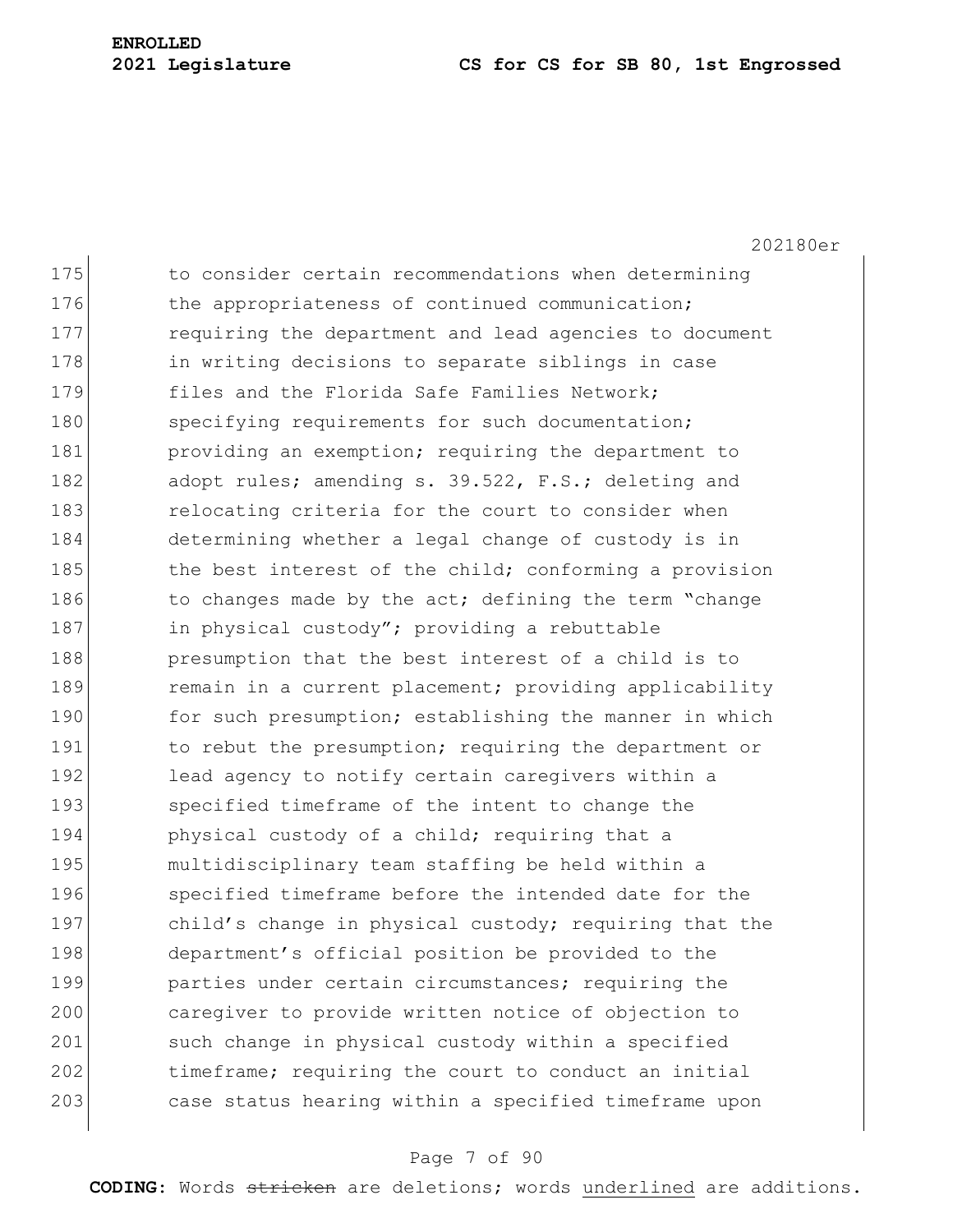202180er 204 receiving specified written notice from a caregiver; 205 providing procedures for when a caregiver objects to 206 the child's change in physical custody; requiring the 207 court to conduct an initial case status hearing; 208 requiring the court to conduct an evidentiary hearing; 209 requiring the department or lead agency to implement 210 an appropriate transition plan if the court orders a 211 change in physical custody of the child; amending s. 212 39.523, F.S.; requiring the department or lead agency 213 to coordinate a multidisciplinary team staffing for 214 specified purposes; requiring, rather than 215 authorizing, the department to create rules**;** amending 216  $\vert$  s. 39.6035, F.S.; requiring a transition plan be 217 developed during the year after a child turns 16 years 218 of age and be updated as needed; amending  $s. 39.701$ , 219 F.S.; requiring judicial review hearings within a 220 specified time after a child's specified birthday; 221 providing the child and other relevant parties the 222 opportunity to address the court at each review 223 hearing; requiring the department to provide a report 224 with certain information; authorizing the court to 225 review the child's status on a more frequent basis; 226 amending s.  $39.806$ , F.S.; conforming a cross-227 reference; creating s. 39.8155, F.S.; providing that 228 **parental rights may be reinstated under certain** 229 conditions; requiring dismissal of the motion to 230 reinstate parental rights if certain criteria are not 231 met; providing evidence that may be considered when 232 determining a motion to reinstate parental rights;

#### Page 8 of 90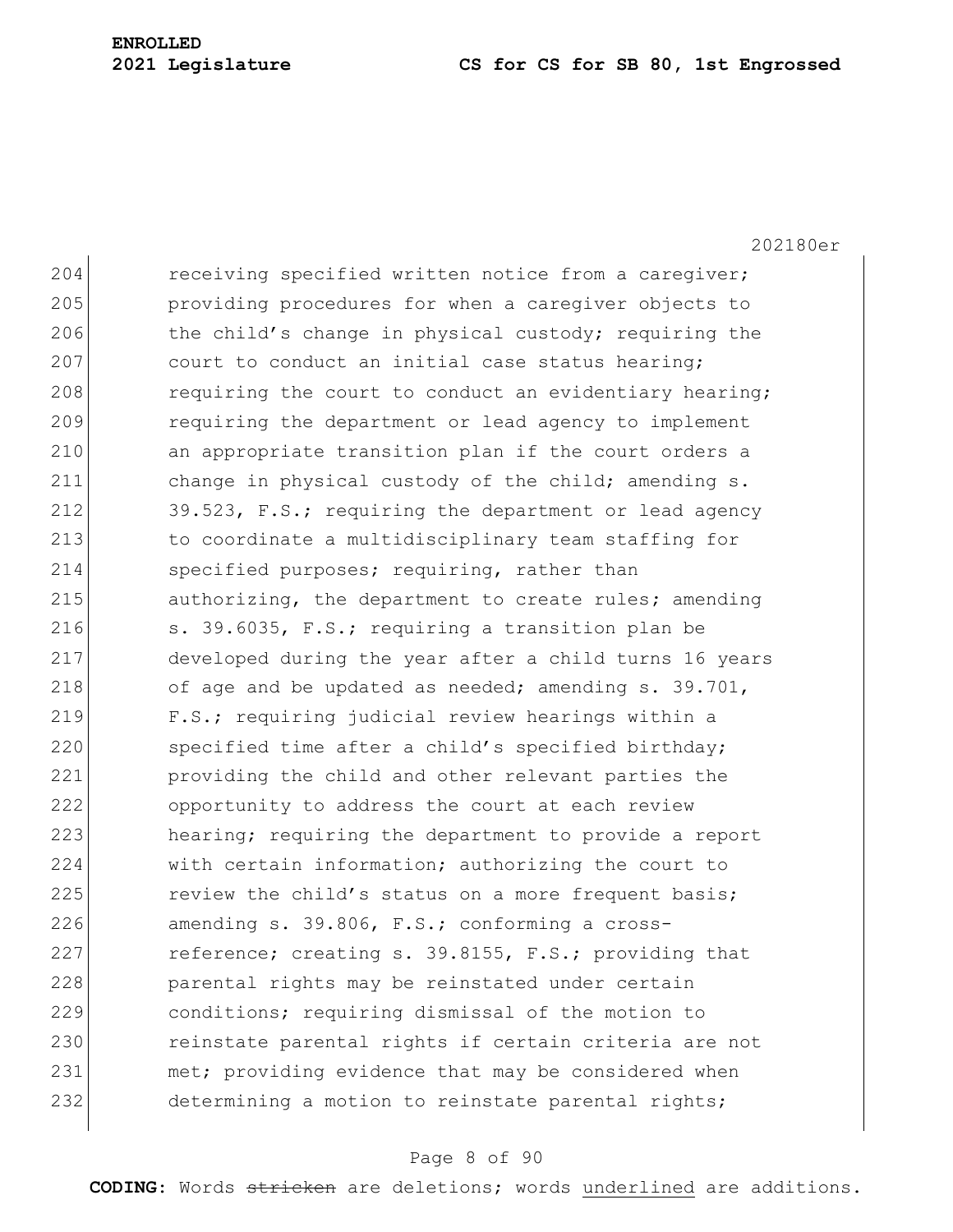202180er 233 requiring supervised visitation and trial home visits 234 for a specified time after a completed home study; 235 requiring the department to report to the court once a 236 month; requiring visitation to cease under certain 237 circumstances; requiring clear and convincing evidence 238 100 that reinstatement of parental rights is in the 239 child's best interest; requiring an in-home safety 240 plan if parental rights are reinstated; requiring the 241 court to determine whether to retain jurisdiction 242 after a specified time; reenacting and amending s. 243 409.1451, F.S.; providing that aftercare services are 244 available to certain young adults in emergency 245 situations; revising the services that are included in 246 aftercare services; providing responsibilities of the 247 department for the Road-to-Independence Program; 248 **providing requirements for community-based care lead** 249 agencies; removing legislative determination relating 250 to the Independent Living Services Advisory Council's 251 ability to provide valuable contributions to the 252 department; requiring certain information be reported 253 to the Governor and the Legislature; revising 254 membership of the council; authorizing the council to 255 consult with certain youth; creating s. 409.14515, 256 F.S.; providing requirements for the department to 257 help children achieve self-sufficiency; amending s. 258 409.1454, F.S.; providing that children receiving 259 certain services and support may be eligible to have 260 certain fees paid for them; amending s. 409.988, F.S.; 261 requiring a community-based care lead agency to serve

#### Page 9 of 90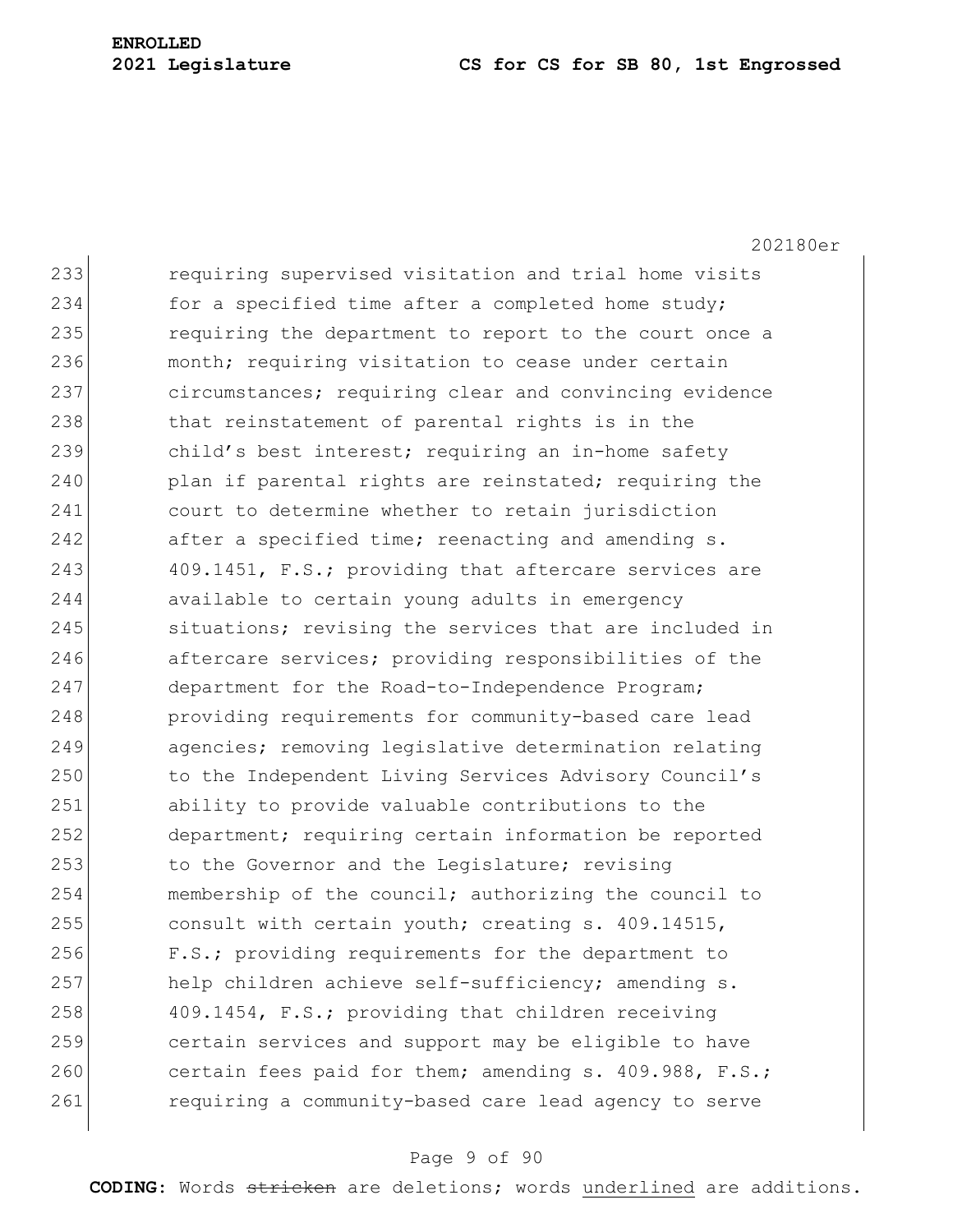|     | 202180er                                                        |
|-----|-----------------------------------------------------------------|
| 262 | certain children; creating s. 414.56, F.S.; creating            |
| 263 | the Office of Continuing Care; providing duties of the          |
| 264 | office; providing requirements for the Florida                  |
| 265 | Institute for Child Welfare; providing evaluation and           |
| 266 | analysis requirements; requiring the evaluation and             |
| 267 | analysis report be submitted to the Governor and                |
| 268 | Legislature by specified dates; providing an effective          |
| 269 | date.                                                           |
| 270 |                                                                 |
| 271 | Be It Enacted by the Legislature of the State of Florida:       |
| 272 |                                                                 |
| 273 | Section 1. Section 39.00146, Florida Statutes, is created       |
| 274 | to read:                                                        |
| 275 | 39.00146 Case record face sheet.-                               |
| 276 | (1) As used in this section, the term:                          |
| 277 | (a) "Multidisciplinary team" has the same meaning as            |
| 278 | provided in s. 39.4022(2).                                      |
| 279 | (b) "Placement change" has the same meaning as provided in      |
| 280 | $s. 39.4023(2)$ .                                               |
| 281 | (c) "School" has the same meaning as in s. 39.4023(2).          |
| 282 | (d) "Sibling" has the same meaning as in s. $39.4024(2)$ .      |
| 283 | The case record of every child under the supervision or<br>(2)  |
| 284 | in the custody of the department or the department's authorized |
| 285 | agents, including community-based care lead agencies and their  |
| 286 | subcontracted providers, must include a face sheet containing   |
| 287 | relevant information about the child and his or her case,       |
| 288 | including at least all of the following:                        |
| 289 | (a) General case information, including, but not limited        |
| 290 | to:                                                             |
|     |                                                                 |

## Page 10 of 90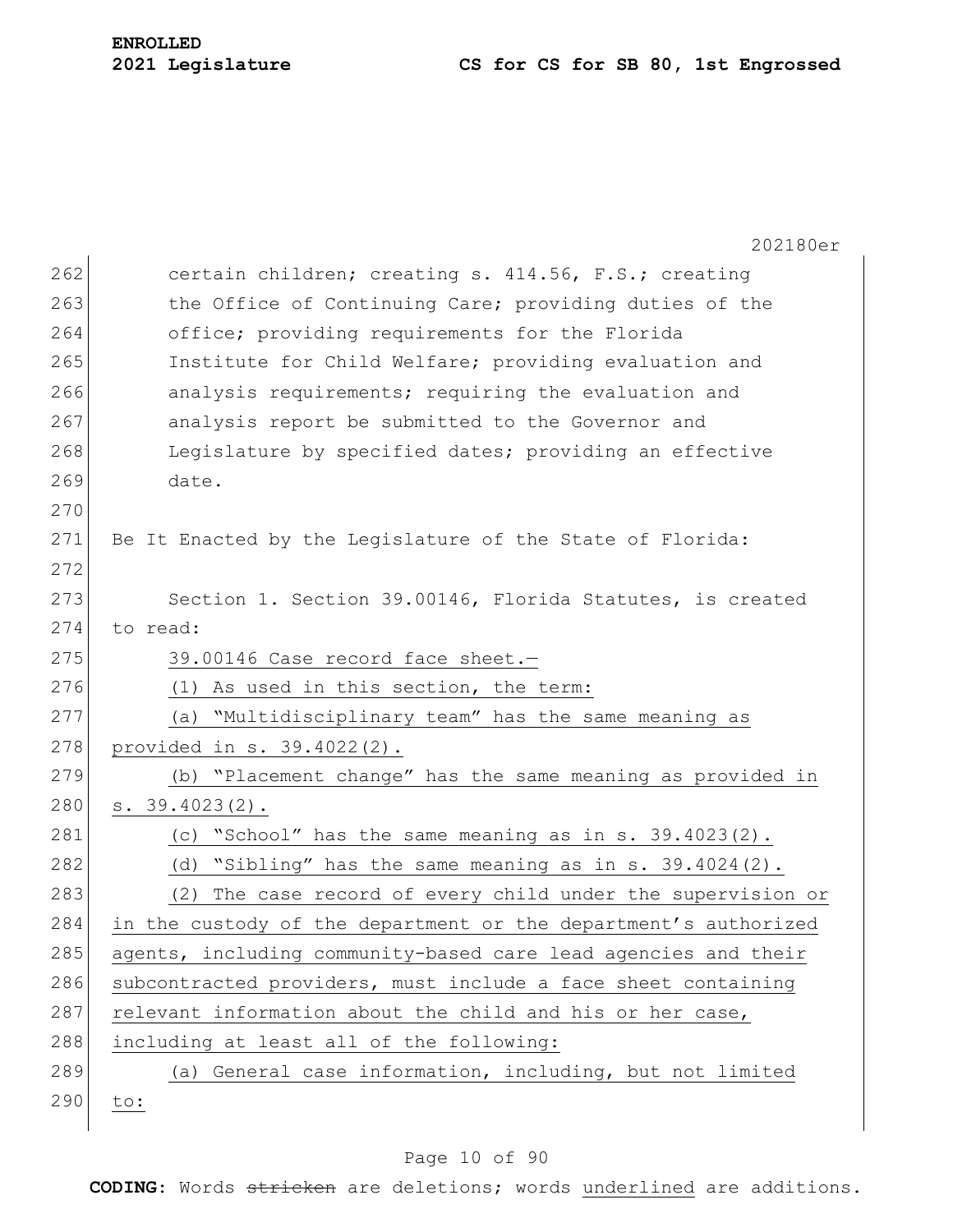|     | 202180er                                                         |
|-----|------------------------------------------------------------------|
| 291 | 1. The child's name and date of birth;                           |
| 292 | 2. The current county of residence and the county of             |
| 293 | residence at the time of the referral;                           |
| 294 | 3. The reason for the referral and any family safety             |
| 295 | concerns;                                                        |
| 296 | 4. The personal identifying information of the parents or        |
| 297 | legal custodians who had custody of the child at the time of the |
| 298 | referral, including name, date of birth, and county of           |
| 299 | residence;                                                       |
| 300 | 5. The date of removal from the home; and                        |
| 301 | 6. The name and contact information of the attorney or           |
| 302 | attorneys assigned to the case in all capacities, including the  |
| 303 | attorney or attorneys that represent the department and the      |
| 304 | parents, and the quardian ad litem, if one has been appointed.   |
| 305 | (b) The name and contact information for any employees of        |
| 306 | the department, the department's authorized agents, or providers |
| 307 | contracting with the department, including community-based care  |
| 308 | lead agencies and their subcontracted service providers, who     |
| 309 | have worked with the child, including the child's current and    |
| 310 | previous case managers, and the supervisor information for such  |
| 311 | employees.                                                       |
| 312 | (c) The personal information of relevant family members and      |
| 313 | other fictive kin, including, but not limited to, the name and   |
| 314 | contact information of:                                          |
| 315 | 1. The child's parents;                                          |
| 316 | 2. The child's siblings, including the location of their         |
| 317 | current out-of-home placement, if applicable;                    |
| 318 | 3. The child's current caregivers and any previous out-of-       |
| 319 | home placements;                                                 |

## Page 11 of 90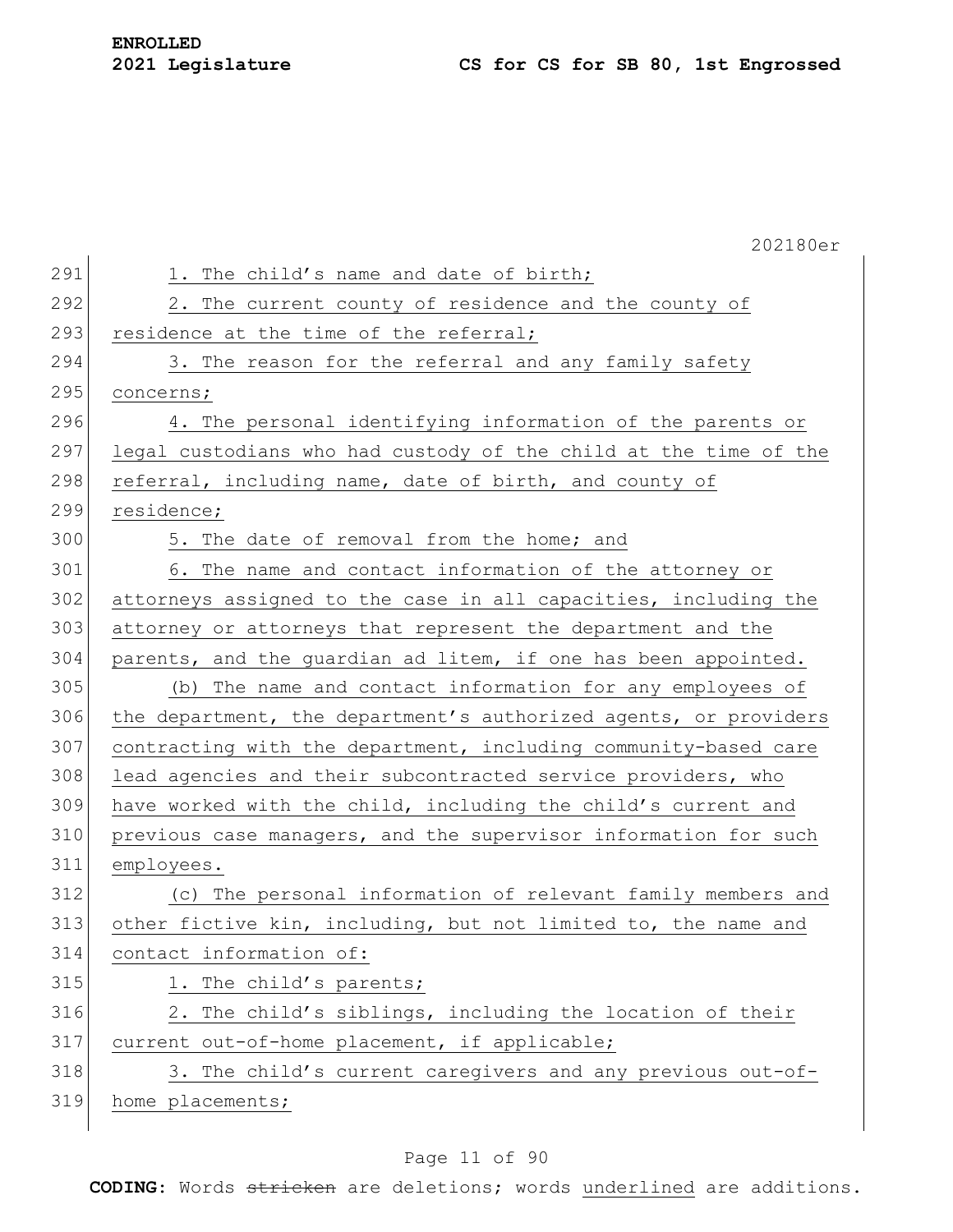|     | 202180er                                                         |
|-----|------------------------------------------------------------------|
| 320 | 4. Any other caretaking adults; and                              |
| 321 | 5. All children in the out-of-home placement, if                 |
| 322 | applicable.                                                      |
| 323 | (d) A description of any threats of danger placing the           |
| 324 | child at imminent risk of removal.                               |
| 325 | (e) A description of individual parent or caregiver              |
| 326 | concerns for the child.                                          |
| 327 | (f) Any concerns that exist regarding the parent or the          |
| 328 | current caregiver's ability to:                                  |
| 329 | 1. Maintain a safe home;                                         |
| 330 | 2. Engage or bond with the child if the child is an infant;      |
| 331 | 3. Structure daily activities that stimulate the child;          |
| 332 | 4. Manage the child's behavior; or                               |
| 333 | 5. Make good health decisions for the child.                     |
| 334 | (g) Any transitions in placement the child has experienced       |
| 335 | since the child's initial placement and a description of how     |
| 336 | such transitions were accomplished in accordance with s.         |
| 337 | 39.4023.                                                         |
| 338 | (h) If the child has any siblings and they are not placed        |
| 339 | in the same out-of-home placement, the reasons the children are  |
| 340 | not in joint placement and the reasonable efforts that the       |
| 341 | department or appropriate lead agency will make to provide       |
| 342 | frequent visitation or other ongoing interaction between the     |
| 343 | siblings, unless the court determines that the interaction would |
| 344 | be contrary to a sibling's safety or well-being in accordance s. |
| 345 | 39.4024.                                                         |
| 346 | (i) Information pertaining to recent and upcoming court          |
| 347 | hearings, including, but not limited to, the date, subject       |
| 348 | matter, and county of court jurisdiction of the most recent and  |

## Page 12 of 90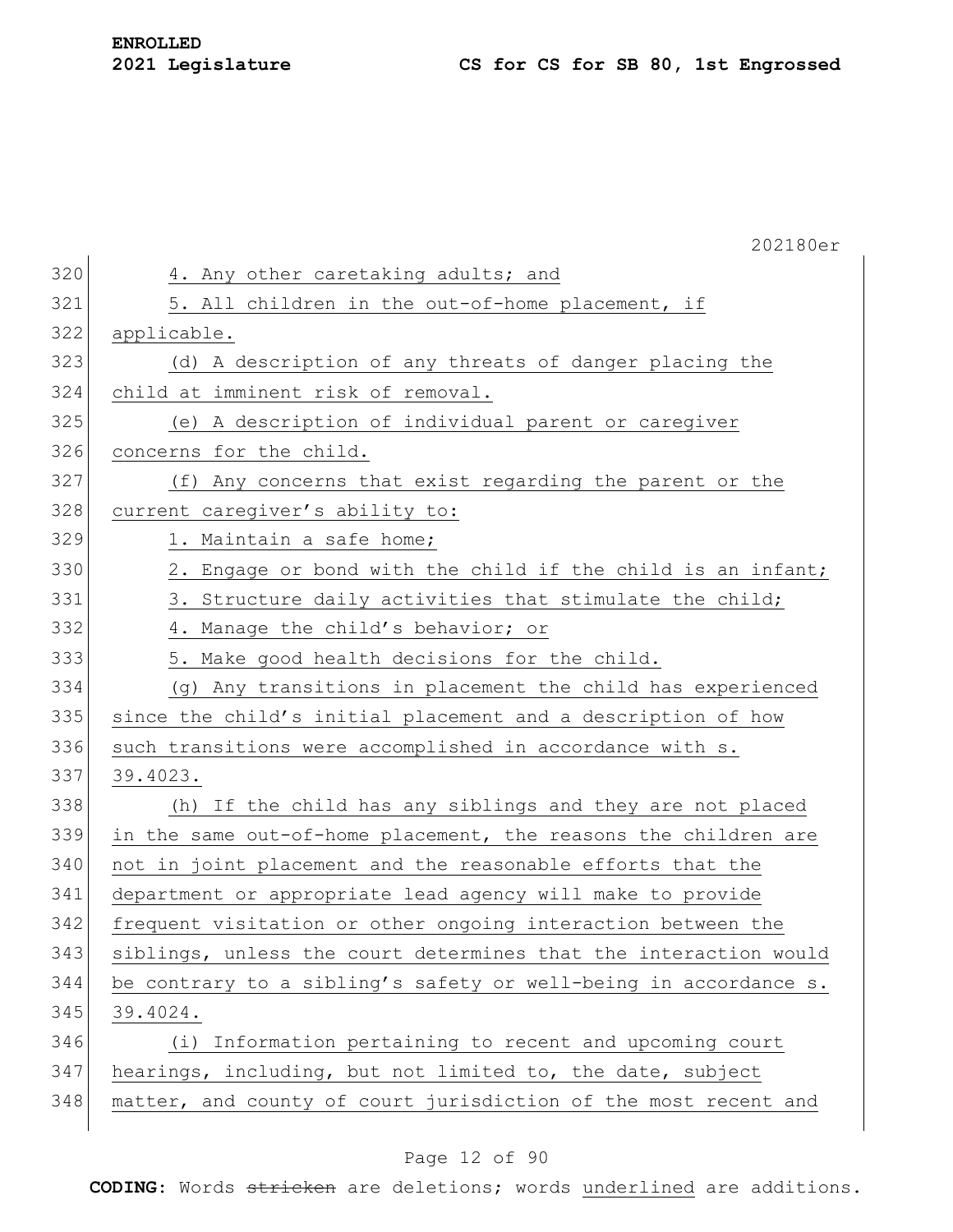349 next scheduled court hearing. 350 (j) Any other information the department, the department's 351 authorized agents, or providers contracting with the department, 352 including community-based care lead agencies deem relevant. 353 (3) The department, the department's authorized agents, or 354 providers contracting with the department, including community-355 based care lead agencies, must ensure that the face sheet for 356 each case is updated at least once per month. This requirement 357 includes ensuring that the department, its authorized agents, or 358 providers contracting with the department gather any relevant 359 information from any subcontracted providers who provide 360 services for the case record information required to be included 361 under this section. 362 (4) The case record face sheet must be in a uniform and 363 standardized format for use statewide and must be developed, 364 either by the department or a third party, using real-time data 365 from the state child welfare information system. The department 366 may develop a specific case record face sheet or may contract 367 with a third party to use existing software that, at a minimum, 368 meets the requirements of subsection (2). The case record face 369 sheet developed or contracted for use under this section must be 370 electronic and have the capability to be printed. The community-371 based care lead agencies shall use this uniform and standardized 372 case record face sheet to comply with this section. 373 (5) The department shall adopt rules to implement this 374 section. 375 Section 2. Section 39.01375, Florida Statutes, is created 376 to read: 377 39.01375 Best interest determination for placement.—The

#### Page 13 of 90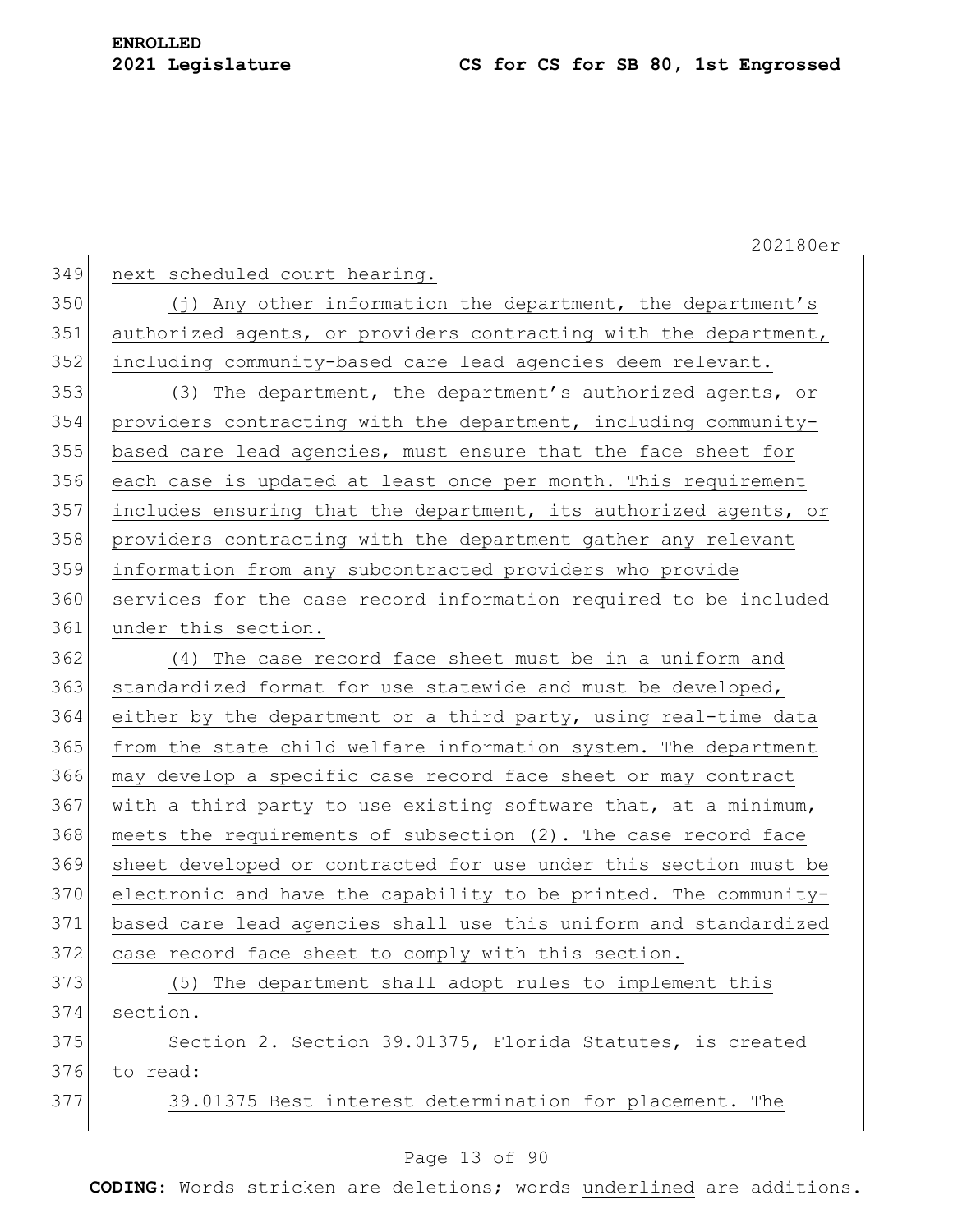|     | 202180er                                                         |
|-----|------------------------------------------------------------------|
| 378 | department, community-based care lead agency, or court shall     |
| 379 | consider all of the following factors when determining whether a |
| 380 | proposed placement under this chapter is in the child's best     |
| 381 | interest:                                                        |
| 382 | (1) The child's age.                                             |
| 383 | The physical, mental, and emotional health benefits to<br>(2)    |
| 384 | the child by remaining in his or her current placement or moving |
| 385 | to the proposed placement.                                       |
| 386 | (3) The stability and longevity of the child's current           |
| 387 | placement.                                                       |
| 388 | The established bonded relationship between the child<br>(4)     |
| 389 | and the current or proposed caregiver.                           |
| 390 | (5) The reasonable preference of the child, if the child is      |
| 391 | of a sufficient age and capacity to express a preference.        |
| 392 | (6) The recommendation of the child's current caregiver, if      |
| 393 | applicable.                                                      |
| 394 | The recommendation of the child's guardian ad litem, if<br>(7)   |
| 395 | one has been appointed.                                          |
| 396 | (8) The child's previous and current relationship with a         |
| 397 | sibling and if the change of legal or physical custody or        |
| 398 | placement will separate or reunite siblings, evaluated in        |
| 399 | accordance with s. 39.4024.                                      |
| 400 | (9) The likelihood of the child attaining permanency in the      |
| 401 | current or proposed placement.                                   |
| 402 | (10) The likelihood the child will be required to change         |
| 403 | schools or child care placement, the impact of such change on    |
| 404 | the child, and the parties' recommendations as to the timing of  |
| 405 | the change, including an education transition plan required      |
| 406 | under s. 39.4023.                                                |
|     |                                                                  |

## Page 14 of 90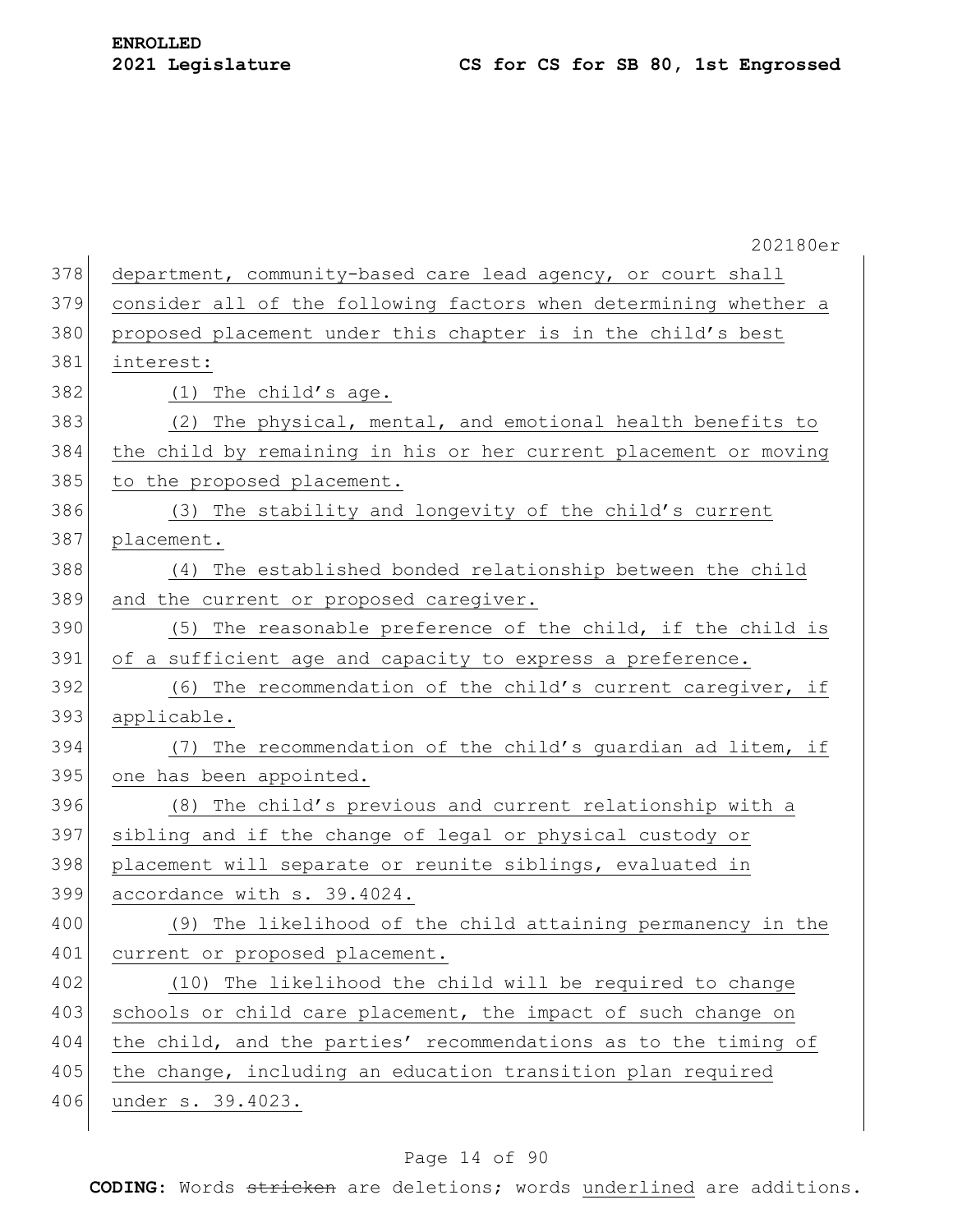202180er 407 (11) The child's receipt of medical, behavioral health, 408 dental, or other treatment services in the current placement; 409 the availability of such services and the degree to which they 410 meet the child's needs; and whether the child will be able to 411 continue to receive services from the same providers and the 412 relative importance of such continuity of care. 413 (12) The allegations of any abuse, abandonment, or neglect, 414 including sexual abuse and human trafficking history, which 415 caused the child to be placed in out-of-home care and any 416 history of additional allegations of abuse, abandonment, or 417 neglect. 418 (13) The likely impact on activities that are important to 419 the child and the ability of the child to continue such 420 activities in the proposed placement. 421 (14) The likely impact on the child's access to education, 422 Medicaid, and independent living benefits if moved to the 423 proposed placement. 424 (15) Any other relevant factor. 425 Section 3. Subsection (3) of section 39.401, Florida 426 Statutes, is amended to read: 427 39.401 Taking a child alleged to be dependent into custody; 428 law enforcement officers and authorized agents of the 429 department.— 430 (3) If the child is taken into custody by, or is delivered 431 to, an authorized agent of the department, the agent shall 432 review the facts supporting the removal with an attorney 433 representing the department. The purpose of the review is to 434 determine whether there is probable cause for the filing of a 435 shelter petition.

#### Page 15 of 90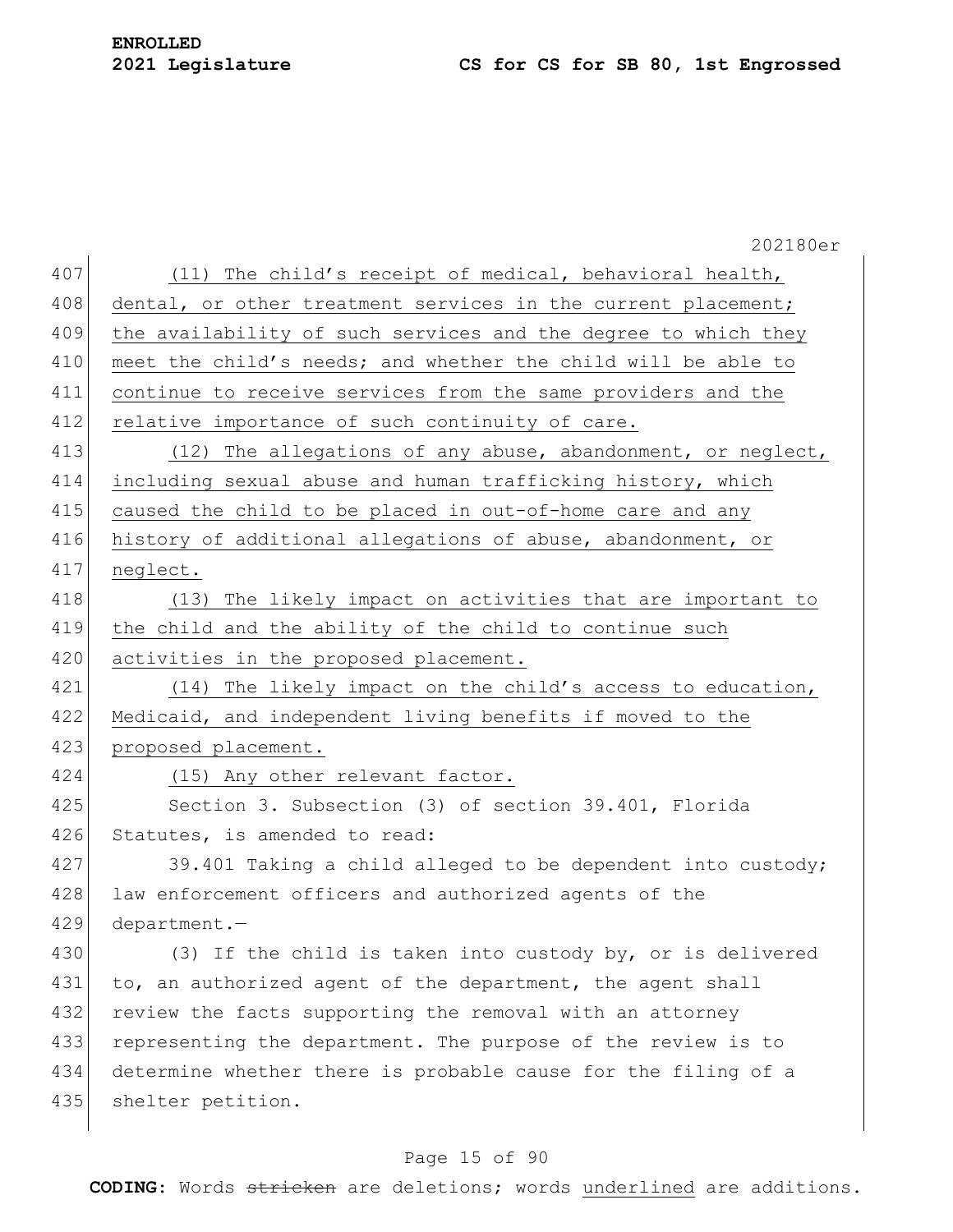202180er 436 (a) If the facts are not sufficient, the child shall 437 immediately be returned to the custody of the parent or legal 438 custodian. 439 (b) If the facts are sufficient and the child has not been 440 returned to the custody of the parent or legal custodian, the 441 department shall file the petition and schedule a hearing, and 442 the attorney representing the department shall request that a 443 shelter hearing be held within 24 hours after the removal of the 444 child. 445 (c) While awaiting the shelter hearing, the authorized 446 agent of the department may place the child in out-of-home care, 447 and placement shall be determined based on priority of 448 placements as provided in s. 39.4021 and what is in the child's 449 best interest based on the criteria and factors set out in s. 450 39.01375 <del>licensed shelter care or may release the child to a</del> 451 parent or legal custodian or responsible adult relative or the 452 adoptive parent of the child's sibling who shall be given 453 priority consideration over a licensed placement, or a 454 responsible adult approved by the department if this is in the 455 best interests of the child. 456 (d) Placement of a child which is not in a licensed shelter 457 must be preceded by a criminal history records check as required 458 under s. 39.0138. 459 (e) In addition, the department may authorize placement of 460 a housekeeper/homemaker in the home of a child alleged to be 461 dependent until the parent or legal custodian assumes care of 462 the child. 463 Section 4. Paragraph (h) of subsection (8) of section

464 39.402, Florida Statutes, is amended to read:

#### Page 16 of 90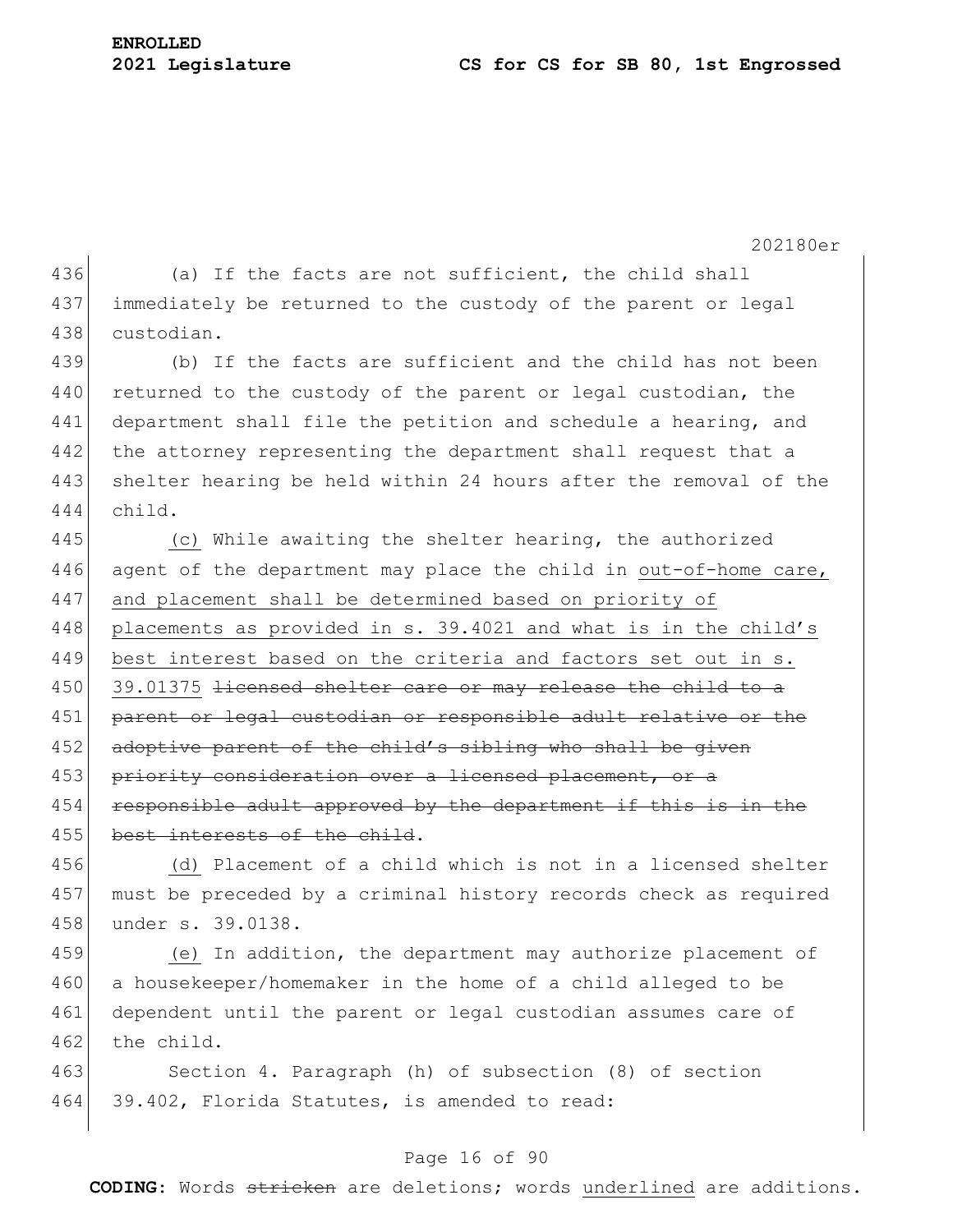465 39.402 Placement in a shelter.-

466 (8)

467 (h) The order for placement of a child in shelter care must 468 identify the parties present at the hearing and must contain 469 written findings:

470 1. That placement in shelter care is necessary based on the 471 criteria in subsections (1) and (2).

472 2. That placement in shelter care is in the best interest 473 of the child.

474 3. That continuation of the child in the home is contrary 475 to the welfare of the child because the home situation presents 476 a substantial and immediate danger to the child's physical, 477 mental, or emotional health or safety which cannot be mitigated 478 by the provision of preventive services.

479 4. That based upon the allegations of the petition for 480 placement in shelter care, there is probable cause to believe 481 that the child is dependent or that the court needs additional 482 time, which may not exceed 72 hours, in which to obtain and 483 review documents pertaining to the family in order to 484 appropriately determine the risk to the child.

485 5. That the department has made reasonable efforts to 486 prevent or eliminate the need for removal of the child from the 487 home. A finding of reasonable effort by the department to 488 prevent or eliminate the need for removal may be made and the 489 department is deemed to have made reasonable efforts to prevent 490 or eliminate the need for removal if:

491 a. The first contact of the department with the family 492 occurs during an emergency;

493 b. The appraisal of the home situation by the department

#### Page 17 of 90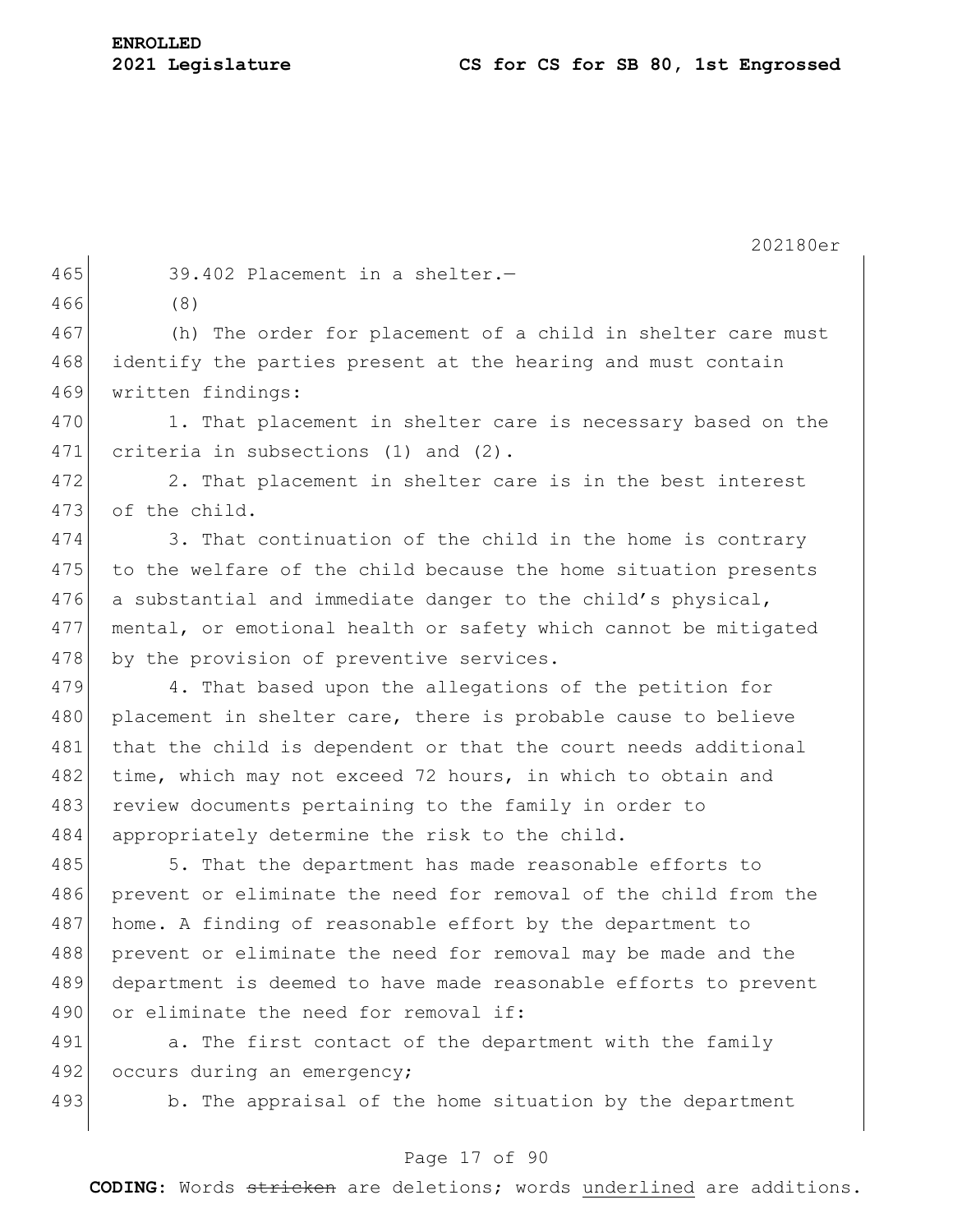494 indicates that the home situation presents a substantial and 495 immediate danger to the child's physical, mental, or emotional 496 health or safety which cannot be mitigated by the provision of 497 preventive services; 498 c. The child cannot safely remain at home, either because 499 there are no preventive services that can ensure the health and 500 safety of the child or because, even with appropriate and 501 available services being provided, the health and safety of the 502 child cannot be ensured; or 503 d. The parent or legal custodian is alleged to have 504 committed any of the acts listed as grounds for expedited 505 termination of parental rights in s. 39.806(1)(f)-(i). 506 6. That the department has made reasonable efforts to place 507 the child in order of priority as provided in s. 39.4021 unless 508 such priority placement is not a placement option or in the best 509 interest of the child based on the criteria and factors set out 510 in s. 39.01375. 511 7. That the department has made reasonable efforts to keep 512 siblings together if they are removed and placed in out-of-home

513 care unless such placement is not in the best interest of each 514 child. It is preferred that siblings be kept together in a 515 foster home, if available. Other reasonable efforts shall 516 include short-term placement in a group home with the ability to 517 accommodate sibling groups if such a placement is available. The 518 department shall report to the court its efforts to place 519 siblings together unless the court finds that such placement is 520 not in the best interest of a child or his or her sibling.

 $521$  8.7. That the court notified the parents, relatives that 522 are providing out-of-home care for the child, or legal

#### Page 18 of 90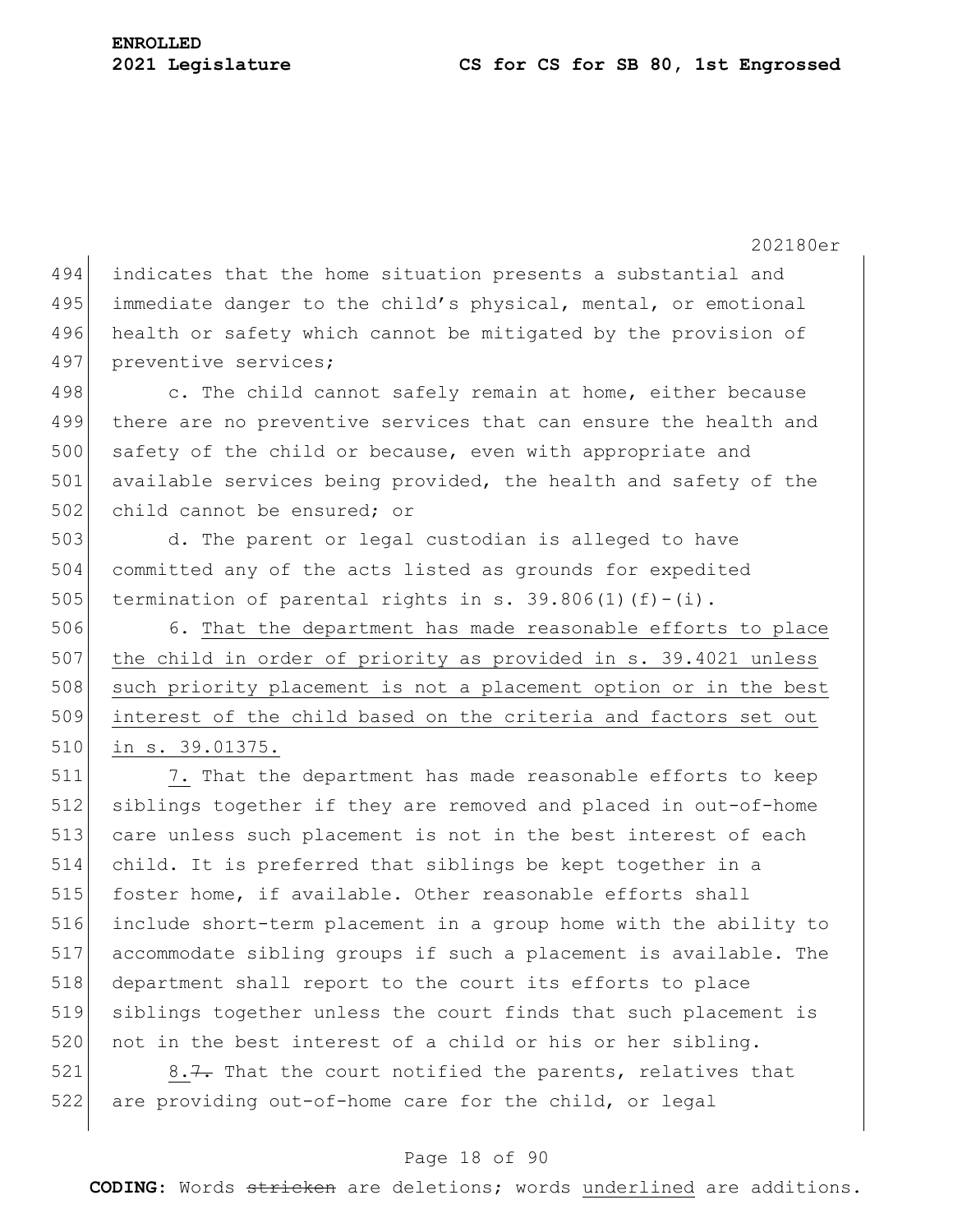523 custodians of the time, date, and location of the next 524 dependency hearing and of the importance of the active 525 participation of the parents, relatives that are providing out-526 of-home care for the child, or legal custodians in all 527 proceedings and hearings. 528 9.8. That the court notified the parents or legal 529 custodians of their right to counsel to represent them at the 530 shelter hearing and at each subsequent hearing or proceeding, 531 and the right of the parents to appointed counsel, pursuant to 532 the procedures set forth in s. 39.013. 533 10.<del>9.</del> That the court notified relatives who are providing 534 out-of-home care for a child as a result of the shelter petition 535 being granted that they have the right to attend all subsequent 536 hearings, to submit reports to the court, and to speak to the 537 court regarding the child, if they so desire.  $538$  11.<del>10.</del> That the department has placement and care 539 responsibility for any child who is not placed in the care of a 540 parent at the conclusion of the shelter hearing. 541 Section 5. Section 39.4021, Florida Statutes, is created to 542 read: 543 39.4021 Priority placement for out-of-home placements. 544 (1) LEGISLATIVE FINDINGS AND INTENT.—The Legislature finds 545 that it is a basic tenet of child welfare practice and the law 546 that a child be placed in the least restrictive, most family-547 like setting available in close proximity to the home of his or 548 her parents which meets the needs of the child, and that a child 549 be placed in a permanent home in a timely manner. 550 (2) PLACEMENT PRIORITY.— 551 (a) When a child cannot safely remain at home with a

#### Page 19 of 90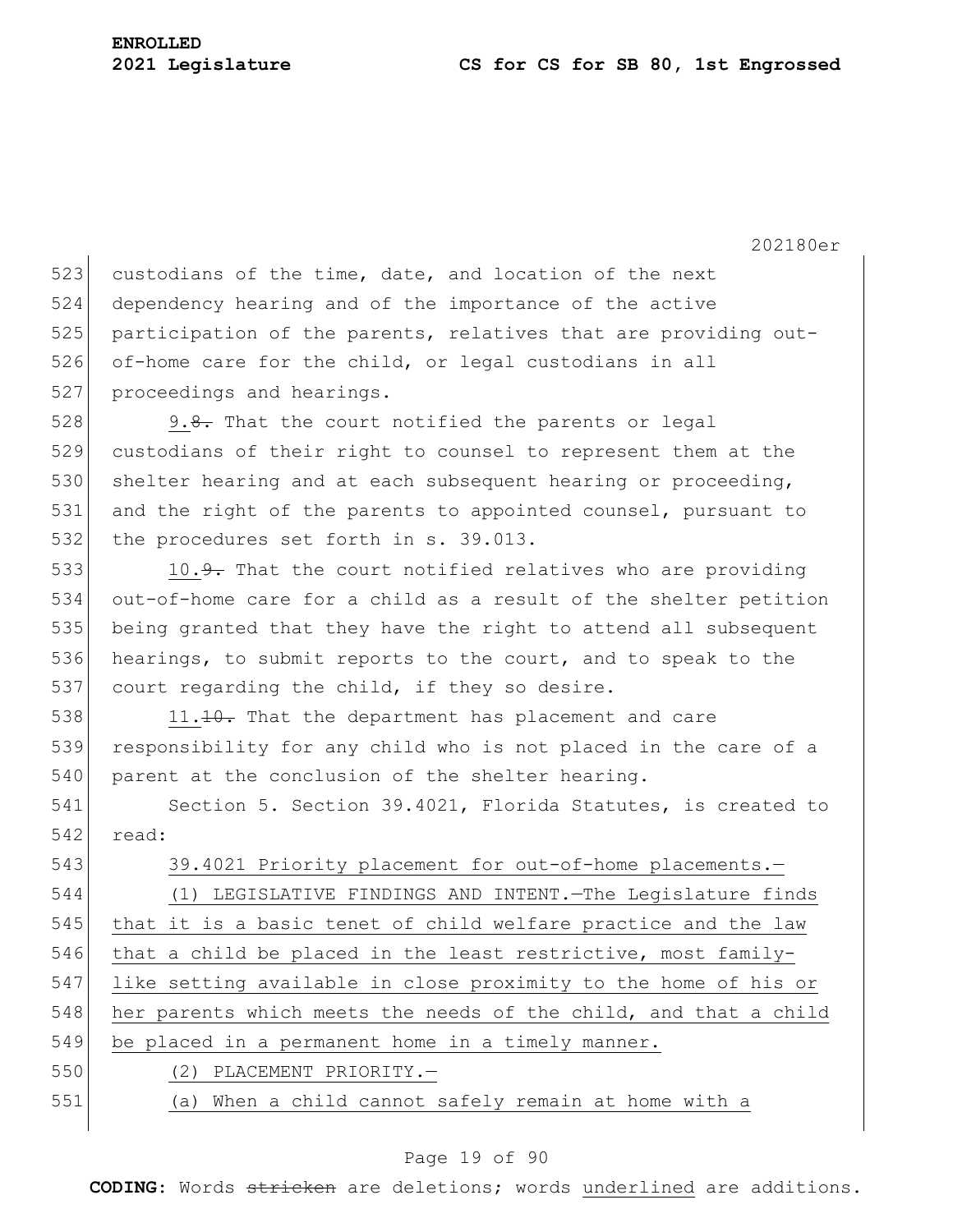|     | 202180er                                                         |
|-----|------------------------------------------------------------------|
| 552 | parent, out-of-home placement options must be considered in the  |
| 553 | following order:                                                 |
| 554 | 1. Non-offending parent.                                         |
| 555 | 2. Relative caregiver.                                           |
| 556 | 3. Adoptive parent of the child's sibling, when the              |
| 557 | department or community-based care lead agency is aware of such  |
| 558 | sibling.                                                         |
| 559 | 4. Fictive kin with a close existing relationship to the         |
| 560 | child.                                                           |
| 561 | 5. Nonrelative caregiver that does not have an existing          |
| 562 | relationship with the child.                                     |
| 563 | 6. Licensed foster care.                                         |
| 564 | 7. Group or congregate care.                                     |
| 565 | (b) Except as otherwise provided for in ss. 39.4022 and          |
| 566 | 39.4024, sibling groups must be placed in the same placement     |
| 567 | whenever possible and if placement together is in the best       |
| 568 | interest of each child in the sibling group. Placement decisions |
| 569 | for sibling groups must be made pursuant to ss. 39.4022 and      |
| 570 | 39.4024.                                                         |
| 571 | (c) Except as otherwise provided for in this chapter, a          |
| 572 | change to a child's physical or legal placement after the child  |
| 573 | has been sheltered but before the child has achieved permanency  |
| 574 | must be made in compliance with this section. Placements made    |
| 575 | pursuant to s. 63.082(6) are exempt from this section.           |
| 576 | Section 6. Section 39.4022, Florida Statutes, is created to      |
| 577 | read:                                                            |
| 578 | 39.4022 Multidisciplinary teams; staffings; assessments;         |
| 579 | report.-                                                         |
| 580 | (1) LEGISLATIVE INTENT.-                                         |
|     |                                                                  |

## Page 20 of 90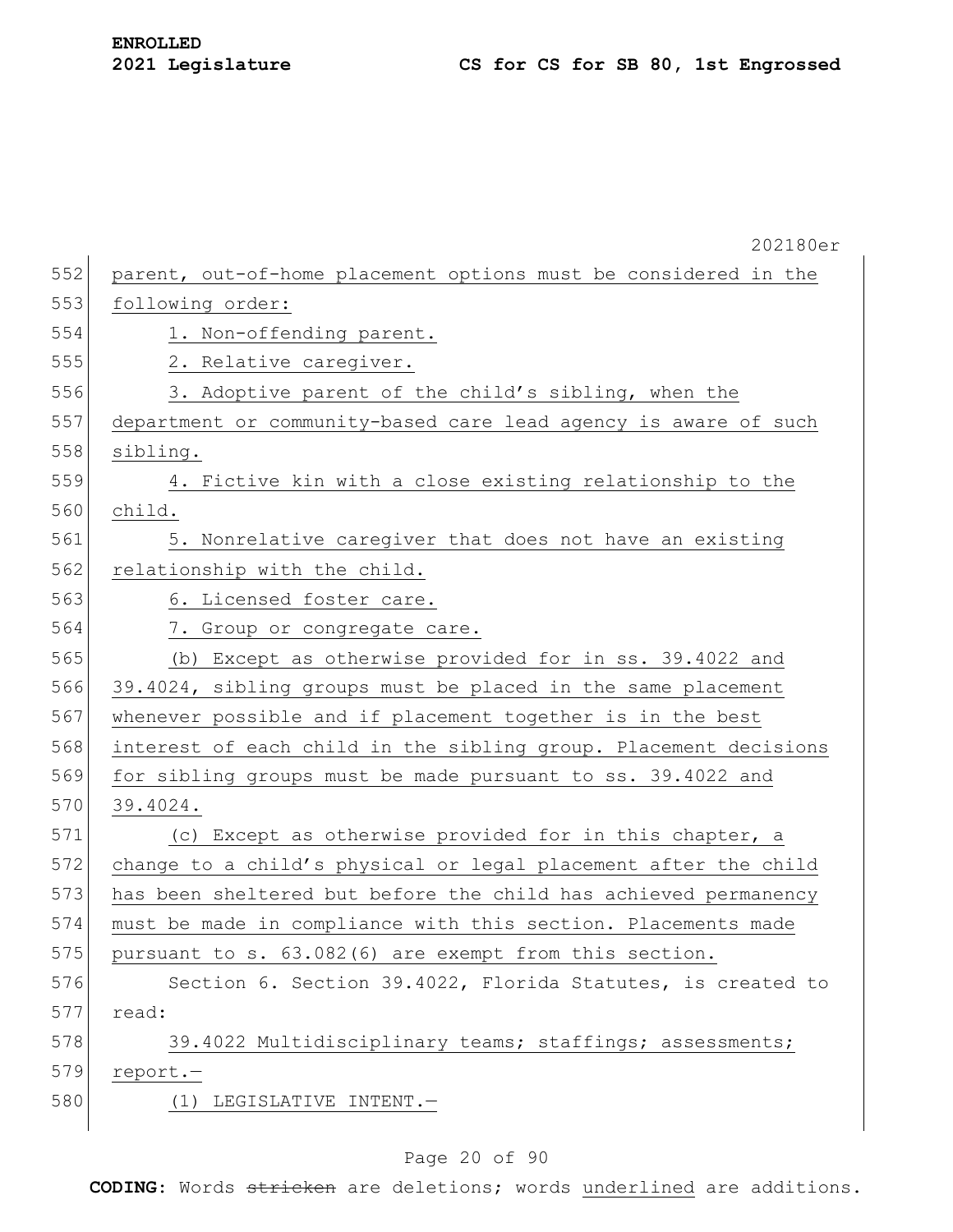|     | 202180er                                                         |
|-----|------------------------------------------------------------------|
| 581 | (a) The Legislature finds that services for children and         |
| 582 | families are most effective when delivered in the context of a   |
| 583 | single integrated multidisciplinary team staffing that includes  |
| 584 | the child, his or her family, natural and community supports,    |
| 585 | and professionals who join together to empower, motivate, and    |
| 586 | strengthen a family and collaboratively develop a plan of care   |
| 587 | and protection to achieve child safety, child permanency, and    |
| 588 | child and family well-being.                                     |
| 589 | (b) The Legislature also finds that effective assessment         |
| 590 | through an integrated multidisciplinary team is particularly     |
| 591 | important for children who are vulnerable due to existing        |
| 592 | histories of trauma which led to the child's entrance into the   |
| 593 | child welfare system. This assessment is especially important    |
| 594 | for young children who are 3 years of age or younger, as a       |
| 595 | result of the enhanced need for such children to have healthy    |
| 596 | and stable attachments to assist with necessary brain            |
| 597 | development. Stable and nurturing relationships in the first     |
| 598 | years of life, as well as the quality of such relationships, are |
| 599 | integral to healthy brain development, providing a foundation    |
| 600 | for lifelong mental health and determining well-being as an      |
| 601 | adult.                                                           |
| 602 | (2) DEFINITIONS.-For purposes of this section, the term:         |
| 603 | (a) "Change in physical custody" means a change by the           |
| 604 | department or the community-based care lead agency to the        |
| 605 | child's physical residential address, regardless of whether such |
| 606 | change requires a court order changing the legal custody of the  |
| 607 | child.                                                           |
| 608 | (b) "Emergency situation" means that there is an imminent        |
| 609 | risk to the health or safety of the child, other children, or    |
|     |                                                                  |

## Page 21 of 90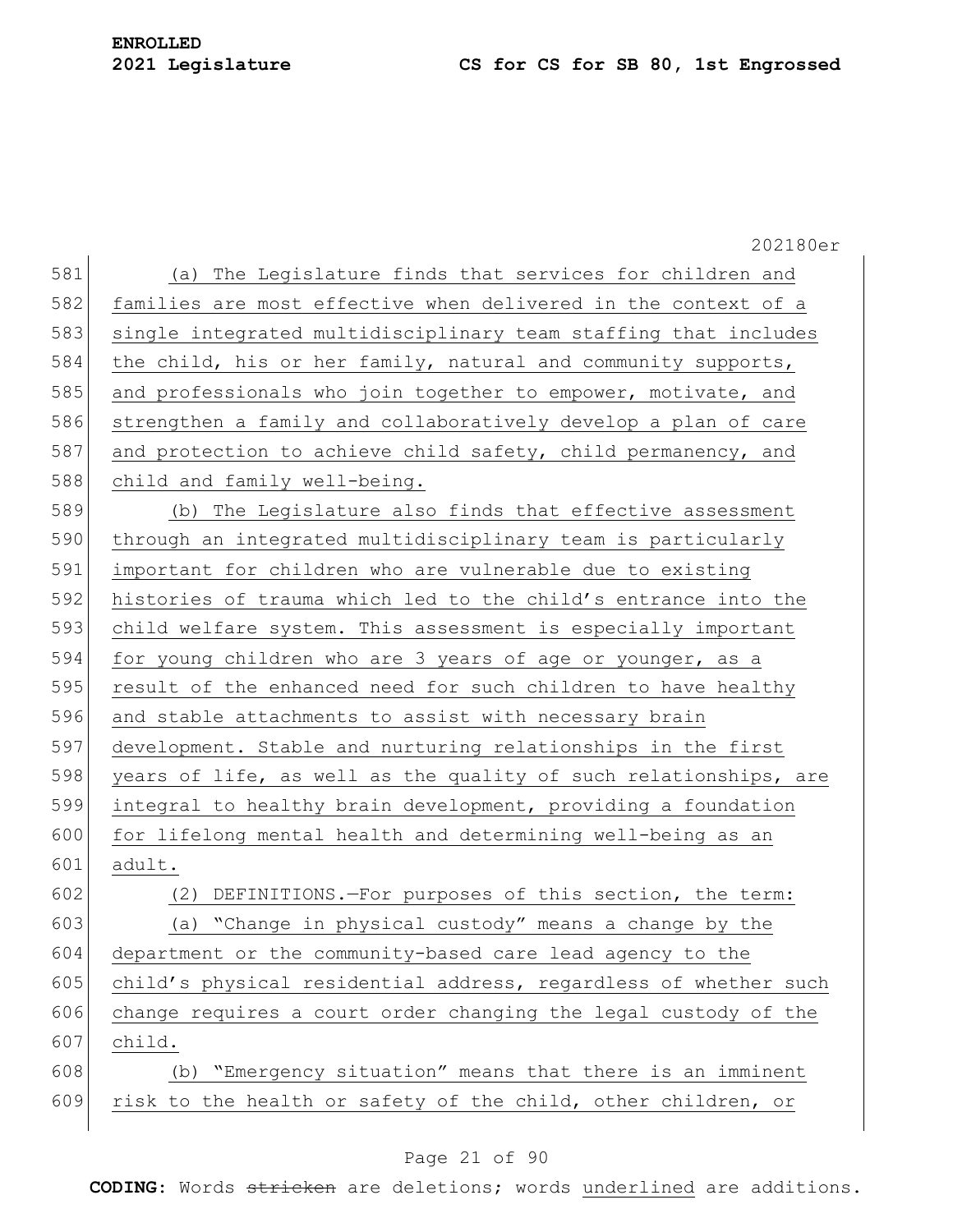|     | 202180er                                                         |
|-----|------------------------------------------------------------------|
| 610 | others in the home or facility if the child remains in the       |
| 611 | placement.                                                       |
| 612 | (c) "Multidisciplinary team" means an integrated group of        |
| 613 | individuals which meets to collaboratively develop and attempt   |
| 614 | to reach a consensus decision on the most suitable out-of-home   |
| 615 | placement, educational placement, or other specified important   |
| 616 | life decision that is in the best interest of the child.         |
| 617 | (3) CREATION AND GOALS.-                                         |
| 618 | (a) Multidisciplinary teams must be established for the          |
| 619 | purpose of allowing better engagement with families and a shared |
| 620 | commitment and accountability from the family and their circle   |
| 621 | of support.                                                      |
| 622 | (b) The multidisciplinary teams must adhere to the               |
| 623 | following goals:                                                 |
| 624 | 1. Secure a child's safety in the least restrictive and          |
| 625 | intrusive placement that can meet his or her needs;              |
| 626 | 2. Minimize the trauma associated with separation from the       |
| 627 | child's family and help the child to maintain meaningful         |
| 628 | connections with family members and others who are important to  |
| 629 | him or her;                                                      |
| 630 | 3. Provide input into the proposed placement decision made       |
| 631 | by the community-based care lead agency and the proposed         |
| 632 | services to be provided in order to support the child;           |
| 633 | 4. Provide input into the decision to preserve or maintain       |
| 634 | the placement, including necessary placement preservation        |
| 635 | strategies;                                                      |
| 636 | 5. Contribute to an ongoing assessment of the child and the      |
| 637 | family's strengths and needs;                                    |
| 638 | 6. Ensure that plans are monitored for progress and that         |

## Page 22 of 90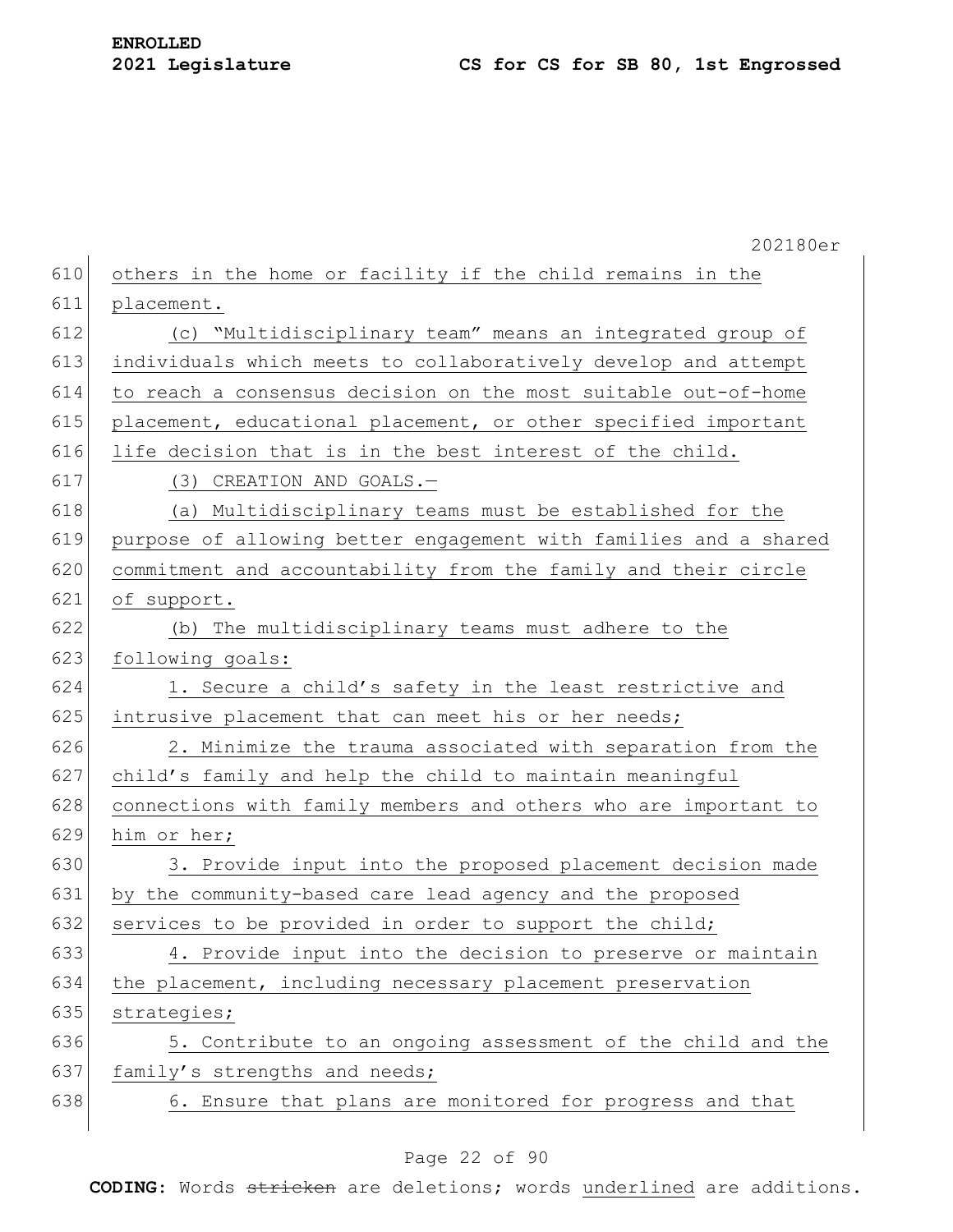202180er 639 such plans are revised or updated as the child's or family's 640 circumstances change; and 641 7. Ensure that the child and family always remain the 642 primary focus of each multidisciplinary team meeting. 643 (4) PARTICIPANTS.— 644 (a) Collaboration among diverse individuals who are part of 645 the child's network is necessary to make the most informed 646 decisions possible for the child. A diverse team is preferable 647 to ensure that the necessary combination of technical skills, 648 cultural knowledge, community resources, and personal 649 relationships is developed and maintained for the child and 650 family. The participants necessary to achieve an appropriately 651 diverse team for a child may vary by child and may include 652 extended family, friends, neighbors, coaches, clergy, coworkers, 653 or others the family identifies as potential sources of support. 654 1. Each multidisciplinary team staffing must invite the 655 following members:  $656$  a. The child, unless he or she is not of an age or capacity 657 to participate in the team; 658 b. The child's family members and other individuals 659 identified by the family as being important to the child, 660 provided that a parent who has a no contact order or injunction, 661 is alleged to have sexually abused the child, or is subject to a 662 termination of parental rights may not participate; 663 c. The current caregiver, provided the caregiver is not a 664 parent who meets the criteria of one of the exceptions under 665 sub-subparagraph  $b$ .; 666 d. A representative from the department other than the 667 Children's Legal Services attorney, when the department is

#### Page 23 of 90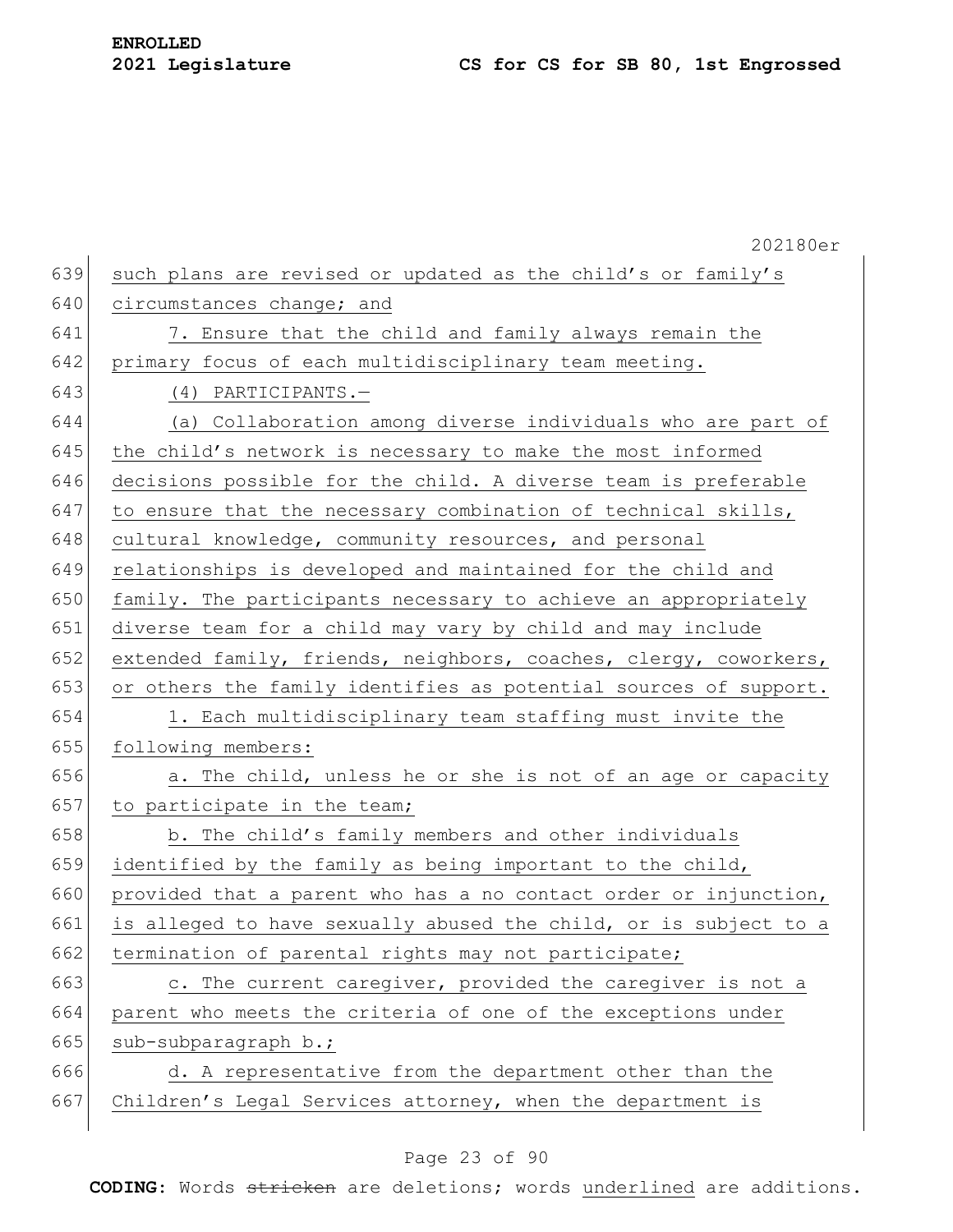202180er 668 directly involved in the goal identified by the staffing; 669 e. A representative from the community-based care lead 670  $\vert$  agency, when the lead agency is directly involved in the goal 671 identified by the staffing; and 672 f. The case manager for the child, or his or her case 673 manager supervisor. 674 2. The multidisciplinary team must make reasonable efforts 675 to have all mandatory invitees attend. However, the 676 multidisciplinary team staffing may not be delayed if the 677 invitees in subparagraph 1. fail to attend after being provided 678 reasonable opportunities. 679 (b) Based on the particular goal the multidisciplinary team 680 staffing identifies as the purpose of convening the staffing as 681 provided under subsection  $(5)$ , the department or lead agency may 682 also invite to the meeting other professionals, including, but 683 not limited to: 684 1. A representative from Children's Medical Services; 685 2. A guardian ad litem, if one is appointed; 686 3. A school personnel representative who has direct contact 687 with the child; 688 4. A therapist or other behavioral health professional, if 689 applicable; 690 5. A mental health professional with expertise in sibling 691 bonding, if the department or lead agency deems such expert is 692 necessary; or 693 6. Other community providers of services to the child or 694 stakeholders, when applicable. 695 (c) Members of the multidisciplinary team who are required 696 to attend under subparagraph  $(a)$ 1. or who are invited to

#### Page 24 of 90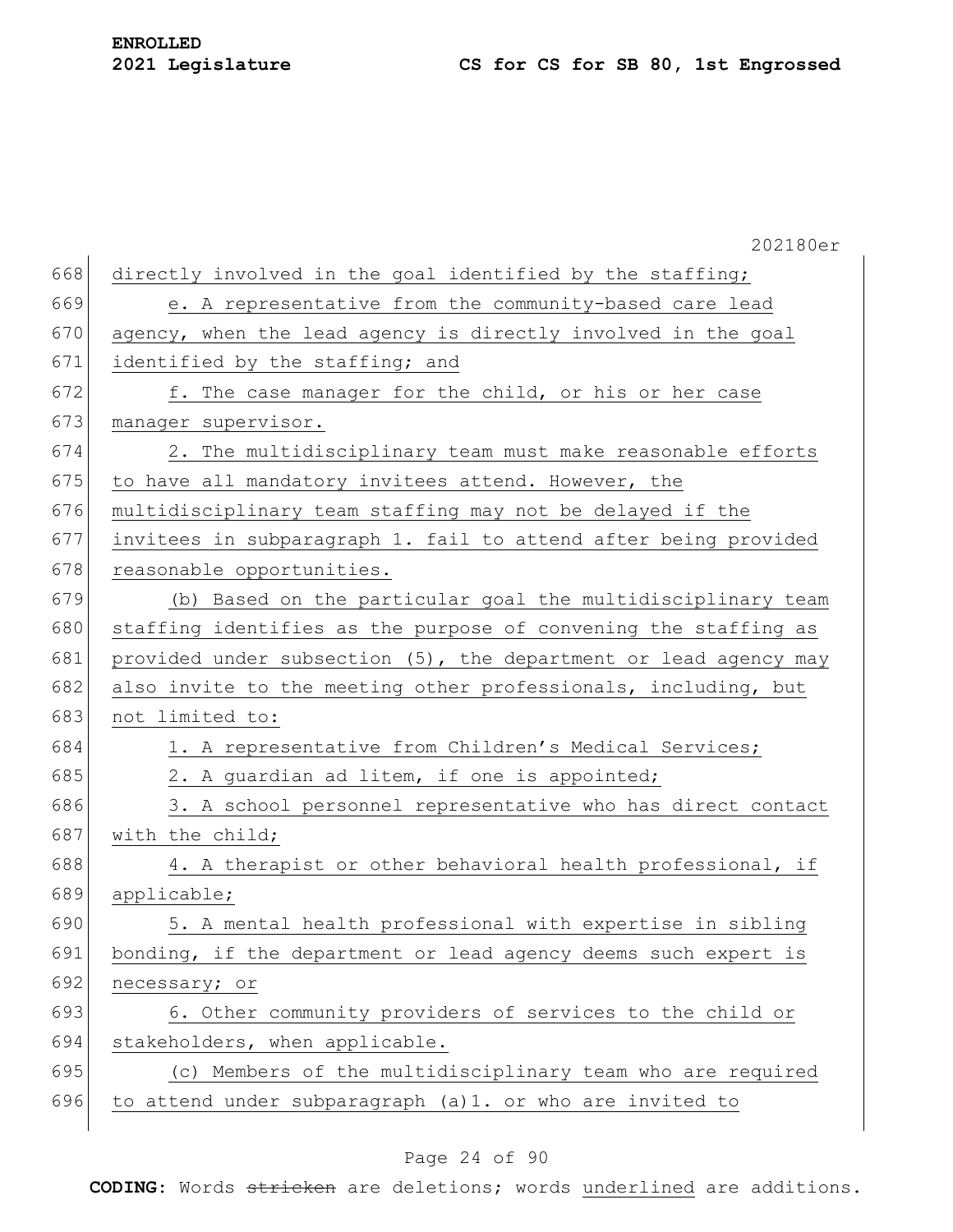202180er 697 participate under paragraph (b) may attend the multidisciplinary 698 team staffing in person or remotely. 699 (d) Each multidisciplinary team staffing must be led by a 700 person who serves as a facilitator and whose main responsibility 701 is to help team participants use the strengths within the family 702 to develop a safe plan for the child. The person serving as the 703 facilitator must be a trained professional who is otherwise 704 required to attend the multidisciplinary team staffing under 705 this section in his or her official capacity. Further, the 706 trained professional serving as the facilitator does not need to 707 be the same person for each meeting convened in a child's case 708 under this section or in the service area of the designated lead 709 agency handling a child's case. 710 (5) SCOPE OF MULTIDISCIPLINARY TEAM. 711 (a) A multidisciplinary team staffing must be held when an 712 important decision is required to be made about a child's life, 713 including all of the following: 714 1. Initial placement decisions for a child who is placed in 715 out-of-home care. A multidisciplinary team staffing required 716 under this subparagraph may occur before the initial placement 717  $\sigma$ , if a staffing is not possible before the initial placement, 718 must occur as soon as possible after initial removal and 719 placement to evaluate the appropriateness of the initial 720 placement and to ensure that any adjustments to the placement, 721 if necessary, are promptly handled. 722 2. Changes in physical custody after the child is placed in 723 out-of-home care by a court and, if necessary, determination of 724 an appropriate mandatory transition plan in accordance with s. 725 39.4023.

#### Page 25 of 90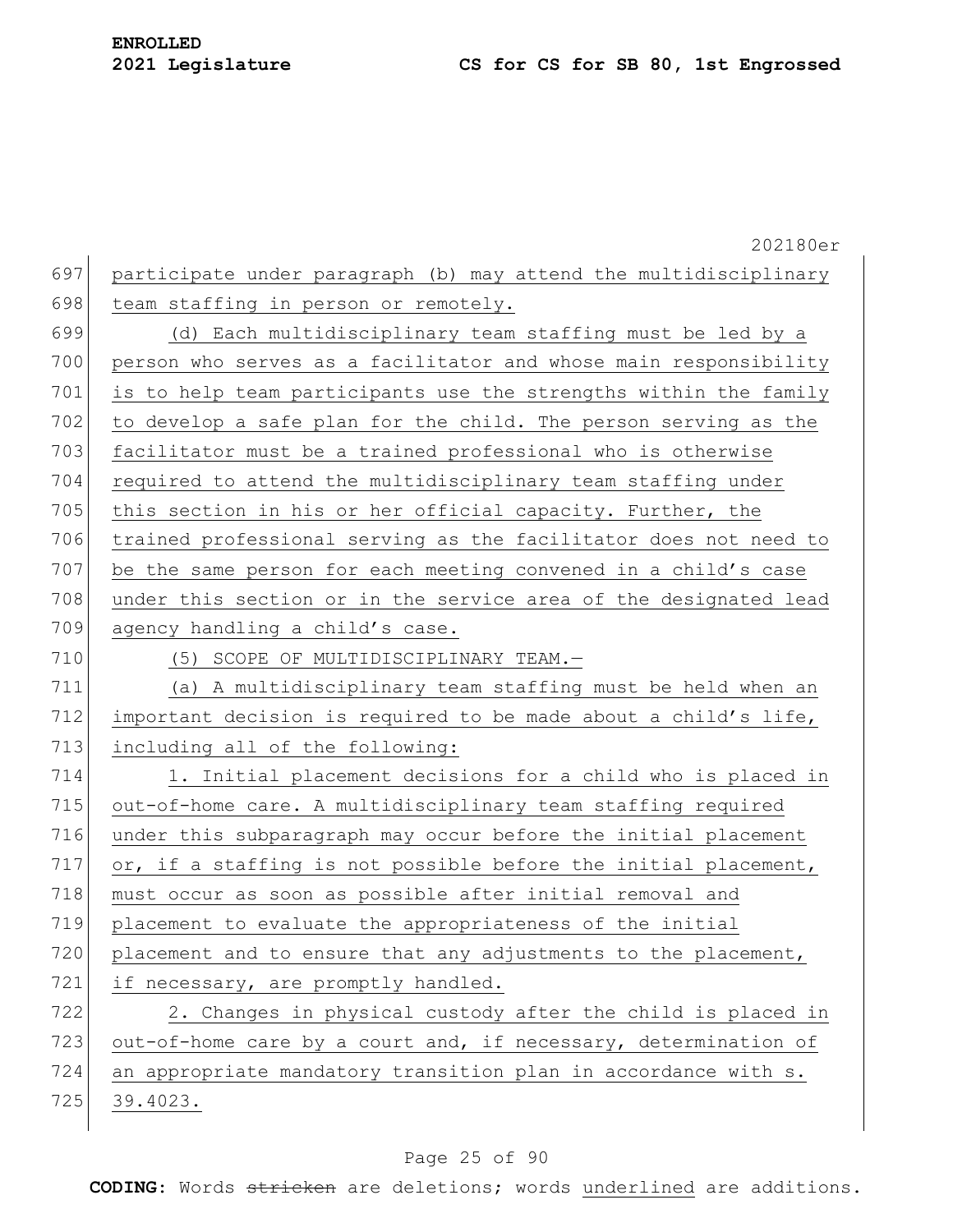# **ENROLLED**

|     | 202180er                                                         |
|-----|------------------------------------------------------------------|
| 726 | 3. Changes in a child's educational placement and, if            |
| 727 | necessary, determination of an appropriate mandatory transition  |
| 728 | plan in accordance with s. 39.4023.                              |
| 729 | 4. Placement decisions for a child as required by                |
| 730 | subparagraph 1., subparagraph 2., or subparagraph 3. which       |
| 731 | involve sibling groups that require placement in accordance with |
| 732 | s. 39.4024.                                                      |
| 733 | 5. Any other important decisions in the child's life which       |
| 734 | are so complex that the department or appropriate community-     |
| 735 | based care lead agency determines convening a multidisciplinary  |
| 736 | team staffing is necessary to ensure the best interest of the    |
| 737 | child is maintained.                                             |
| 738 | (b) A multidisciplinary team convened under this section         |
| 739 | may address multiple needs and decisions under paragraph (a)     |
| 740 | regarding the child or sibling group for which the team is       |
| 741 | convened during the same staffing.                               |
| 742 | (c) This section does not apply to multidisciplinary team        |
| 743 | staffings that occur for one of the decisions specified in       |
| 744 | paragraph (a) and that are facilitated by a children's advocacy  |
| 745 | center in accordance with s. 39.3035. The children's advocacy    |
| 746 | center that facilitates a staffing is encouraged to include      |
| 747 | family members or other persons important to the family in the   |
| 748 | staffing if the children's advocacy center determines it is safe |
| 749 | for the child to involve such persons.                           |
| 750 | (d) This section does not apply to placements made pursuant      |
| 751 | to $s. 63.082(6)$ .                                              |
| 752 | $(6)$ ASSESSMENTS. $-$                                           |
| 753 | (a) 1. The multidisciplinary team staffing participants          |
| 754 | must, before formulating a decision under this section, gather   |
|     |                                                                  |

## Page 26 of 90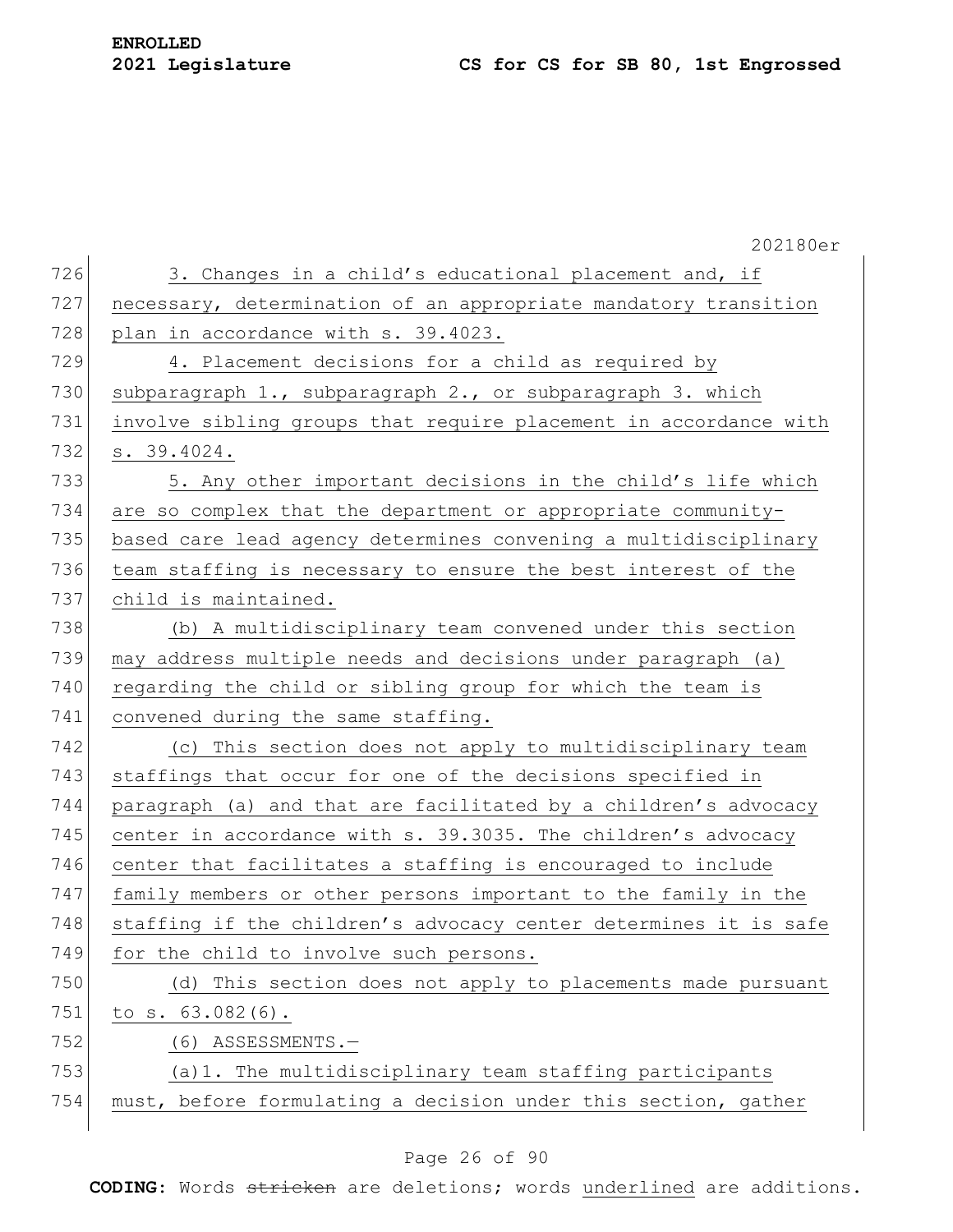202180er 755 and consider data and information on the child which is known at 756 the time, including, but not limited to information allowing the 757 team to address the best interest factors under s. 39.01375. 758 2. Multidisciplinary team staffings may not be delayed to 759 accommodate pending behavioral health screenings or assessments 760 or pending referrals for services. 761 (b) The assessment conducted by the multidisciplinary team 762 may also use an evidence-based assessment instrument or tool 763 that is best suited for determining the specific decision of the 764 staffing and the needs of that individual child and family. 765 (c) To adequately prepare for a multidisciplinary staffing 766 team meeting to consider a decision related to a child 3 years 767 of age or younger, all of the following information on the child 768 which is known at the time must be gathered and considered by 769 the team: 770 1. Identified kin and relatives who express interest in 771 caring for the child, including strategies to overcome potential 772 delays in placing the child with such persons if they are 773 suitable. 774 2. The likelihood that the child can remain with the 775 prospective caregiver past the point of initial removal and 776 placement with, or subsequent transition to, the caregiver and 777 the willingness of the caregiver to provide care for any 778 duration deemed necessary if placement is made. 779 3. The prospective caregiver's ability and willingness to: 780 a. Accept supports related to early childhood development 781 and services addressing any possible developmental delays; 782 b. Address the emotional needs of the child and accept 783 infant mental health supports, if needed;

#### Page 27 of 90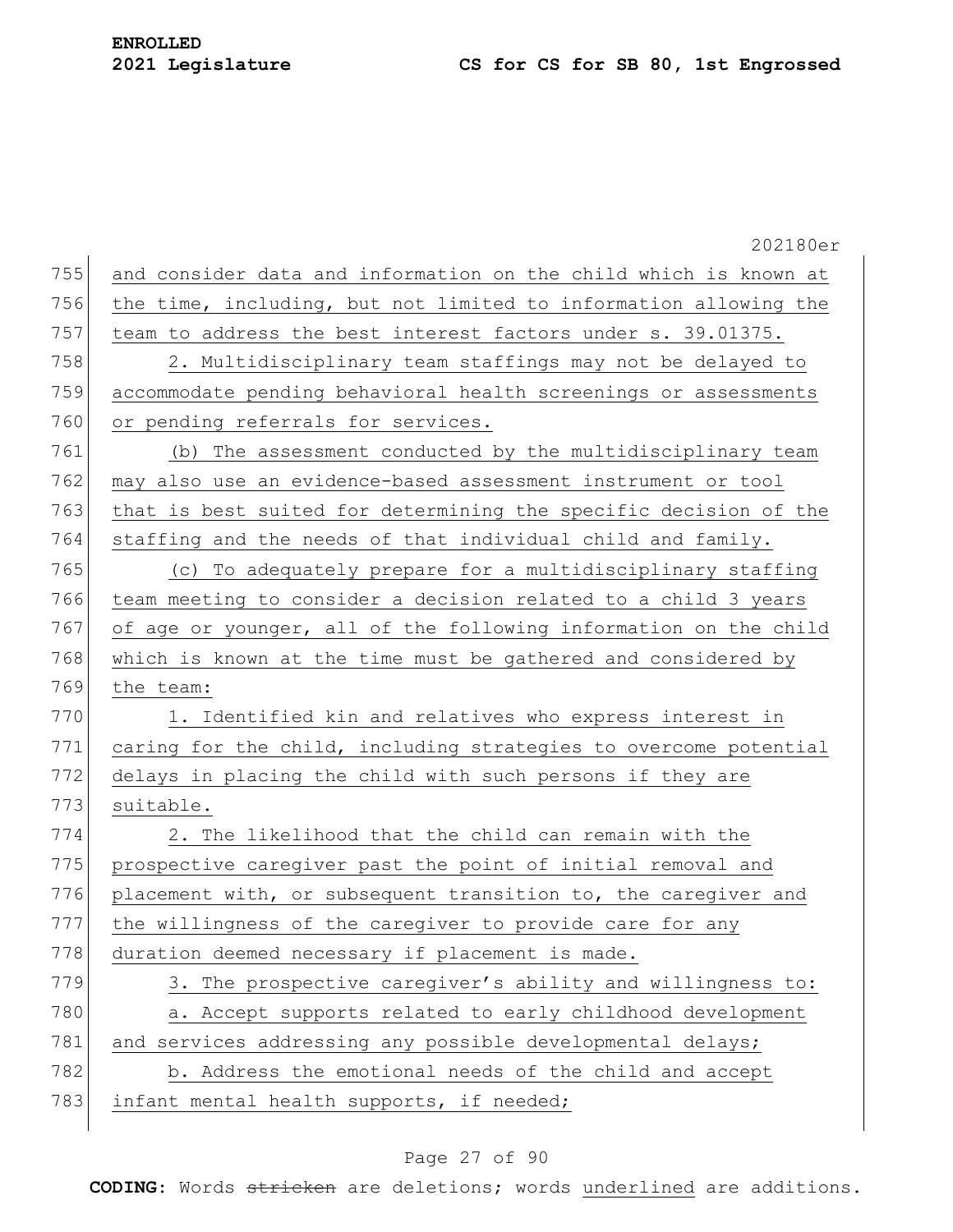|     | 202180er                                                         |
|-----|------------------------------------------------------------------|
| 784 | c. Help nurture the child during the transition into out-        |
| 785 | of-home care;                                                    |
| 786 | d. Work with the parent to build or maintain the attachment      |
| 787 | relationship between parent and child;                           |
| 788 | e. Effectively co-parent with the parent; and                    |
| 789 | f. Ensure frequent family visits and sibling visits.             |
| 790 | 4. Placement decisions for each child in out-of-home             |
| 791 | placement which are made under this paragraph must be reviewed   |
| 792 | as often as necessary to ensure permanency for that child and to |
| 793 | address special issues that may arise which are unique to        |
| 794 | younger children.                                                |
| 795 | (d) 1. If the participants of a multidisciplinary team           |
| 796 | staffing reach a unanimous consensus decision, it becomes the    |
| 797 | official position of the community-based care lead agency        |
| 798 | regarding the decision under subsection (5) for which the team   |
| 799 | convened. Such decision is binding upon all department and lead  |
| 800 | agency participants, who are obligated to support it.            |
| 801 | 2. If the participants of a multidisciplinary team staffing      |
| 802 | cannot reach a unanimous consensus decision on a plan to address |
| 803 | the identified goal, the trained professional acting as the      |
| 804 | facilitator shall notify the court and the department within 48  |
| 805 | hours after the conclusion of the staffing. The department shall |
| 806 | then determine how to address the identified goal of the         |
| 807 | staffing by what is in the child's best interest.                |
| 808 | (7) CONVENING A TEAM UPON REMOVAL. - The formation of a          |
| 809 | multidisciplinary team staffing must begin as soon as possible   |
| 810 | when a child is removed from a home. The multidisciplinary team  |
| 811 | must convene a staffing no later than 72 hours from the date of  |
| 812 | a subsequent removal in an emergency situation in accordance     |
|     |                                                                  |

## Page 28 of 90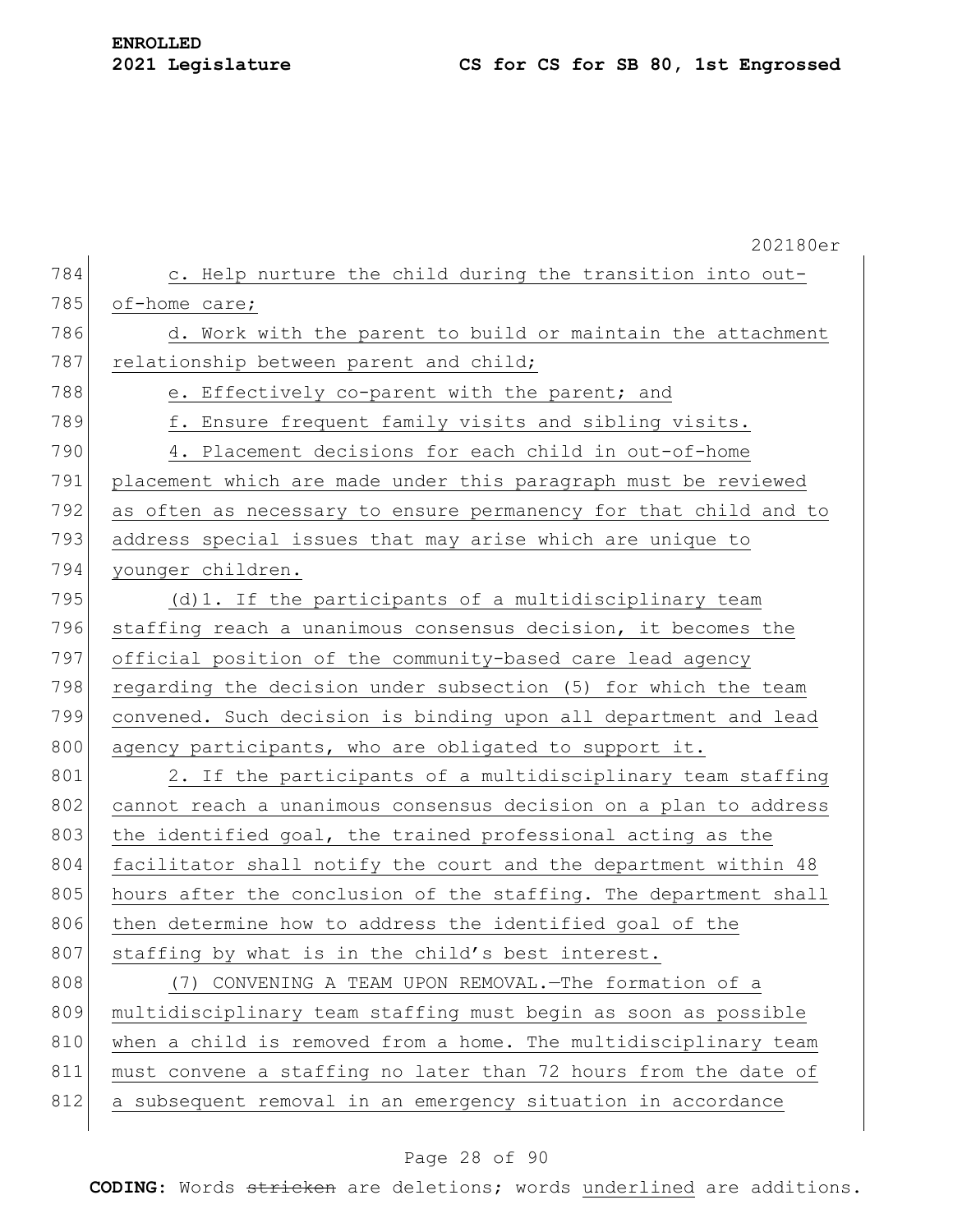|     | 202180er                                                         |
|-----|------------------------------------------------------------------|
| 813 | with s. 39.4023.                                                 |
| 814 | (8) REPORT.-If a multidisciplinary team staffing fails to        |
| 815 | reach a unanimous consensus decision, the facilitator must       |
| 816 | prepare and submit a written report to the court within 5        |
| 817 | business days after the conclusion of the staffing which details |
| 818 | the decision made at the conclusion of the multidisciplinary     |
| 819 | team staffing under subsection (6) and the positions of the      |
| 820 | staffing's participants.                                         |
| 821 | (9) CONFIDENTIALITY. - Notwithstanding any other provision of    |
| 822 | law, participants representing the department and the community- |
| 823 | based care lead agency may discuss confidential information      |
| 824 | during a multidisciplinary team staffing in the presence of      |
| 825 | individuals who participate in the staffing. Information         |
| 826 | collected by any agency or entity that participates in the       |
| 827 | multidisciplinary team staffing which is confidential and exempt |
| 828 | upon collection remains confidential and exempt when discussed   |
| 829 | in a staffing required under this section. All individuals who   |
| 830 | participate in the staffing shall maintain the confidentiality   |
| 831 | of any information shared during the staffing.                   |
| 832 | (10) CONSTRUCTION. - This section may not be construed to        |
| 833 | mean that multidisciplinary team staffings coordinated by the    |
| 834 | department or the appropriate lead agency for purposes other     |
| 835 | than those provided for in subsection (5) before October $1$ ,   |
| 836 | 2021, are no longer required to be conducted or are required to  |
| 837 | be conducted in accordance with this section. Further, this      |
| 838 | section may not be construed to create a duty on the department  |
| 839 | or lead agency to attend multidisciplinary staffings that the    |
| 840 | department or lead agency does not attend for any purpose        |
| 841 | specified in subsection (5) for which the department or lead     |
|     |                                                                  |

## Page 29 of 90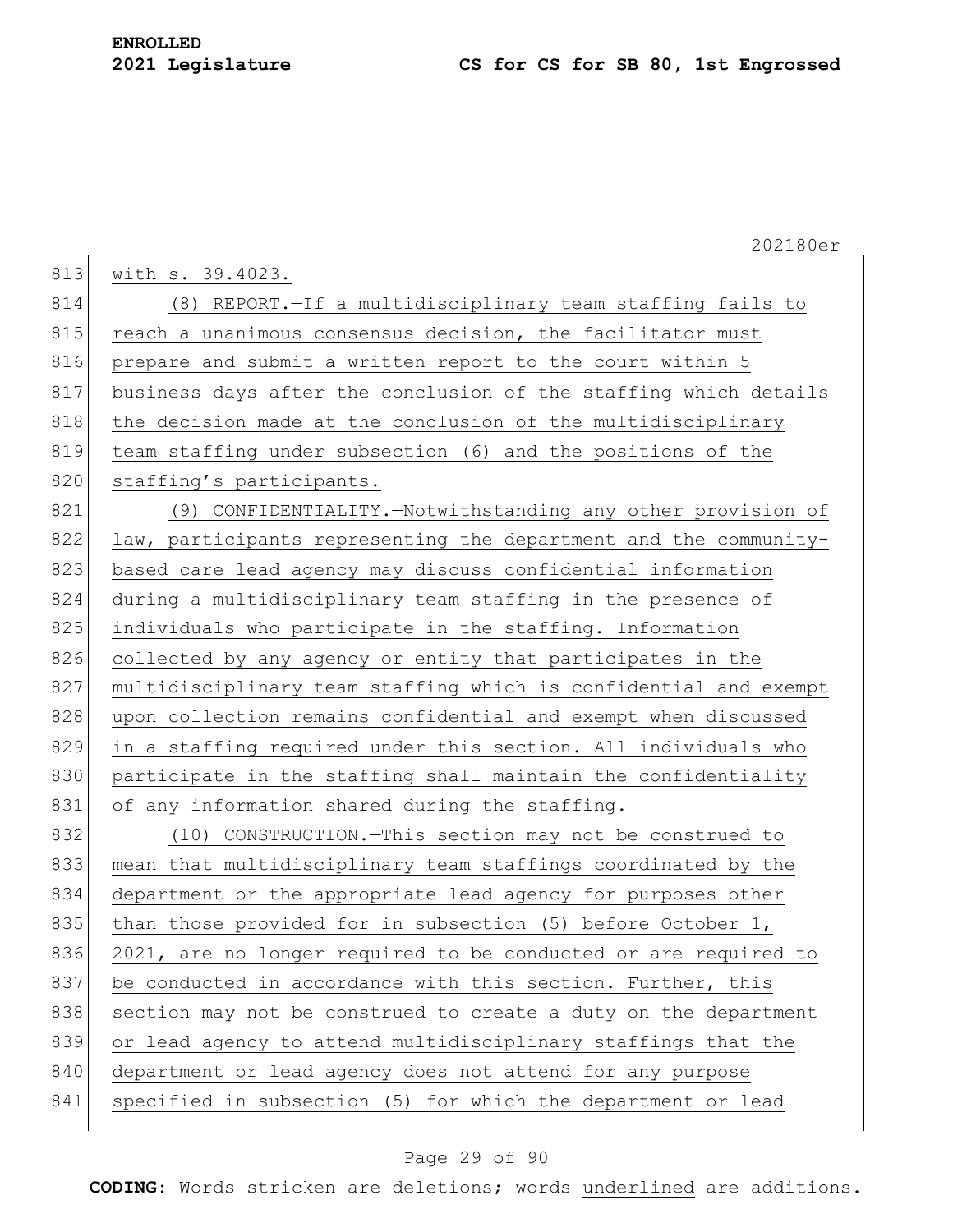202180er 842 agency is not required to attend before October 1, 2021. 843 (11) RULEMAKING.—The department shall adopt rules to 844 implement this section. 845 Section 7. The department shall contract for the 846 development of model placement transition plans and related 847 explanatory material that may be the basis for developing 848 individualized transition plans for children in out-of-home care 849 who are changing placements. Such plans must provide specific 850 recommendations regarding transition plan elements that may 851 include, but are not limited to, the length and pace of the 852 transition and the sequence of steps needed to gradually 853 introduce new caregivers and to build relationships and 854 attachments. The model transition plans shall consider and vary 855 in response to important factors affecting how a child's 856 placement transition should proceed to mitigate trauma and 857 encourage the child's healthy development and the stability of 858 the placement, which may include, but is not limited to, the 859 child's age or developmental stage; the level and type of abuse, 860 neglect, or trauma experienced by the child; attachment to or 861 the length of time the child has spent with the current 862 caregiver; and familiarity with, location of, and attachment to 863 the proposed caregiver. The model transition plans and 864 accompanying explanatory material must be provided to, at a 865 minimum, all staff who develops transition plans for children in 866 out-of-home care, whether such staff works for the department, a 867 community-based care lead agency, or a subcontracted provider. 868 The model transition plans and accompanying material may also be 869 provided to caregivers and other child welfare professionals. 870 Section 8. Section 39.4023, Florida Statutes, is created to

#### Page 30 of 90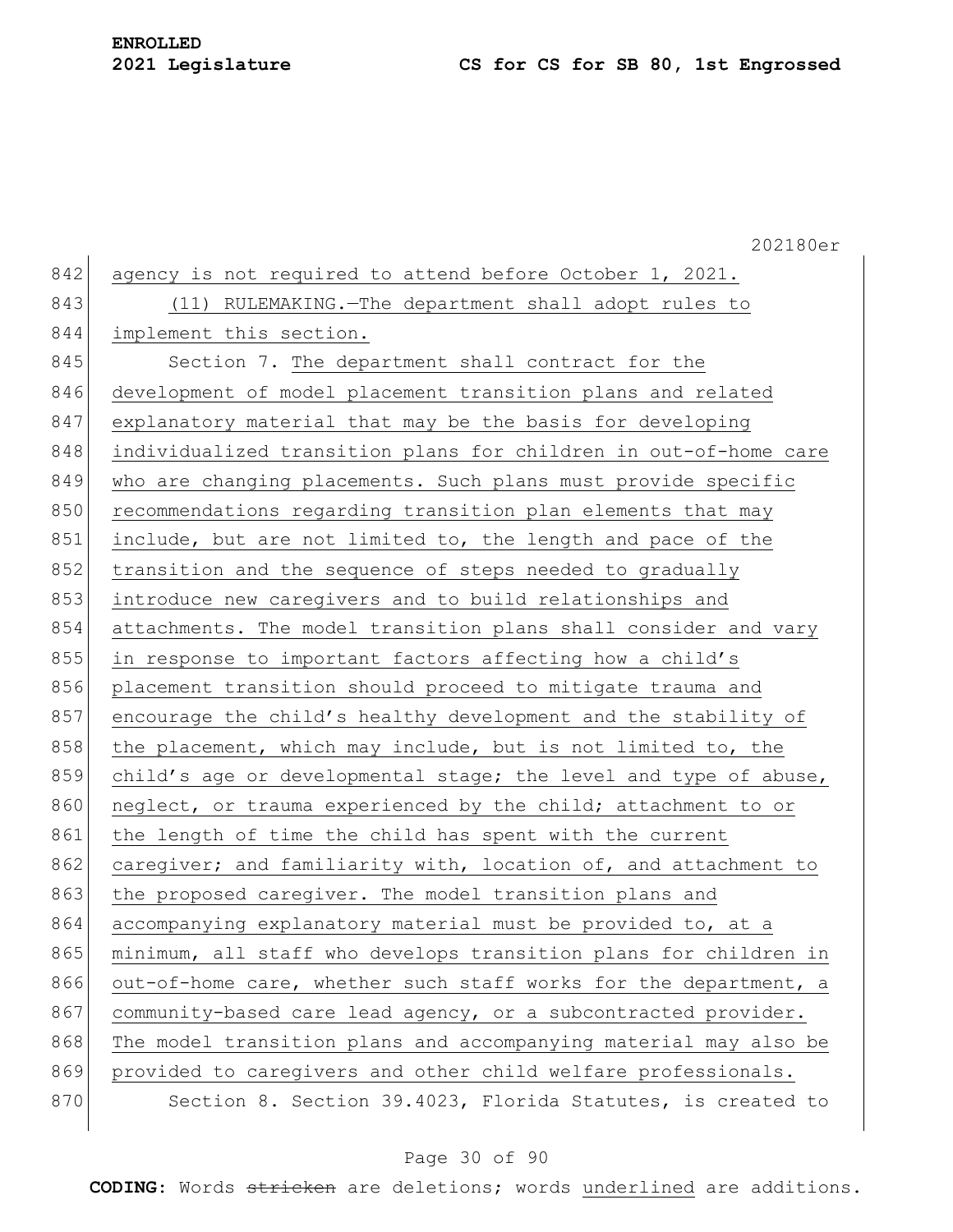|     | 202180er                                                         |
|-----|------------------------------------------------------------------|
| 871 | read:                                                            |
| 872 | 39.4023 Placement and education transitions; transition          |
| 873 | plans.-                                                          |
| 874 | (1) LEGISLATIVE FINDINGS AND INTENT.-                            |
| 875 | (a) The Legislature finds that many children in out-of-home      |
| 876 | care experience multiple changes in placement, and those         |
| 877 | transitions often result in trauma not only for the child but    |
| 878 | also for caregivers, families, siblings, and all professionals   |
| 879 | involved.                                                        |
| 880 | (b) The Legislature further finds that poorly planned and        |
| 881 | executed or improperly timed transitions may adversely impact a  |
| 882 | child's healthy development as well as the child's continuing    |
| 883 | capacity to trust, attach to others, and build relationships in  |
| 884 | the future.                                                      |
| 885 | (c) The Legislature finds that the best child welfare            |
| 886 | practices recognize the need to prioritize the minimization of   |
| 887 | the number of placements for every child in out-of-home care.    |
| 888 | Further, the Legislature finds that efforts must be made to      |
| 889 | support caregivers in order to promote stability. When placement |
| 890 | changes are necessary, they must be thoughtfully planned.        |
| 891 | (d) The Legislature finds that transition plans are              |
| 892 | critical when moving all children, including infants, toddlers,  |
| 893 | school-age children, adolescents, and young adults.              |
| 894 | (e) It is the intent of the Legislature that a placement         |
| 895 | change or an educational change for a child in out-of-home care  |
| 896 | be achieved ideally through a period of transition that is       |
| 897 | unique to each child, provides support for all individuals       |
| 898 | affected by the change, and has flexible planning to allow for   |
| 899 | changes necessary to meet the needs of the child.                |
|     |                                                                  |

## Page 31 of 90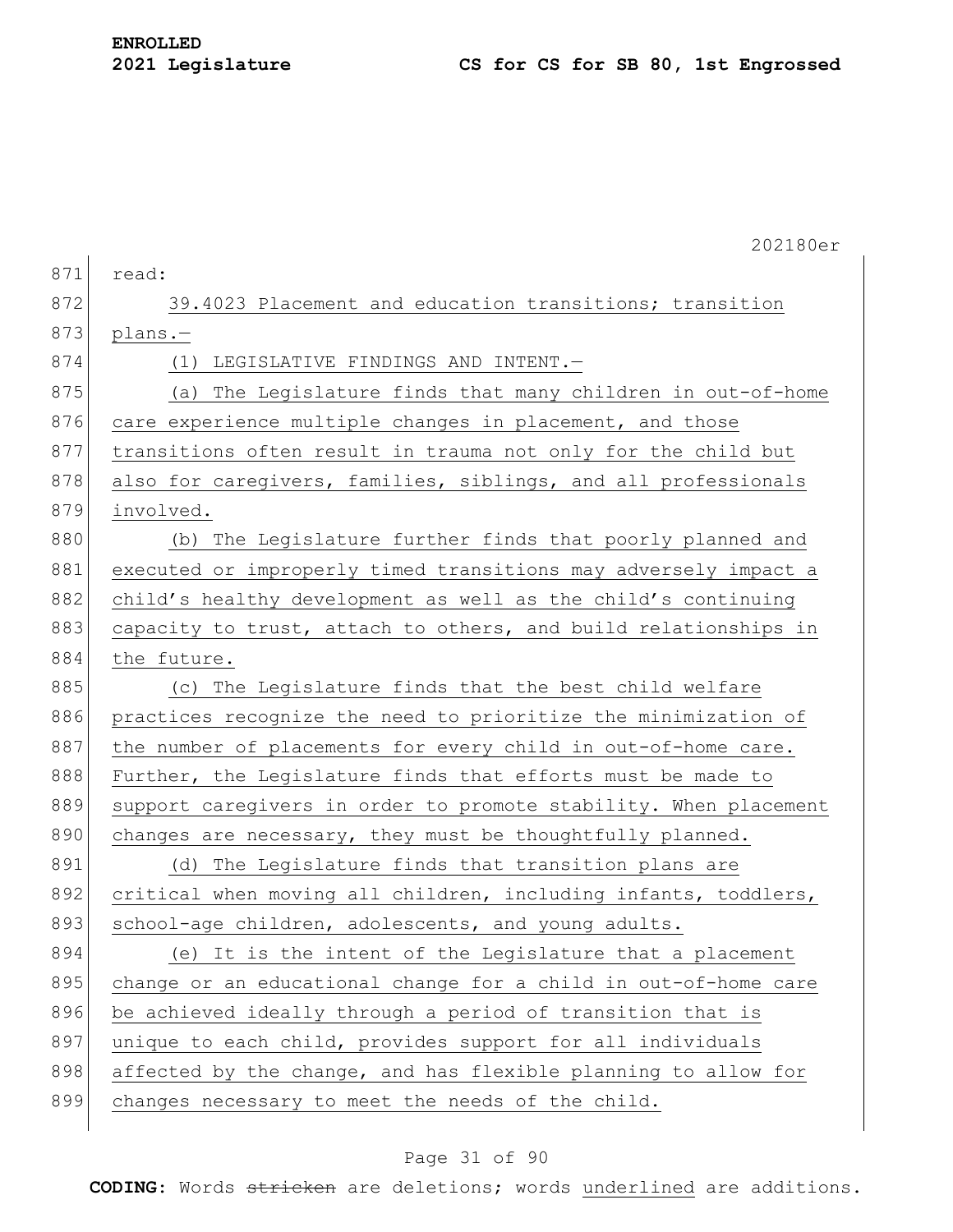|     | 202180er                                                         |
|-----|------------------------------------------------------------------|
| 900 | (2) DEFINITIONS. - As used in this section, the term:            |
| 901 | (a) "Educational change" means any time a child is moved         |
| 902 | between schools when such move is not the result of the natural  |
| 903 | transition from elementary school to middle school or middle     |
| 904 | school to high school. The term also includes changes in child   |
| 905 | care or early education programs for infants and toddlers.       |
| 906 | (b) "Emergency situation" means that there is an imminent        |
| 907 | risk to the health or safety of the child, other children, or    |
| 908 | others in the home or facility if the child remains in the       |
| 909 | placement.                                                       |
| 910 | (c) "Placement change" means any time a child is moved from      |
| 911 | one caregiver to another, including moves to a foster home, a    |
| 912 | group home, relatives, prospective quardians, or prospective     |
| 913 | adoptive parents and removal from or reunification with parents  |
| 914 | or legal custodian. A child being moved temporarily to respite   |
| 915 | care for the purpose of providing the primary caregiver relief   |
| 916 | does not constitute a placement change.                          |
| 917 | (d) "School" means any child care, early education,              |
| 918 | elementary, secondary, or postsecondary educational setting.     |
| 919 | (3) PLACEMENT TRANSITIONS.-                                      |
| 920 | (a) Mandatory transition plans. - Except as otherwise            |
| 921 | provided, the department or the community-based care lead agency |
| 922 | shall create and implement an individualized transition plan     |
| 923 | before each placement change experienced by a child.             |
| 924 | (b) Minimizing placement transitions. - Once a caregiver         |
| 925 | accepts the responsibility of caring for a child, the child may  |
| 926 | be removed from the home of the caregiver only for the reasons   |
| 927 | specified in s. 409.1415(2)(b)7.                                 |
| 928 | (c) Services to prevent disruption. The community-based          |
|     |                                                                  |

## Page 32 of 90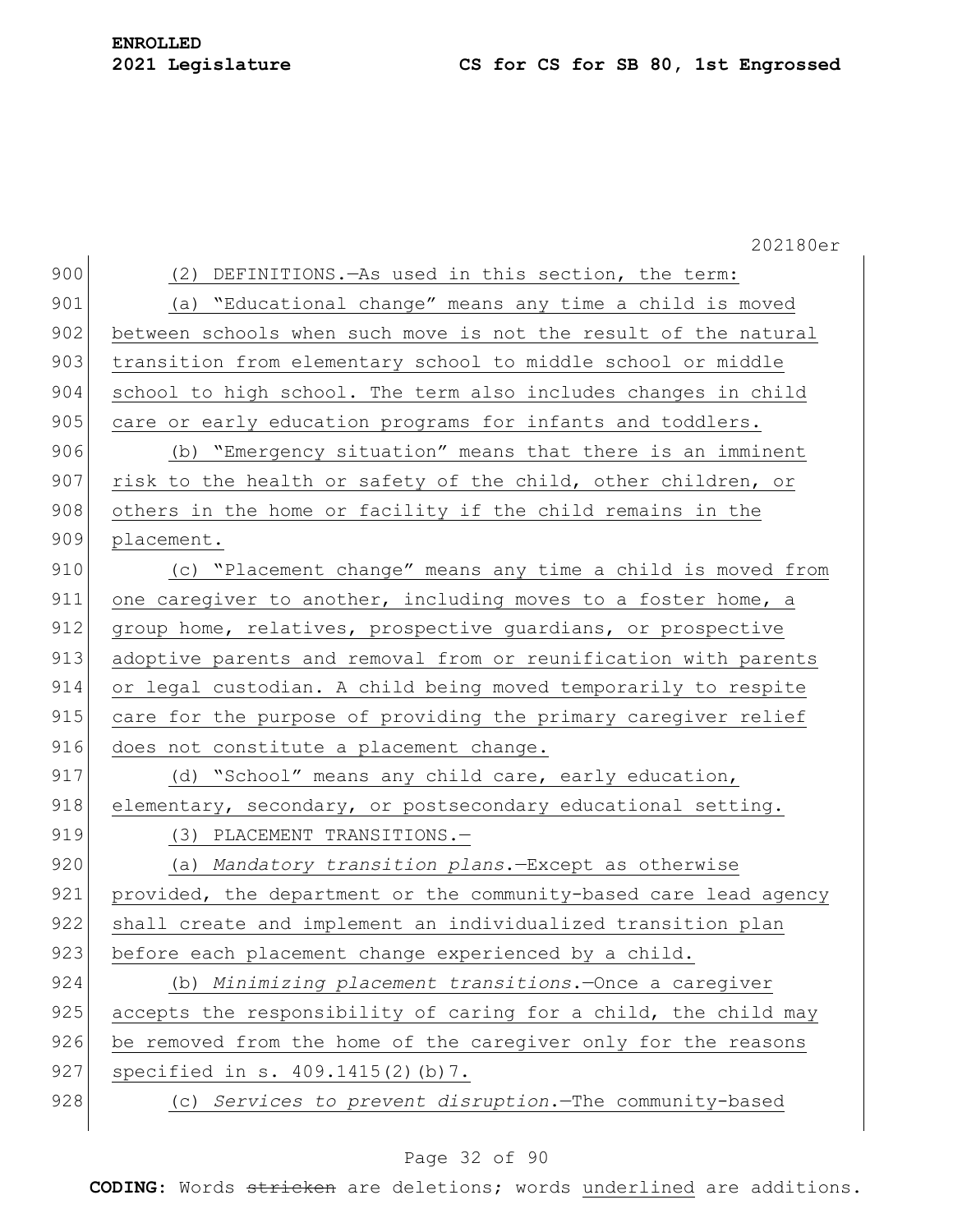|     | 202180er                                                         |
|-----|------------------------------------------------------------------|
| 929 | care lead agency shall provide any supportive services deemed    |
| 930 | necessary to a caregiver and a child if the child's current out- |
| 931 | of-home placement with the caregiver is in danger of needing     |
| 932 | modification. The supportive services must be offered in an      |
| 933 | effort to remedy the factors contributing to the placement being |
| 934 | considered unsuitable and therefore contributing to the need for |
| 935 | a change in placement.                                           |
| 936 | (d) Transition planning.-                                        |
| 937 | 1. If the supportive services provided pursuant to               |
| 938 | paragraph (c) have not been successful to make the maintenance   |
| 939 | of the placement suitable or if there are other circumstances    |
| 940 | that require the child to be moved, the department or the        |
| 941 | community-based care lead agency must convene a                  |
| 942 | multidisciplinary team staffing as required under s. 39.4022     |
| 943 | before the child's placement is changed, or within 72 hours of   |
| 944 | moving the child in an emergency situation, for the purpose of   |
| 945 | developing an appropriate transition plan.                       |
| 946 | 2. A placement change may occur immediately in an emergency      |
| 947 | situation without convening a multidisciplinary team staffing.   |
| 948 | However, a multidisciplinary team staffing must be held within   |
| 949 | 72 hours after the emergency situation arises.                   |
| 950 | 3. The department or the community-based care lead agency        |
| 951 | must provide written notice of the planned move at least 14 days |
| 952 | before the move or within 72 hours after an emergency situation, |
| 953 | to the greatest extent possible and consistent with the child's  |
| 954 | needs and preferences. The notice must include the reason a      |
| 955 | placement change is necessary. A copy of the notice must be      |
| 956 | filed with the court and be provided to:                         |
| 957 | a. The child, unless he or she, due to age or capacity, is       |
|     |                                                                  |

## Page 33 of 90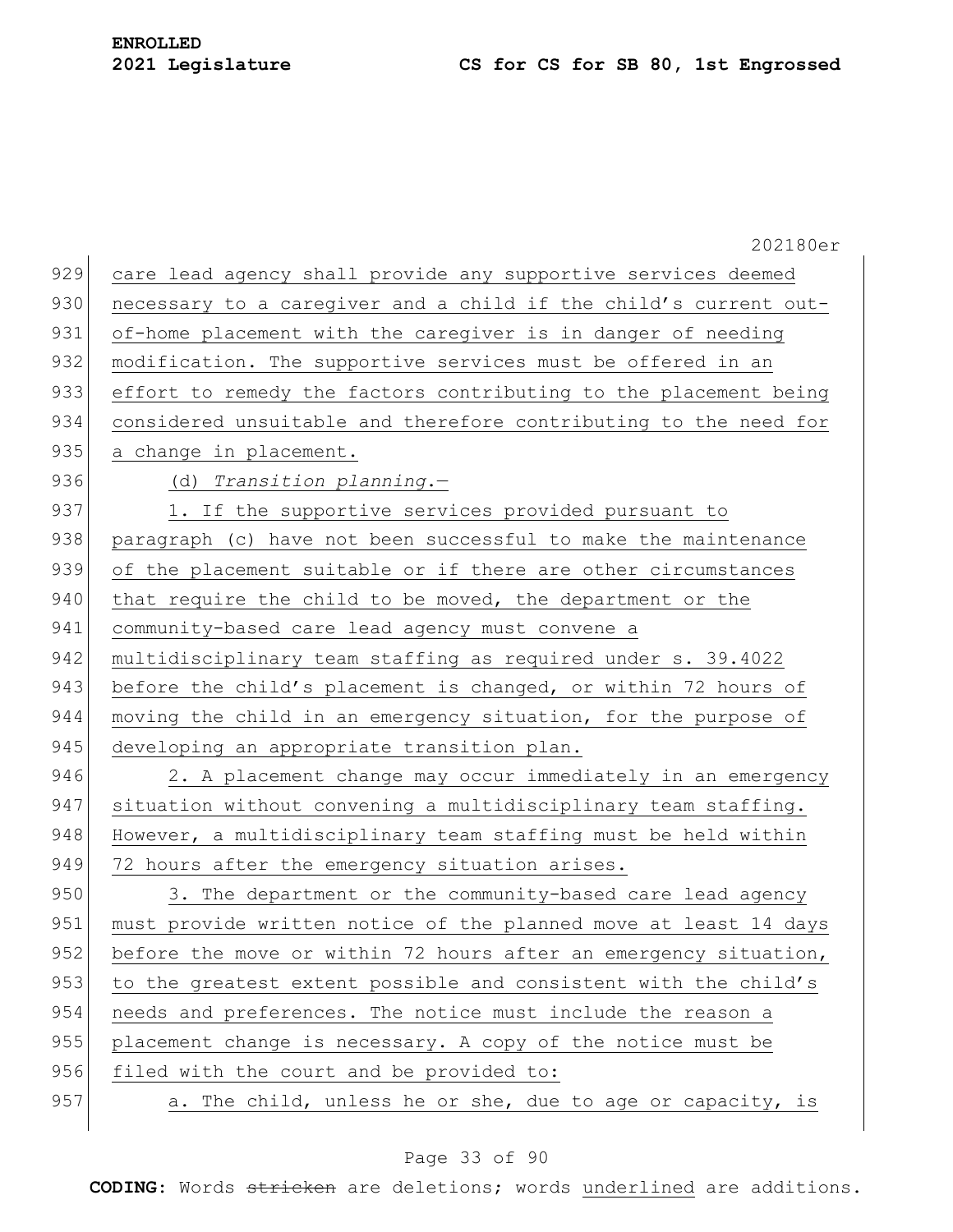|     | 202180er                                                         |
|-----|------------------------------------------------------------------|
| 958 | unable to comprehend the written notice, which will necessitate  |
| 959 | the department or lead agency to provide notice in an age-       |
| 960 | appropriate and capacity-appropriate alternative manner;         |
| 961 | b. The child's parents, unless prohibited by court order;        |
| 962 | c. The child's out-of-home caregiver;                            |
| 963 | d. The guardian ad litem, if one is appointed;                   |
| 964 | e. The attorney for the child, if one is appointed; and          |
| 965 | f. The attorney for the department.                              |
| 966 | 4.a. The transition plan must be developed through               |
| 967 | cooperation among the persons included in subparagraph 3., and   |
| 968 | such persons must share any relevant information necessary for   |
| 969 | its development. Subject to the child's needs and preferences,   |
| 970 | the transition plan must meet the requirements of s.             |
| 971 | 409.1415(2) (b) 8. and exclude any placement changes that occur  |
| 972 | between 7 p.m. and 8 a.m.                                        |
| 973 | 5. The department or the community-based care lead agency        |
| 974 | shall file the transition plan with the court within 48 hours    |
| 975 | after the creation of such plan and provide a copy of the plan   |
| 976 | to the persons included in subparagraph 3.                       |
| 977 | (e) Additional considerations for transitions of infants         |
| 978 | and children under school age.-Relationship patterns over the    |
| 979 | first year of life are important predictors of future            |
| 980 | relationships. Research demonstrates that babies begin to form a |
| 981 | strong attachment to a caregiver at approximately 7 months of    |
| 982 | age. From that period of time through age 2, moving a child from |
| 983 | a caregiver who is the psychological parent is considerably more |
| 984 | damaging. Placement decisions must focus on promoting security   |
| 985 | and continuity for infants and children under 5 years of age in  |
| 986 | out-of-home care. Transition plans for infants and young         |
|     |                                                                  |

## Page 34 of 90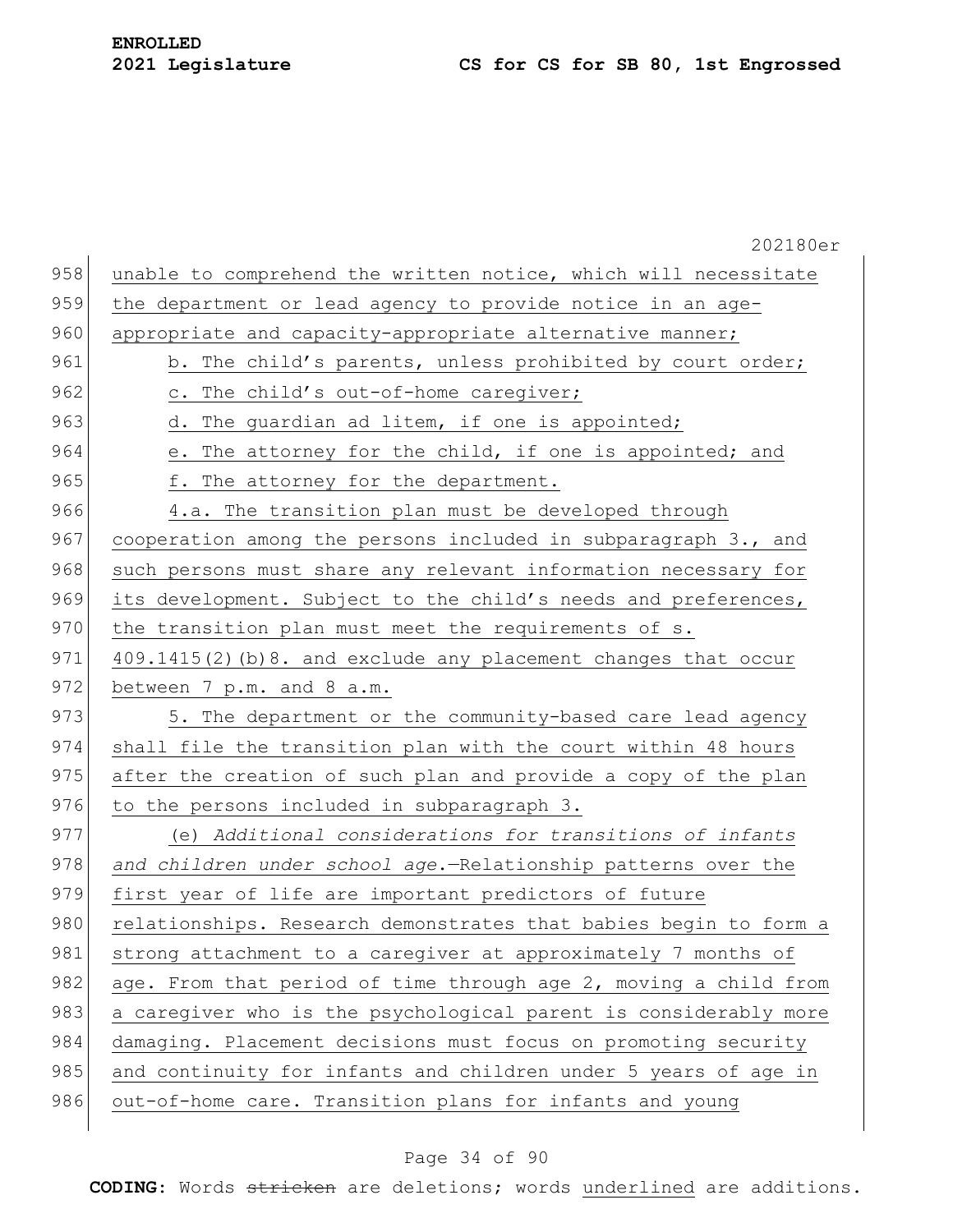|      | 202180er                                                        |
|------|-----------------------------------------------------------------|
| 987  | children must describe the facts that were considered when each |
| 988  | of the following were discussed and must specify what decision  |
| 989  | was made as to how each of the following applies to the child:  |
| 990  | 1. The age of the child and the child's current ability to      |
| 991  | accomplish developmental tasks, with consideration made for     |
| 992  | whether the child is:                                           |
| 993  | a. Six months of age or younger, thereby indicating that it     |
| 994  | may be in the child's best interest to move the child sooner    |
| 995  | rather than later; or                                           |
| 996  | b. Seven months of age or older, but younger than 3 years       |
| 997  | of age, thereby indicating it may not be a healthy time to move |
| 998  | the child.                                                      |
| 999  | 2. The length of time the child has lived with the current      |
| 1000 | caregiver, the strength of attachment to the current caregiver, |
| 1001 | and the harm of disrupting a healthy attachment compared to the |
| 1002 | possible advantage of a change in placement.                    |
| 1003 | 3. The relationship, if any, the child has with the new         |
| 1004 | caregiver and whether a reciprocal agreement exists between the |
| 1005 | current caregiver and the prospective caregiver to maintain the |
| 1006 | child's relationship with both caregivers.                      |
| 1007 | 4. The pace of the transition and whether flexibility           |
| 1008 | exists to accelerate or slow down the transition based on the   |
| 1009 | child's needs and reactions.                                    |
| 1010 | (f) Preparation of prospective caregivers before                |
| 1011 | $placement. -$                                                  |
| 1012 | 1. Prospective caregivers must be fully informed of the         |
| 1013 | child's needs and circumstances and be willing and able to      |
| 1014 | accept responsibility for providing high-quality care for such  |
| 1015 | needs and circumstances before placement.                       |
|      |                                                                 |

## Page 35 of 90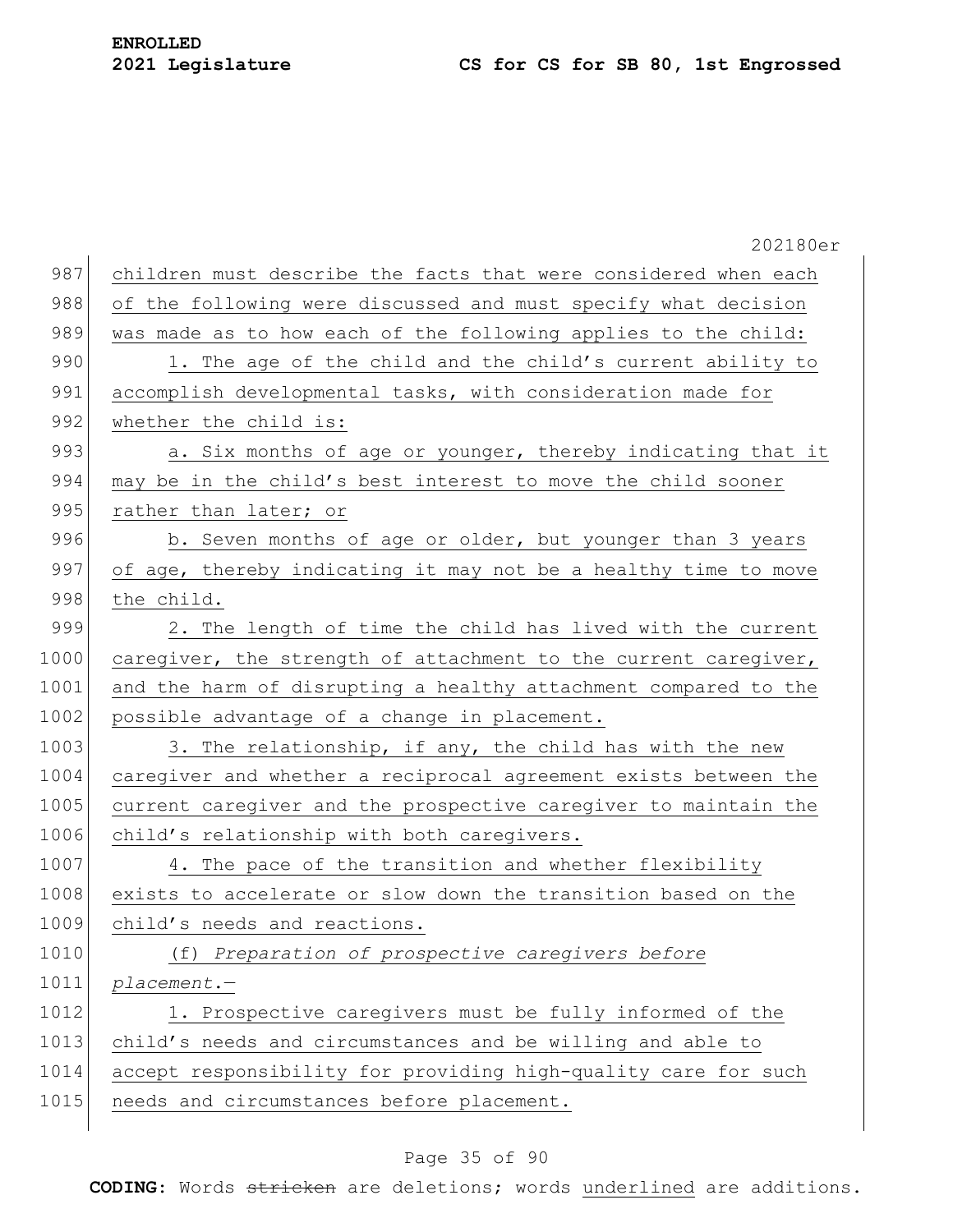# **ENROLLED**

## **2021 Legislature CS for CS for SB 80, 1st Engrossed**

|      | 202180er                                                         |
|------|------------------------------------------------------------------|
| 1016 | 2. The community-based care lead agency shall review with        |
| 1017 | the prospective caregiver the caregiver's roles and              |
| 1018 | responsibilities according to the parenting partnerships plan    |
| 1019 | for children in out-of-home care pursuant to s. 409.1415. The    |
| 1020 | case manager shall sign a copy of the parenting partnerships     |
| 1021 | plan and obtain the signature of the prospective caregiver       |
| 1022 | acknowledging explanation of the requirements before placement.  |
| 1023 | (4) EDUCATION TRANSITIONS.-                                      |
| 1024 | (a) Findings.-Children in out-of-home care frequently            |
| 1025 | change child care, early education programs, and schools. These  |
| 1026 | changes can occur when the child first enters out-of-home care,  |
| 1027 | when the child must move from one caregiver to another, or when  |
| 1028 | the child returns home upon reunification. Research shows that   |
| 1029 | children who change schools frequently make less academic        |
| 1030 | progress than their peers and fall further behind with each      |
| 1031 | school change. Additionally, educational instability at any      |
| 1032 | level makes it difficult for children to develop supportive      |
| 1033 | relationships with teachers or peers. State and federal law      |
| 1034 | contain requirements that must be adhered to in order to ensure  |
| 1035 | educational stability for a child in out-of-home care. A child's |
| 1036 | educational setting should only be changed when maintaining the  |
| 1037 | educational setting is not in the best interest of the child.    |
| 1038 | (b) Mandatory educational transition plans. The department       |
| 1039 | or the community-based care lead agency shall create and         |
| 1040 | implement an individualized transition plan each time a child    |
| 1041 | experiences a school change.                                     |
| 1042 | (c) Minimizing school changes.-                                  |
| 1043 | 1. Every effort must be made to keep a child in the school       |
| 1044 | of origin if it is in the child's best interest. Any placement   |
|      |                                                                  |

## Page 36 of 90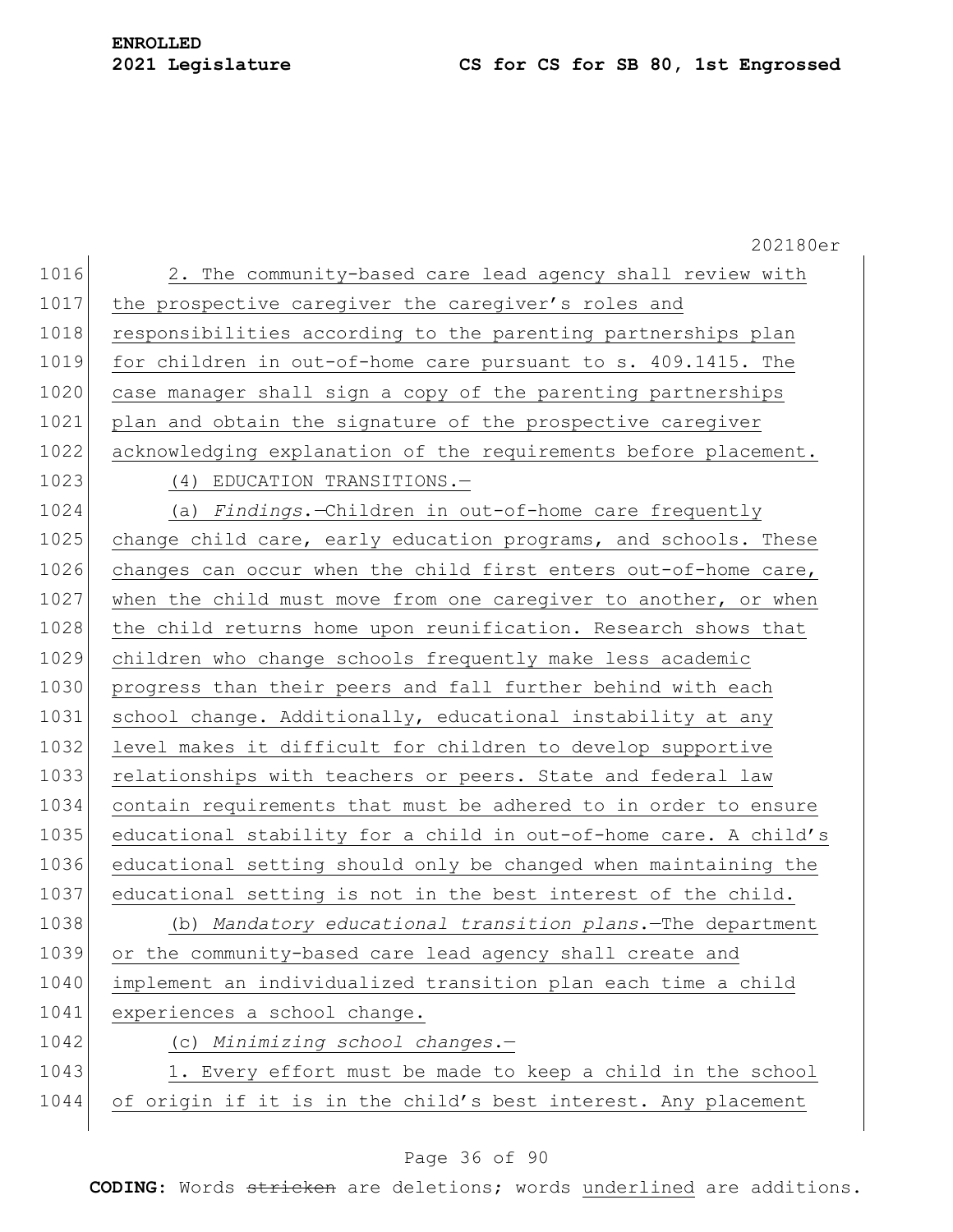|      | 202180er                                                         |
|------|------------------------------------------------------------------|
| 1045 | decision must include thoughtful consideration of which school a |
| 1046 | child will attend if a school change is necessary.               |
| 1047 | 2. Members of a multidisciplinary team staffing convened         |
| 1048 | for a purpose other than a school change must determine the      |
| 1049 | child's best interest regarding remaining in the school or       |
| 1050 | program of origin if the child's educational options are         |
| 1051 | affected by any other decision being made by the                 |
| 1052 | multidisciplinary team.                                          |
| 1053 | 3. The determination of whether it is in the child's best        |
| 1054 | interest to remain in the school of origin, and if not, of which |
| 1055 | school the child will attend in the future, must be made in      |
| 1056 | consultation with the following individuals, including, but not  |
| 1057 | limited to, the child; the parents; the caregiver; the child     |
| 1058 | welfare professional; the guardian ad litem, if appointed; the   |
| 1059 | educational surrogate, if appointed; child care and educational  |
| 1060 | staff, including teachers and guidance counselors; and the       |
| 1061 | school district representative or foster care liaison. A         |
| 1062 | multidisciplinary team member may contact any of these           |
| 1063 | individuals in advance of a multidisciplinary team staffing to   |
| 1064 | obtain his or her recommendation. An individual may remotely     |
| 1065 | attend the multidisciplinary team staffing if one of the         |
| 1066 | identified goals is related to determining an educational        |
| 1067 | placement. The multidisciplinary team may rely on a report from  |
| 1068 | the child's current school or program district and, if           |
| 1069 | applicable, any other school district being considered for the   |
| 1070 | educational placement if the required school personnel are not   |
| 1071 | available to attend the multidisciplinary team staffing in       |
| 1072 | person or remotely.                                              |
| 1073 | 4. The multidisciplinary team and the individuals listed in      |
|      |                                                                  |

## Page 37 of 90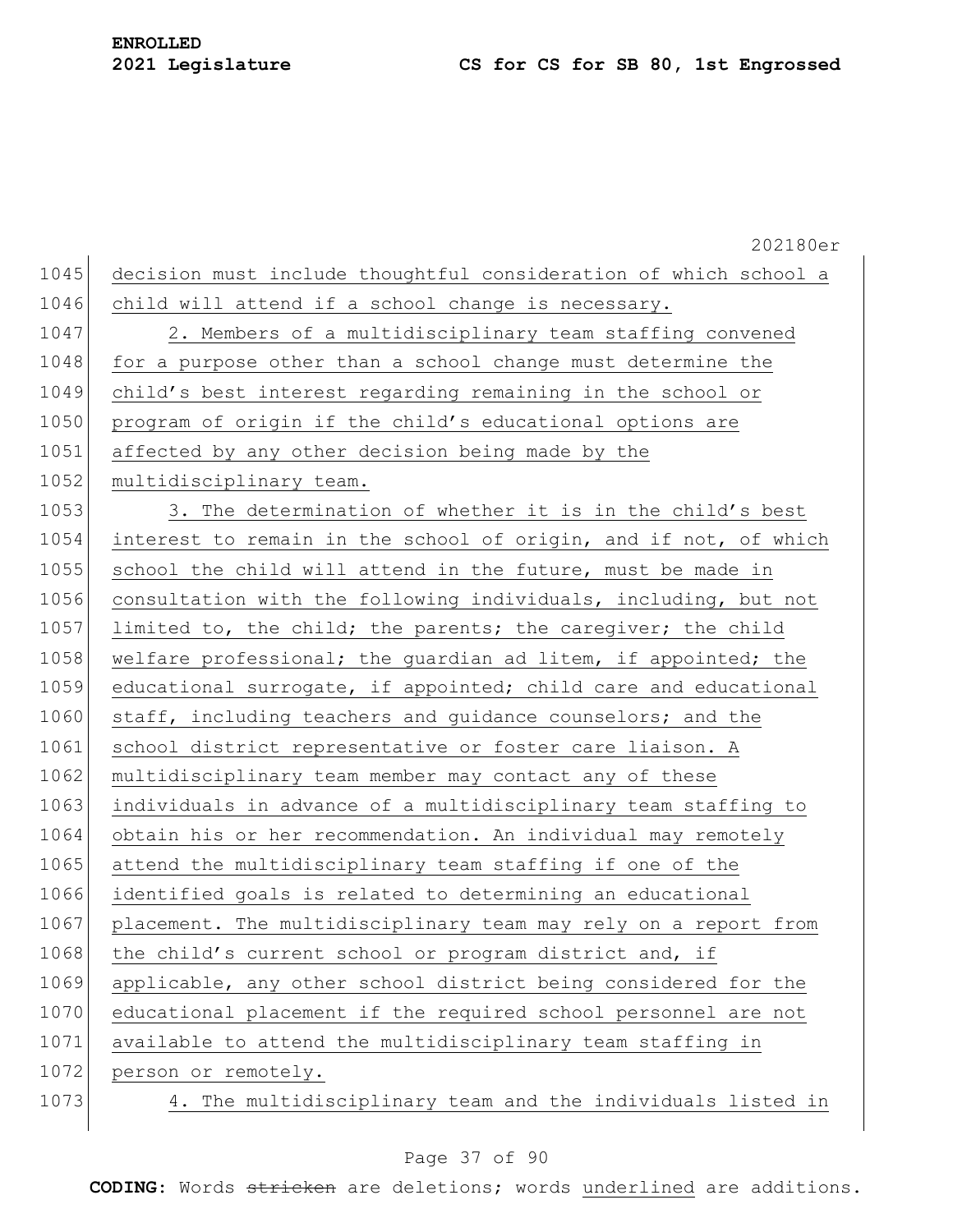# **ENROLLED**

|      | 202180er                                                         |
|------|------------------------------------------------------------------|
| 1074 | subparagraph 3. must consider, at a minimum, all of the          |
| 1075 | following factors when determining whether remaining in the      |
| 1076 | school or program of origin is in the child's best interest or,  |
| 1077 | if not, when selecting a new school or program:                  |
| 1078 | a. The child's desire to remain in the school or program of      |
| 1079 | origin.                                                          |
| 1080 | b. The preference of the child's parents or legal                |
| 1081 | quardians.                                                       |
| 1082 | c. Whether the child has siblings, close friends, or             |
| 1083 | mentors at the school or program of origin.                      |
| 1084 | d. The child's cultural and community connections in the         |
| 1085 | school or program of origin.                                     |
| 1086 | e. Whether the child is suspected of having a disability         |
| 1087 | under the Individuals with Disabilities Education Act (IDEA) or  |
| 1088 | s. 504 of the Rehabilitation Act of 1973, or has begun receiving |
| 1089 | interventions under this state's multitiered system of supports. |
| 1090 | f. Whether the child has an evaluation pending for special       |
| 1091 | education and related services under IDEA or s. 504 of the       |
| 1092 | Rehabilitation Act of 1973.                                      |
| 1093 | g. Whether the child is a student with a disability under        |
| 1094 | IDEA who is receiving special education and related services or  |
| 1095 | a student with a disability under s. 504 of the Rehabilitation   |
| 1096 | Act of 1973 who is receiving accommodations and services and, if |
| 1097 | so, whether those required services are available in a school or |
| 1098 | program other than the school or program of origin.              |
| 1099 | h. Whether the child is an English Language Learner student      |
| 1100 | and is receiving language services, and if so, whether those     |
| 1101 | required services are available in a school or program other     |
| 1102 | than the school or program of origin.                            |
|      |                                                                  |

## Page 38 of 90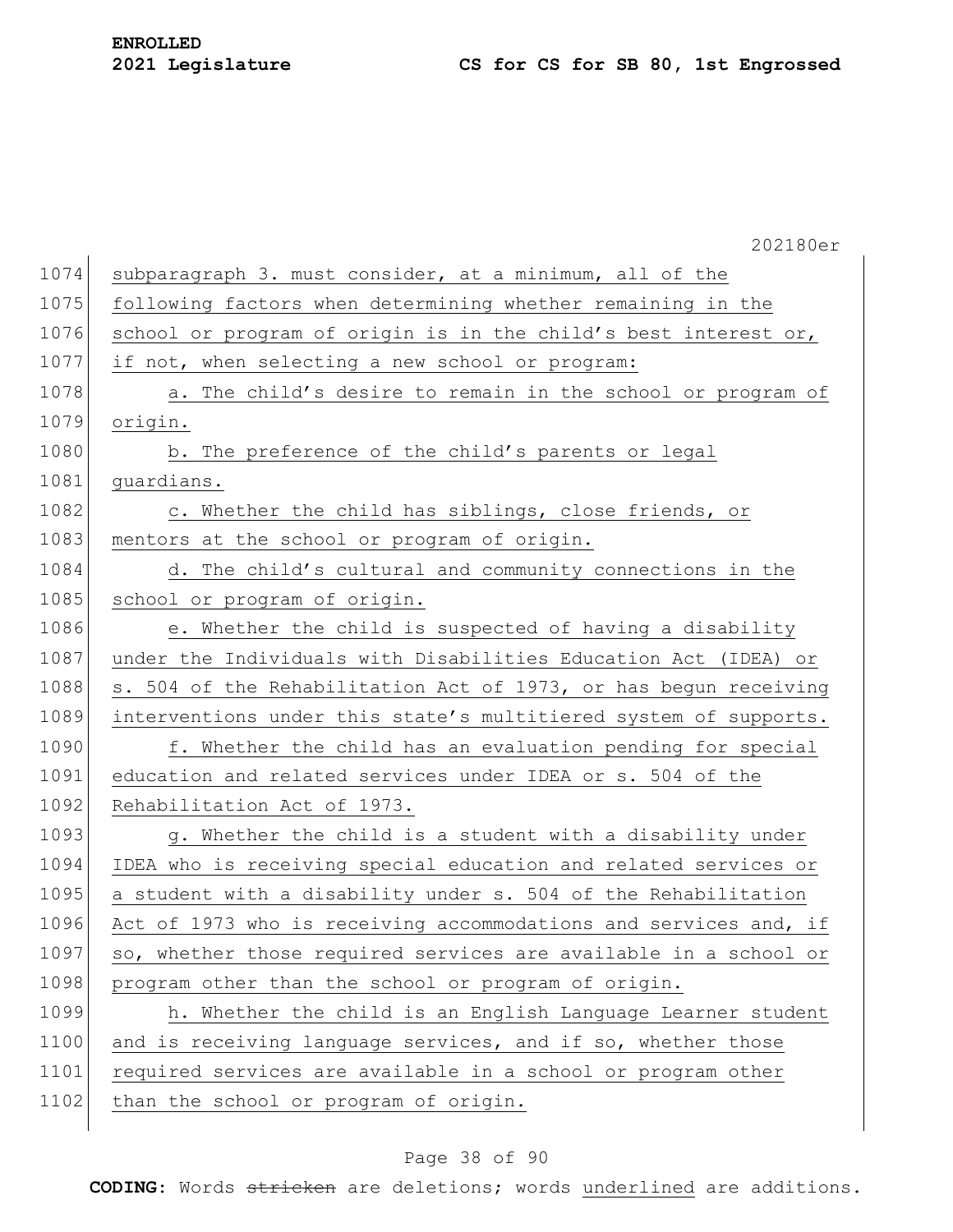## **Legislature CS for CS for SB 80, 1st Engrossed**

|      | 202180er                                                         |
|------|------------------------------------------------------------------|
| 1103 | i. The impact a change to the school or program of origin        |
| 1104 | would have on academic credits and progress toward promotion.    |
| 1105 | j. The availability of extracurricular activities important      |
| 1106 | to the child.                                                    |
| 1107 | k. The child's known individualized educational plan or          |
| 1108 | other medical and behavioral health needs and whether such plan  |
| 1109 | or needs are able to be met at a school or program other than    |
| 1110 | the school or program of origin.                                 |
| 1111 | 1. The child's permanency goal and timeframe for achieving       |
| 1112 | permanency.                                                      |
| 1113 | m. The child's history of school transfers and how such          |
| 1114 | transfers have impacted the child academically, emotionally, and |
| 1115 | behaviorally.                                                    |
| 1116 | n. The length of the commute to the school or program from       |
| 1117 | the child's home or placement and how such commute would impact  |
| 1118 | the child.                                                       |
| 1119 | o. The length of time the child has attended the school or       |
| 1120 | program of origin.                                               |
| 1121 | 5. The cost of transportation cannot be a factor in making       |
| 1122 | a best interest determination.                                   |
| 1123 | (d) Transitions between child care and early education           |
| 1124 | programs.-When a child enters out-of-home care or undergoes a    |
| 1125 | placement change, the child shall, if possible, remain with a    |
| 1126 | familiar child care provider or early education program unless   |
| 1127 | there is an opportunity to transition to a higher quality        |
| 1128 | program. If it is not possible for the child to remain with the  |
| 1129 | familiar child care provider or early education program or       |
| 1130 | transition to a higher quality program, the child's transition   |
| 1131 | plan must be made with the participation of the child's current  |
|      |                                                                  |

## Page 39 of 90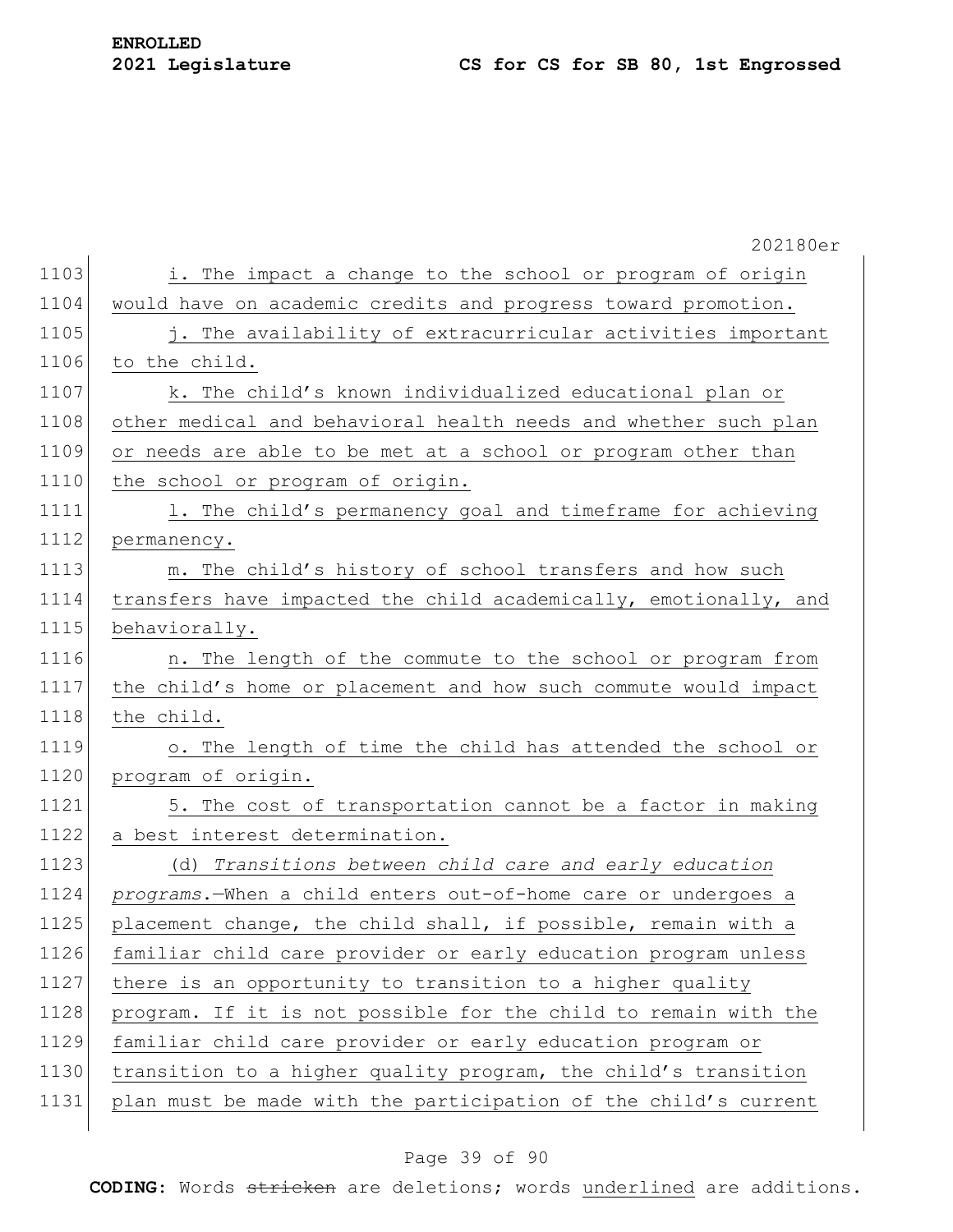|      | 202180er                                                         |
|------|------------------------------------------------------------------|
| 1132 | and future school or program. The plan must give the child an    |
| 1133 | opportunity to say goodbye to important figures in the           |
| 1134 | educational environment.                                         |
| 1135 | (e) Transitions between $K-12$ schools. The transition plan      |
| 1136 | for a transition between K-12 schools must include all of the    |
| 1137 | following:                                                       |
| 1138 | 1. Documentation that the department or community-based          |
| 1139 | care lead agency has made the decision to change the child's     |
| 1140 | school in accordance with paragraph (c). The plan must include a |
| 1141 | detailed discussion of all factors considered in reaching the    |
| 1142 | decision to change the child's school.                           |
| 1143 | 2. Documentation that the department or community-based          |
| 1144 | care lead agency has coordinated, or will coordinate before the  |
| 1145 | school change, with local educational agencies to provide        |
| 1146 | immediate and appropriate enrollment in a new school, including  |
| 1147 | transfer of educational records, any record of a school-entry    |
| 1148 | health examination, and arrangements for transportation to the   |
| 1149 | new school.                                                      |
| 1150 | 3. Discussion of the timing of the proposed school change        |
| 1151 | which addresses the potential impact on the child's education    |
| 1152 | and extracurricular activities. This section must include, at a  |
| 1153 | minimum, grading periods, exam schedules, credit acquisitions,   |
| 1154 | sports eligibility, and participation in extracurricular         |
| 1155 | activities.                                                      |
| 1156 | 4. Details concerning the transportation of the child to         |
| 1157 | school.                                                          |
| 1158 | TRANSITION PLAN AND DOCUMENTATION.-<br>(5)                       |
| 1159 | The department, in collaboration with the Quality<br>(a)         |
| 1160 | Parenting Initiative, shall develop a form to be completed and   |
|      |                                                                  |

## Page 40 of 90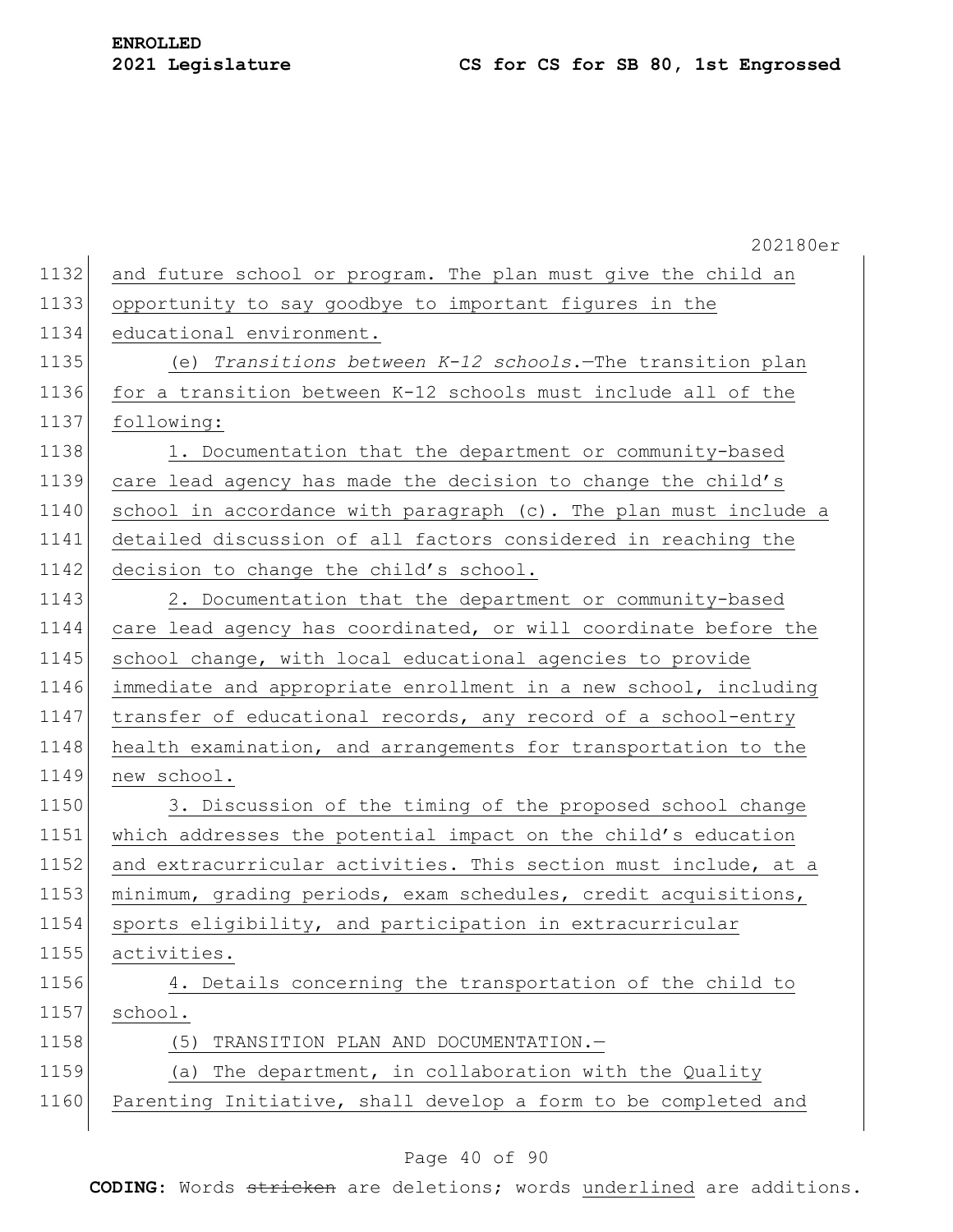|      | 202180er                                                        |
|------|-----------------------------------------------------------------|
| 1161 | updated each time a child in out-of-home care is moved from one |
| 1162 | placement to another.                                           |
| 1163 | (b) A completed form must be attached to the case record        |
| 1164 | face sheet required to be included in the case file pursuant to |
| 1165 | s. 39.00146. The form must be used statewide and, at a minimum, |
| 1166 | must include all of the following information:                  |
| 1167 | 1. The membership of the multidisciplinary team staffing        |
| 1168 | convened under s. 39.4022 to develop a transition plan for the  |
| 1169 | change in placement and the dates on which the team met.        |
| 1170 | 2. The name of the person who served as the facilitator in      |
| 1171 | that specific multidisciplinary team staffing.                  |
| 1172 | 3. The topics considered by the multidisciplinary team          |
| 1173 | staffing in order to ensure an appropriate transition.          |
| 1174 | 4. The recommendations of the multidisciplinary team and        |
| 1175 | the name of each individual or entity responsible for carrying  |
| 1176 | out each recommendation.                                        |
| 1177 | (c) The department or the community-based care lead agency      |
| 1178 | shall document all multidisciplinary team staffings and         |
| 1179 | placement transition decisions in the Florida Safe Families     |
| 1180 | Network and must include the information in the social study    |
| 1181 | report for judicial review, as required under s. 39.701.        |
| 1182 | (6) EXEMPTION.-Placements made pursuant to s. 63.082(6) are     |
| 1183 | exempt from this section.                                       |
| 1184 | (7) RULEMAKING. - The department shall adopt rules to           |
| 1185 | implement this section.                                         |
| 1186 | Section 9. Section 39.4024, Florida Statutes, is created to     |
| 1187 | read:                                                           |
| 1188 | 39.4024 Placement of siblings; visitation; continuing           |
| 1189 | contact.-                                                       |
|      |                                                                 |

## Page 41 of 90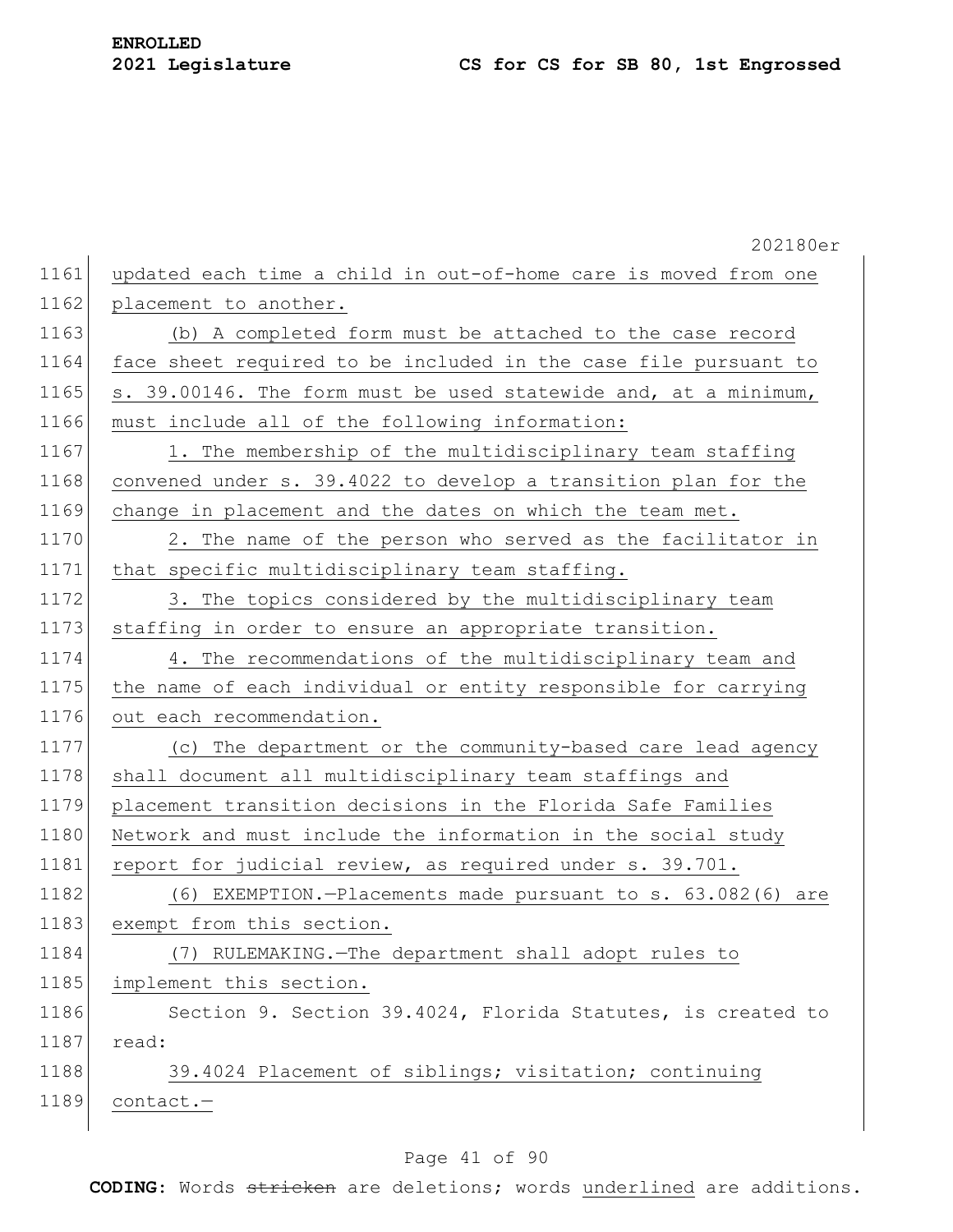|      | 202180er                                                         |
|------|------------------------------------------------------------------|
| 1190 | (1)<br>LEGISLATIVE FINDINGS.-                                    |
| 1191 | (a) The Legislature finds that sibling relationships can         |
| 1192 | provide a significant source of continuity throughout a child's  |
| 1193 | life and are likely to be the longest relationships that most    |
| 1194 | individuals experience. Further, the placement of siblings       |
| 1195 | together can increase the likelihood of achieving permanency and |
| 1196 | is associated with a significantly higher rate of family         |
| 1197 | reunification.                                                   |
| 1198 | (b) The Legislature finds that it is beneficial for a child      |
| 1199 | who is placed in out-of-home care to be able to continue         |
| 1200 | existing relationships with his or her siblings, regardless of   |
| 1201 | age, so that they may share their strengths and association in   |
| 1202 | their everyday and often common experiences.                     |
| 1203 | (c) The Legislature also finds that healthy connections          |
| 1204 | with siblings can serve as a protective factor for children who  |
| 1205 | have been placed in out-of-home care. The Legislature finds that |
| 1206 | child protective investigators and caseworkers should be aware   |
| 1207 | of the variety of demographic and external situational factors   |
| 1208 | that may present challenges to placement in order to identify    |
| 1209 | such factors relevant to a particular group of siblings and      |
| 1210 | ensure that these factors are not the sole reasons that siblings |
| 1211 | are not placed together.                                         |
| 1212 | (d) The Legislature also finds that it is the                    |
| 1213 | responsibility of all entities and adults involved in a child's  |
| 1214 | life, including, but not limited to, the department, community-  |
| 1215 | based care lead agencies, parents, foster parents, guardians ad  |
| 1216 | litem, next of kin, and other persons important to the child to  |
| 1217 | seek opportunities to foster sibling relationships to promote    |
| 1218 | continuity and help sustain family connections.                  |
|      |                                                                  |

## Page 42 of 90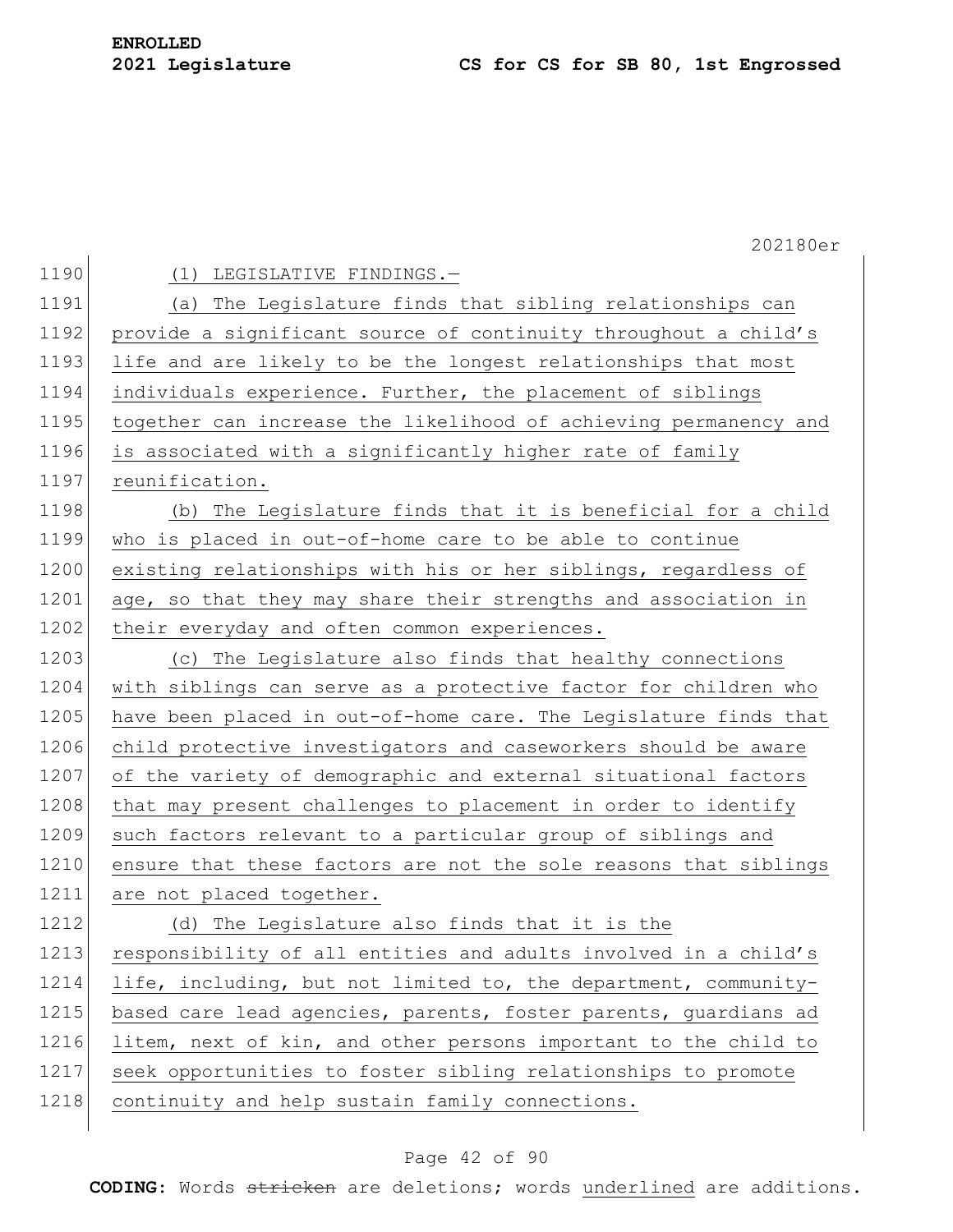## **Legislature CS for CS for SB 80, 1st Engrossed**

|      | 202180er                                                         |
|------|------------------------------------------------------------------|
| 1219 | (e) While there is a presumption in law and policy that it       |
| 1220 | is in the best interest of a child going into out-of-home care   |
| 1221 | to be placed with any siblings, the Legislature finds that       |
| 1222 | overall well-being of the child and family improves when the     |
| 1223 | person or team responsible for placement decisions evaluates the |
| 1224 | child's sibling and family bonds and prioritizes the bonds that  |
| 1225 | are unique drivers of the child's ability to maintain and        |
| 1226 | develop healthy relationships. The person or team with an        |
| 1227 | understanding of the need to balance all attachment bonds of a   |
| 1228 | child and the potential need to prioritize existing and healthy  |
| 1229 | sibling relationships differently than a potential or unhealthy  |
| 1230 | sibling relationship over a healthy existing bond with a         |
| 1231 | caregiver will result in more stable and healthier placements    |
| 1232 | for all children in out-of-home care.                            |
| 1233 | (2) DEFINITIONS. - As used in this section, the term:            |
| 1234 | (a) "Lead agency" means a community-based care lead agency       |
| 1235 | under contract with the department to provide care to children   |
| 1236 | in foster care under chapter 409.                                |
| 1237 | (b) "Multidisciplinary team" has the same meaning as             |
| 1238 | provided in s. 39.4022.                                          |
| 1239 | (c) "Sibling" means:                                             |
| 1240 | 1. A child who shares a birth parent or legal parent with        |
| 1241 | one or more other children; or                                   |
| 1242 | 2. A child who has lived together in a family with one or        |
| 1243 | more other children whom he or she identifies as siblings.       |
| 1244 | PLACEMENT OF SIBLINGS IN OUT-OF-HOME CARE.-<br>(3)               |
| 1245 | General provisions.-<br>(a)                                      |
| 1246 | 1. The department or lead agency shall make reasonable           |
| 1247 | efforts to place sibling groups that are removed from their home |
|      |                                                                  |

## Page 43 of 90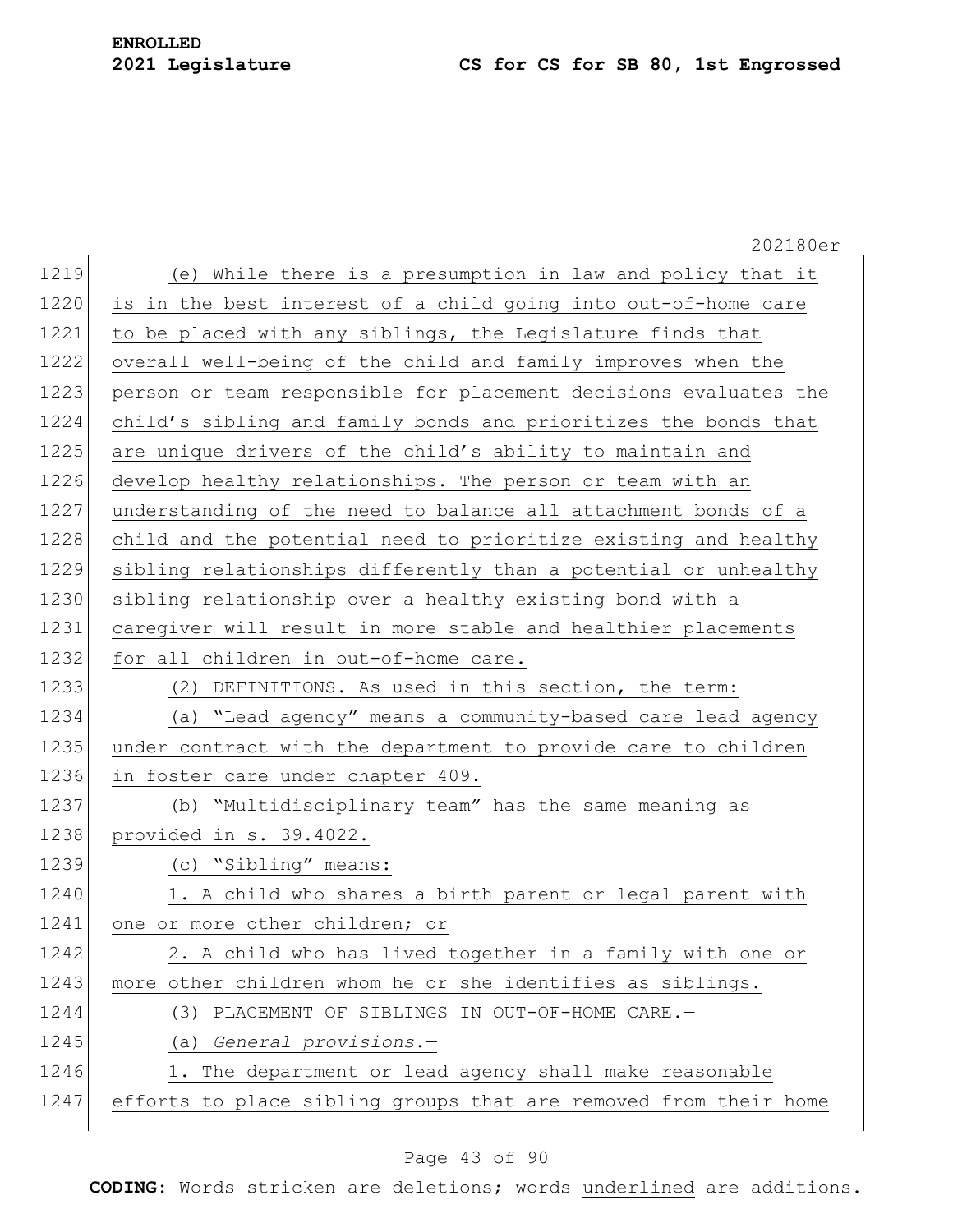202180er

| 1248 | in the same foster, kinship, adoptive, or guardianship home when |
|------|------------------------------------------------------------------|
| 1249 | it is in the best interest of each sibling and when an           |
| 1250 | appropriate, capable, and willing joint placement for the        |
| 1251 | sibling group is available.                                      |
| 1252 | 2. If a child enters out-of-home care after his or her           |
| 1253 | sibling, the department or lead agency and the multidisciplinary |
| 1254 | team shall make reasonable efforts to initially place the child  |
| 1255 | who has entered out-of-home care with his or her siblings in the |
| 1256 | sibling's existing placement, provided it would not jeopardize   |
| 1257 | the stability of such placement and it is in the best interest   |
| 1258 | for each child.                                                  |
| 1259 | 3. When determining whether to move a child from a current       |
| 1260 | placement to a new placement when such change is initiated by a  |
| 1261 | sibling relationship, all relevant factors must be considered by |
| 1262 | the multidisciplinary team to ensure that the child is best      |
| 1263 | served by the decision. A uniform policy that does not consider  |
| 1264 | and apply a balancing test to ensure all existing attachment     |
| 1265 | bonds for a child and his or her siblings are honored and        |
| 1266 | evaluated holistically may result in placement decisions or      |
| 1267 | changes of placement decisions that may result in additional     |
| 1268 | trauma.                                                          |
| 1269 | 4. The department and the court are not required to make a       |
| 1270 | change in placement, whether such change is to the physical      |
| 1271 | residential address of the child or the legal custody of the     |
| 1272 | child, to develop a relationship between siblings which did not  |
| 1273 | exist at the time a child is placed in out-of-home care and must |
| 1274 | determine whether the change in placement is contrary to the     |
| 1275 | child's safety and well-being by evaluating all of the factors   |
| 1276 | in this section and ss. 39.01375, 39.4022, and 39.4023.          |

## Page 44 of 90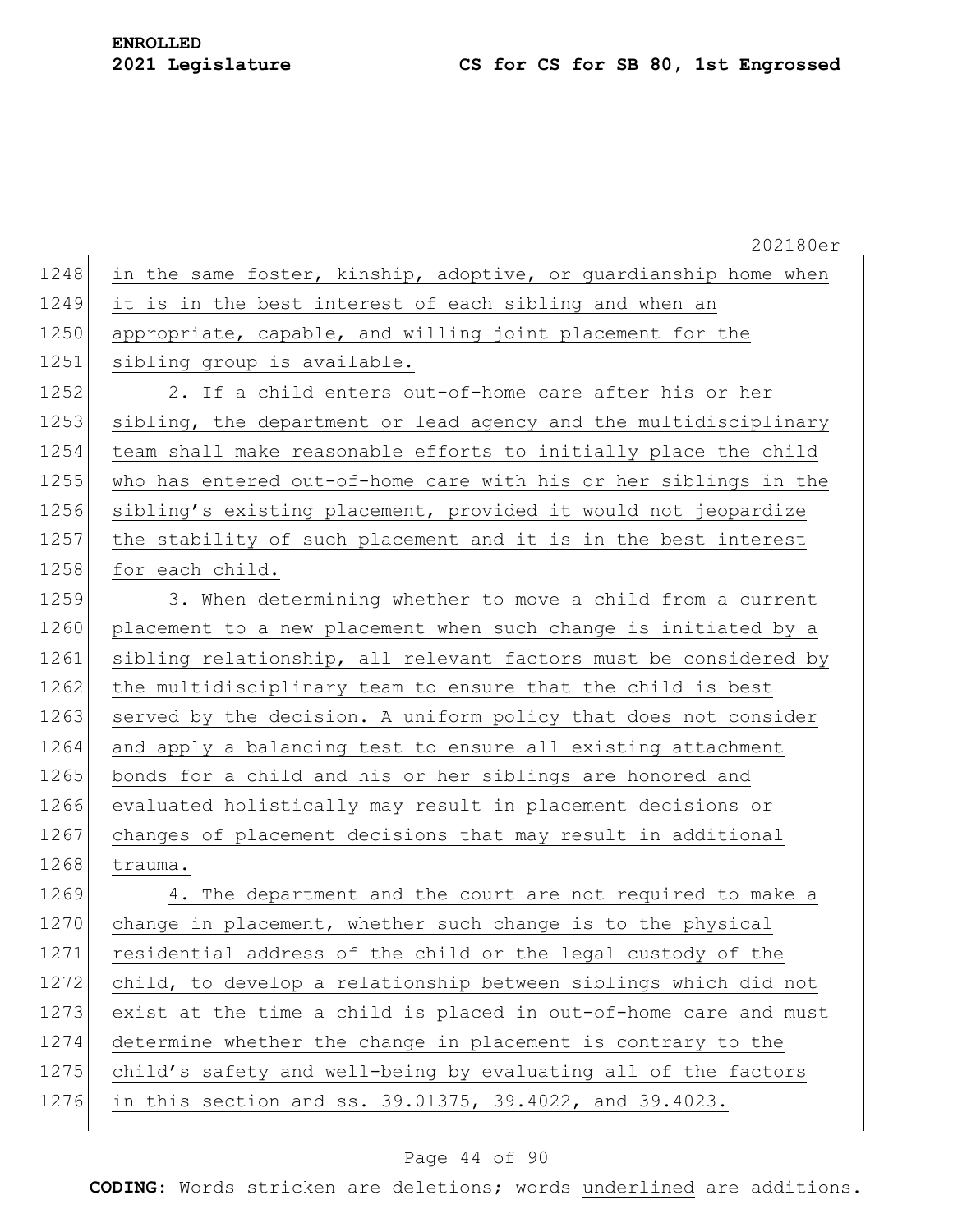|      | 202180er                                                         |
|------|------------------------------------------------------------------|
| 1277 | (b) Factors to consider when placing sibling groups.-            |
| 1278 | 1. At the time a child who is a part of a sibling group is       |
| 1279 | removed from the home, the department or lead agency shall       |
| 1280 | convene a multidisciplinary team staffing in accordance with s.  |
| 1281 | 39.4022 to determine and assess the sibling relationships from   |
| 1282 | the perspective of each child to ensure the best placement of    |
| 1283 | each child in the sibling group. The multidisciplinary team      |
| 1284 | shall consider all relevant factors included in s. 39.01375 and  |
| 1285 | this section, including, but not limited to, the existing        |
| 1286 | emotional ties between and among the siblings, the degree of     |
| 1287 | harm each child is likely to experience as a result of           |
| 1288 | separation, and the standard protocols established by the        |
| 1289 | Quality Parenting Initiative under paragraph (d).                |
| 1290 | 2.a. If the department or the appropriate lead agency is         |
| 1291 | able to locate a caregiver that will accept the sibling group    |
| 1292 | and the multidisciplinary team determines that the placement is  |
| 1293 | suitable for each child, the sibling group must be placed        |
| 1294 | together.                                                        |
| 1295 | b. If the department or appropriate lead agency is not able      |
| 1296 | to locate a caregiver or placement option that allows the        |
| 1297 | sibling group to be placed together in an initial placement, the |
| 1298 | department or lead agency must make all reasonable efforts to    |
| 1299 | ensure contact and visitation between siblings placed in         |
| 1300 | separate out-of-home care placements and provide reviews of the  |
| 1301 | placements in accordance with this section.                      |
| 1302 | 3. If all the siblings are unable to be placed in an             |
| 1303 | existing placement and the siblings do not have an existing      |
| 1304 | relationship, when determining whether to move any child who is  |
| 1305 | part of the sibling group from his or her current placement to a |
|      |                                                                  |

## Page 45 of 90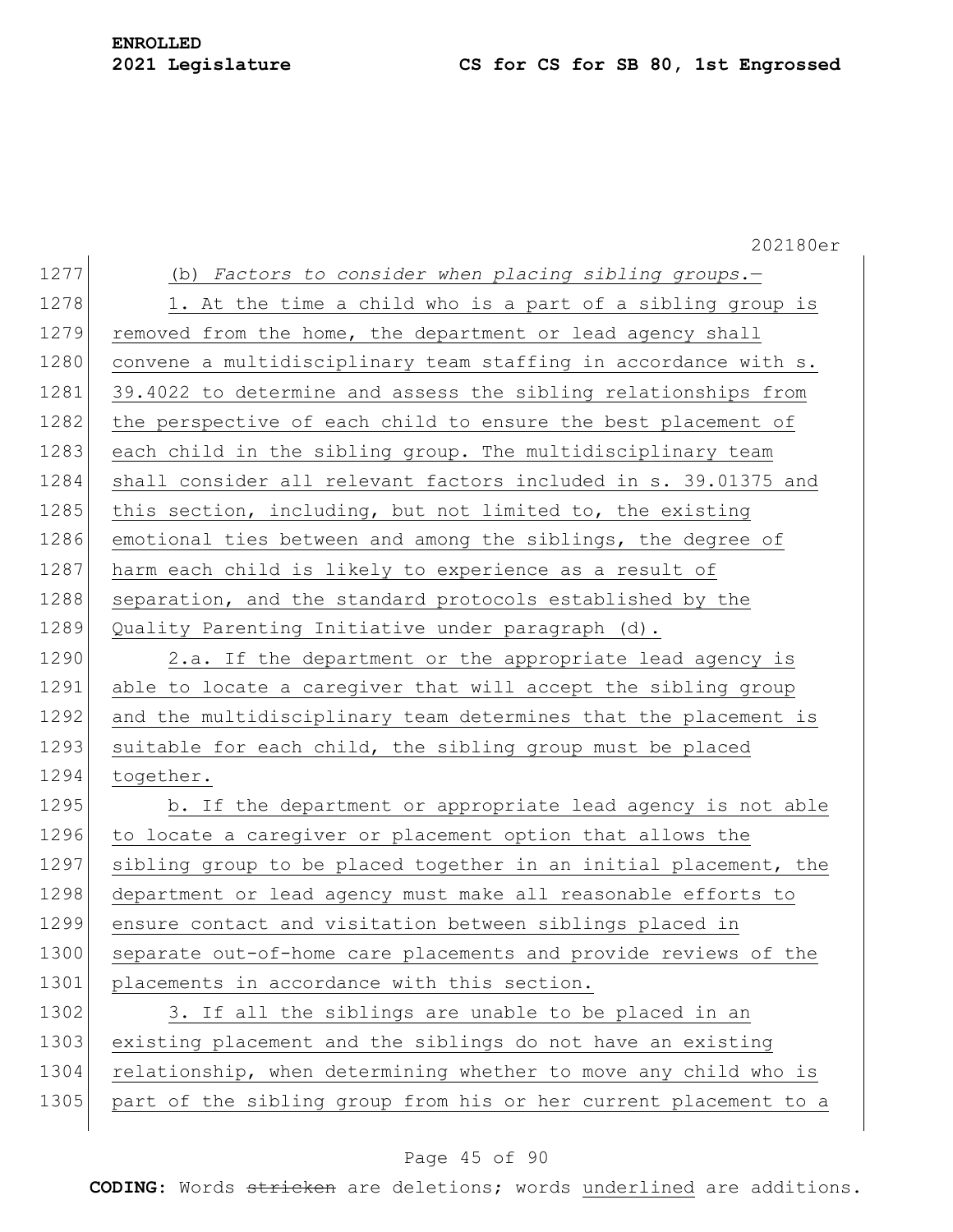|      | 202180er                                                         |
|------|------------------------------------------------------------------|
| 1306 | new placement that will unite the sibling group, the department  |
| 1307 | or lead agency must consider all of the following additional     |
| 1308 | factors:                                                         |
| 1309 | a. The presence and quality of current attachment                |
| 1310 | relationships, including:                                        |
| 1311 | (I) The quality and length of the attachment of the child        |
| 1312 | to both the current and prospective caregiver;                   |
| 1313 | (II) The age of the child at placement with the current          |
| 1314 | caregiver and the child's current age as well as the ages of any |
| 1315 | siblings;                                                        |
| 1316 | (III) The ease with which the child formed an attachment to      |
| 1317 | the current family;                                              |
| 1318 | (IV) Any indications of attachment difficulty in the             |
| 1319 | child's history; and                                             |
| 1320 | (V) The number of moves and number of caregivers the child       |
| 1321 | has experienced.                                                 |
| 1322 | b. The potential of the new caregiver to be a primary            |
| 1323 | attachment figure to the sibling group by ensuring care for each |
| 1324 | child's physical needs and the willingness and availability to   |
| 1325 | meet each child's emotional needs.                               |
| 1326 | c. The quality of existing sibling relationships and the         |
| 1327 | potential quality of sibling relationships that can be formed    |
| 1328 | between the children                                             |
| 1329 | d. The consideration of any costs and benefits of                |
| 1330 | disrupting existing emotional attachments to a primary caregiver |
| 1331 | to place children in a new placement with siblings, including:   |
| 1332 | (I) The length and quality of the established and current        |
| 1333 | primary attachment relationships between the siblings and        |
| 1334 | between the siblings and their current caregivers; and           |
|      |                                                                  |

## Page 46 of 90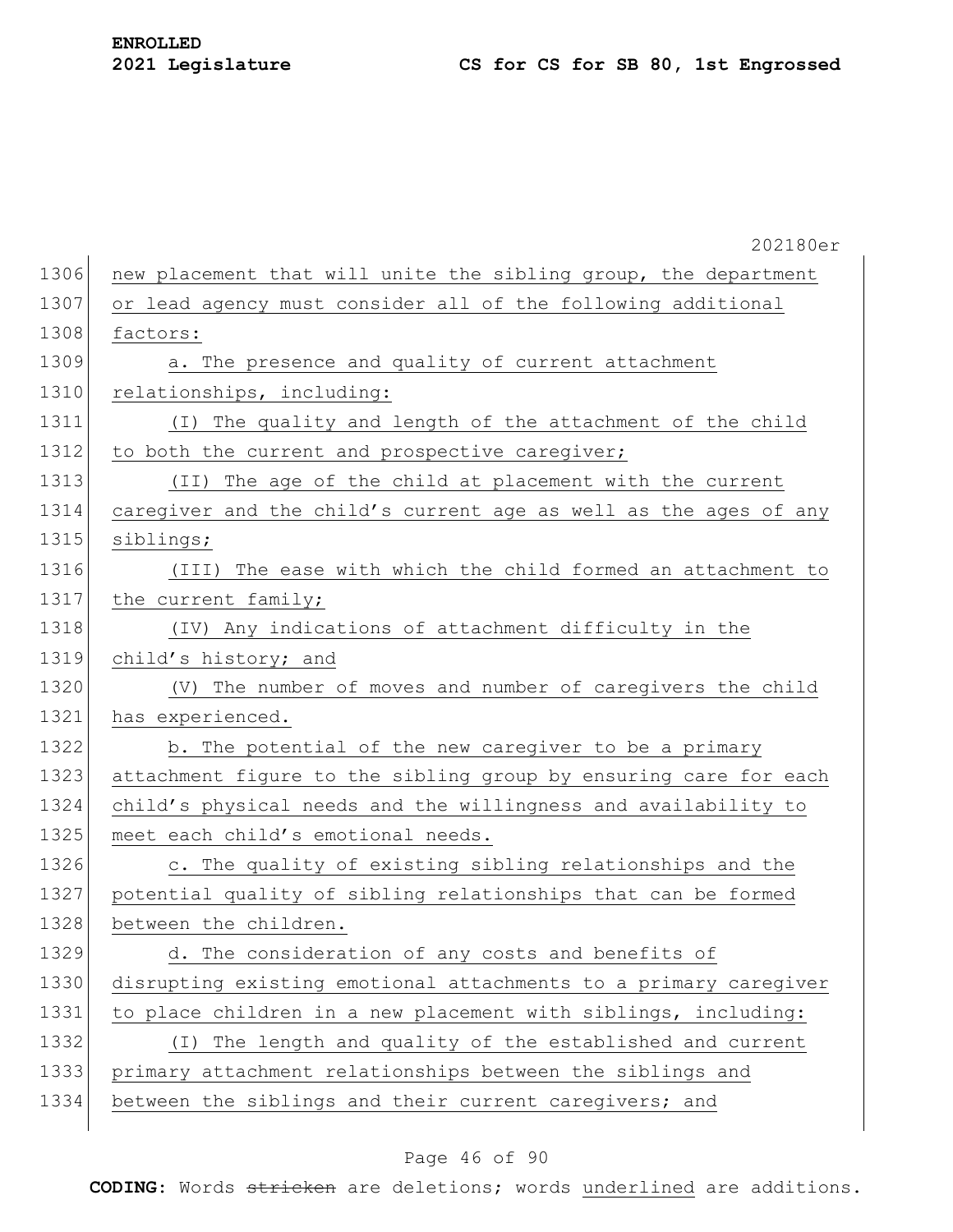|      | 202180er                                                         |
|------|------------------------------------------------------------------|
| 1335 | (II) Relationships between any other siblings and whether        |
| 1336 | such relationships appear adequate and not stressful or harmful. |
| 1337 | e. The ability to establish and maintain sibling visitation      |
| 1338 | and contact pursuant to this section in a manner and schedule    |
| 1339 | that makes sense for an infant or young child if it is           |
| 1340 | determined that the infant or young child is to remain with his  |
| 1341 | or her primary caregivers rather than be placed with his or her  |
| 1342 | siblings.                                                        |
| 1343 | f. The ability to establish and maintain contact with the        |
| 1344 | sibling and new caregiver as part of a transition plan developed |
| 1345 | in accordance with paragraph (c) and s. 39.4023 before changing  |
| 1346 | the child's placement to allow the child, his or her siblings,   |
| 1347 | and new caregiver to adjust and form bonds.                      |
| 1348 | (c) Transitioning a child after a determination.-If after        |
| 1349 | considering the provisions and factors described in paragraphs   |
| 1350 | (a) and (b) it is determined that the child would benefit from   |
| 1351 | being placed with his or her siblings, the transition of the     |
| 1352 | child to the new home must be carried out gradually in           |
| 1353 | accordance with s. 39.4023.                                      |
| 1354 | (d) Standards for evaluating sibling placements. - The           |
| 1355 | department, in collaboration with the Quality Parenting          |
| 1356 | Initiative, must develop standard protocols for the department   |
| 1357 | and lead agency which incorporate the provisions and factors     |
| 1358 | described in paragraphs (a), (b), and (c) and any other factors  |
| 1359 | deemed relevant for use in making decisions about when placing   |
| 1360 | siblings together would be contrary to a child's well-being or   |
| 1361 | safety or decisions providing for frequent visitation and        |
| 1362 | contact under subsection (4).                                    |
| 1363 | (4) MAINTAINING CONTACT WHEN SIBLINGS ARE SEPARATED. -           |
|      |                                                                  |

## Page 47 of 90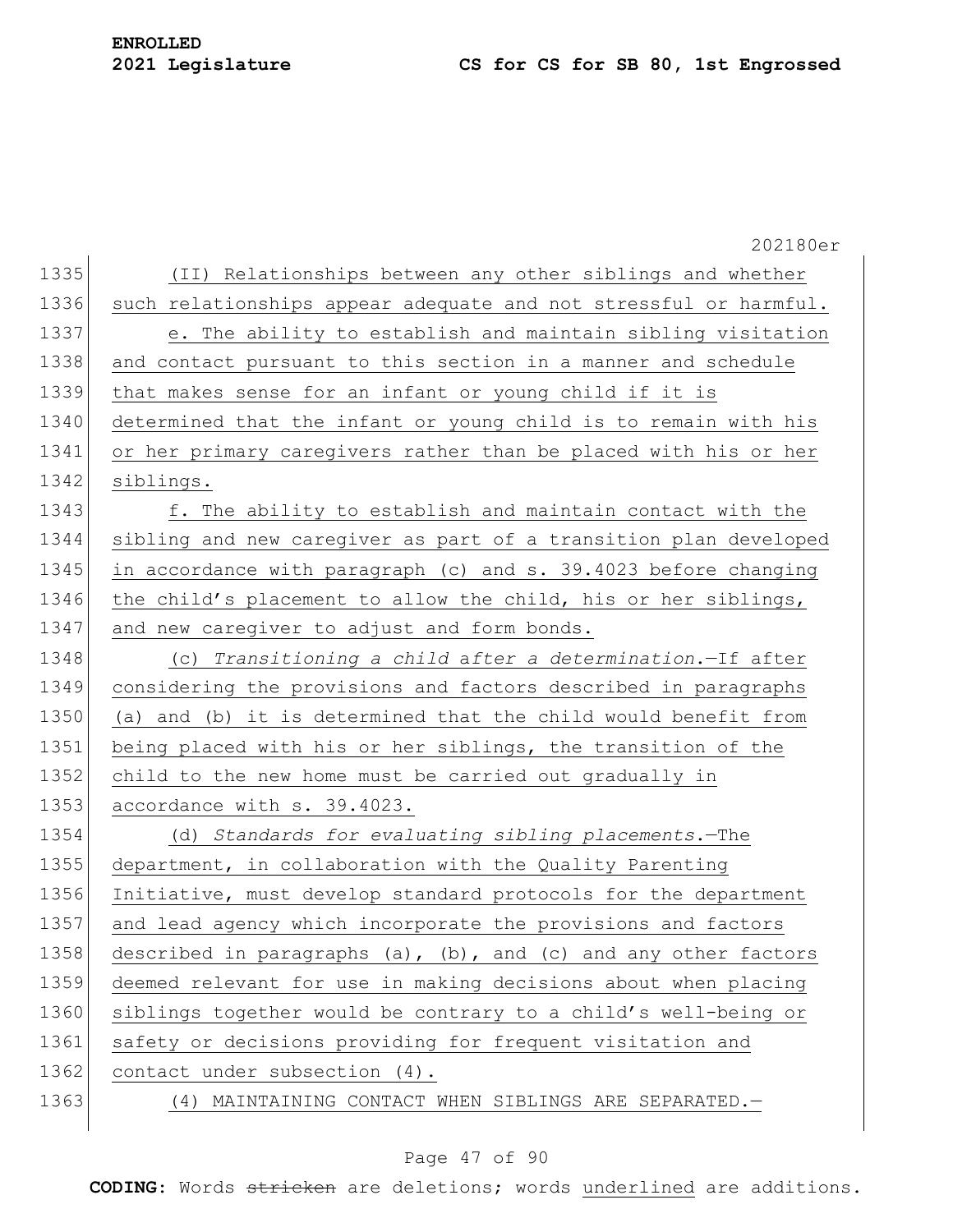202180er 1364 (a) Regular contact among a sibling group that cannot be 1365 placed together, especially among siblings with existing 1366 attachments to each other, is critical for the siblings to 1367 maintain their existing bonds and relationships or to develop 1368 such bonds and attachments, if appropriate. The following 1369 practices must be considered in helping to maintain or 1370 strengthen the relationships of separated siblings: 1371 1. Respect and support the child's ties to his or her birth 1372 or legal family, including parents, siblings, and extended 1373 family members, must be provided by the caregiver, and he or she 1374 must assist the child in maintaining allowable visitation and 1375 other forms of communication. The department and lead agency 1376 shall provide a caregiver with the information, guidance, 1377 training, and support necessary for fulfilling this 1378 responsibility. 1379 2. Provide adequate support to address any caregiver 1380 concerns and to enhance the caregiver's ability to facilitate 1381 contact between siblings who are not in the same out-of-home 1382 placement and promote the benefits of sibling contact. 1383 3. Prioritize placements with kinship caregivers who have 1384 an established personal relationship with each child so that 1385 even when siblings cannot be placed together in the same home, 1386 kinship caregivers are more likely to facilitate contact. 1387 4. Prioritize placement of siblings geographically near 1388 each other, such as in the same neighborhood or school district, 1389 to make it easier for the siblings to see each other regularly. 1390 5. Encourage frequent and regular visitation, if the 1391 siblings choose to do so, to allow the children to be actively 1392 involved in each other's lives and to participate in

#### Page 48 of 90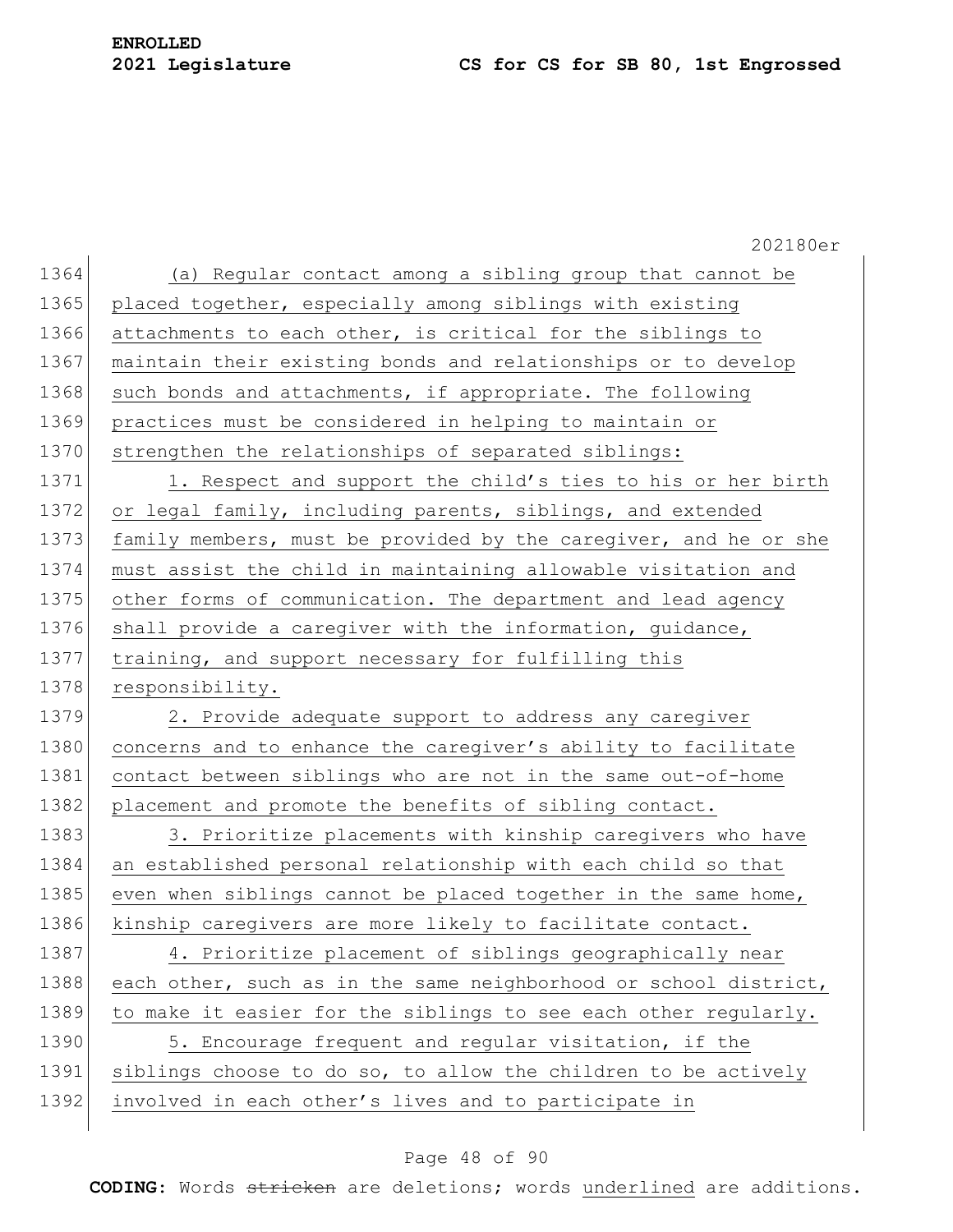|      | 202180er                                                         |
|------|------------------------------------------------------------------|
| 1393 | celebrations, including, but not limited to, birthdays,          |
| 1394 | graduations, holidays, school and extracurricular activities,    |
| 1395 | cultural customs, and other milestones.                          |
| 1396 | 6. Provide other forms of contact when regular in-person         |
| 1397 | meetings are not possible or are not sufficient to meet the      |
| 1398 | needs or desires of the siblings, such as maintaining frequent   |
| 1399 | contact through letters, e-mail, social media, cards, or         |
| 1400 | telephone calls.                                                 |
| 1401 | 7. Coordinate, when possible, joint outings or summer or         |
| 1402 | weekend camp experiences to facilitate time together, including, |
| 1403 | but not limited to, activities or camps specifically designed    |
| 1404 | for siblings in out-of-home care.                                |
| 1405 | 8. Encourage joint respite care to assist the caregivers         |
| 1406 | who are caring for separated siblings to have needed breaks      |
| 1407 | while also facilitating contact among the siblings, including,   |
| 1408 | but not limited to, providing babysitting or respite care for    |
| 1409 | each other. A child being moved temporarily as respite care for  |
| 1410 | the purpose of providing the primary caregiver relief and        |
| 1411 | encouraging and facilitating contact among the siblings does not |
| 1412 | constitute a placement change or require the convening of a      |
| 1413 | multidisciplinary team.                                          |
| 1414 | 9. Prohibit the withholding of communication or visitation       |
| 1415 | among the siblings as a form of punishment.                      |
| 1416 | (b) The court may not limit or restrict communication or         |
| 1417 | visitation under this subsection unless there is a finding that  |
| 1418 | the communication or visitation between the child and his or her |
| 1419 | siblings is contrary to the safety or well-being of the child.   |
| 1420 | If the court makes such a finding, and services are available    |
| 1421 | that would reasonably be expected to ameliorate the risk to the  |
|      |                                                                  |

## Page 49 of 90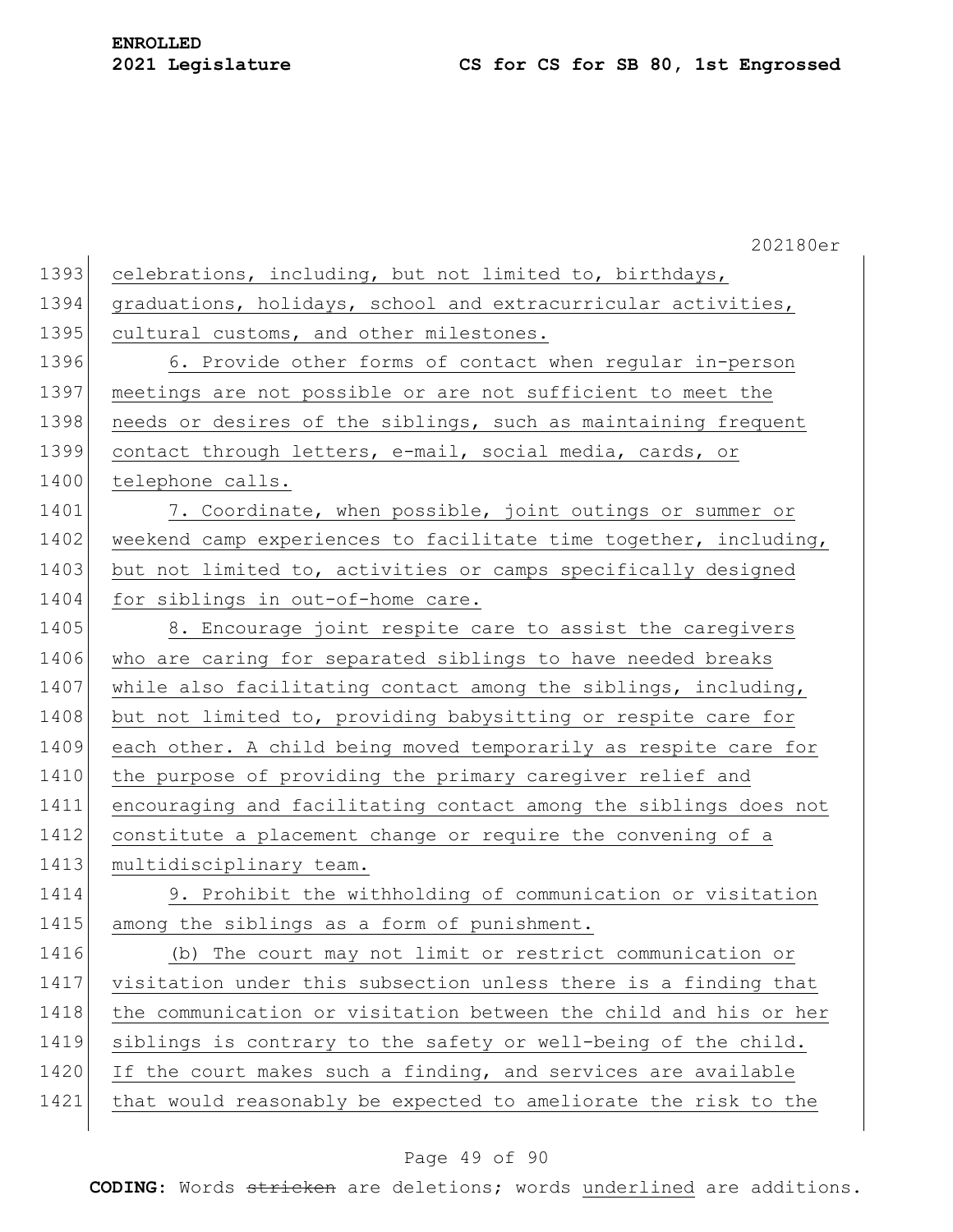|      | 202180er                                                         |
|------|------------------------------------------------------------------|
| 1422 | child's safety or well-being that are the basis of the court's   |
| 1423 | finding and that may result in the communication and visitation  |
| 1424 | being restored, the court must direct the department or          |
| 1425 | community-based care lead agency to immediately provide such     |
| 1426 | services.                                                        |
| 1427 | (5) SUBSEQUENT REVIEWS.-                                         |
| 1428 | (a) The department and the lead agency shall periodically,       |
| 1429 | but at least once every 6 months, reassess sibling placement,    |
| 1430 | visitation, and other sibling contact decisions in cases where   |
| 1431 | siblings are separated, not visiting, or not maintaining contact |
| 1432 | to determine if a change in placement is warranted unless the    |
| 1433 | decision to not place a child with his or her sibling group was  |
| 1434 | made due to such placement being inappropriate, unhealthy, or    |
| 1435 | unsafe for the child.                                            |
| 1436 | (b) If a child in a sibling group who has been placed in an      |
| 1437 | out-of-home care placement with his or her siblings does not     |
| 1438 | adjust to the placement, the lead agency must provide services   |
| 1439 | to the caregiver and sibling group in accordance with s.         |
| 1440 | 39.4023(3) to try to prevent the disruption of the placement. If |
| 1441 | after reasonable efforts are made under s. 39.4023(3), the child |
| 1442 | still has not adjusted to the out-of-home placement, a           |
| 1443 | multidisciplinary team staffing must be convened to determine    |
| 1444 | what is best for all of the children. The multidisciplinary team |
| 1445 | shall review the current placement of the sibling group and      |
| 1446 | choose a plan that will be least detrimental to each child. If   |
| 1447 | the team determines that the best decision is to move the child  |
| 1448 | who has not adjusted to a new out-of-home placement, the team    |
| 1449 | must develop a transition plan in accordance with ss. 39.4022    |
| 1450 | and 39.4023 which ensures the opportunity for the siblings to    |
|      |                                                                  |

## Page 50 of 90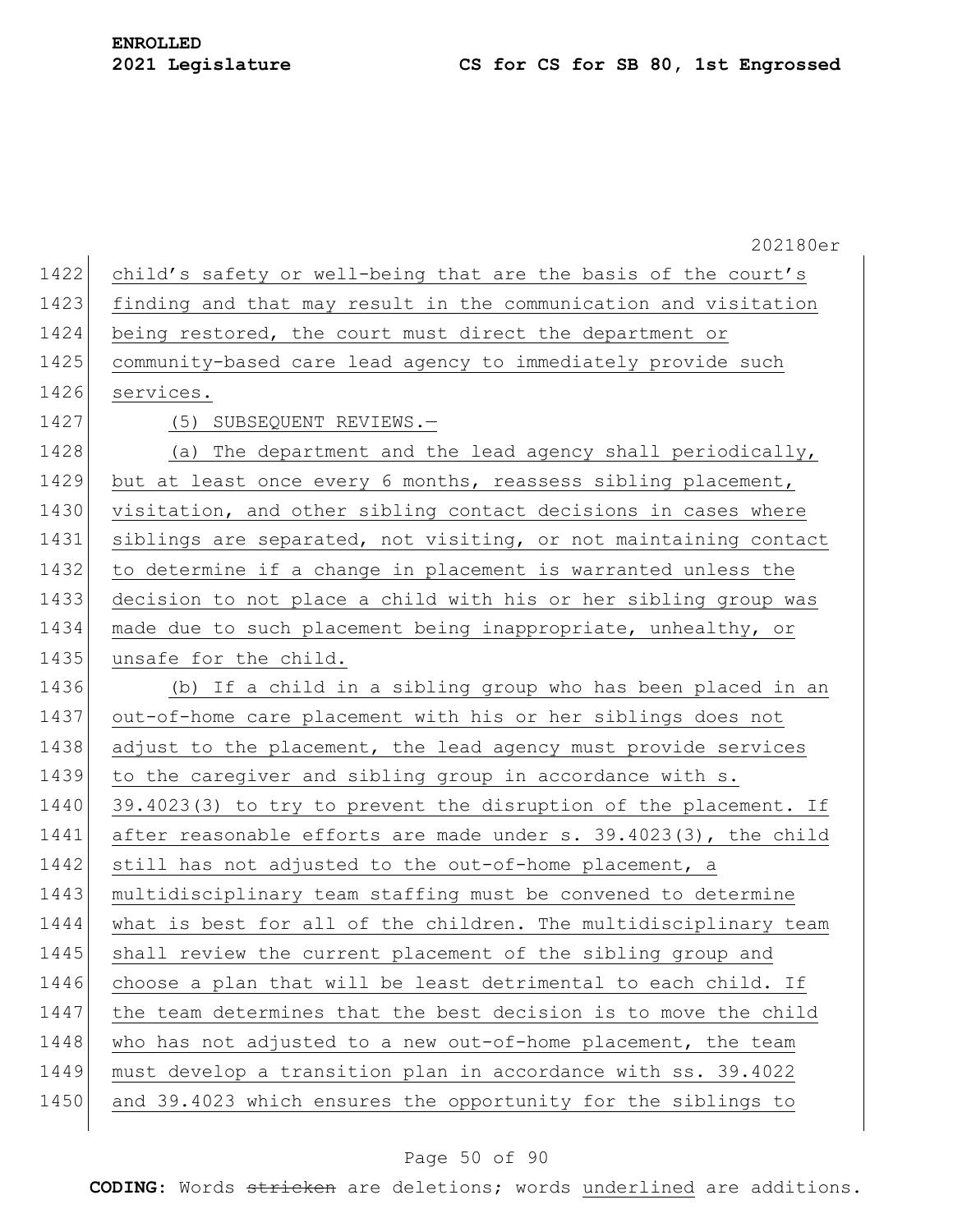|      | 202180er                                                         |
|------|------------------------------------------------------------------|
| 1451 | maintain contact in accordance with subsection (4) of this       |
| 1452 | section.                                                         |
| 1453 | (c) If it becomes known that a child in out-of-home care         |
| 1454 | has a sibling of whom the child, department, or lead agency was  |
| 1455 | previously unaware, the department or lead agency must convene a |
| 1456 | multidisciplinary team staffing within a reasonable amount of    |
| 1457 | time after the discovery of such sibling to decide if the        |
| 1458 | current placement or permanency plan requires modification.      |
| 1459 | (6) ADDITIONAL REQUIREMENTS AND CONSIDERATIONS.-                 |
| 1460 | (a) The department shall promptly provide a child with the       |
| 1461 | location of and contact information for his or her siblings. If  |
| 1462 | the existence or location of or contact information for a        |
| 1463 | child's siblings is not known, the department must make          |
| 1464 | reasonable efforts to ascertain such information.                |
| 1465 | (b) 1. If a child's sibling is also in out-of-home care and      |
| 1466 | such sibling leaves out-of-home care due to emancipation or      |
| 1467 | reunification with his or her parent or guardian, the child must |
| 1468 | be allowed to communicate with that emancipated or reunified     |
| 1469 | sibling, if the emancipated sibling or the reunified sibling and |
| 1470 | his or her parent consent.                                       |
| 1471 | 2. If a child's sibling is also in out-of-home care and          |
| 1472 | such sibling leaves out-of-home care for any reason, including,  |
| 1473 | but not limited to, the reasons in subparagraph 1. and           |
| 1474 | communication is not occurring, the child has a right to have    |
| 1475 | the court consider the appropriateness of continued              |
| 1476 | communication with his or her sibling. The court shall consider  |
| 1477 | the recommendation of the department or community-based care     |
| 1478 | lead agency and any other information deemed relevant by the     |
| 1479 | court.                                                           |
|      |                                                                  |

## Page 51 of 90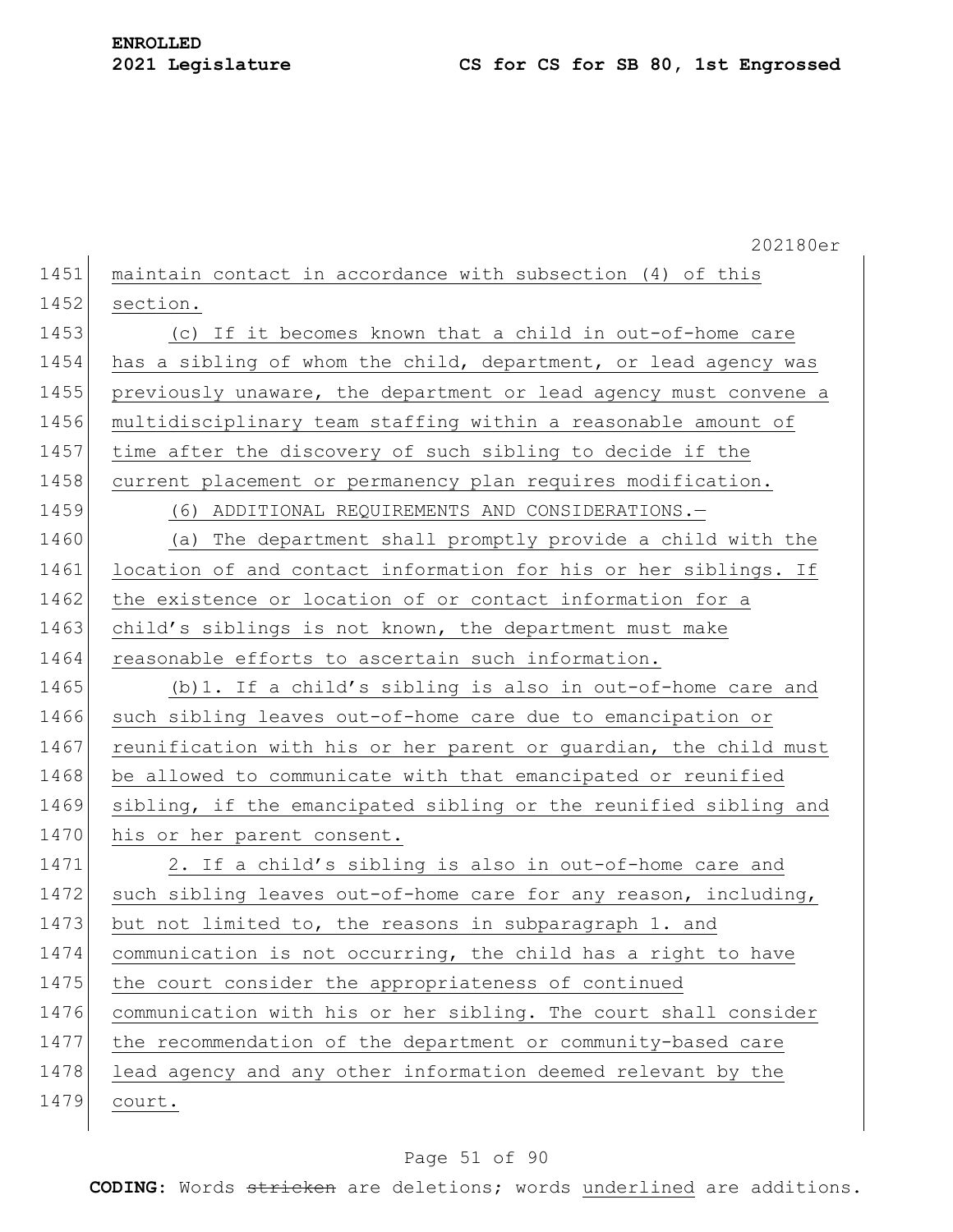#### **2021 Legislature CS for CS for SB 80, 1st Engrossed**

## **ENROLLED**

202180er 1480 3. If a child's sibling leaves out-of-home care because he 1481 or she is adopted, the child may be allowed to have continued 1482 communication with the sibling either by consent of the adoptive 1483 parent or by order of the court in accordance with s. 63.0427. 1484 (c) The department or the lead agency must document in 1485 writing any decision to separate siblings in the case file as 1486 required in s. 39.00146 and document the decision in the Florida 1487 Safe Families Network. The documentation must include any 1488 efforts made to keep the siblings together, an assessment of the 1489 short-term and long-term effects of separation on each child and 1490 the sibling group as a whole, and a description of the plan for 1491 communication or contact between the children if separation is 1492 approved. 1493 (7) EXEMPTION.-Placements made pursuant to s. 63.082(6) are 1494 exempt from this section. 1495 (8) RULEMAKING AUTHORITY.—The department shall adopt rules 1496 to implement this section. 1497 Section 10. Section 39.522, Florida Statutes, is amended to 1498 read: 1499 39.522 Postdisposition change of custody. 1500 (1) The court may change the temporary legal custody or the 1501 conditions of protective supervision at a postdisposition 1502 hearing, without the necessity of another adjudicatory hearing. 1503 (2)(a) $(1)$  (a)  $(1)$  a) At any time before a child is residing in the 1504 permanent placement approved at the permanency hearing, a child 1505 who has been placed in the child's own home under the protective 1506 supervision of an authorized agent of the department, in the 1507 home of a relative, in the home of a legal custodian, or in some 1508 other place may be brought before the court by the department or

#### Page 52 of 90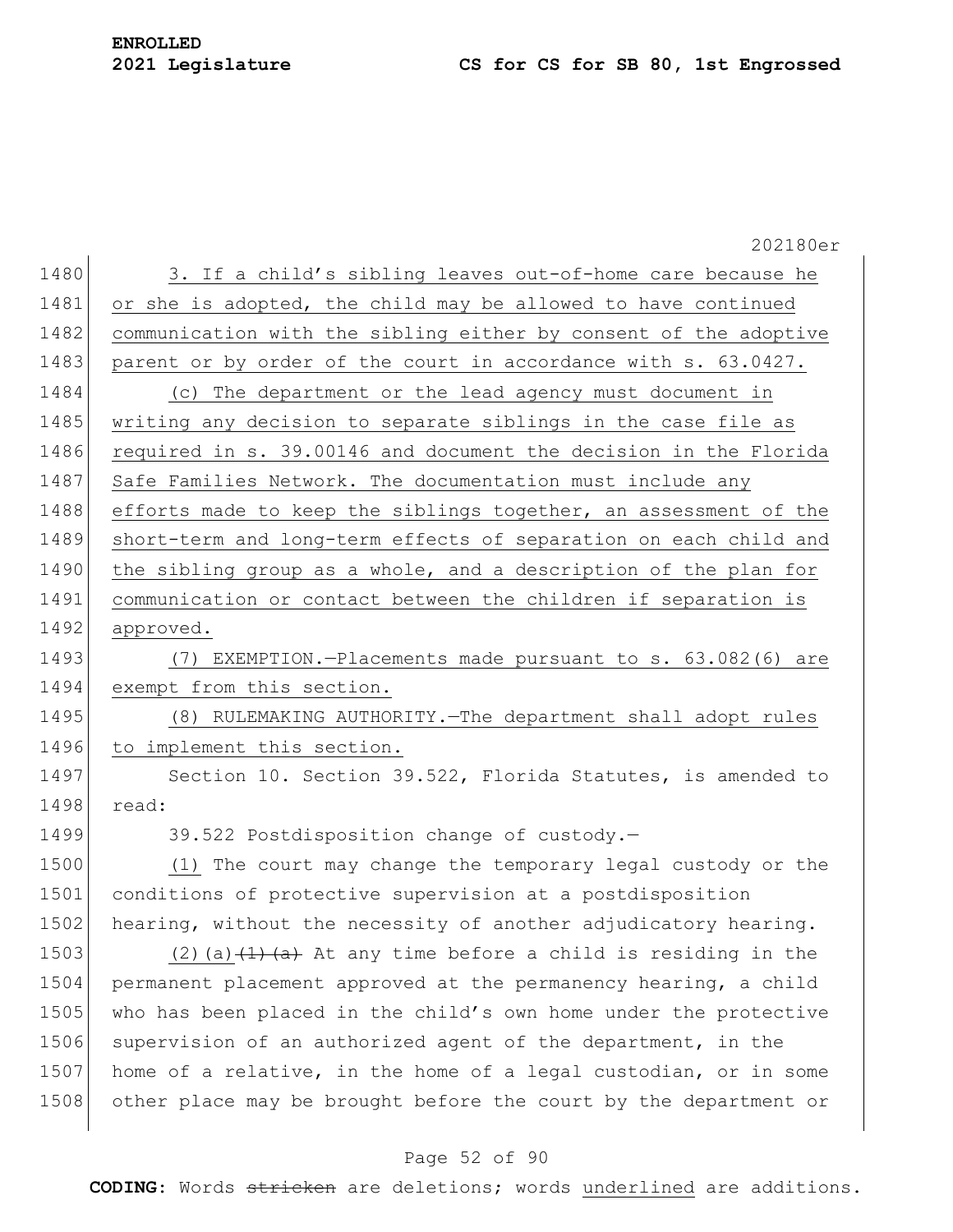202180er 1509 by any other interested person, upon the filing of a motion 1510 alleging a need for a change in the conditions of protective 1511 supervision or the placement. If any party or the current 1512 caregiver denies the parents or other legal custodians deny the 1513 need for a change, the court shall hear all parties in person or 1514 by counsel, or both. 1515 (b) Upon the admission of a need for a change or after such 1516 hearing, the court shall enter an order changing the placement, 1517 modifying the conditions of protective supervision, or 1518 continuing the conditions of protective supervision as ordered. 1519 The standard for changing custody of the child shall be the best 1520 interests of the child. When determining whether a change of 1521 legal custody or placement is in the best interests of the 1522 child, the court shall consider the factors listed in s. 1523 39.01375 and the report filed by the multidisciplinary team, if 1524 applicable, unless the change of custody or placement is made 1525 pursuant to s. 63.082(6). The court shall also consider the 1526 priority of placements established under s. 39.4021 when making 1527 a decision regarding the best interest of the child in out-of-1528 home care:  $1529$  1. The child's age. 1530  $\left| \right|$  2. The physical, mental, and emotional health benefits to 1531 the child by remaining in his or her current placement or moving 1532 to the proposed placement. 1533 3. The stability and longevity of the child's current 1534 placement. 1535 4. The established bonded relationship between the child 1536 and the current or proposed caregiver. 1537 5. The reasonable preference of the child, if the court has

#### Page 53 of 90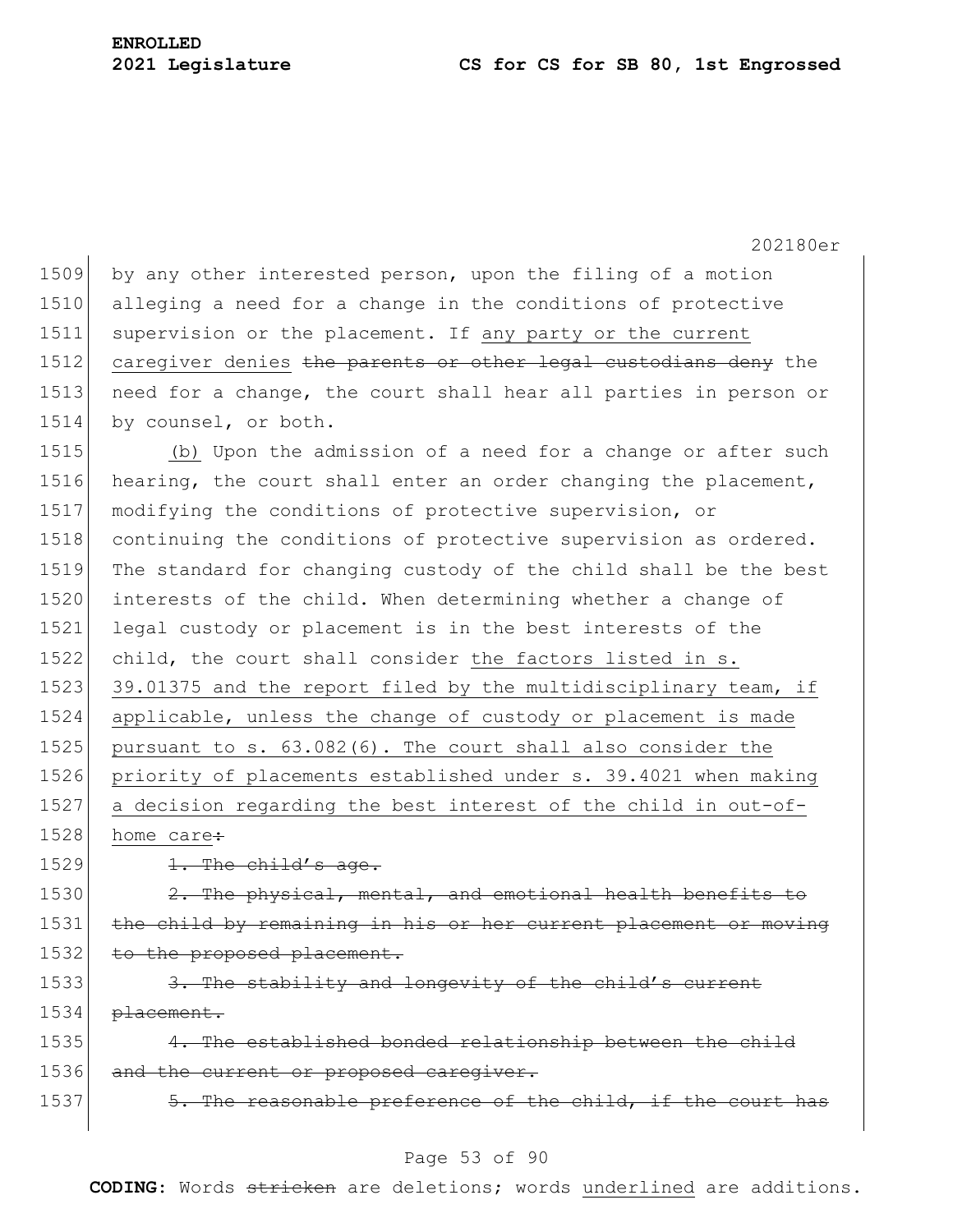202180er 1538 found that the child is of sufficient intelligence, 1539 understanding, and experience to express a preference. 1540 6. The recommendation of the child's current caregiver. 1541  $\vert$  7. The recommendation of the child's quardian ad litem, if 1542 one has been appointed.  $1543$  8. The child's previous and current relationship with a  $1544$  sibling, if the change of legal custody or placement will 1545 separate or reunite siblings. 1546 9. The likelihood of the child attaining permanency in the 1547 current or proposed placement. 1548 10. Any other relevant factors. 1549 (c) $(b)$  If the child is not placed in foster care, the new 1550 placement for the child must meet the home study criteria and 1551 court approval under this chapter. 1552 (3)(a) For purposes of this subsection, the term "change in 1553 physical custody" means a change by the department or community-1554 based care lead agency to the child's physical residential 1555 address, regardless of whether such change requires a court 1556 order to change the legal custody of the child. However, this 1557 term does not include a change in placement made pursuant to s.  $1558$  63.082(6). 1559 (b)1. In a hearing on the change of physical custody under 1560 this section, there shall be a rebuttable presumption that it is 1561 in the child's best interest to remain permanently in his or her 1562 current physical placement if: 1563 a. The child has been in the same safe and stable placement 1564 for 9 consecutive months or more; 1565 b. Reunification is not a permanency option for the child; 1566 c. The caregiver is able, willing, and eligible for

#### Page 54 of 90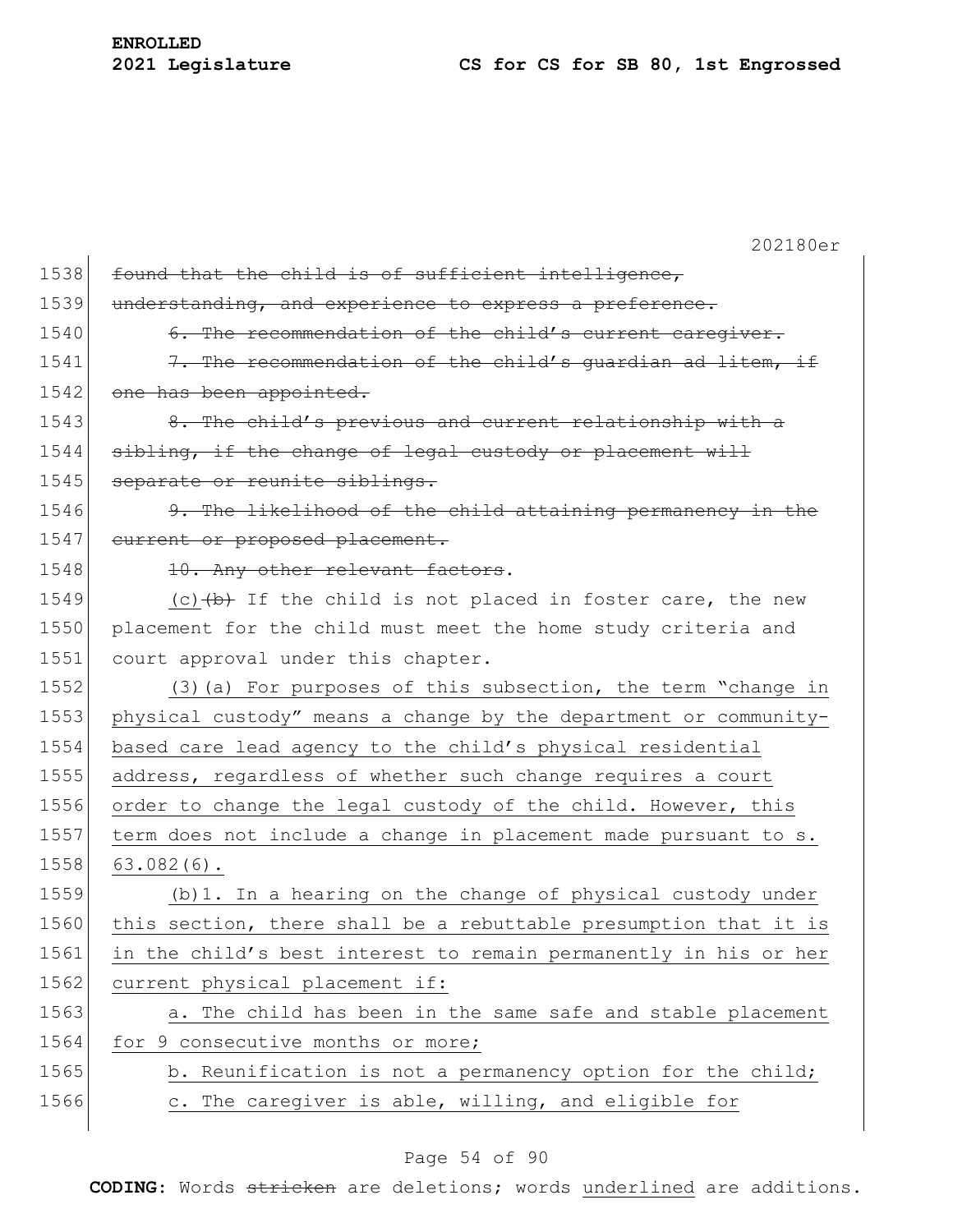202180er 1567 consideration as an adoptive parent or permanent custodian for 1568 the child; 1569 d. The caregiver is not requesting the change in physical 1570 placement; and 1571 e. The change in physical placement being sought is not to 1572 reunify the child with his or her parent or sibling or 1573 transition the child from a safe and stable nonrelative 1574 caregiver to a safe and stable relative caregiver. 1575 2. In order to rebut the presumption established in this 1576 paragraph, the court shall hold an evidentiary hearing on the 1577 change in physical custody to determine if the change in 1578 placement is in the best interest of the child. As part of the 1579 evidentiary hearing, the court must consider competent and 1580 substantial evidence and testimony related to the factors 1581 enumerated in s. 39.01375 and any other evidence deemed relevant 1582 to a determination of placement, including evidence from a 1583 court-selected neutral and independent licensed professional 1584 with expertise in the science and research of child-parent 1585 bonding. 1586 3. This presumption may not be rebutted solely by the 1587 expressed wishes of a biological parent, a biological relative, 1588 or a caregiver of a sibling of the child. 1589 (c)1. The department or community-based care lead agency 1590 must notify a current caregiver who has been in the physical 1591 custody placement for at least 9 consecutive months and who 1592 meets all the established criteria in paragraph (b) of an intent 1593 to change the physical custody of the child, and a 1594 multidisciplinary team staffing must be held in accordance with 1595 ss. 39.4022 and 39.4023 at least 21 days before the intended

#### Page 55 of 90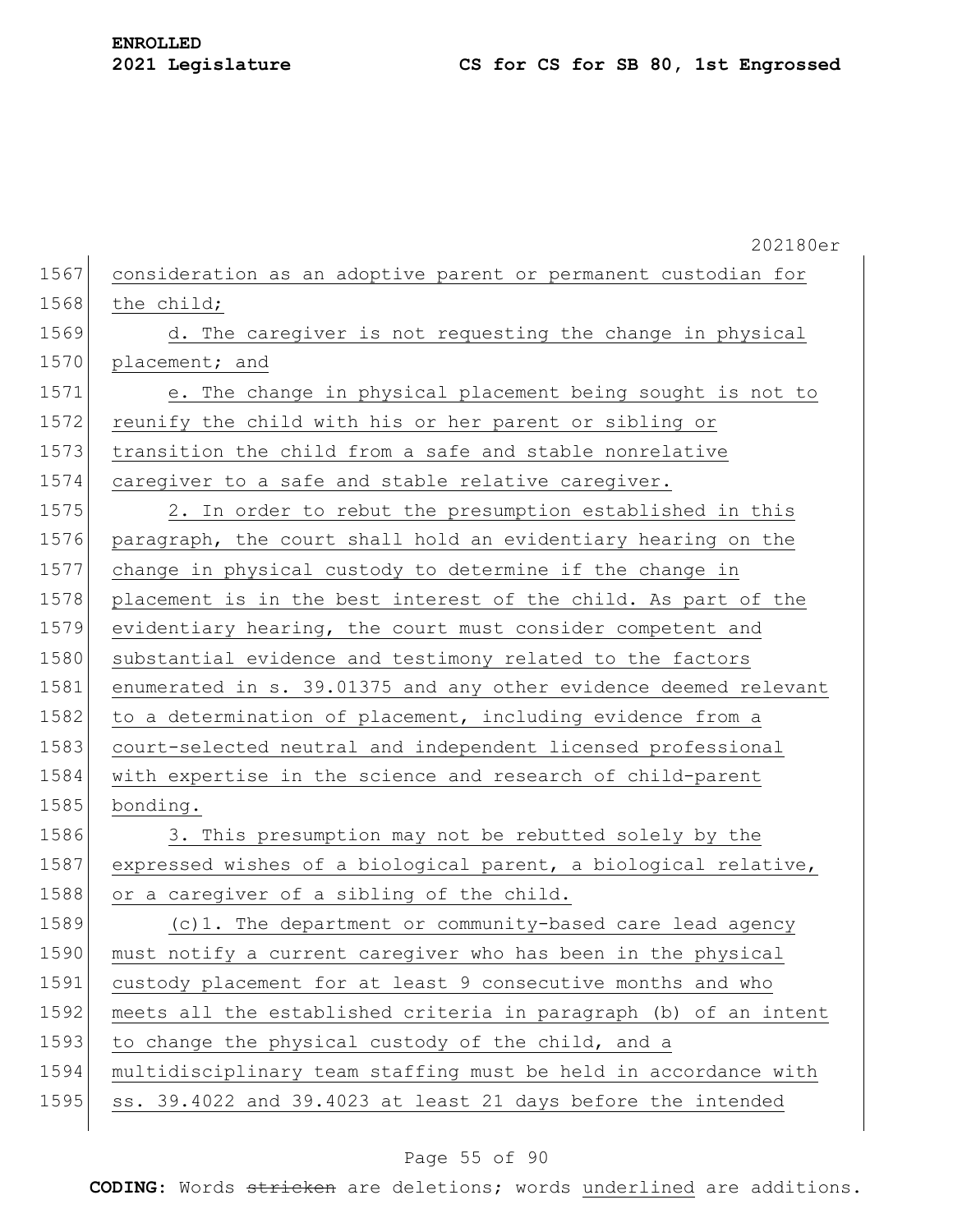|      | 202180er                                                           |
|------|--------------------------------------------------------------------|
| 1596 | date for the child's change in physical custody, unless there is   |
| 1597 | an emergency situation as defined in s. $39.4022(2)$ (b). If there |
| 1598 | is not a unanimous consensus decision reached by the               |
| 1599 | multidisciplinary team, the department's official position must    |
| 1600 | be provided to the parties within the designated time period as    |
| 1601 | provided for in s. 39.4022.                                        |
| 1602 | 2. A caregiver who objects to the department's official            |
| 1603 | position on the change in physical custody must notify the court   |
| 1604 | and the department or community-based care lead agency of his or   |
| 1605 | her objection and the intent to request an evidentiary hearing     |
| 1606 | in writing in accordance with this section within 5 days after     |
| 1607 | receiving notice of the department's official position provided    |
| 1608 | under subparagraph 1. The transition of the child to the new       |
| 1609 | caregiver may not begin before the expiration of the 5-day         |
| 1610 | period within which the current caregiver may object.              |
| 1611 | 3. Upon the department or community-based care lead agency         |
| 1612 | receiving written notice of the caregiver's objection, the         |
| 1613 | change to the child's physical custody must be placed in           |
| 1614 | abeyance and the child may not be transitioned to a new physical   |
| 1615 | placement without a court order, unless there is an emergency      |
| 1616 | situation as defined in $s. 39.4022(2)$ (b).                       |
| 1617 | 4. Within 7 days after receiving written notice from the           |
| 1618 | caregiver, the court must conduct an initial case status           |
| 1619 | hearing, at which time the court must:                             |
| 1620 | a. Grant party status to the current caregiver who is              |
| 1621 | seeking permanent custody and has maintained physical custody of   |
| 1622 | that child for at least 9 continuous months for the limited        |
| 1623 | purpose of filing a motion for a hearing on the objection and      |
| 1624 | presenting evidence pursuant to this subsection;                   |
|      |                                                                    |

## Page 56 of 90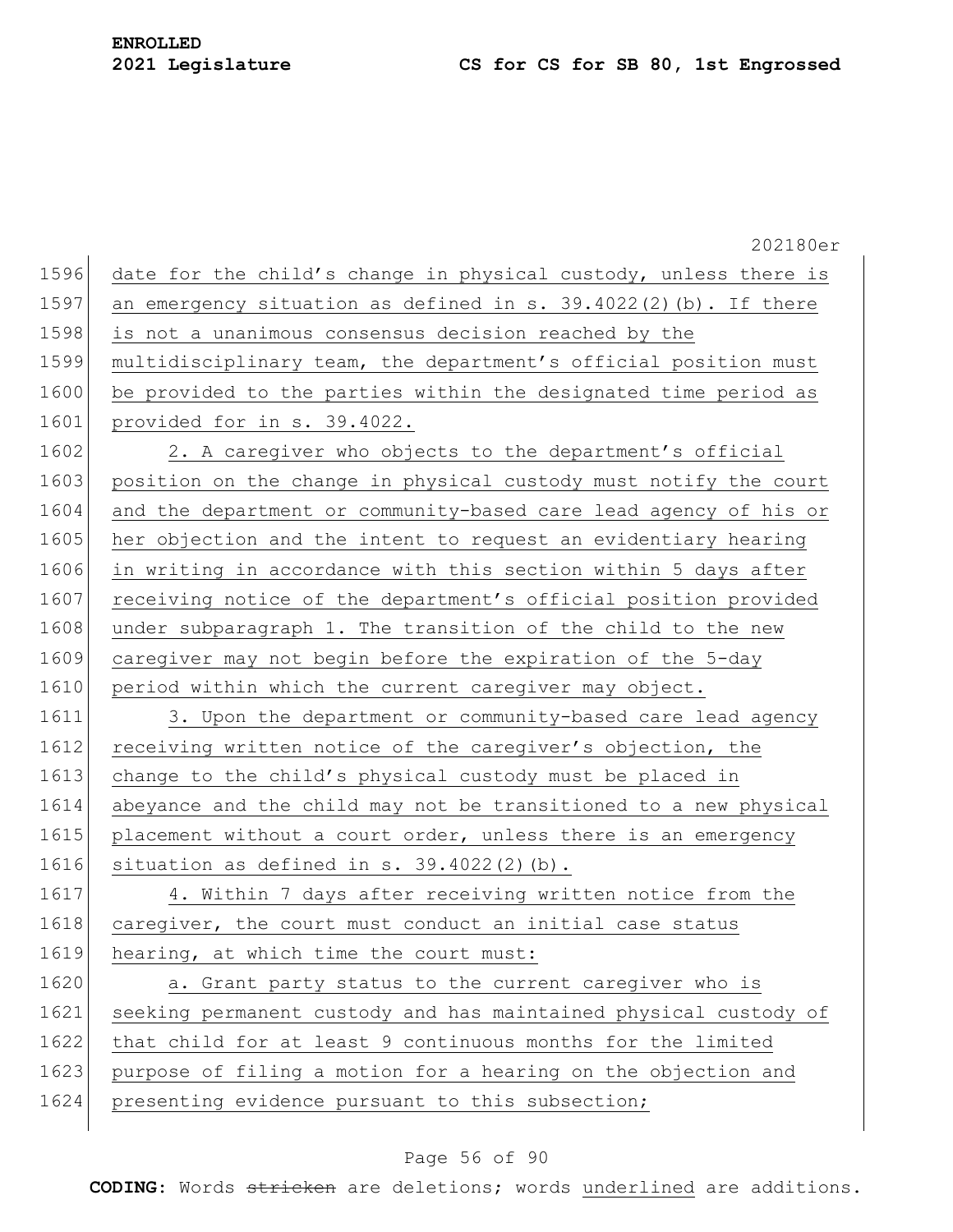## **ENROLLED**

#### **2021 Legislature CS for CS for SB 80, 1st Engrossed**

202180er 1625 b. Appoint an attorney for the child who is the subject of 1626 the permanent custody proceeding, in addition to the guardian ad 1627 litem, if one is appointed; 1628 c. Advise the caregiver of his or her right to retain 1629 counsel for purposes of the evidentiary hearing; and 1630 d. Appoint a court-selected neutral and independent 1631 licensed professional with expertise in the science and research 1632 of child-parent bonding. 1633 (d) The court must conduct the evidentiary hearing and 1634 provide a written order of its findings regarding the placement 1635 that is in the best interest of the child no later than 90 days 1636 after the date the caregiver provided written notice to the 1637 court under this subsection. The court must provide its written 1638 order to the department or community-based care lead agency, the 1639 caregiver, and the prospective caregiver. The party status 1640 granted to the current caregiver under sub-subparagraph (c) 4.a. 1641 terminates upon the written order by the court, or upon the 90-1642 day time limit established in this paragraph, whichever occurs 1643 first. 1644 (e) If the court orders that the physical custody of the 1645 child change from the current caregiver after the evidentiary 1646 hearing, the department or community-based care lead agency must 1647 implement the appropriate transition plan developed in 1648 accordance with ss. 39.4022 and 39.4023 or as ordered by the 1649 court. 1650  $(4)$   $(2)$  In cases where the issue before the court is whether 1651 a child should be reunited with a parent, the court shall review 1652 the conditions for return and determine whether the 1653 circumstances that caused the out-of-home placement and issues

#### Page 57 of 90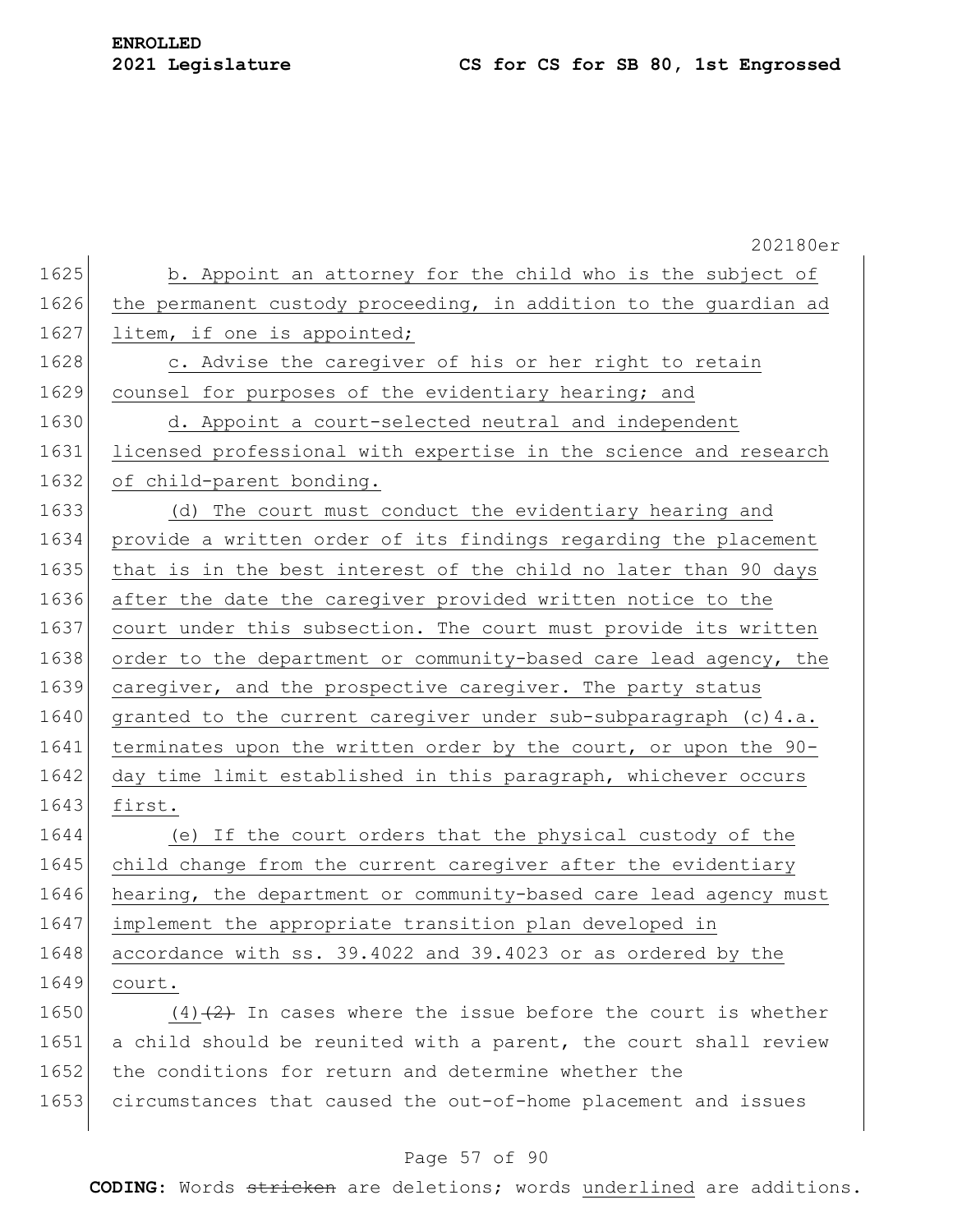202180er 1654 subsequently identified have been remedied to the extent that 1655 the return of the child to the home with an in-home safety plan 1656 prepared or approved by the department will not be detrimental 1657 to the child's safety, well-being, and physical, mental, and 1658 emotional health.

1659  $(5)$   $(3)$  In cases where the issue before the court is whether 1660 a child who is placed in the custody of a parent should be 1661 reunited with the other parent upon a finding that the 1662 circumstances that caused the out-of-home placement and issues 1663 subsequently identified have been remedied to the extent that 1664 the return of the child to the home of the other parent with an 1665 in-home safety plan prepared or approved by the department will 1666 not be detrimental to the child, the standard shall be that the 1667 safety, well-being, and physical, mental, and emotional health 1668 of the child would not be endangered by reunification and that 1669 reunification would be in the best interest of the child.

 $(6)$  (4) In cases in which the issue before the court is whether to place a child in out-of-home care after the child was 1672 placed in the child's own home with an in-home safety plan or 1673 the child was reunified with a parent or caregiver with an in- home safety plan, the court must consider, at a minimum, the following factors in making its determination whether to place the child in out-of-home care:

1677 (a) The circumstances that caused the child's dependency 1678 and other subsequently identified issues.

1679 (b) The length of time the child has been placed in the 1680 home with an in-home safety plan.

1681 (c) The parent's or caregiver's current level of protective 1682 capacities.

#### Page 58 of 90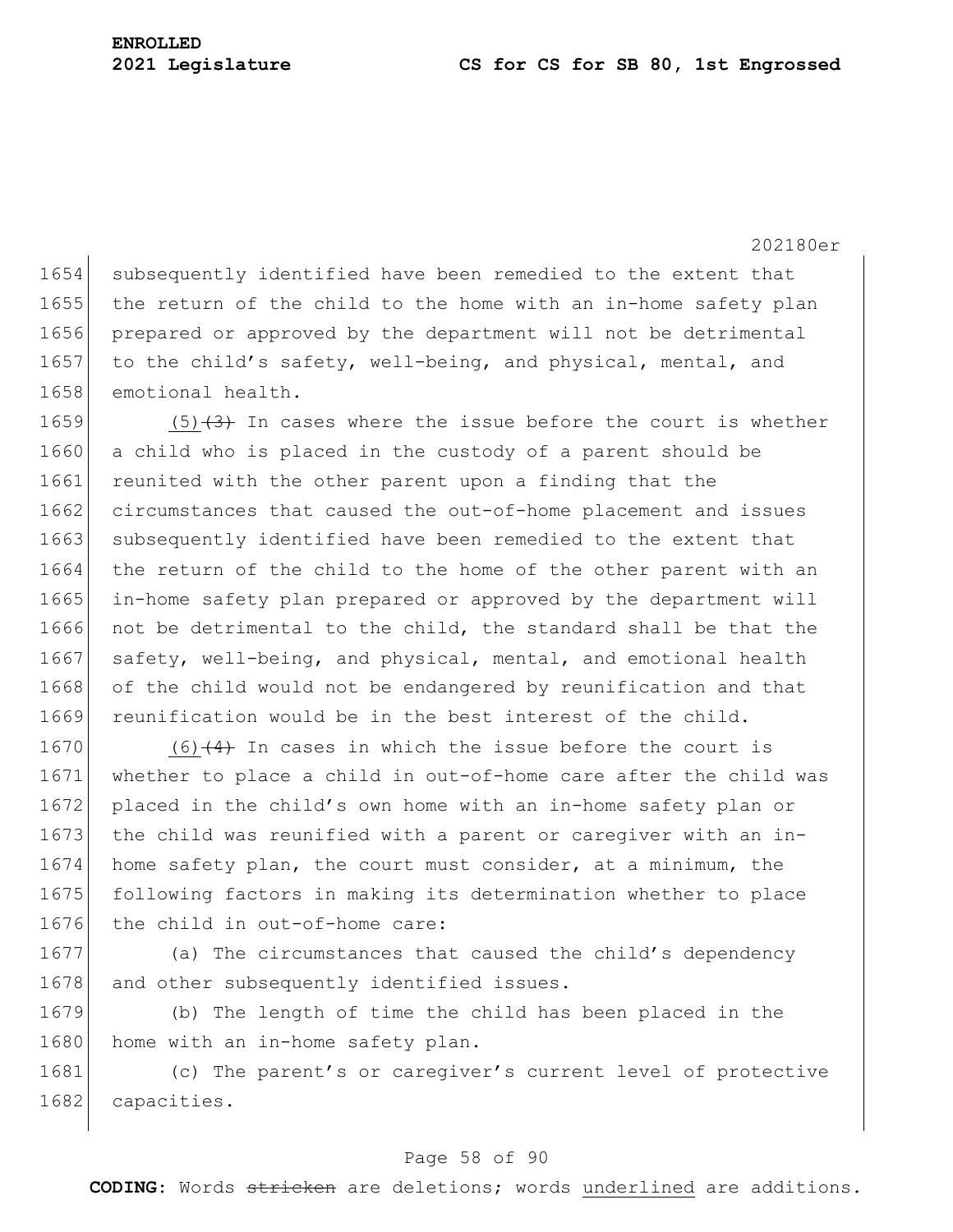#### **2021 Legislature CS for CS for SB 80, 1st Engrossed**

**ENROLLED**

202180er 1683 (d) The level of increase, if any, in the parent's or 1684 caregiver's protective capacities since the child's placement in 1685 the home based on the length of time the child has been placed 1686 in the home. 1687 1688 The court shall additionally evaluate the child's permanency 1689 goal and change the permanency goal as needed if doing so would 1690 be in the best interests of the child. If the court changes the 1691 permanency goal, the case plan must be amended pursuant to s.  $1692$  39.6013(5). 1693 Section 11. Subsections (2) and (5) of section 39.523, 1694 Florida Statutes, are amended to read: 1695 39.523 Placement in out-of-home care.— 1696 (2) ASSESSMENT AND PLACEMENT.—When any child is removed 1697 from a home and placed in  $\frac{1}{2}$  into out-of-home care, a comprehensive 1698 placement assessment process shall be completed in accordance 1699 with s. 39.4022 to determine the level of care needed by the 1700 child and match the child with the most appropriate placement. 1701 (a) The community-based care lead agency or subcontracted 1702 agency with the responsibility for assessment and placement must 1703 coordinate a multidisciplinary team staffing as established in 1704 s. 39.4022 with the necessary participants for the stated 1705 | purpose of the staffing with any available individual currently 1706 involved with the child including, but not limited to, a 1707 representative from the department and the case manager for the 1708 child; a therapist, attorney ad litem, quardian ad litem, 1709 teachers, coaches, Children's Medical Services; and other 1710 community providers of services to the child or stakeholders as 1711 applicable. The team may also include clergy, relatives, and

#### Page 59 of 90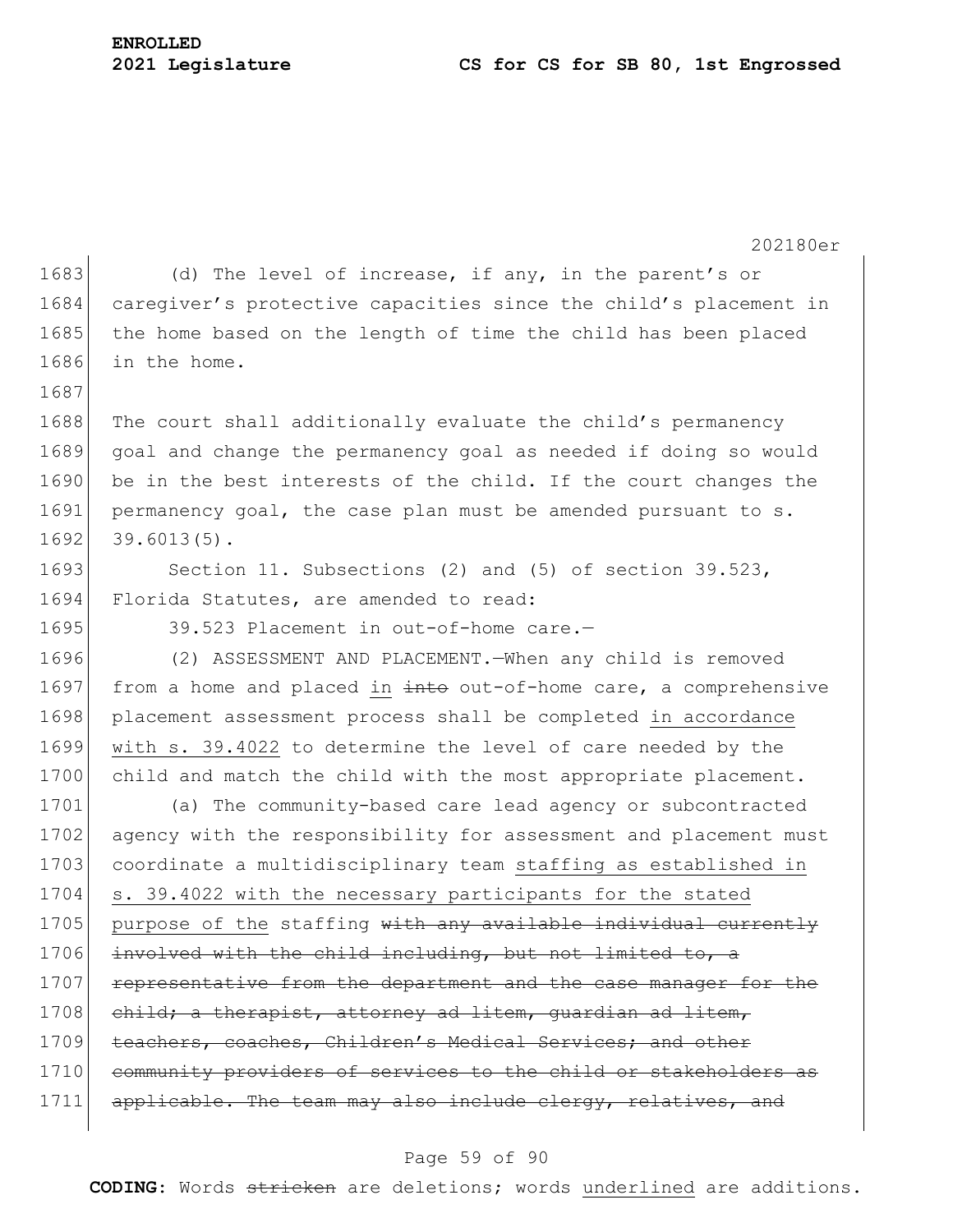|      | 202180er                                                         |
|------|------------------------------------------------------------------|
| 1712 | fictive kin if appropriate. Team participants must gather data   |
| 1713 | and information on the child which is known at the time          |
| 1714 | including, but not limited to:                                   |
| 1715 | 1. Mental, medical, behavioral health, and medication            |
| 1716 | history;                                                         |
| 1717 | 2. Community ties and school placement;                          |
| 1718 | 3. Current placement decisions relating to any siblings;         |
| 1719 | 4. Alleged type of abuse or neglect including sexual abuse       |
| 1720 | and trafficking history; and                                     |
| 1721 | 5. The child's age, maturity, strengths, hobbies or              |
| 1722 | activities, and the child's preference for placement.            |
| 1723 | (b) The comprehensive placement assessment process may also      |
| 1724 | include the use of an assessment instrument or tool that is best |
| 1725 | suited for the individual child.                                 |
| 1726 | (c) The most appropriate available out-of-home placement         |
| 1727 | shall be chosen after consideration by all members of the        |
| 1728 | multidisciplinary team of all of the information and data        |
| 1729 | gathered, including the results and recommendations of any       |
| 1730 | evaluations conducted.                                           |
| 1731 | (d) Placement decisions for each child in out-of-home            |
| 1732 | placement shall be reviewed as often as necessary to ensure      |
| 1733 | permanency for that child and address special issues related to  |
| 1734 | this population of children.                                     |
| 1735 | (e) The department, a sheriff's office acting under s.           |
| 1736 | 39.3065, a community-based care lead agency, or a case           |
| 1737 | management organization must document all placement assessments  |
| 1738 | and placement decisions in the Florida Safe Families Network.    |
| 1739 | (f) If it is determined during the comprehensive placement       |
| 1740 | assessment process that residential treatment as defined in s.   |

## Page 60 of 90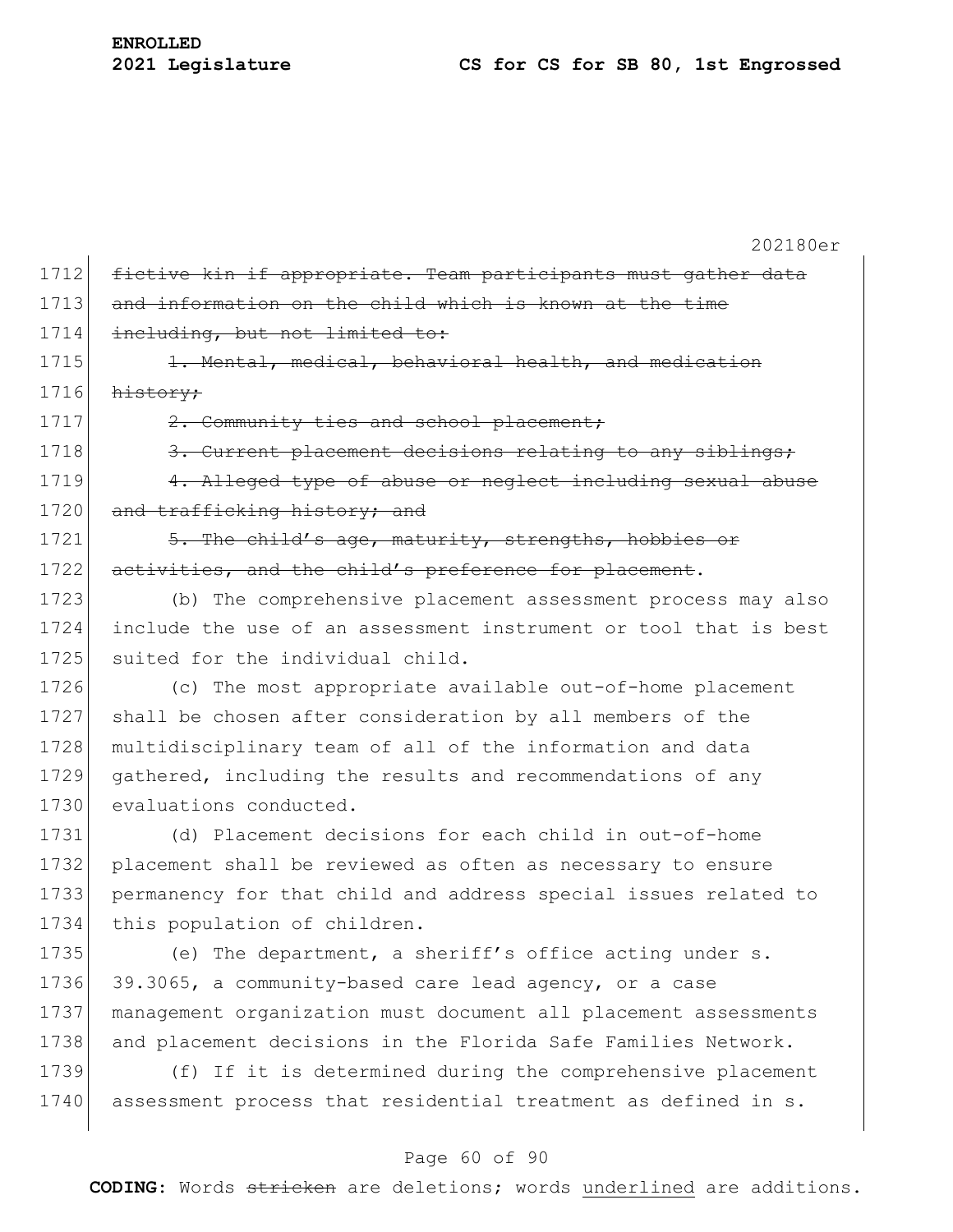202180er 1741 39.407 would be suitable for the child, the procedures in that 1742 section must be followed. 1743 (5) RULEMAKING.—The department shall may adopt rules to 1744 implement this section. 1745 Section 12. Subsection (1) of section 39.6035, Florida 1746 Statutes, is amended to read: 1747 39.6035 Transition plan.-1748 (1) During the year 180-day period after a child reaches 16  $1749$   $174$  years of age, the department and the community-based care 1750 provider, in collaboration with the caregiver and any other 1751 individual whom the child would like to include, shall assist 1752 the child in developing a transition plan. The required 1753 transition plan is in addition to standard case management 1754 requirements. The transition plan must address specific options 1755 for the child to use in obtaining services, including housing, 1756 health insurance, education, financial literacy, a driver 1757 license, and workforce support and employment services. The plan 1758 must also include tasks to establish and maintain eonsider 1759 establishing and maintaining naturally occurring mentoring 1760 relationships and other personal support services. The 1761 transition plan may be as detailed as the child chooses. This 1762 plan shall be updated as needed before the child reaches 18 1763 years of age. In developing and updating the transition plan, 1764 the department and the community-based care lead agency provider 1765 shall: 1766 (a) Provide the child with the documentation required under

1767 pursuant to s. 39.701(3)...

1768 (b) Coordinate the transition plan with the independent 1769 living provisions in the case plan and, for a child with

#### Page 61 of 90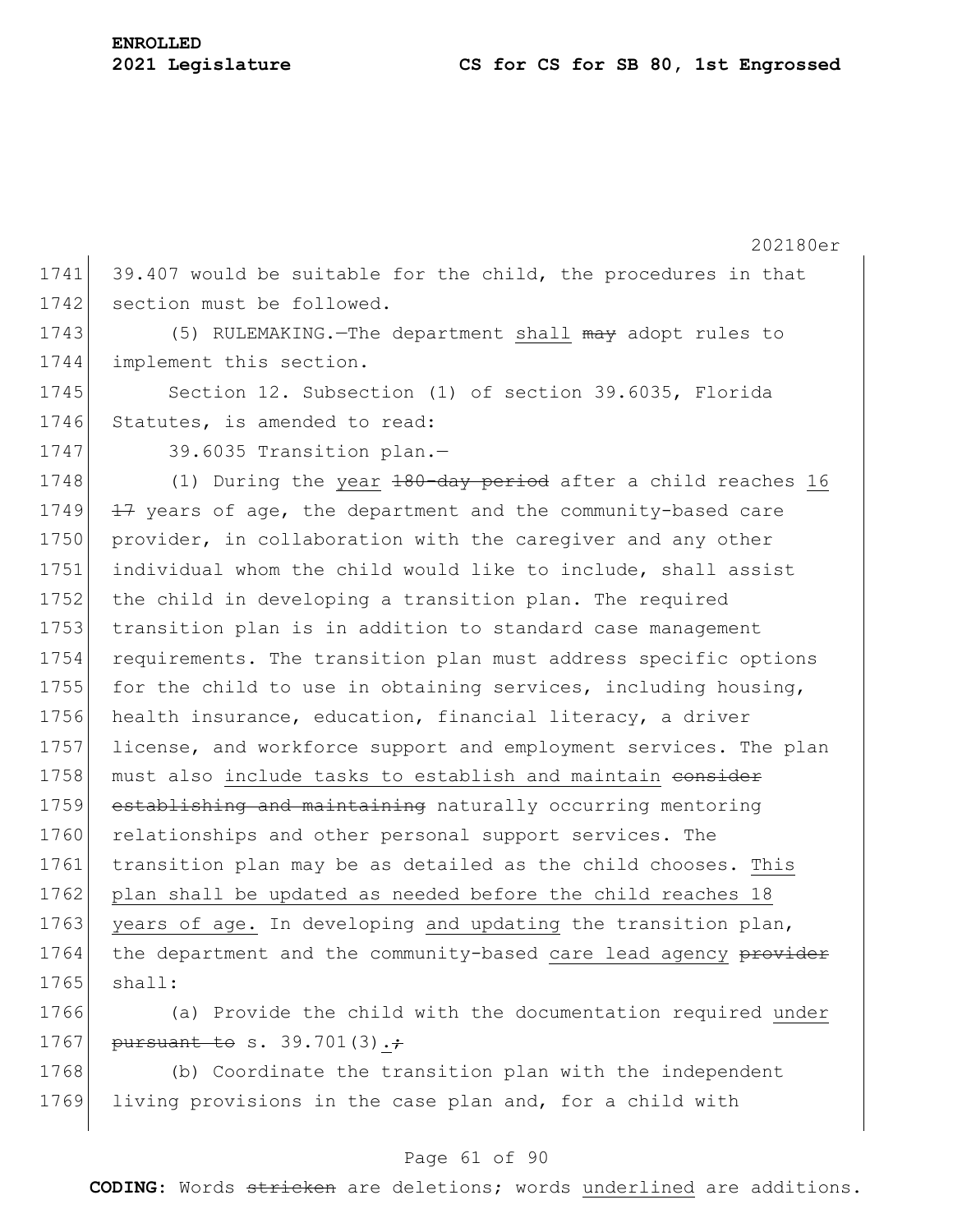|      | 202180er                                                           |
|------|--------------------------------------------------------------------|
| 1770 | disabilities, the Individuals with Disabilities Education Act      |
| 1771 | transition plan. + and                                             |
| 1772 | (c) Provide information for the financial literacy                 |
| 1773 | curriculum for youth offered by the Department of Financial        |
| 1774 | Services.                                                          |
| 1775 | Section 13. Subsection (3) of section 39.701, Florida              |
| 1776 | Statutes, is amended to read:                                      |
| 1777 | 39.701 Judicial review.-                                           |
| 1778 | (3) REVIEW HEARINGS FOR CHILDREN 16 AND 17 YEARS OF AGE.-At        |
| 1779 | each review hearing held under this subsection, the court shall    |
| 1780 | give the child the opportunity to address the court and provide    |
| 1781 | any information relevant to the child's best interest,             |
| 1782 | particularly in relation to independent living transition          |
| 1783 | services. The foster parent, legal custodian, or guardian ad       |
| 1784 | litem may also provide any information relevant to the child's     |
| 1785 | best interest to the court.                                        |
| 1786 | (a) In addition to the review and report required under            |
| 1787 | paragraphs $(1)$ (a) and $(2)$ (a), respectively, the court shall: |
| 1788 | (a) Inquire about the life skills the child has acquired           |
| 1789 | and whether those services are age appropriate, at the first       |
| 1790 | judicial review hearing held subsequent to the child's 16th        |
| 1791 | birthday. At the Hold a judicial review hearing, the department    |
| 1792 | shall provide the court with a report that includes specific       |
| 1793 | information related to the life skills that the child has          |
| 1794 | acquired since the child's 13th birthday, or since the date the    |
| 1795 | child came into foster care, whichever came later within 90 days   |
| 1796 | after a child's 17th birthday. For any child who may meet the      |
| 1797 | requirements for appointment of a guardian advocate under s.       |
| 1798 | 393.12, or a guardian under chapter 744, the updated case plan     |

## Page 62 of 90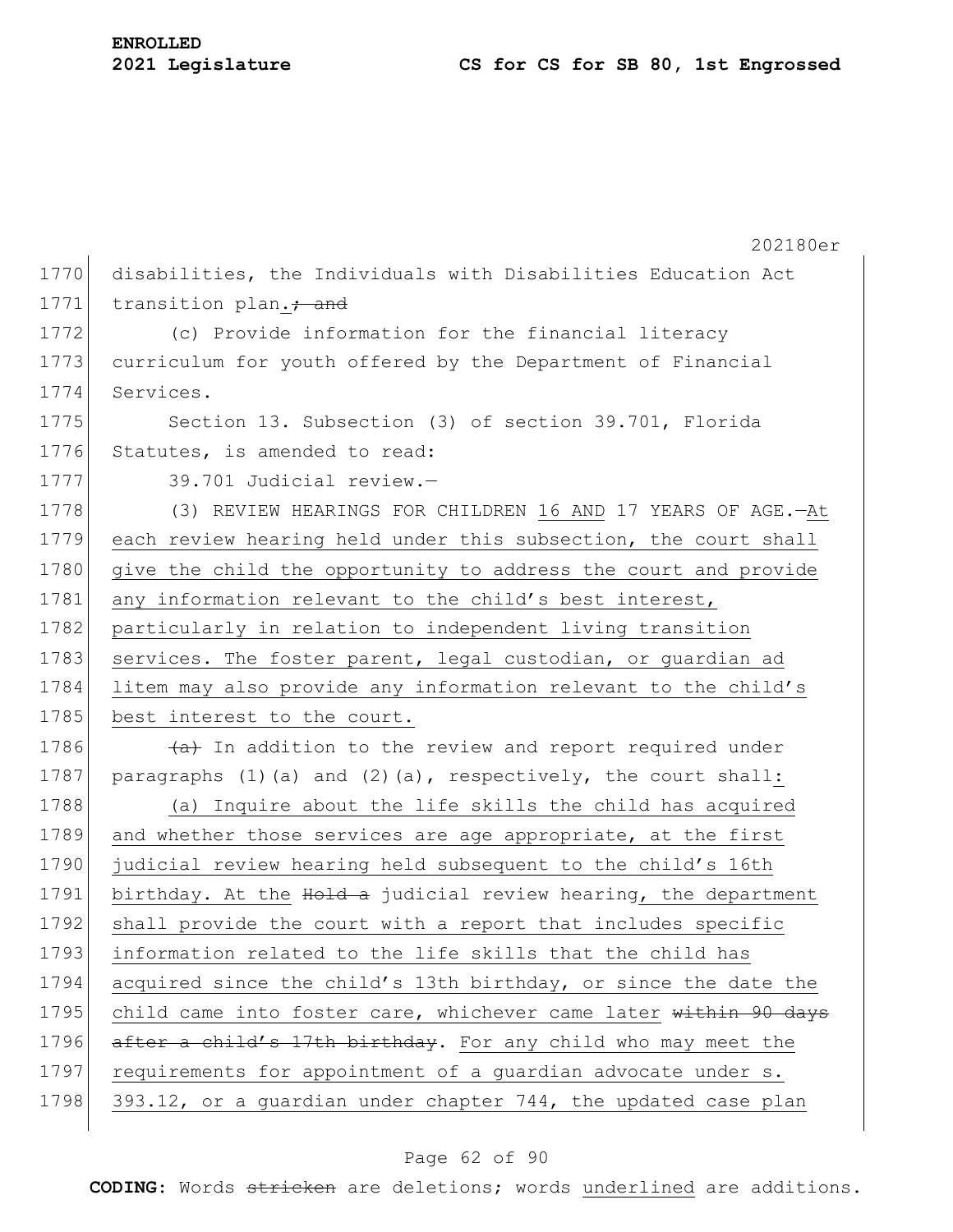202180er 1799 must be developed in a face-to-face conference with the child, 1800 if appropriate; the child's attorney; any court-appointed 1801 guardian ad litem; the temporary custodian of the child; and the 1802 parent of the child, if the parent's rights have not been 1803 terminated. The court shall also issue an order, separate from 1804 the order on judicial review, that the disability of nonage of 1805 the child has been removed pursuant to ss.  $743.044$ ,  $743.045$ , 1806 743.046, and 743.047, and for any of these disabilities that the 1807 court finds is in the child's best interest to remove. The court 1808 shall continue to hold timely judicial review hearings. If 1809 necessary, the court may review the status of the child more 1810 frequently during the year before the child's 18th birthday. At 1811 each review hearing held under this subsection, in addition to 1812 any information or report provided to the court by the foster 1813 parent, legal custodian, or quardian ad litem, the child shall 1814 be given the opportunity to address the court with any 1815 information relevant to the child's best interest, particularly 1816 in relation to independent living transition services. 1817 (b) The court shall hold a judicial review hearing within 1818 90 days after a child's 17th birthday. The court shall issue an 1819 order, separate from the order on judicial review, that the 1820 disability of nonage of the child has been removed under ss. 1821 743.044, 743.045, 743.046, and 743.047, for any disability that 1822 the court finds is in the child's best interest to remove. The 1823 department shall include in the social study report for the 1824 first judicial review that occurs after the child's 17th

1825 birthday written verification that the child has:

1826 1. A current Medicaid card and all necessary information 1827 concerning the Medicaid program sufficient to prepare the child

#### Page 63 of 90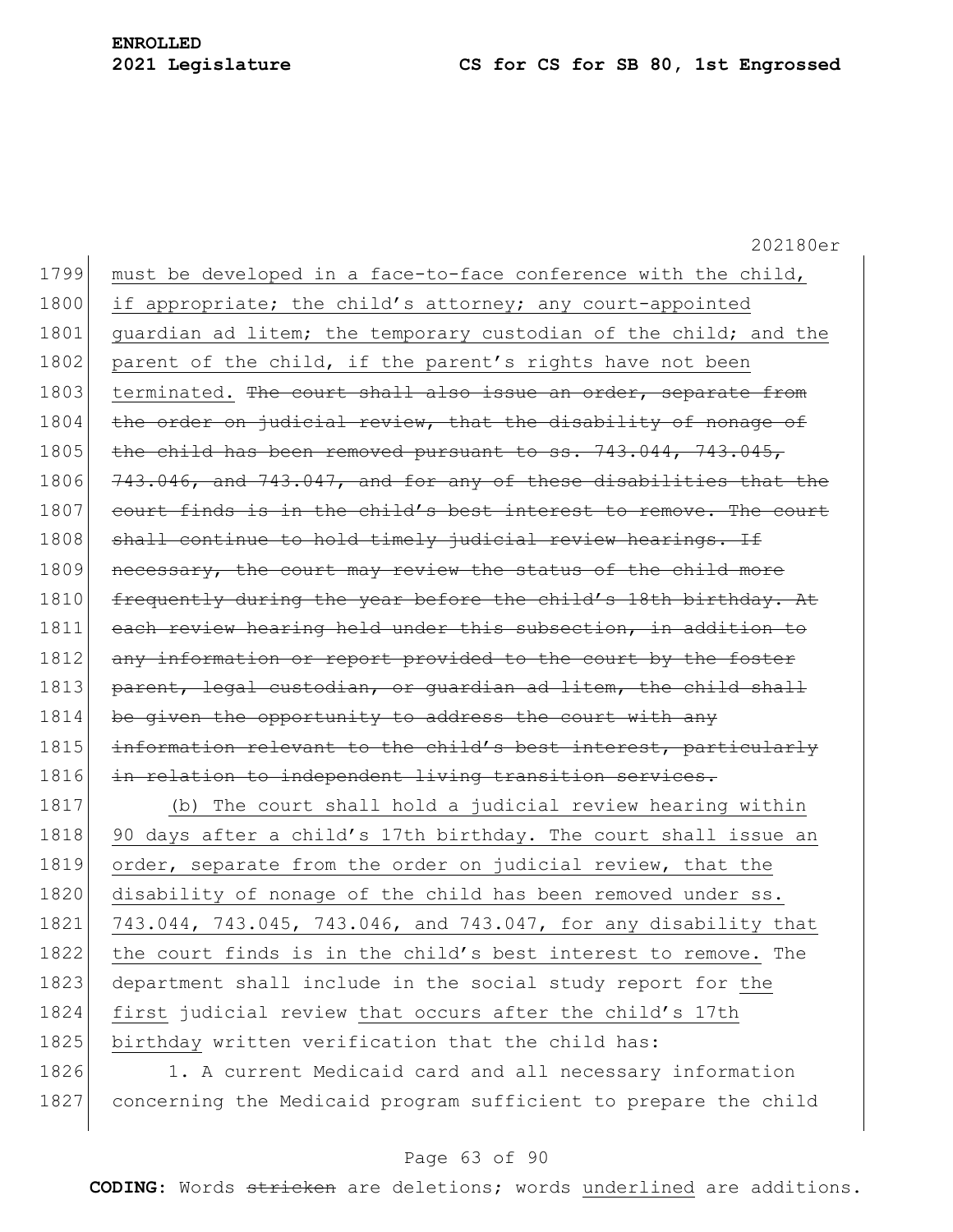202180er 1828 to apply for coverage upon reaching the age of 18, if such 1829 application is appropriate. 1830 2. A certified copy of the child's birth certificate and, 1831 if the child does not have a valid driver license, a Florida 1832 identification card issued under s. 322.051. 1833 3. A social security card and information relating to 1834 social security insurance benefits if the child is eligible for 1835 those benefits. If the child has received such benefits and they 1836 are being held in trust for the child, a full accounting of 1837 these funds must be provided and the child must be informed as 1838 to how to access those funds. 1839 4. All relevant information related to the Road-to-1840 Independence Program under s. 409.1451, including, but not 1841 limited to, eligibility requirements, information on 1842 participation, and assistance in gaining admission to the 1843 program. If the child is eligible for the Road-to-Independence 1844 Program, he or she must be advised that he or she may continue 1845 to reside with the licensed family home or group care provider

1846 with whom the child was residing at the time the child attained 1847 his or her 18th birthday, in another licensed family home, or 1848 with a group care provider arranged by the department.

1849 5. An open bank account or the identification necessary to 1850 open a bank account and to acquire essential banking and 1851 budgeting skills.

1852 6. Information on public assistance and how to apply for 1853 public assistance.

1854 7. A clear understanding of where he or she will be living 1855 on his or her 18th birthday, how living expenses will be paid, 1856 and the educational program or school in which he or she will be

#### Page 64 of 90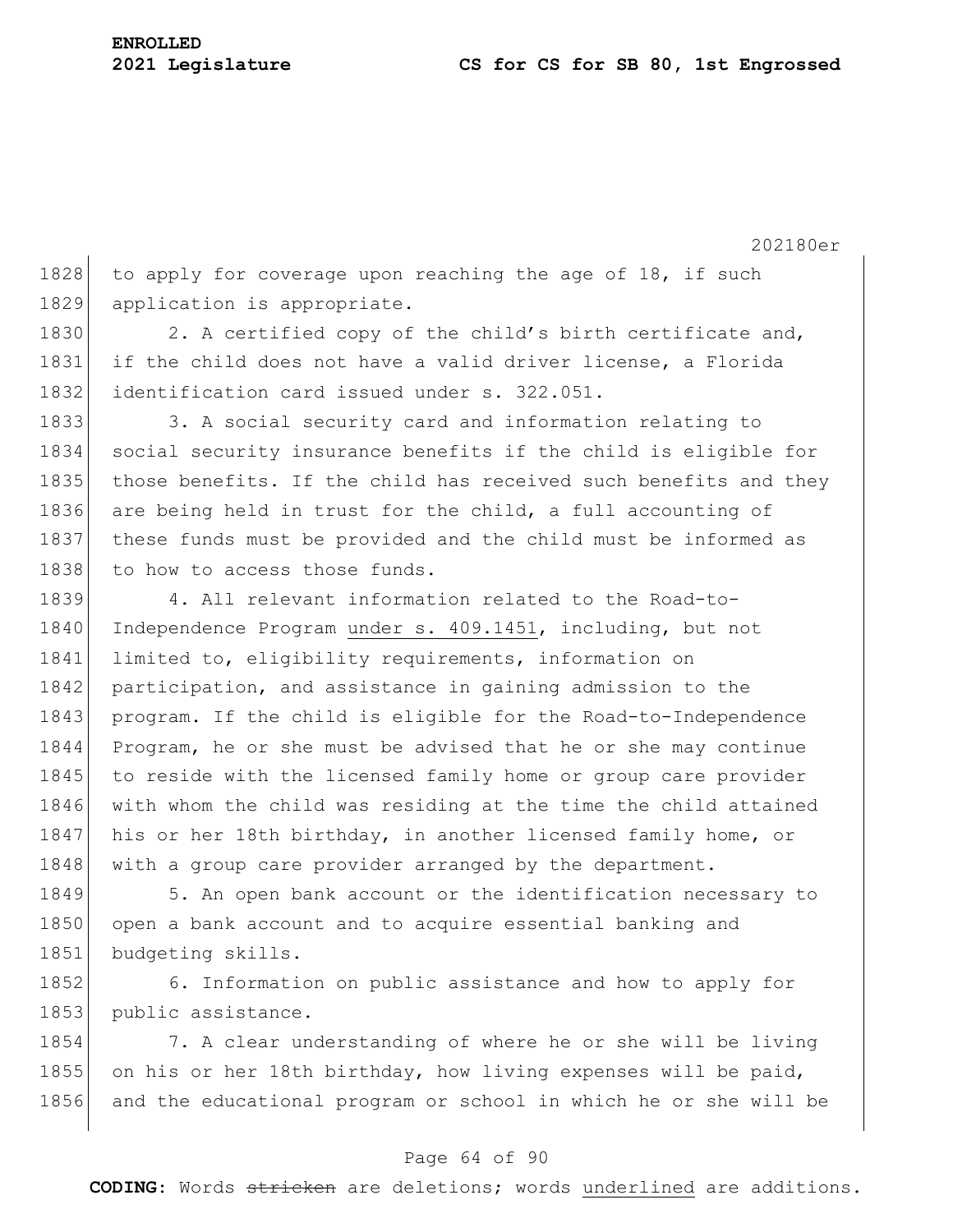|      | 202180er                                                         |
|------|------------------------------------------------------------------|
| 1857 | enrolled.                                                        |
| 1858 | 8. Information related to the ability of the child to            |
| 1859 | remain in care until he or she reaches 21 years of age under s.  |
| 1860 | 39.013.                                                          |
| 1861 | 9. A letter providing the dates that the child is under the      |
| 1862 | jurisdiction of the court.                                       |
| 1863 | 10. A letter stating that the child is in compliance with        |
| 1864 | financial aid documentation requirements.                        |
| 1865 | 11. The child's educational records.                             |
| 1866 | 12. The child's entire health and mental health records.         |
| 1867 | 13. The process for accessing the child's his or her case        |
| 1868 | file.                                                            |
| 1869 | 14. A statement encouraging the child to attend all              |
| 1870 | judicial review hearings occurring after the child's 17th        |
| 1871 | birthday.                                                        |
| 1872 | 15. Information on how to obtain a driver license or             |
| 1873 | learner's driver license.                                        |
| 1874 | $(c)$ $(b)$ At the first judicial review hearing held subsequent |
| 1875 | to the child's 17th birthday, the department shall provide the   |
| 1876 | court with an updated case plan that includes specific           |
| 1877 | information related to the independent living skills that the    |
| 1878 | child has acquired since the child's 13th birthday, or since the |
| 1879 | date the child came into foster care, whichever came later.      |
| 1880 | 1. For any child who may meet the requirements for               |
| 1881 | appointment of a guardian pursuant to chapter 744, or a guardian |
| 1882 | advocate pursuant to s. 393.12, the updated case plan must be    |
| 1883 | developed in a face-to-face conference with the child, if        |
| 1884 | appropriate; the child's attorney; any court-appointed guardian  |
| 1885 | ad litem; the temporary custodian of the child; and the parent,  |
|      |                                                                  |

## Page 65 of 90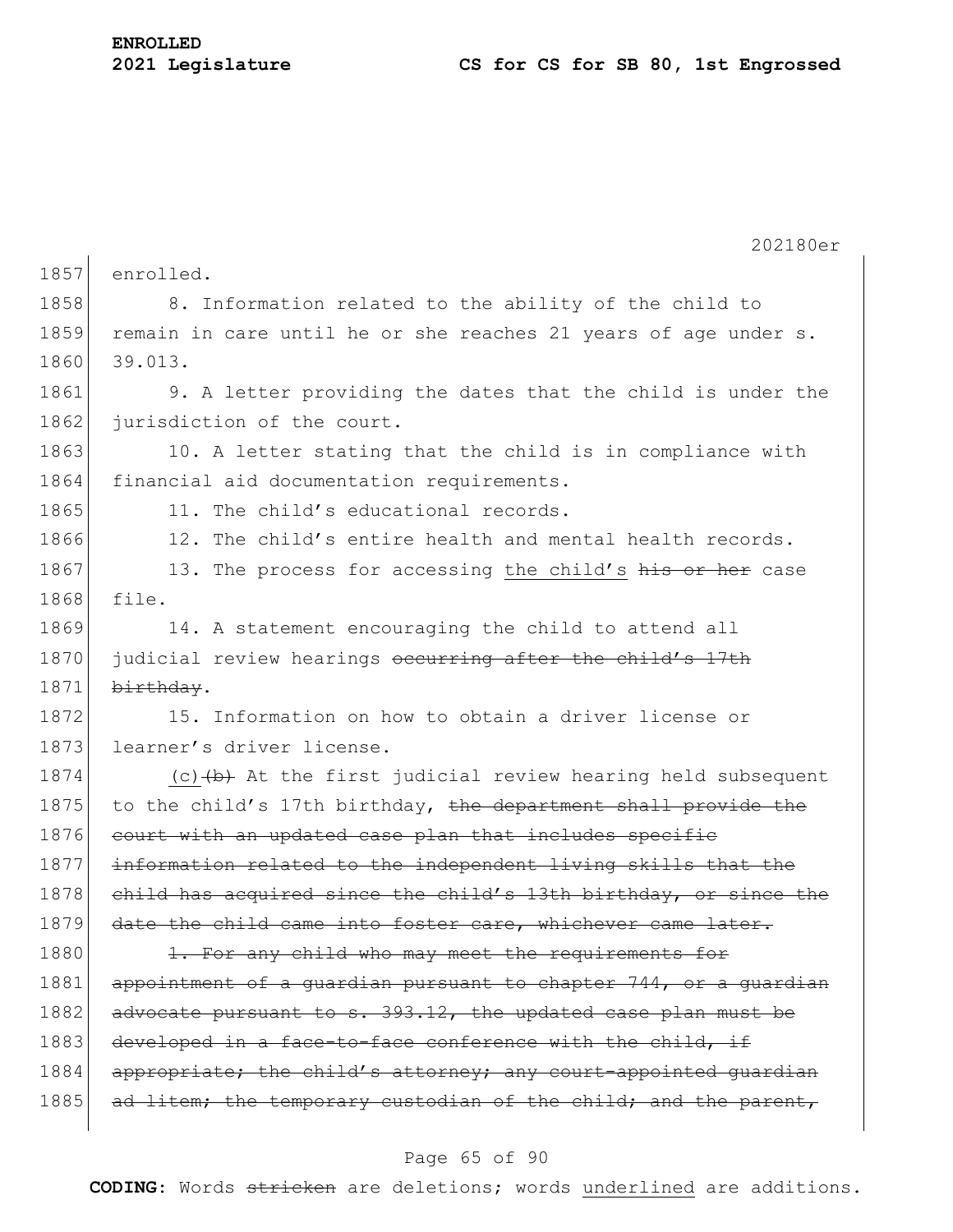202180er

| 1886 | if the parent's rights have not been terminated.                     |
|------|----------------------------------------------------------------------|
| 1887 | 2. At the judicial review hearing, if the court determines           |
| 1888 | pursuant to chapter 744 that there is a good faith basis to          |
| 1889 | believe that the child qualifies for appointment of a quardian       |
| 1890 | advocate, limited quardian, or plenary quardian for the child        |
| 1891 | and that no less restrictive decisionmaking assistance will meet     |
| 1892 | the child's needs:                                                   |
| 1893 | 1.a. The department shall complete a multidisciplinary               |
| 1894 | report which must include, but is not limited to, a psychosocial     |
| 1895 | evaluation and educational report if such a report has not been      |
| 1896 | completed within the previous 2 years.                               |
| 1897 | 2.b. The department shall identify one or more individuals           |
| 1898 | who are willing to serve as the guardian advocate under pursuant     |
| 1899 | $\overline{t}$ s. 393.12 or as the plenary or limited quardian under |
| 1900 | pursuant to chapter 744. Any other interested parties or             |
| 1901 | participants may make efforts to identify such a quardian            |
| 1902 | advocate, limited quardian, or plenary quardian. The child's         |
| 1903 | biological or adoptive family members, including the child's         |
| 1904 | parents if the parents' rights have not been terminated, may not     |
| 1905 | be considered for service as the plenary or limited quardian         |
| 1906 | unless the court enters a written order finding that such an         |
| 1907 | appointment is in the child's best interests.                        |
| 1908 | 3.e. Proceedings may be initiated within 180 days after the          |
| 1909 | child's 17th birthday for the appointment of a guardian              |
| 1910 | advocate, plenary quardian, or limited quardian for the child in     |

 a separate proceeding in the court division with jurisdiction over guardianship matters and pursuant to chapter 744. The Legislature encourages the use of pro bono representation to initiate proceedings under this section.

#### Page 66 of 90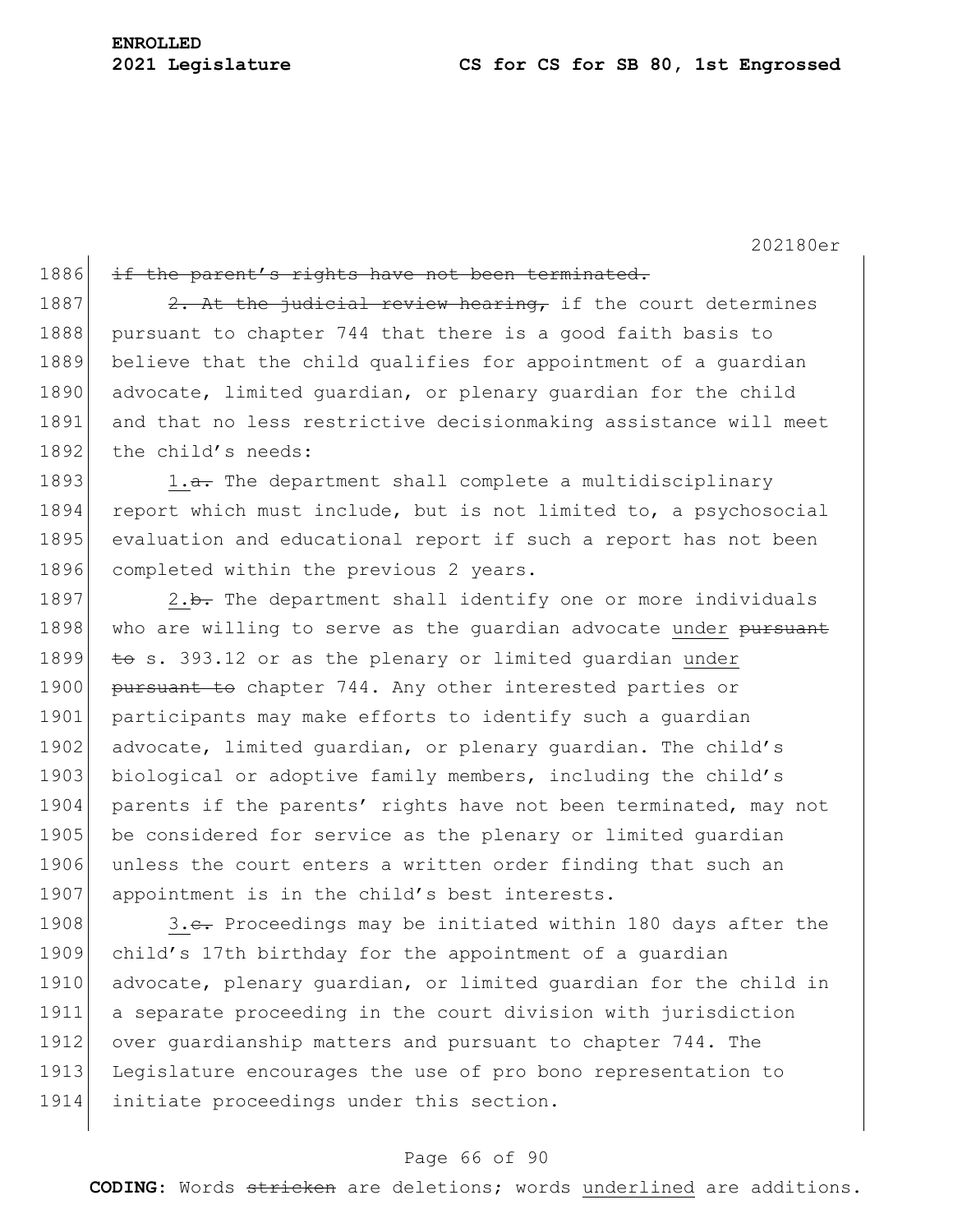#### **2021 Legislature CS for CS for SB 80, 1st Engrossed**

202180er

1915 4.3. In the event another interested party or participant 1916 initiates proceedings for the appointment of a guardian 1917 advocate, plenary quardian, or limited quardian for the child, 1918 the department shall provide all necessary documentation and 1919 information to the petitioner to complete a petition under s. 1920 393.12 or chapter 744 within 45 days after the first judicial 1921 review hearing after the child's 17th birthday.

1922 5.4. Any proceedings seeking appointment of a guardian 1923 advocate or a determination of incapacity and the appointment of 1924 a guardian must be conducted in a separate proceeding in the 1925 court division with jurisdiction over quardianship matters and 1926 pursuant to chapter 744.

1927 (d)  $\left(\text{d}\right)$  If the court finds at the judicial review hearing after the child's 17th birthday that the department has not met its obligations to the child as stated in this part, in the written case plan, or in the provision of independent living services, the court may issue an order directing the department 1932 to show cause as to why it has not done so. If the department cannot justify its noncompliance, the court may give the department 30 days within which to comply. If the department 1935 fails to comply within 30 days, the court may hold the department in contempt.

1937 (e) $\left(\frac{d}{dt}\right)$  If necessary, the court may review the status of the 1938 child more frequently during the year before the child's 18th 1939 birthday. At the last review hearing before the child reaches 18 1940 years of age, and in addition to the requirements of subsection 1941 (2), the court shall:

1942 1. Address whether the child plans to remain in foster 1943 care, and, if so, ensure that the child's transition plan

#### Page 67 of 90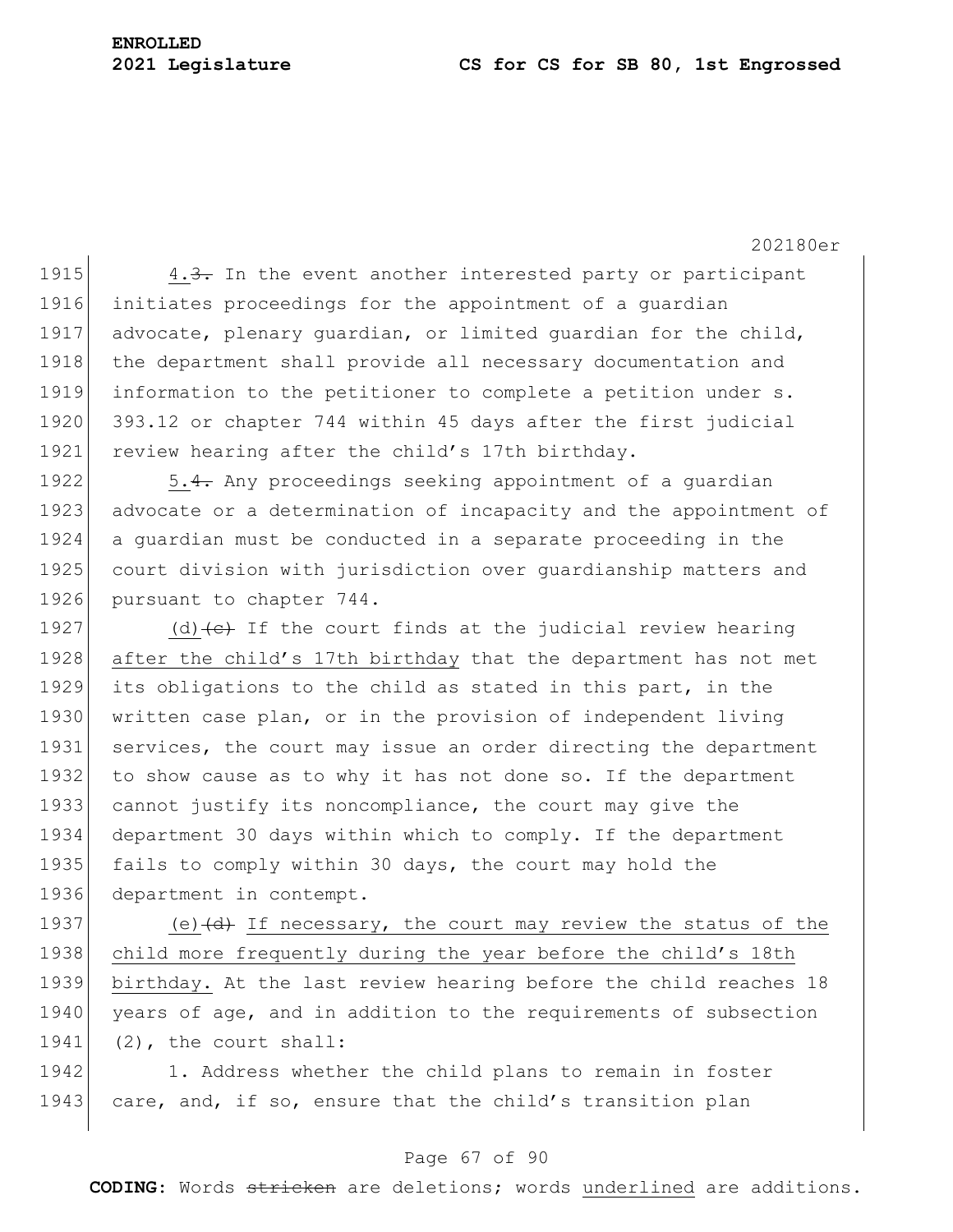202180er 1944 includes a plan for meeting one or more of the criteria 1945 specified in s. 39.6251. 1946 2. Ensure that the transition plan includes a supervised 1947 living arrangement under s. 39.6251. 1948 3. Ensure the child has been informed of: 1949 **a.** The right to continued support and services from the 1950 department and the community-based care lead agency. 1951 b. The right to request termination of dependency 1952 jurisdiction and be discharged from foster care. 1953 c. The opportunity to reenter foster care under pursuant to 1954 s. 39.6251. 1955 4. Ensure that the child  $\frac{1}{90}$  adult, if he or she requests 1956 termination of dependency jurisdiction and discharge from foster 1957 care, has been informed of: 1958 a. Services or benefits for which the child young adult may 1959 be eligible based on his or her former placement in foster care, 1960 including, but not limited to, the assistance of the Office of 1961 Continuing Care under s. 414.56. 1962 b. Services or benefits that may be lost through 1963 termination of dependency jurisdiction. $\div$  and 1964 c. Other federal, state, local, or community-based services 1965 or supports available to him or her. 1966 Section 14. Paragraph (e) of subsection (1) of section 1967 39.806, Florida Statutes, is amended to read: 1968 39.806 Grounds for termination of parental rights.-1969 (1) Grounds for the termination of parental rights may be 1970 established under any of the following circumstances: 1971 (e) When a child has been adjudicated dependent, a case 1972 plan has been filed with the court, and:

#### Page 68 of 90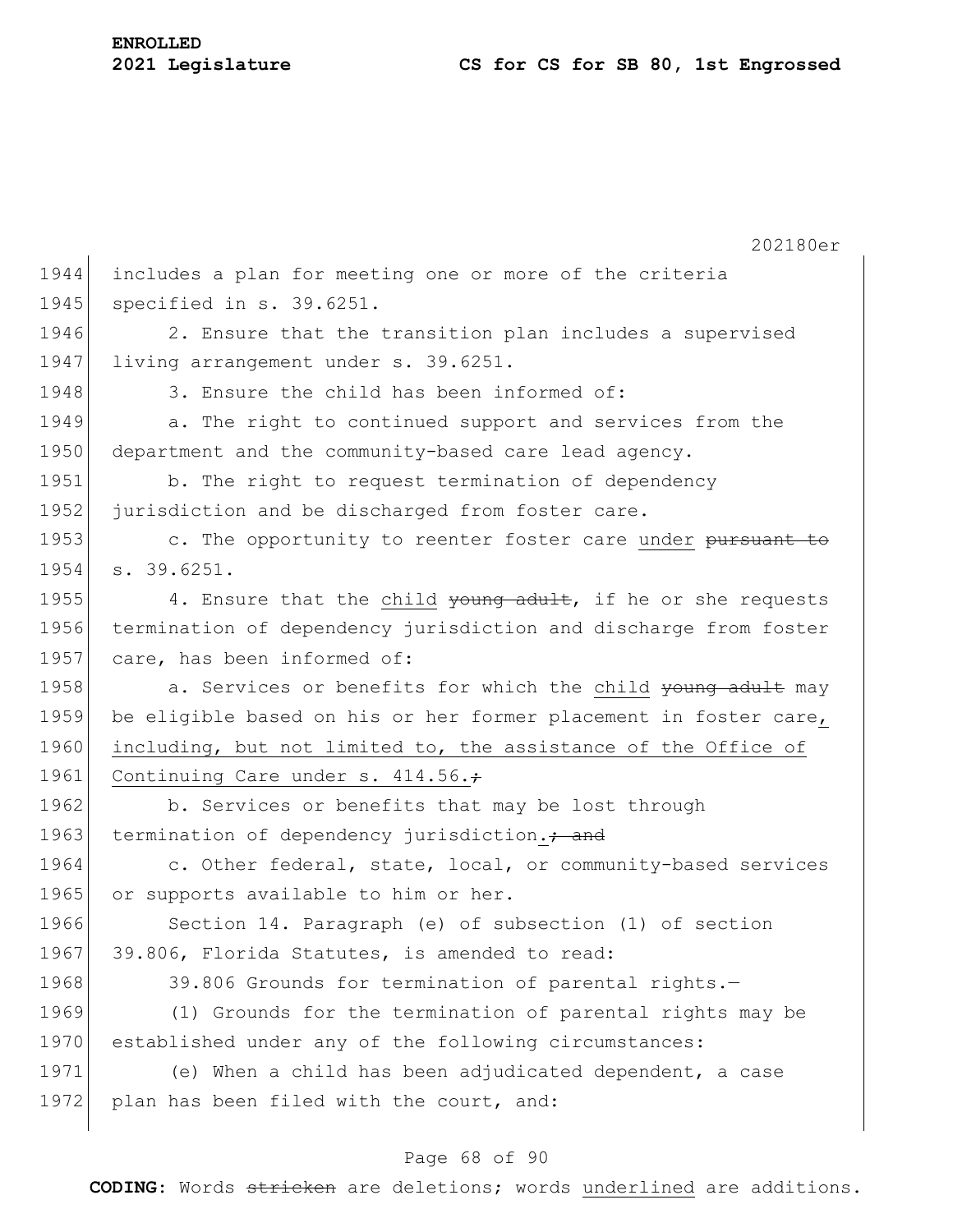#### **2021 Legislature CS for CS for SB 80, 1st Engrossed**

## **ENROLLED**

202180er

1973 1. The child continues to be abused, neglected, or 1974 abandoned by the parent or parents. The failure of the parent or 1975 parents to substantially comply with the case plan for a period 1976 of 12 months after an adjudication of the child as a dependent 1977 child or the child's placement into shelter care, whichever 1978 occurs first, constitutes evidence of continuing abuse, neglect, 1979 or abandonment unless the failure to substantially comply with 1980 the case plan was due to the parent's lack of financial 1981 resources or to the failure of the department to make reasonable 1982 efforts to reunify the parent and child. The 12-month period 1983 begins to run only after the child's placement into shelter care 1984 or the entry of a disposition order placing the custody of the 1985 child with the department or a person other than the parent and 1986 the court's approval of a case plan having the goal of 1987 reunification with the parent, whichever occurs first; or 1988 2. The parent or parents have materially breached the case

1989 plan by their action or inaction. Time is of the essence for 1990 permanency of children in the dependency system. In order to 1991 prove the parent or parents have materially breached the case 1992 plan, the court must find by clear and convincing evidence that 1993 the parent or parents are unlikely or unable to substantially 1994 comply with the case plan before time to comply with the case 1995 plan expires.

1996 3. The child has been in care for any 12 of the last 22 1997 months and the parents have not substantially complied with the 1998 case plan so as to permit reunification under s. 39.522(4)  $\theta$ . 1999  $\left| \frac{39.522(2)}{20} \right|$  unless the failure to substantially comply with the 2000 case plan was due to the parent's lack of financial resources or 2001 to the failure of the department to make reasonable efforts to

#### Page 69 of 90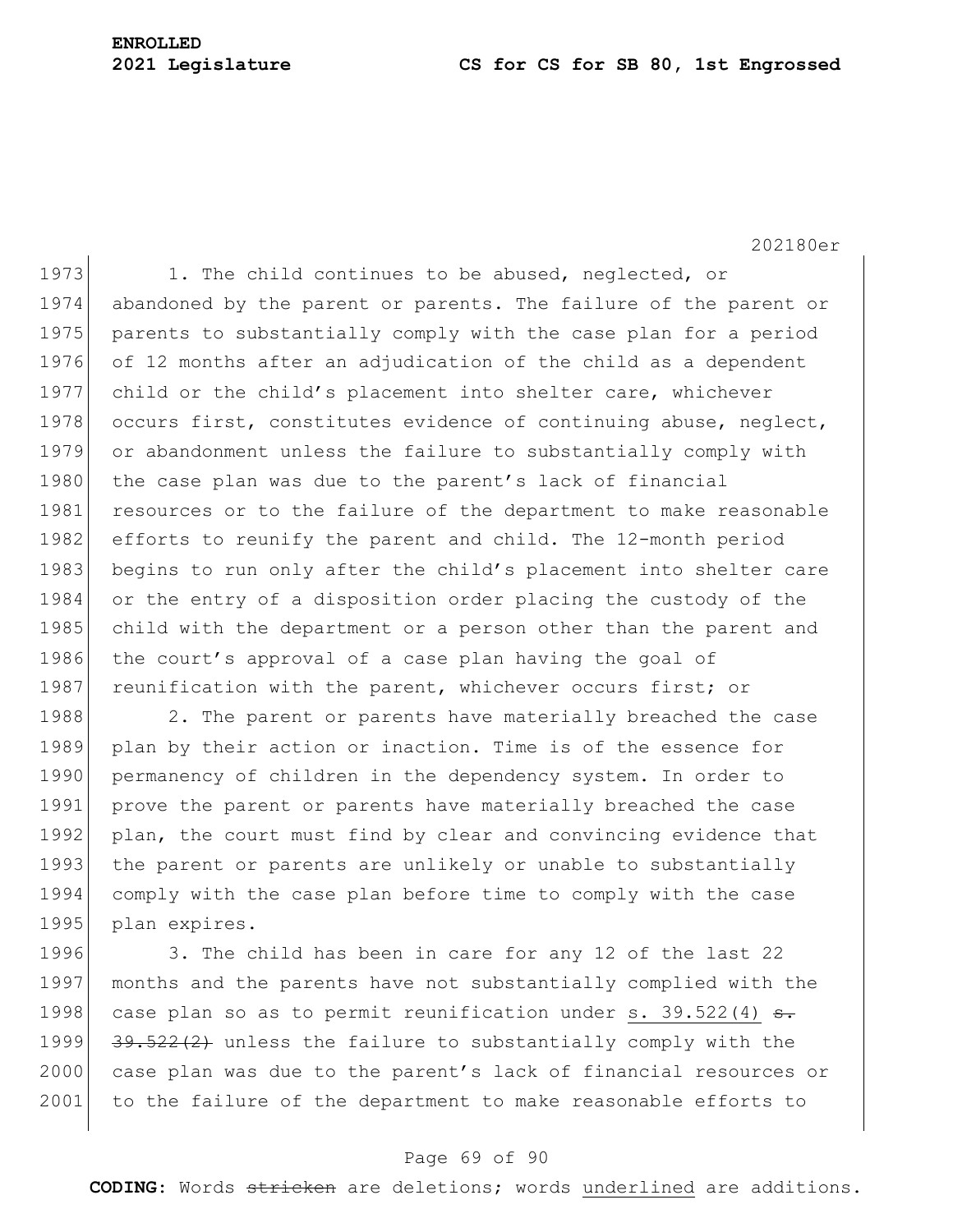|      | 202180er                                                         |
|------|------------------------------------------------------------------|
| 2002 | reunify the parent and child.                                    |
| 2003 | Section 15. Section 39.8155, Florida Statutes, is created        |
| 2004 | to read:                                                         |
| 2005 | 39.8155 Reinstatement of parental rights.-                       |
| 2006 | (1) After parental rights have been terminated in                |
| 2007 | accordance with this part, the department, the parent whose      |
| 2008 | rights were terminated, or the child may file a motion to        |
| 2009 | reinstate the parent's parental rights. The court may consider a |
| 2010 | motion to reinstate parental rights if:                          |
| 2011 | (a) The grounds for termination of parental rights were          |
| 2012 | based on s. $39.806(1)$ (a) or (e) $1.-3.$                       |
| 2013 | (b) The parent is not the verified perpetrator of sexual or      |
| 2014 | physical abuse of the child.                                     |
| 2015 | (c) The parent has not been a perpetrator involved in any        |
| 2016 | verified reports of abuse, neglect, or abandonment since his or  |
| 2017 | her parental rights for the child were terminated.               |
| 2018 | (d) The parent has not had his or her parental rights            |
| 2019 | terminated for any other child, under any grounds, in this state |
| 2020 | or any other jurisdiction, since his or her parental rights for  |
| 2021 | the child were terminated.                                       |
| 2022 | (e) The child is at least 13 years of age.                       |
| 2023 | (f) The child has not achieved permanency and is not in a        |
| 2024 | preadoptive placement, and at least 36 months have passed since  |
| 2025 | the termination of parental rights.                              |
| 2026 | (2) The court shall dismiss a motion to reinstate parental       |
| 2027 | rights if the criteria are not met in subsection $(1)$ .         |
| 2028 | (3) If a motion to reinstate parental rights is filed, the       |
| 2029 | court shall consider all relevant evidence, including whether:   |
| 2030 | (a) The child possesses sufficient maturity to express a         |

## Page 70 of 90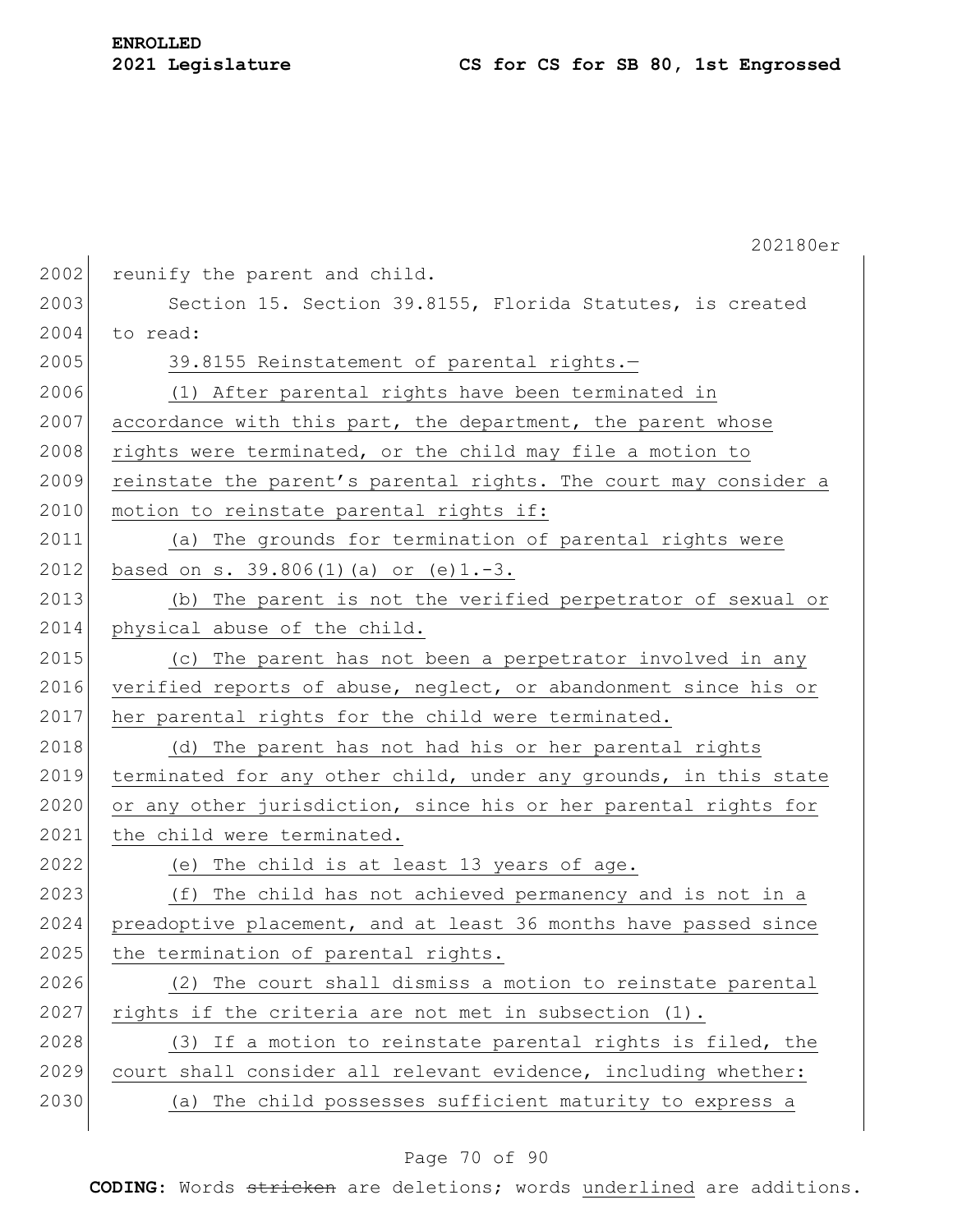# **ENROLLED**

## **Legislature CS for CS for SB 80, 1st Engrossed**

|      | 202180er                                                        |
|------|-----------------------------------------------------------------|
| 2031 | preference regarding the reinstatement of parental rights.      |
| 2032 | (b) The child is not in a preadoptive home or under             |
| 2033 | permanent quardianship.                                         |
| 2034 | (c) The parent has a documented change in behavior such         |
| 2035 | that, given the current age and maturity of the child, the      |
| 2036 | circumstances that brought the child into care are remedied.    |
| 2037 | (d) The parent demonstrates sufficient protective               |
| 2038 | capacities, given the child's age, physical and behavioral      |
| 2039 | health, and any other specific characteristics and needs, such  |
| 2040 | that the risk of the child reentering care is low.              |
| 2041 | (e) Both the parent and child wish to reinstate parental        |
| 2042 | rights.                                                         |
| 2043 | (f) The child's guardian ad litem recommends the                |
| 2044 | reinstatement of parental rights.                               |
| 2045 | (g) A multidisciplinary team was convened under s. 39.4022      |
| 2046 | and recommends the reinstatement of parental rights and has     |
| 2047 | developed a plan to transition the child to the former parent's |
| 2048 | care pursuant to s. 39.4023.                                    |
| 2049 | (4) Upon finding that the criteria in subsection (3) are        |
| 2050 | established by clear and convincing evidence, the court shall   |
| 2051 | order the department to conduct supervised visitation and trial |
| 2052 | home visits between the child and former parent for at least 3  |
| 2053 | consecutive months after the completion of a home study. In     |
| 2054 | issuing the order, the court shall consider the transition plan |
| 2055 | developed by the child's multidisciplinary team. The department |
| 2056 | shall report to the court at least once every 30 days regarding |
| 2057 | the former parent's interactions with the child and recommend   |
| 2058 | whether the court should reinstate parental rights. The         |
| 2059 | department shall immediately cease the visitation with the      |
|      |                                                                 |

## Page 71 of 90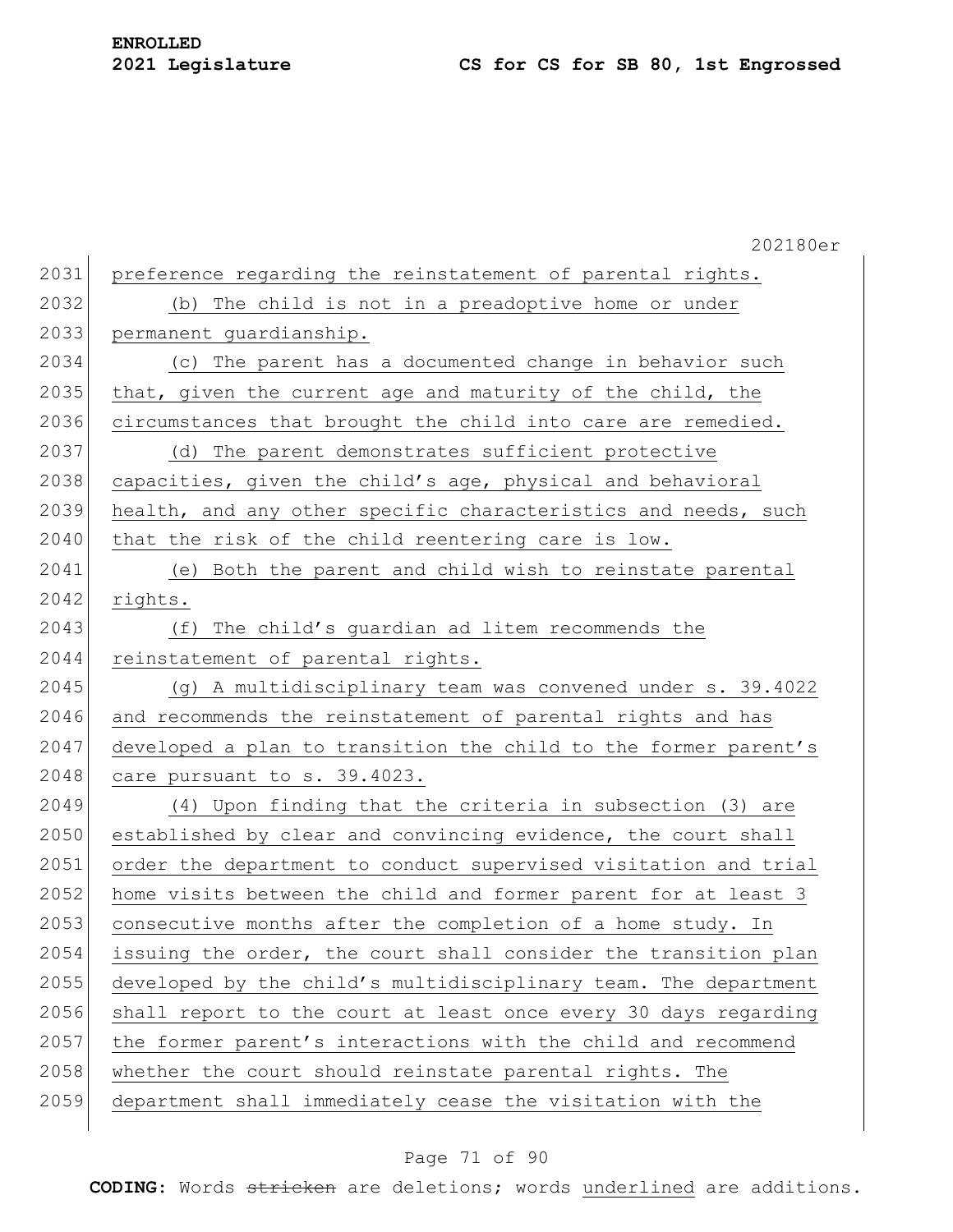#### **2021 Legislature CS for CS for SB 80, 1st Engrossed**

202180er 2060 former parent if there is an allegation of abuse, neglect, or 2061 abandonment of the child by the parent; if the department 2062 determines that the child's safety or well-being is threatened; 2063 or that such visitation is not in the child's best interest. The 2064 department shall immediately notify the court if it ceases 2065 visitation between the child and former parent. 2066 (5) The court may reinstate parental rights upon a finding 2067 of clear and convincing evidence that it is in the best interest 2068 of the child. Upon ordering reinstatement of parental rights, 2069 the court shall place the child in the custody of the former 2070 parent with an in-home safety plan. The court shall retain 2071 jurisdiction for at least 6 months, during which the department 2072 shall supervise the placement and report to the court on the 2073 stability of the placement. The court shall determine whether 2074 its jurisdiction should be continued or terminated 6 months 2075 after reinstating parental rights based on a report from the 2076 department or the child's guardian ad litem and any other 2077 relevant factors. 2078 Section 16. Subsections  $(3)$ ,  $(5)$ , and  $(7)$  of section 2079 409.1451, Florida Statutes, are amended, and subsections  $(1)$ , 2080 (2), (4), (6), and (8) through (11) of that section are 2081 reenacted, to read: 2082 409.1451 The Road-to-Independence Program.— 2083 (1) LEGISLATIVE FINDINGS AND INTENT.— 2084 (a) The Legislature recognizes that most children and young 2085 adults are resilient and, with adequate support, can expect to 2086 be successful as independent adults. Not unlike many young 2087 adults, some young adults who have lived in foster care need 2088 additional support and resources for a period of time after

#### Page 72 of 90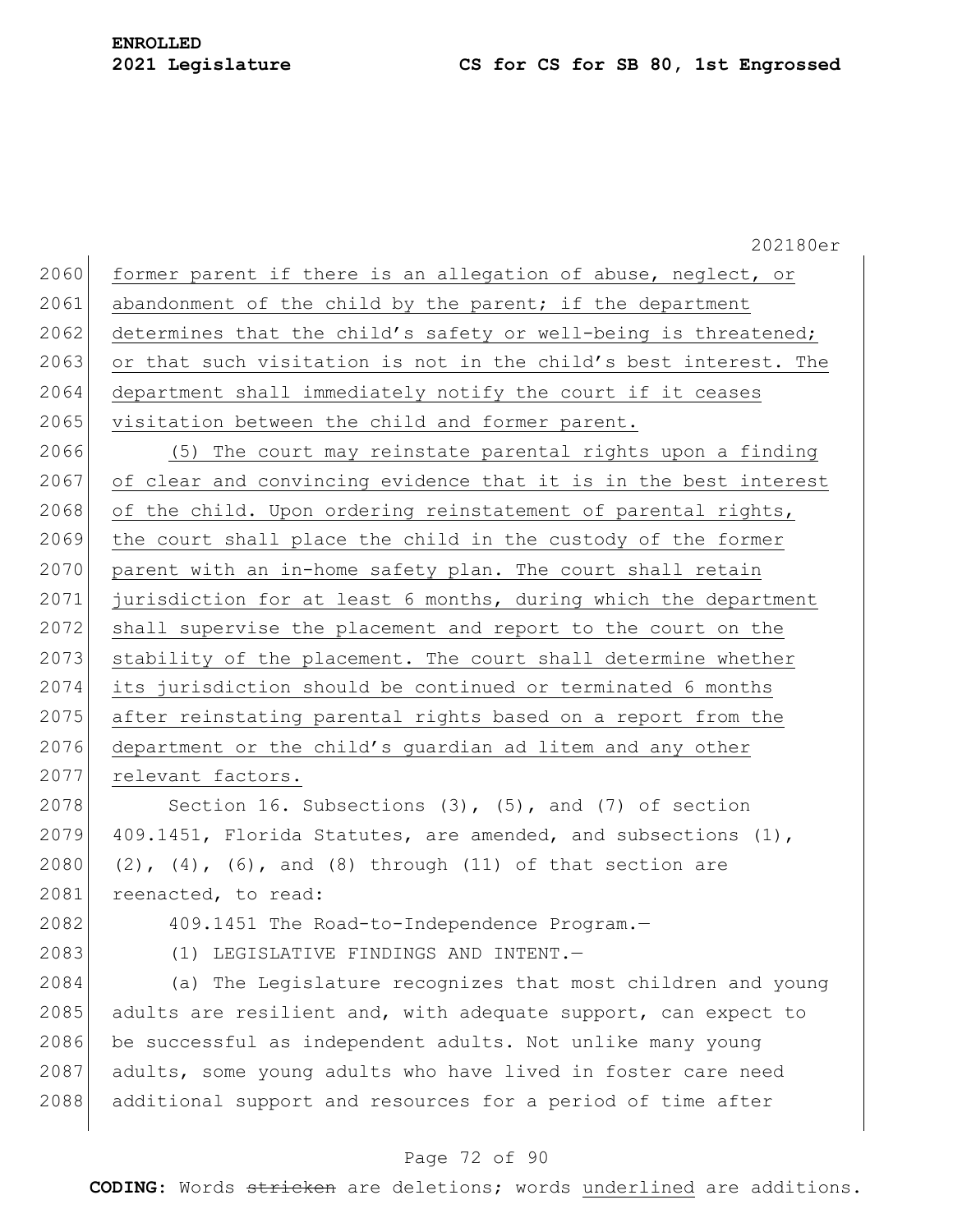2089 reaching 18 years of age.

2090 (b) The Legislature finds that while it is important to 2091 provide young adults who have lived in foster care with 2092 education and independent living skills, there is also a need to 2093 focus more broadly on creating and preserving family 2094 relationships so that young adults have a permanent connection 2095 with at least one committed adult who provides a safe and stable 2096 parenting relationship.

2097 (c) It is the intent of the Legislature that young adults 2098 who choose to participate in the program receive the skills, 2099 education, and support necessary to become self-sufficient and 2100 leave foster care with a lifelong connection to a supportive 2101 adult through the Road-to-Independence Program, either through 2102 postsecondary education services and support, as provided in 2103 subsection (2), or aftercare services.

2104 (2) POSTSECONDARY EDUCATION SERVICES AND SUPPORT.—

2105 (a) A young adult is eligible for services and support 2106 under this subsection if he or she:

2107 1. Was living in licensed care on his or her 18th birthday 2108 or is currently living in licensed care; or was at least 16 2109 years of age and was adopted from foster care or placed with a 2110 court-approved dependency quardian after spending at least 6 2111 months in licensed care within the 12 months immediately 2112 preceding such placement or adoption;

2113 2. Spent at least 6 months in licensed care before reaching 2114 his or her 18th birthday;

2115 3. Earned a standard high school diploma pursuant to s. 2116 1002.3105(5), s. 1003.4281, or s. 1003.4282, or its equivalent 2117 pursuant to s. 1003.435;

#### Page 73 of 90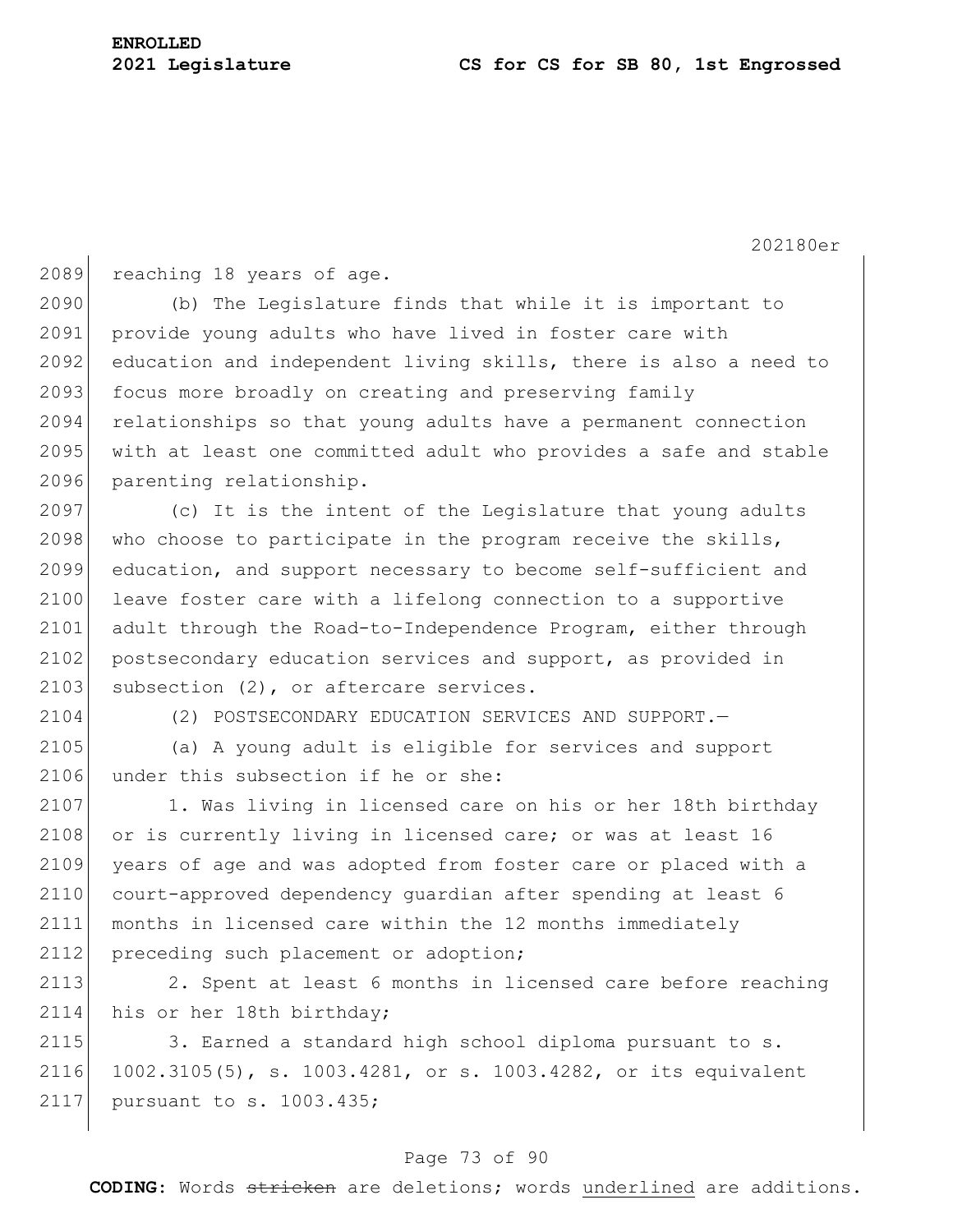202180er 4. Has been admitted for enrollment as a full-time student or its equivalent in an eligible postsecondary educational 2120 institution as provided in s. 1009.533. For purposes of this section, the term "full-time" means 9 credit hours or the vocational school equivalent. A student may enroll part-time if 2123 he or she has a recognized disability or is faced with another challenge or circumstance that would prevent full-time attendance. A student needing to enroll part-time for any reason other than having a recognized disability must get approval from 2127 his or her academic advisor;

2128 5. Has reached 18 years of age but is not yet 23 years of 2129 age;

2130 6. Has applied, with assistance from the young adult's 2131 caregiver and the community-based lead agency, for any other 2132 grants and scholarships for which he or she may qualify;

2133 7. Submitted a Free Application for Federal Student Aid 2134 which is complete and error free; and

2135 8. Signed an agreement to allow the department and the 2136 community-based care lead agency access to school records.

2137 (b) The amount of the financial assistance shall be as 2138 follows:

2139 1. For a young adult who does not remain in foster care and 2140 is attending a postsecondary school as provided in s. 1009.533,  $2141$  the amount is \$1,256 monthly.

 $2142$  2. For a young adult who remains in foster care, is 2143 attending a postsecondary school, as provided in s. 1009.533, 2144 and continues to reside in a licensed foster home, the amount is 2145 the established room and board rate for foster parents. This 2146 takes the place of the payment provided for in  $s. 409.145(3)$ .

# Page 74 of 90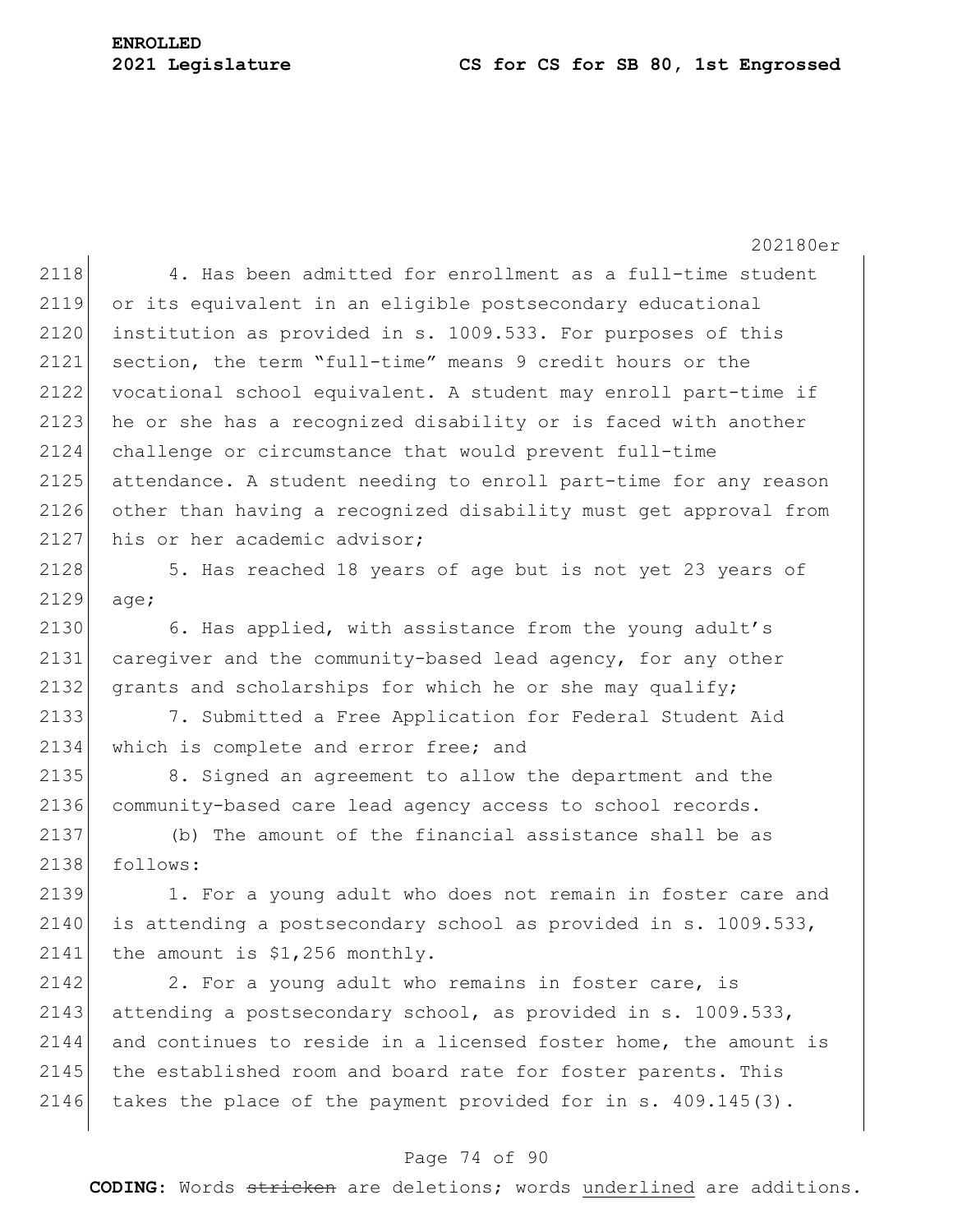$2147$  3. For a young adult who remains in foster care, but 2148 temporarily resides away from a licensed foster home for 2149 purposes of attending a postsecondary school as provided in s. 2150 1009.533, the amount is  $$1,256$  monthly. This takes the place of 2151 the payment provided for in s. 409.145(3). 2152 4. For a young adult who remains in foster care, is 2153 attending a postsecondary school as provided in s. 1009.533, and 2154 continues to reside in a licensed group home, the amount is 2155 negotiated between the community-based care lead agency and the 2156 licensed group home provider. 2157 5. For a young adult who remains in foster care, but 2158 temporarily resides away from a licensed group home for purposes 2159 of attending a postsecondary school as provided in s. 1009.533, 2160 the amount is  $$1,256$  monthly. This takes the place of a 2161 negotiated room and board rate. 2162 6. A young adult is eligible to receive financial 2163 assistance during the months when he or she is enrolled in a 2164 postsecondary educational institution. 2165 (c) Payment of financial assistance for a young adult who: 2166 1. Has chosen not to remain in foster care and is attending 2167 a postsecondary school as provided in s. 1009.533, shall be made 2168 to the community-based care lead agency in order to secure 2169 housing and utilities, with the balance being paid directly to 2170 the young adult until such time the lead agency and the young 2171 adult determine that the young adult can successfully manage the 2172 full amount of the assistance.

2173 2. Has remained in foster care under s. 39.6251 and who is 2174 attending postsecondary school as provided in s. 1009.533, shall 2175 be made directly to the foster parent or group home provider.

# Page 75 of 90

**CODING**: Words stricken are deletions; words underlined are additions.

202180er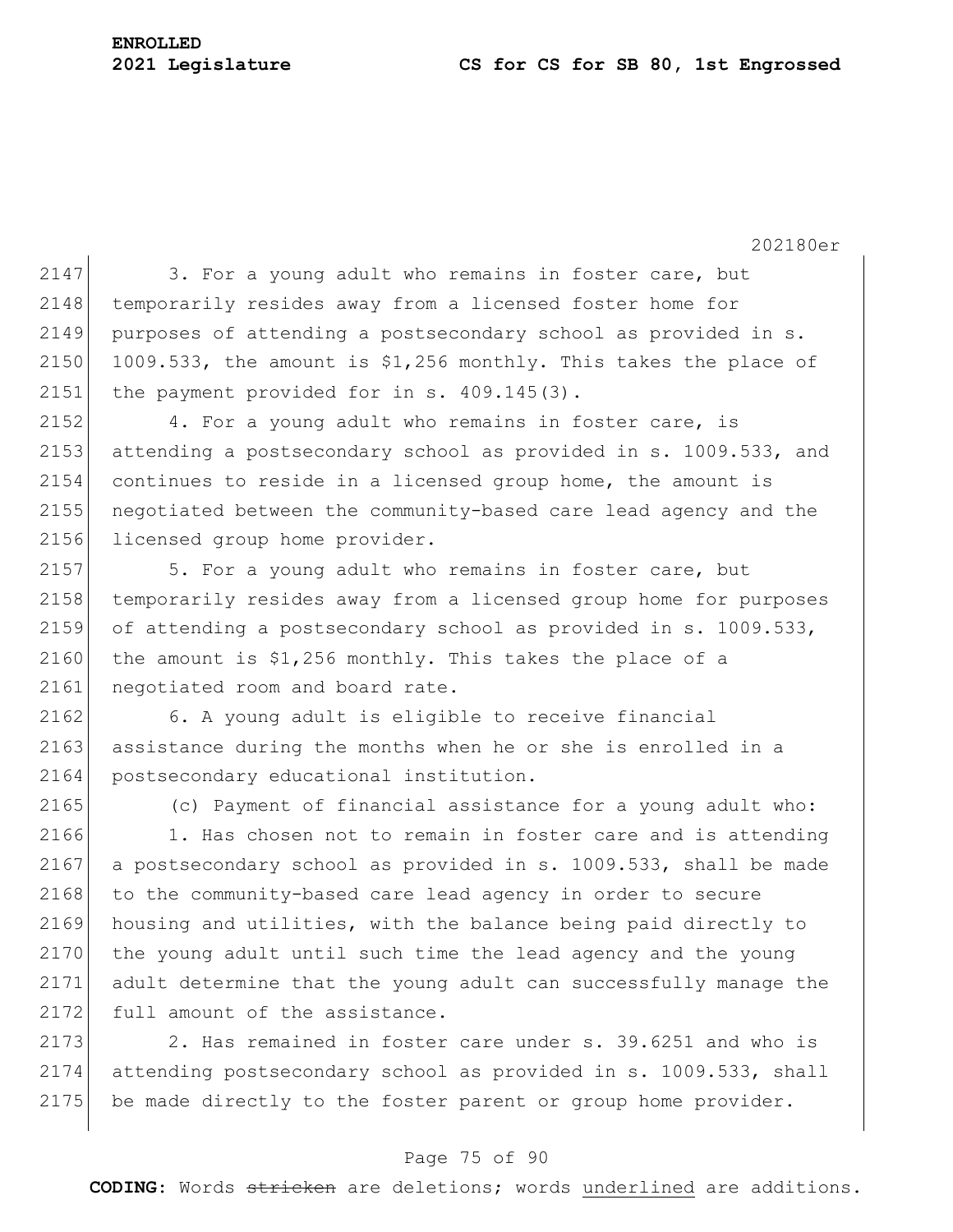202180er

2176 3. Community-based care lead agencies or other contracted 2177 providers are prohibited from charging a fee associated with 2178 administering the Road-to-Independence payments.

 $2179$  (d)1. The department must advertise the availability of the 2180 stipend and must provide notification of the criteria and 2181 application procedures for the stipend to children and young 2182 adults leaving, or who were formerly in, foster care; 2183 caregivers; case managers; guidance and family services 2184 counselors; principals or other relevant school administrators; 2185 and quardians ad litem.

2186 2. If the award recipient transfers from one eligible 2187 institution to another and continues to meet eligibility 2188 requirements, the award shall be transferred with the recipient.

2189 3. The department, or an agency under contract with the 2190 department, shall evaluate each Road-to-Independence award for 2191 renewal eligibility on an annual basis. In order to be eligible 2192 for a renewal award for the subsequent year, the young adult 2193 must:

2194 a. Be enrolled for or have completed the number of hours, 2195 or the equivalent, to be considered a full-time student under 2196 subparagraph (a)4., unless the young adult qualifies for an 2197 exception under subparagraph (a) 4.

2198 b. Maintain standards of academic progress as defined by 2199 the education institution, except that if the young adult's 2200 progress is insufficient to renew the award at any time during 2201 the eligibility period, the young adult may continue to be 2202 enrolled for additional terms while attempting to restore 2203 eligibility as long as progress towards the required level is 2204 maintained.

# Page 76 of 90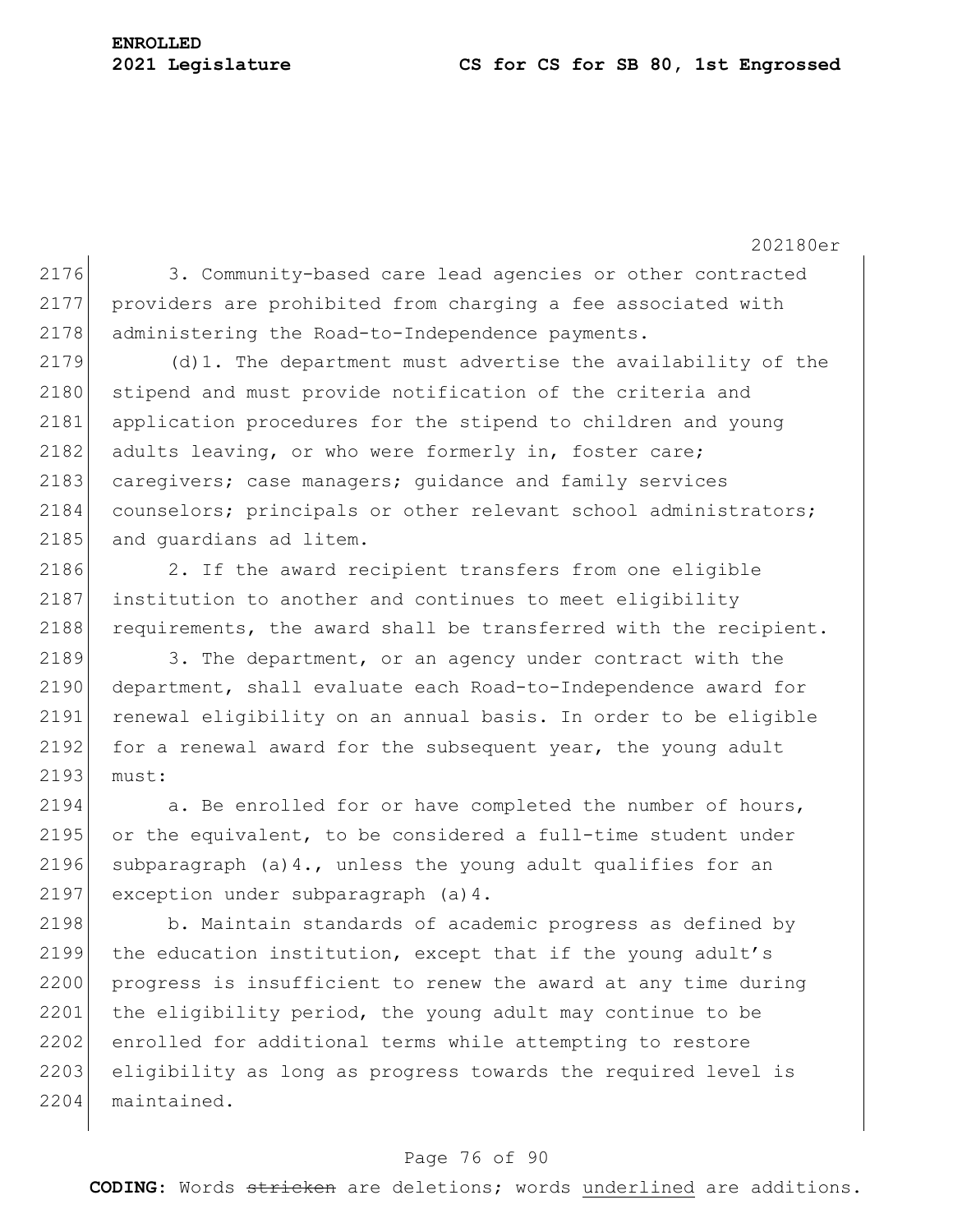# **ENROLLED**

202180er 2205 4. Funds may be terminated during the interim between an 2206 award and the evaluation for a renewal award if the department, 2207 or an agency under contract with the department, determines that 2208 the award recipient is no longer enrolled in an educational 2209 institution as described in subparagraph (a)4. or is no longer a 2210 resident of this state. 2211 5. The department, or an agency under contract with the 2212 department, shall notify a recipient who is terminated and 2213 inform the recipient of his or her right to appeal. 2214 6. An award recipient who does not qualify for a renewal 2215 award or who chooses not to renew the award may apply for 2216 reinstatement. An application for reinstatement must be made 2217 before the young adult reaches 23 years of age. In order to be  $2218$  eligible for reinstatement, the young adult must meet the 2219 eligibility criteria and the criteria for award renewal for the 2220 program. 2221 (3) AFTERCARE SERVICES.— 2222 (a)1. Aftercare services are available to a young adult who 2223 has reached 18 years of age but is not yet 23 years of age and 2224 is:  $2225$  a.  $1.$  Not in foster care. 2226 b.2. Temporarily not receiving financial assistance under 2227 subsection (2) to pursue postsecondary education. 2228 2. Subject to available funding, aftercare services as 2229 specified in subparagraph (b)8. are also available to a young 2230 adult who is between the ages of 18 and 22, is receiving 2231 financial assistance under subsection (2), is experiencing an 2232 emergency situation, and whose resources are insufficient to 2233 | meet the emergency situation. Such assistance shall be in

#### Page 77 of 90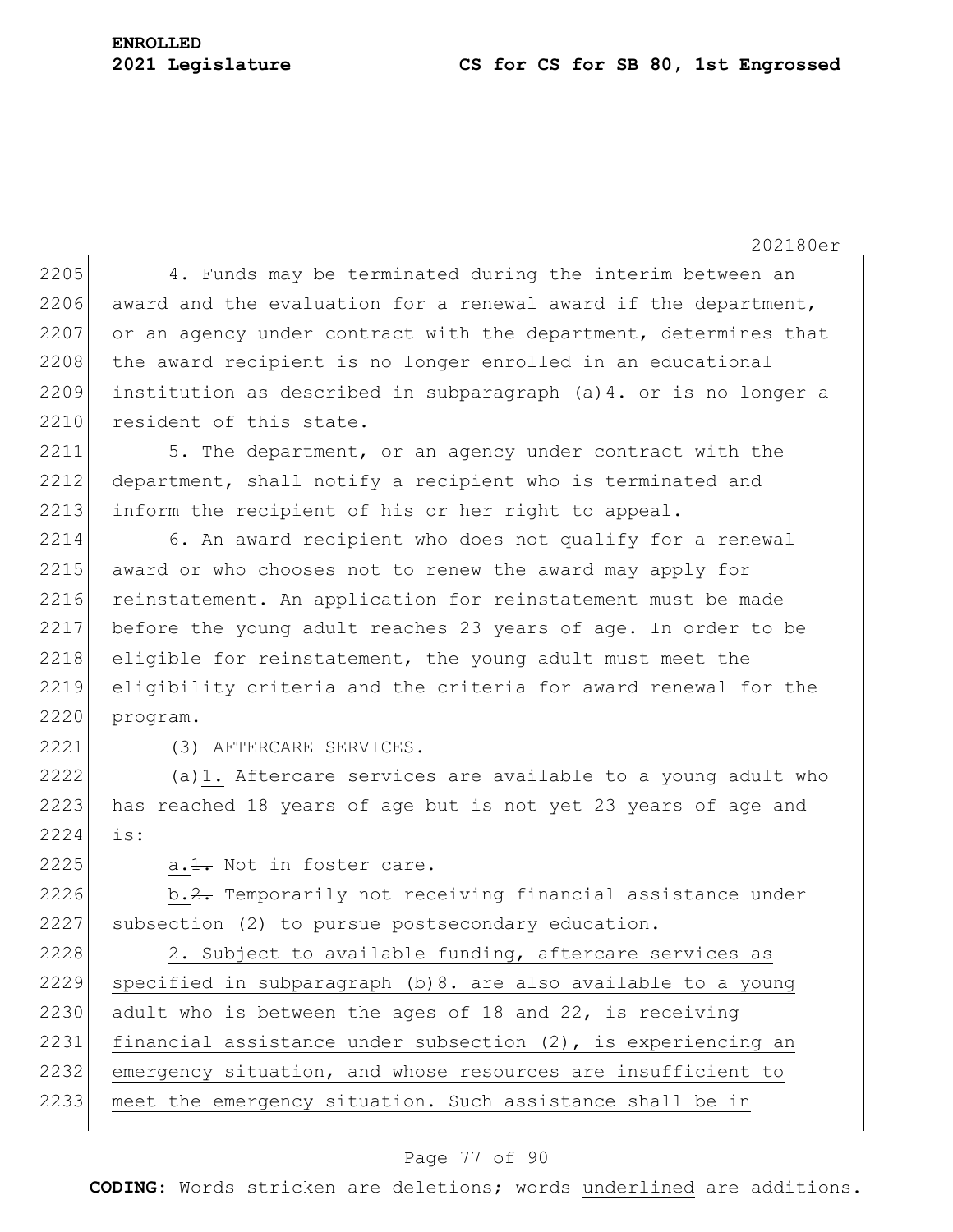202180er 2234 addition to any amount specified in paragraph  $(2)$  (b). 2235 (b) Aftercare services include, but are not limited to, the 2236 following: 2237 1. Mentoring and tutoring. 2238 2. Mental health services and substance abuse counseling. 2239 3. Life skills classes, including credit management and 2240 preventive health activities. 2241 4. Parenting classes. 2242 5. Job and career skills training. 2243 6. Counselor consultations. 2244 7. Temporary financial assistance for necessities, 2245 including, but not limited to, education supplies, 2246 transportation expenses, security deposits for rent and 2247 utilities, furnishings, household goods, and other basic living 2248 expenses. 2249 8. Temporary financial assistance to address emergency 2250 situations, including, but not limited to, automobile repairs or 2251 large medical expenses. 2252 9.8. Financial literacy skills training under pursuant to  $2253$  s. 39.6035(1)(c). 2254 2255 The specific services to be provided under this paragraph shall 2256 be determined by an assessment of the young adult and may be 2257 provided by the community-based care provider or through 2258 referrals in the community. 2259 (c) Temporary assistance provided to prevent homelessness 2260 shall be provided as expeditiously as possible and within the 2261 limitations defined by the department. 2262 (4) APPEALS PROCESS.-

# Page 78 of 90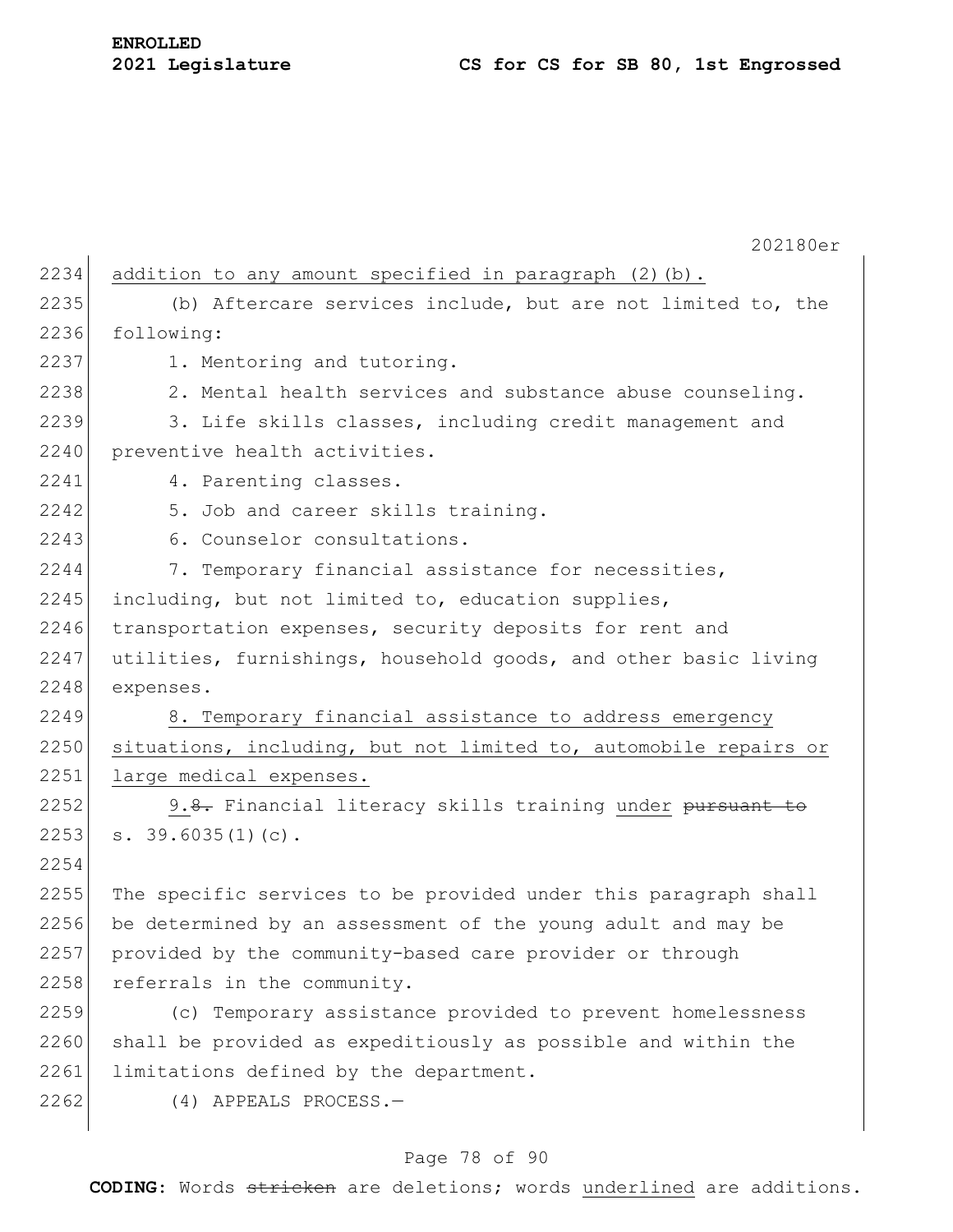202180er  $2263$  (a) The department shall have a procedure by which a young 2264 adult may appeal the department's refusal to provide Road-to-2265 Independence Program services or support, or the termination of 2266 such services or support if funds for such services or support 2267 are available.

2268 (b) The appeal procedure must be readily accessible to 2269 young adults, must provide for timely decisions, and must 2270 provide for an appeal to the department. The decision of the 2271 department constitutes final agency action and is reviewable by 2272 the court as provided in  $s. 120.68$ .

2273 (5) DEPARTMENT RESPONSIBILITIES <del>PORTABILITY</del>.

2274 (a) The services provided under this section are portable 2275 across county lines and between community-based care lead 2276 agencies.

2277 1.  $\left( \frac{a}{a} \right)$  The service needs that are identified in the original 2278 or updated transition plan under, pursuant to s. 39.6035 must, 2279  $\rightarrow$  shall be provided by the lead agency where the young adult is 2280 currently residing but shall be funded by the lead agency that 2281  $\overline{w}$  who initiated the transition plan.

2282 2.  $\leftarrow$  2.  $\leftarrow$  The lead agency with primary case management 2283 responsibilities shall provide maintenance payments, case 2284 planning, including a written description of all services that 2285 will assist a child 16 years of age or older in preparing for  $2286$  the transition from care to independence, as well as regular 2287 case reviews that conform with all federal scheduling and 2288 content requirements, for all children in foster care who are 2289 placed or visiting out-of-state.

2290 (b) Each community-based care lead agency shall at least 2291 annually attempt to contact each young adult who has aged out of

# Page 79 of 90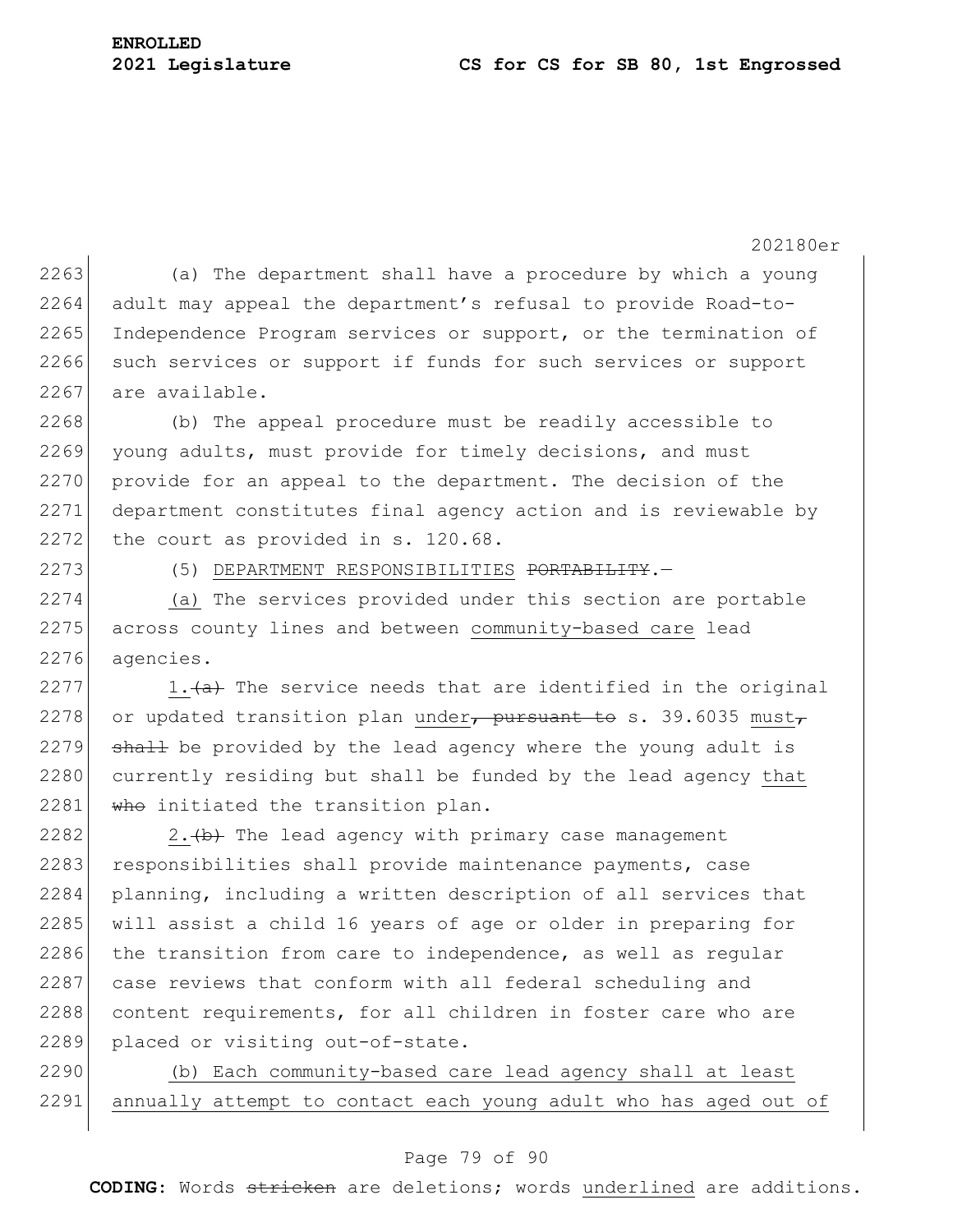2292 foster care, who is potentially eligible for continuing care 2293 under s. 39.6251 or for the services available under this 2294 section, and who is not participating in any of these services.  $2295$  Through this contact, the lead agency shall communicate the 2296 continued availability of these programs and the services of the 2297 Office of Continuing Care established under s. 414.56. The lead 2298 agency shall also inquire into the young adult's needs and refer 2299 him or her to other programs that may be of assistance. 2300 (c) Each community-based care lead agency must offer

2301 services for intensive independent living development for young 2302 adults who have aged out of foster care and have the greatest 2303 deficits in life skills.

2304 (6) ACCOUNTABILITY.—The department shall develop outcome 2305 measures for the program and other performance measures in order 2306 to maintain oversight of the program. No later than January 31 2307 of each year, the department shall prepare a report on the 2308 outcome measures and the department's oversight activities and 2309 submit the report to the President of the Senate, the Speaker of 2310 the House of Representatives, and the committees with 2311 jurisdiction over issues relating to children and families in 2312 the Senate and the House of Representatives. The report must 2313 include:

2314 (a) An analysis of performance on the outcome measures 2315 developed under this section reported for each community-based 2316 care lead agency and compared with the performance of the 2317 department on the same measures.

2318 (b) A description of the department's oversight of the 2319 program, including, by lead agency, any programmatic or fiscal 2320 deficiencies found, corrective actions required, and current

#### Page 80 of 90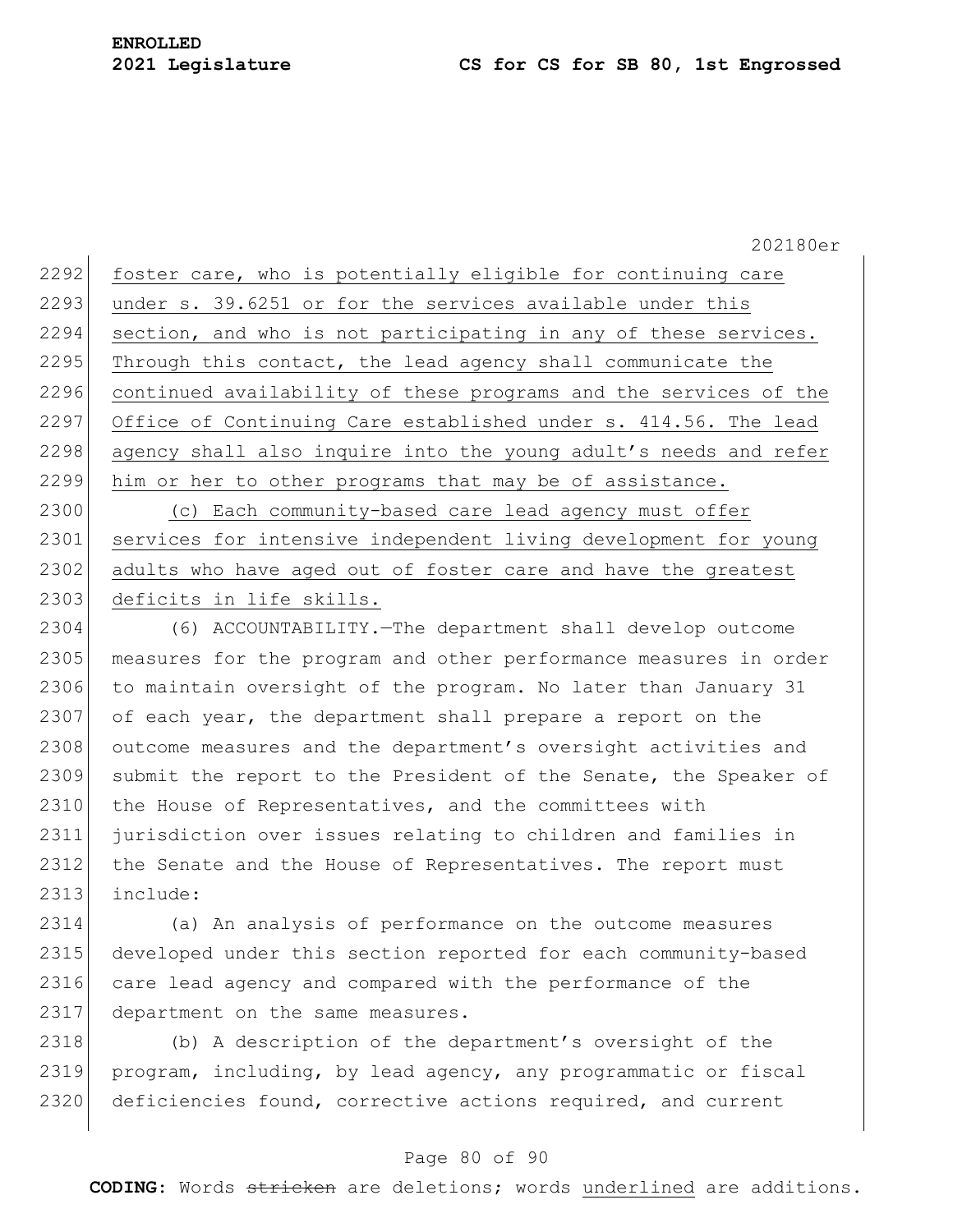2321 status of compliance. 2322 (c) Any rules adopted or proposed under this section since 2323 the last report. For the purposes of the first report, any rules 2324 adopted or proposed under this section must be included. 2325 (7) INDEPENDENT LIVING SERVICES ADVISORY COUNCIL.—The 2326 secretary shall establish the Independent Living Services 2327 Advisory Council for the purpose of reviewing and making 2328 recommendations concerning the implementation and operation of 2329 the provisions of s. 39.6251 and the Road-to-Independence 2330 Program. The advisory council shall function as specified in 2331 this subsection until the Legislature determines that the 2332 advisory council can no longer provide a valuable contribution 2333 to the department's efforts to achieve the goals of the services  $2334$  designed to enable a young adult to live independently. 2335 (a) The advisory council shall assess the implementation 2336 and operation of the Road-to-Independence Program and advise the 2337 department on actions that would improve the ability of the 2338 these Road-to-Independence Program services to meet the 2339 established goals. The advisory council shall keep the 2340 department informed of problems being experienced with the 2341 services, barriers to the effective and efficient integration of 2342 services and support across systems, and successes that the  $2343$  system of services has achieved. The department shall consider, 2344 but is not required to implement, the recommendations of the 2345 advisory council.

2346 (b)1. The advisory council shall report to the secretary on 2347 the status of the implementation of the Road-to-Independence 2348 Program, efforts to publicize the availability of the Road-to-2349 Independence Program, the success of the services under the

#### Page 81 of 90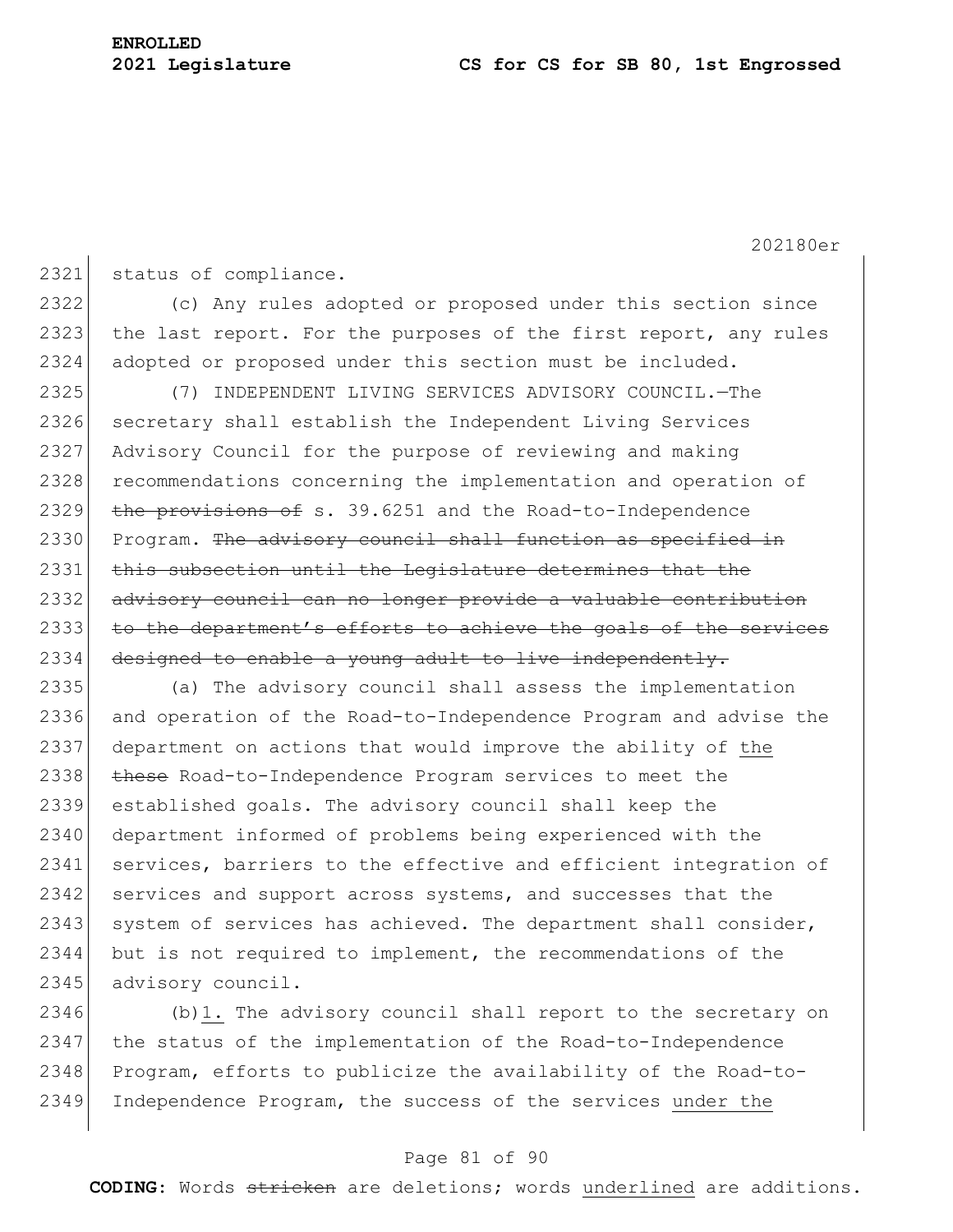2350 program, problems identified with the program, and 2351 recommendations for department or legislative action, and the 2352 department's implementation of the recommendations contained in 2353 the Independent Living Services Integration Workgroup Report 2354 submitted to the appropriate substantive committees of the 2355 Legislature by December 31, 2013.

2356 2. The department shall submit a report by December 31 of 2357 each year to the Governor, the President of the Senate, and the 2358 Speaker of the House of Representatives which includes a summary  $2359$  of the factors reported on by the council and identifies the 2360 recommendations of the advisory council and the department's 2361 response either describes the department's actions to implement 2362 the recommendations or provides the department's rationale for 2363 not implementing the recommendations. The report must also 2364 include the most recent data regarding the status of and 2365 outcomes for young adults who turned 18 years of age while in 2366 foster care, relating to education, employment, housing, 2367 financial, transportation, health and well-being, and 2368 connections, and an analysis of such data and outcomes.

2369 (c) Members of the advisory council shall be appointed by  $2370$  the secretary of the department. The membership of the advisory 2371 council must include, at a minimum, young adults who receive 2372 services and funding through the Road-to-Independence Program, 2373 representatives from the headquarters and regional offices of 2374 the department of Children and Families, community-based care 2375 lead agencies, the Department of Juvenile Justice, the 2376 Department of Economic Opportunity, the Department of Education, 2377 the Agency for Health Care Administration, the State Youth 2378 Advisory Board, CareerSource Florida, Inc., the Statewide

#### Page 82 of 90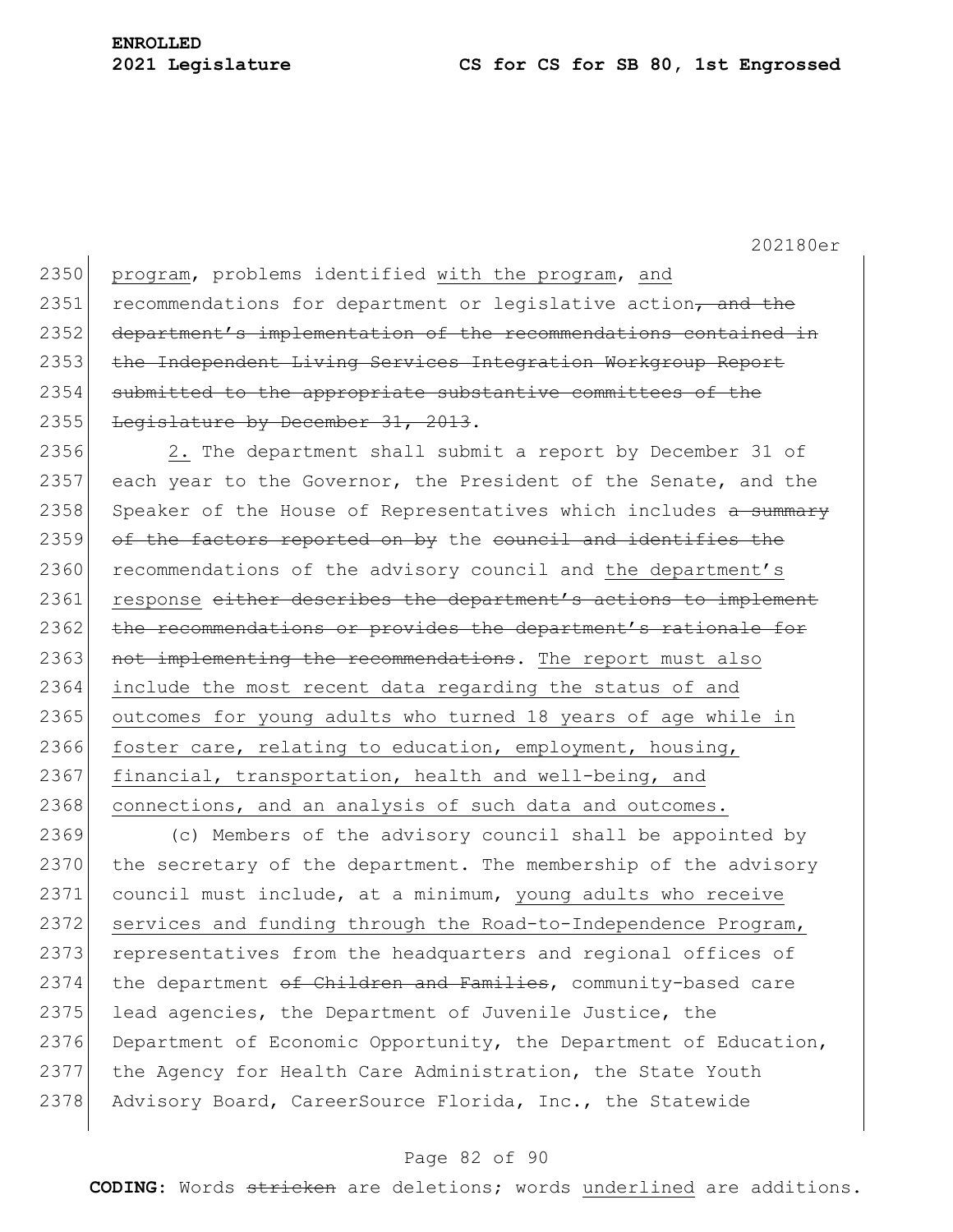202180er 2379 Guardian Ad Litem Office, foster parents, recipients of services 2380 and funding through the Road-to-Independence Program, and 2381 advocates for children in care. The secretary shall determine 2382 the length of the term to be served by each member appointed to 2383 the advisory council, which may not exceed 4 years. 2384 (d) The advisory council may consult with children 2385 currently in care and young adults who aged out of care 2386 regarding their needs, preferences, and concerns related to 2387 preparation for, transition to, and support during independent 2388 living. 2389 (e)  $\left(\frac{d}{d}t\right)$  The department shall provide administrative support 2390 to the Independent Living Services advisory council to 2391 accomplish its assigned tasks. The advisory council shall be 2392 afforded access to all appropriate data from the department, 2393 each community-based care lead agency, and other relevant 2394 agencies in order to accomplish the tasks set forth in this 2395 section. The data collected may not include any information that 2396 would identify a specific child or young adult. 2397 (e) The advisory council report required under paragraph  $2398$  (b) must include an analysis of the system of independent living 2399 transition services for young adults who reach 18 years of age 2400 while in foster care before completing high school or its 2401 equivalent and recommendations for department or legislative 2402 action. The council shall assess and report on the most 2403 effective method of assisting these young adults to complete 2404 high school or its equivalent by examining the practices of 2405 other states.

2406 (8) PERSONAL PROPERTY.—Property acquired on behalf of a 2407 young adult in this program shall become the personal property

#### Page 83 of 90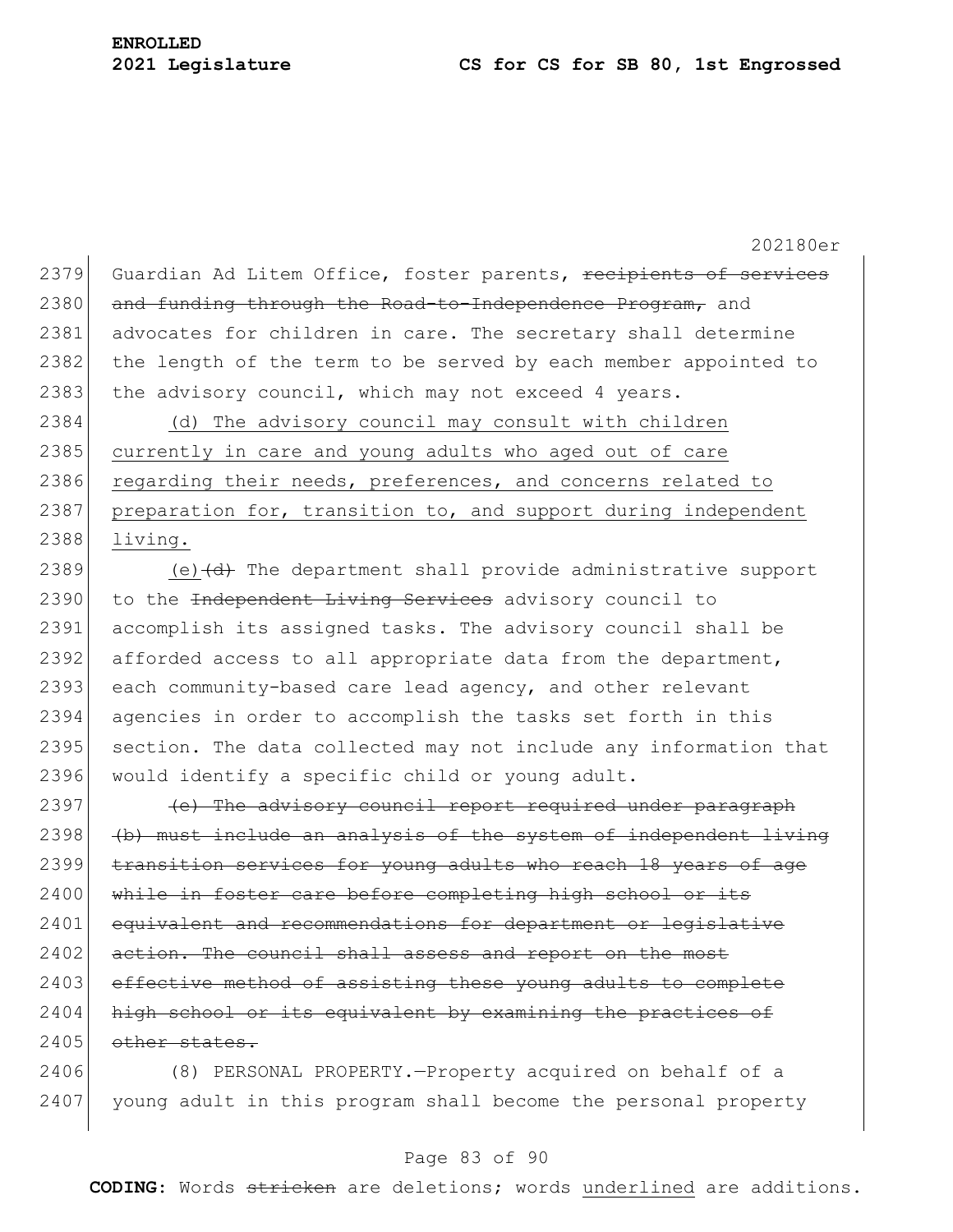202180er  $2408$  of the young adult and is not subject to the requirements of 2409 chapter 273 relating to state-owned tangible personal property. 2410 Such property continues to be subject to applicable federal 2411 laws. 2412 (9) FINANCIAL ASSISTANCE FOR YOUNG ADULTS RECEIVING 2413 SERVICES.-Financial awards to young adults receiving services 2414 under subsections (2) and (3) and s. 39.6251 may be disregarded 2415 for purposes of determining the eligibility for, or the amount 2416 of, any other federal or federally supported assistance for 2417 which the department is required to determine eligibility for 2418 the program. 2419 (10) MEDICAL ASSISTANCE FOR YOUNG ADULTS FORMERLY IN CARE. 2420 The department or community-based care lead agency shall 2421 document that eligible young adults are enrolled in Medicaid 2422 under s. 409.903(4). 2423 (11) RULEMAKING.—The department shall adopt rules to 2424 administer this section. 2425 Section 17. Section 409.14515, Florida Statutes, is created 2426 to read: 2427 409.14515 Independent living preparation.—The department 2428 shall assist children who are in foster care in making the 2429 transition to independent living and self-sufficiency as adults. 2430 To support opportunities for participation in age-appropriate 2431 life skills activities, the department shall: 2432 (1) Identify important life skills that children in out-of-2433 home care should acquire. 2434 (2) Develop a list of age-appropriate activities and 2435 responsibilities useful for the development of specific life 2436 skills for use by children and their caregivers. The age-

# Page 84 of 90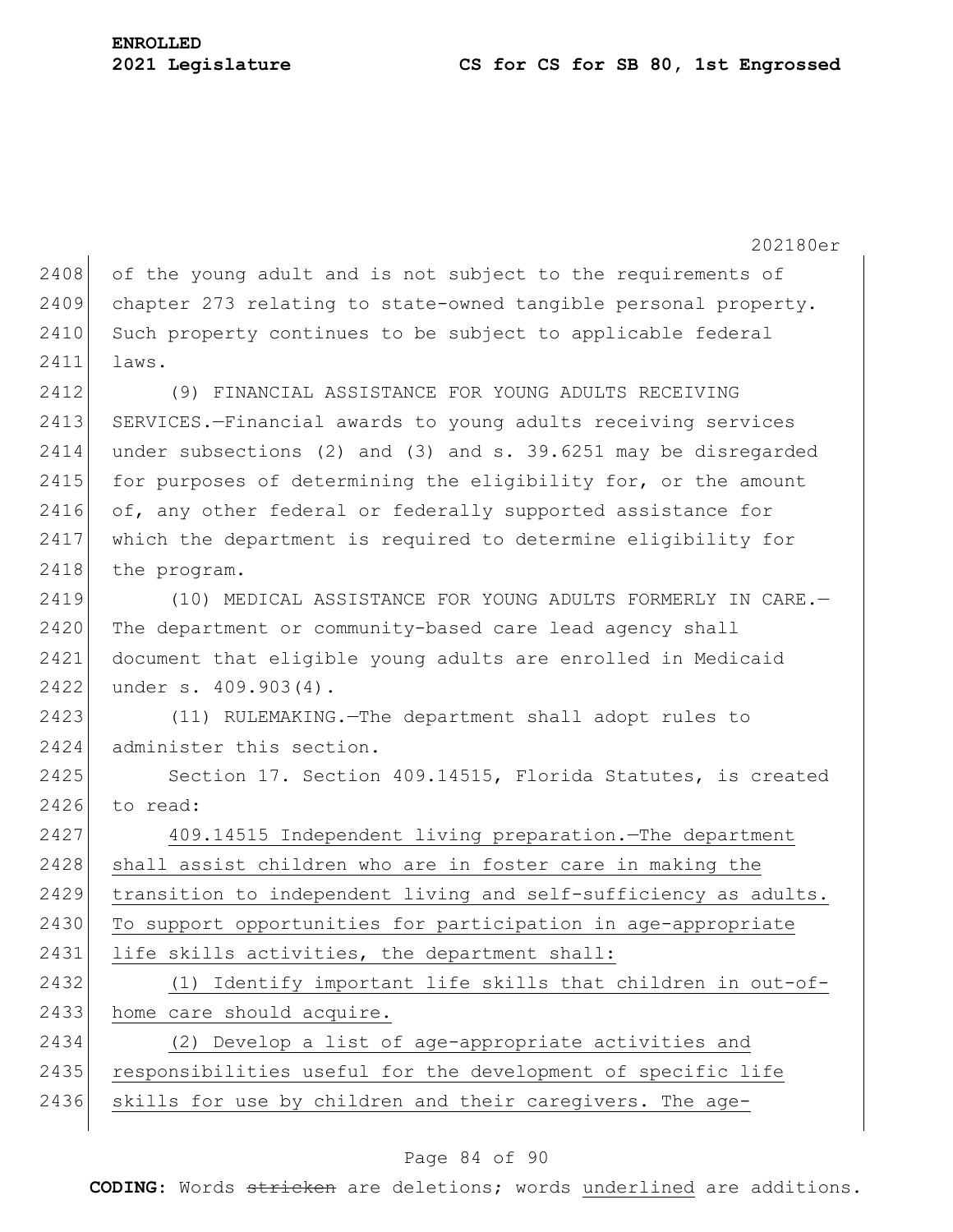|      | 202180er                                                        |
|------|-----------------------------------------------------------------|
| 2437 | appropriate activities must address specific topics tailored to |
| 2438 | the needs of each child's developmental stage. For older youth, |
|      | the list of age-appropriate activities must include, but is not |
|      | limited to, informing the youth of available independent living |
|      | services and community resources and how to apply for such      |
|      | services.                                                       |
|      | (3) Design and disseminate training for caregivers related      |
|      | to building needed life skills. The training must include       |
|      | components that address the challenges of children in foster    |
|      | care in transitioning to adulthood and information on programs  |
|      | for children who are aging out of care under ss. 414.56 and     |
|      | 409.1451, high school completion, applications for financial    |
|      | assistance for higher education, vocational school              |
|      | opportunities, supporting education, and employment             |
|      | opportunities.                                                  |
|      | (4) Beginning after the child's 13th birthday, regularly        |
|      | assess the degree of life skills acquisition by each child. The |
|      | department shall share the results of the assessments with the  |
|      | caregiver and support the caregiver in creating, implementing,  |
|      | monitoring, and revising plans as necessary to address the      |
|      | child's life skills deficits, if any.                           |
|      | (5) Provide opportunities for children in foster care to        |
|      | interact with qualified, trained mentors who are committed to   |
|      | engaging reliably with the child long-term.                     |
|      | (6) Develop and implement procedures for children of            |
|      | sufficient age and understanding to directly access and manage  |
|      | the personal allowance they receive from the department.        |
|      | Section 18. Subsection (4) of section 409.1454, Florida         |
|      | Statutes, is amended to read:                                   |
|      |                                                                 |

# Page 85 of 90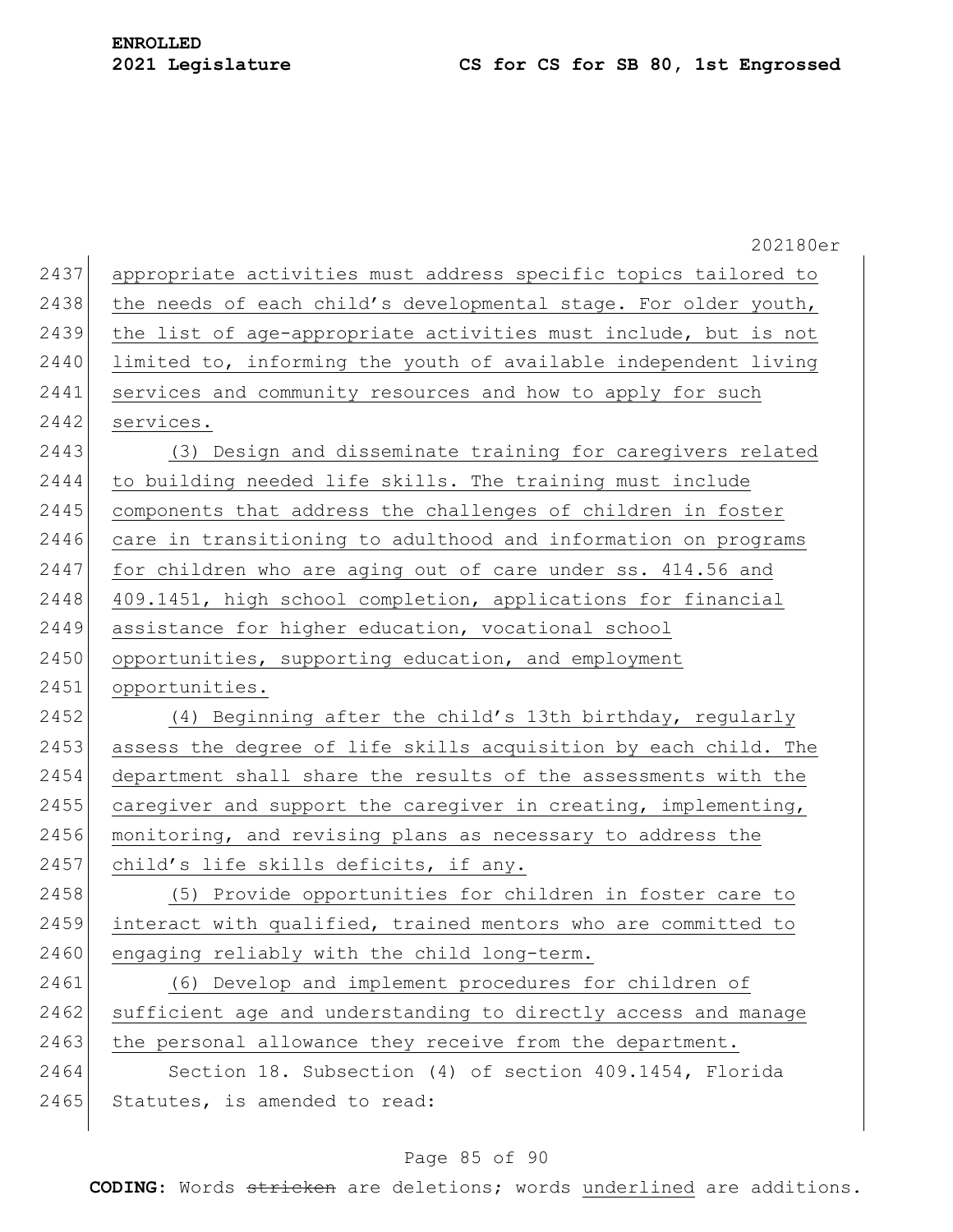|      | 202180er                                                         |
|------|------------------------------------------------------------------|
| 2466 | 409.1454 Motor vehicle insurance and driver licenses for         |
| 2467 | children in care.-                                               |
| 2468 | (4) Payment shall be made to eligible recipients in the          |
| 2469 | order of eligibility until available funds are exhausted. If a   |
| 2470 | child determined to be eligible reaches permanency status or     |
| 2471 | turns 18 years of age, the program may pay for that child to     |
| 2472 | complete a driver education program and obtain a driver license  |
| 2473 | for up to 6 months after the date the child reaches permanency   |
| 2474 | status or 6 months after the date the child turns 18 years of    |
| 2475 | age. A child continuing in care under s. 39.6251, or who was in  |
| 2476 | licensed care when the child reached 18 years of age and is      |
| 2477 | currently receiving postsecondary education services and support |
| 2478 | under s. $409.1451(2)$ , may be eligible to have the costs of    |
| 2479 | licensure and costs incidental to licensure paid if the child    |
| 2480 | demonstrates that such costs are creating barriers for obtaining |
| 2481 | employment or completing educational goals.                      |
| 2482 | Section 19. Paragraph (a) of subsection (1) of section           |
| 2483 | 409.988, Florida Statutes, is amended to read:                   |
| 2484 | 409.988 Community-based care lead agency duties; general         |
| 2485 | provisions.-                                                     |
| 2486 | (1) DUTIES. - A lead agency:                                     |
| 2487 | $(a) 1.$ Shall serve:                                            |
| 2488 | a. All children referred as a result of a report of abuse,       |
| 2489 | neglect, or abandonment to the department's central abuse        |
| 2490 | hotline, including, but not limited to, children who are the     |
| 2491 | subject of verified reports and children who are not the subject |
| 2492 | of verified reports but who are at moderate to extremely high    |
| 2493 | risk of abuse, neglect, or abandonment, as determined using the  |
| 2494 | department's risk assessment instrument, regardless of the level |

# Page 86 of 90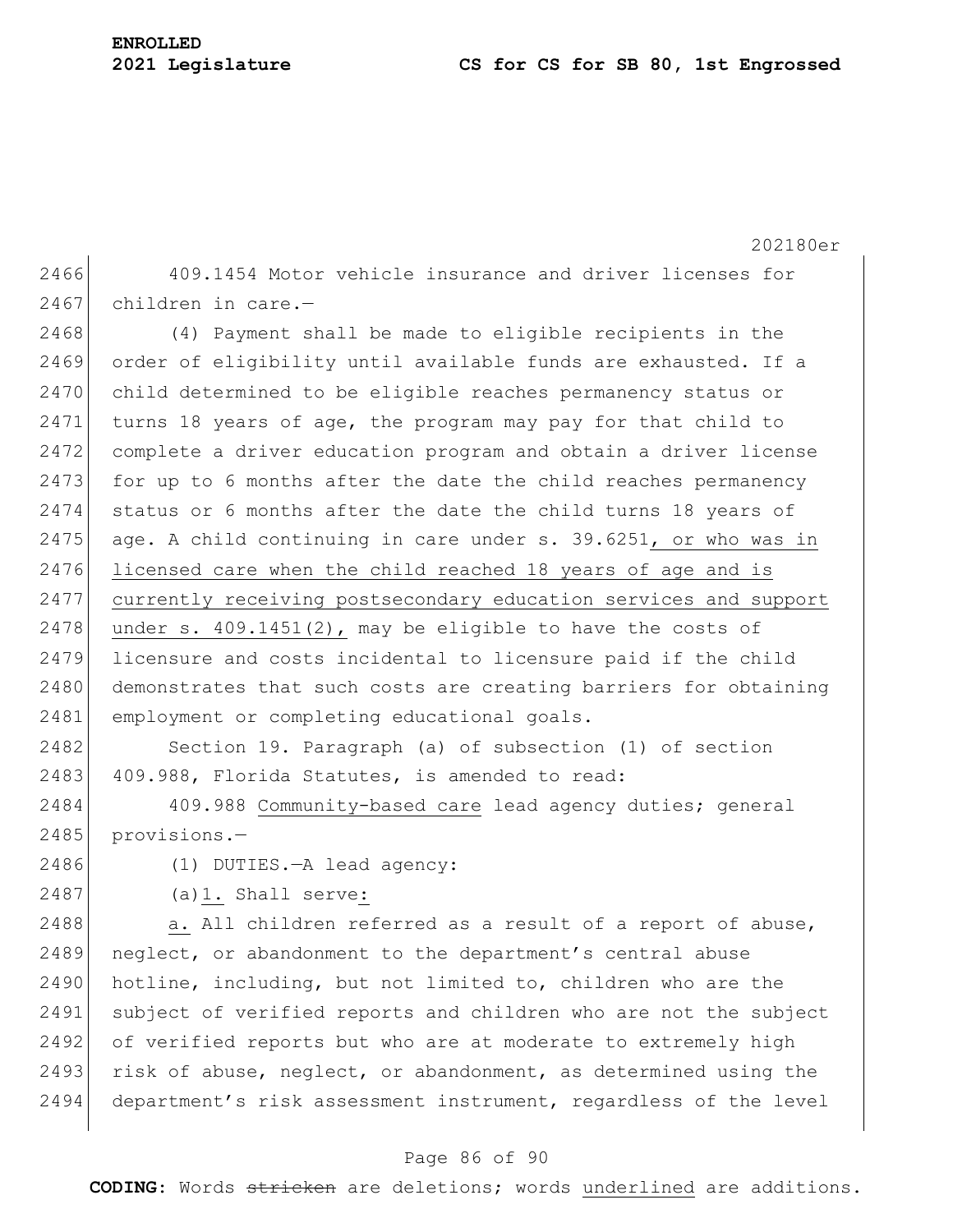202180er 2495 of funding allocated to the lead agency by the state if all 2496 related funding is transferred. 2497 b. Children who were adopted from the child welfare system 2498 and whose families require post-adoption supports. 2499 2. The lead agency May also serve children who have not 2500 been the subject of reports of abuse, neglect, or abandonment, 2501 but who are at risk of abuse, neglect, or abandonment, to 2502 prevent their entry into the child protection and child welfare 2503 system. 2504 Section 20. Section 414.56, Florida Statutes, is created to 2505 read: 2506 414.56 Office of Continuing Care.—The department shall 2507 establish an Office of Continuing Care to ensure young adults 2508 who age out of the foster care system between 18 and 21 years of 2509 age, or 22 years of age with a documented disability, have a 2510 point of contact until the young adult reaches the age of 26 in 2511 order to receive ongoing support and care coordination needed to 2512 achieve self-sufficiency. Duties of the office include, but are 2513 not limited to: 2514 (1) Informing young adults who age out of the foster care 2515 system of the purpose of the office, the types of support the 2516 office provides, and how to contact the office. 2517 (2) Serving as a direct contact to the young adult in order 2518 to provide information on how to access services to support the 2519 young adult's self-sufficiency, including, but not limited to, 2520 food assistance, behavioral health services, housing, Medicaid, 2521 and educational services. 2522 (3) Assisting in accessing services and supports for the 2523 young adult to attain self-sufficiency, including, but not

### Page 87 of 90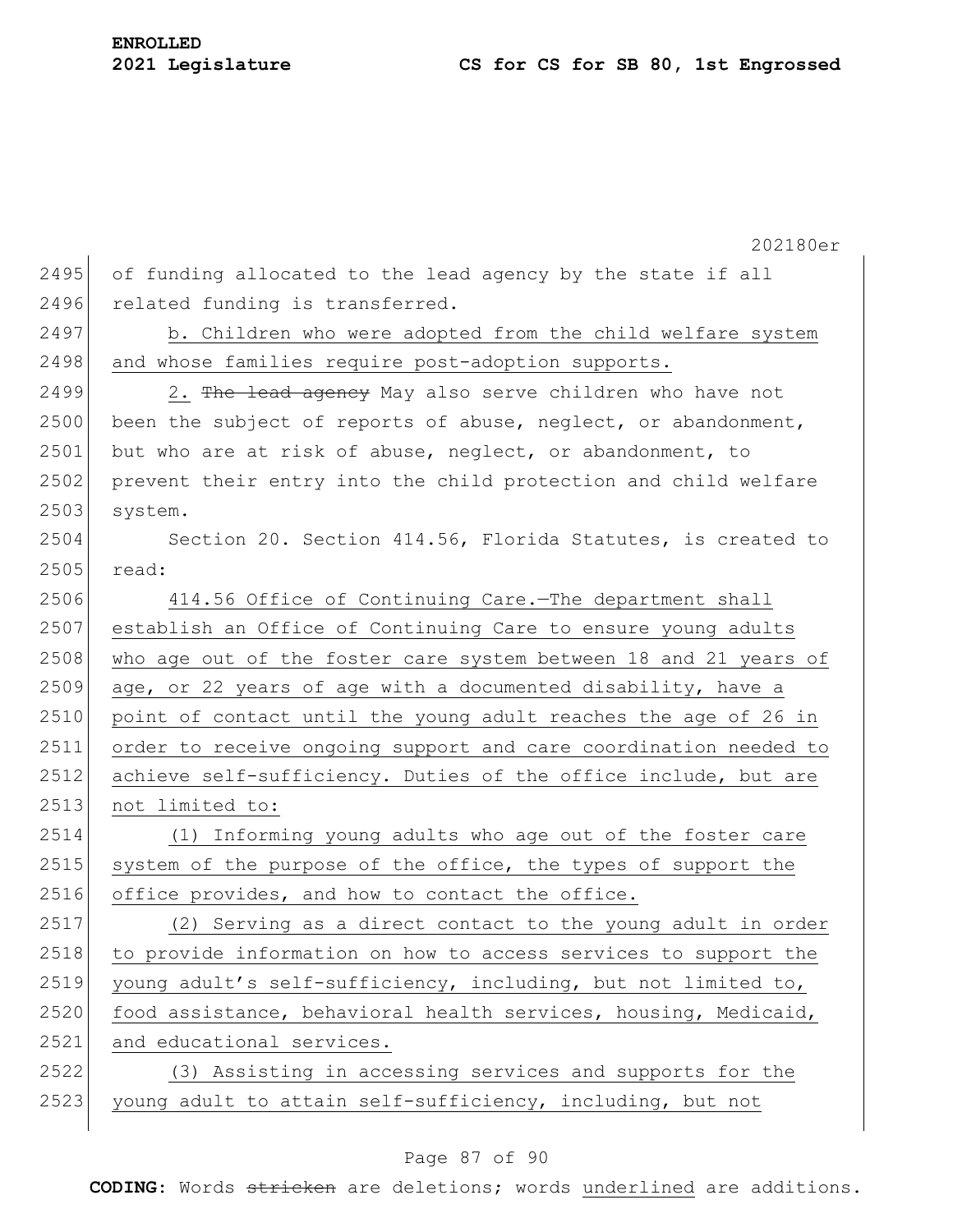|      | 202180er                                                         |
|------|------------------------------------------------------------------|
| 2524 | limited to, completing documentation required to apply for       |
| 2525 | services.                                                        |
| 2526 | (4) Collaborating with community-based care lead agencies        |
| 2527 | to identify local resources that can provide support to young    |
| 2528 | adults served by the office and to assist young adults in        |
| 2529 | accessing these supports.                                        |
| 2530 | Section 21. The Florida Institute for Child Welfare              |
| 2531 | established under s. 1004.615, Florida Statutes, shall:          |
| 2532 | (1) (a) Evaluate the effectiveness of the state's efforts to     |
| 2533 | assist youth in foster care in developing life skills to become  |
| 2534 | self-sufficient adults. The Florida Institute for Child Welfare  |
| 2535 | shall consult with the Institute for Food and Agricultural       |
| 2536 | Services Extension Program at the University of Florida in       |
| 2537 | conducting its evaluation.                                       |
| 2538 | (b) The evaluation shall, at a minimum:                          |
| 2539 | 1. Describe current requirements for caregivers to assist        |
| 2540 | youth in acquiring life skills, the information and available    |
| 2541 | supports provided to caregivers for doing so, and the actual     |
| 2542 | level of engagement in these efforts by caregivers.              |
| 2543 | 2. Specify methods and measures used to determine if youth       |
| 2544 | have acquired or developed adequate life skills and how that     |
| 2545 | information is used to support life skills development for       |
| 2546 | individual youth.                                                |
| 2547 | 3. Describe outcomes on a statewide basis, as well as by         |
| 2548 | individual community-based care lead agency, and describe how    |
| 2549 | this information is currently being used to improve performance. |
| 2550 | 4. Identify best practices for helping youth in foster care      |
| 2551 | develop life skills and compare the state's current approach to  |
| 2552 | the best practices.                                              |

# Page 88 of 90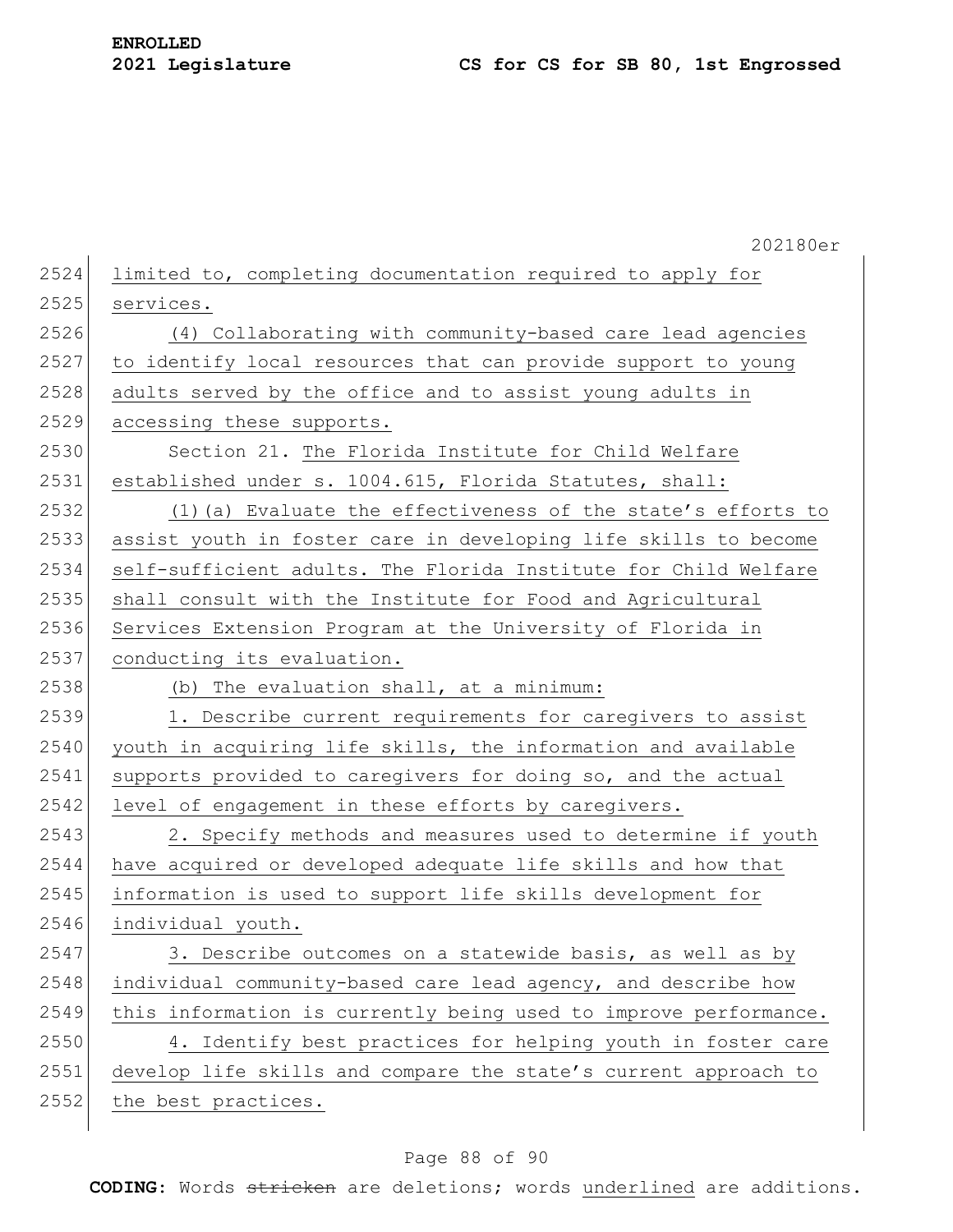202180er 2553 5. Specify any barriers that may prevent youth from 2554 becoming self-sufficient. 2555 6. Evaluate whether the state's current approach to helping 2556 youth in foster care develop life skills is adequate, and 2557 recommend any changes to enhance the effectiveness of the 2558 state's approach to prepare youth for self-sufficiency. Any 2559 recommendations must prioritize maintaining the state's current 2560 approach of primarily relying on caregivers to assist youth in 2561 developing life skills, and recommend that such efforts be part 2562 of everyday life experiences to the extent possible. However, 2563 such recommendations may also include additional options for 2564 achieving the goal of effectively preparing youth for self-2565 sufficiency. 2566 7. Include the input of youth who are currently in foster 2567 care and youth who were previously in foster care. The Florida 2568 Institute for Child Welfare shall attempt to interview youth who 2569 are currently in foster care and youth who were previously in 2570 foster care on their experiences with the state's approach to 2571 preparing them for adulthood, whether the life skills provided  $2572$  were age appropriate or helpful, and what recommendations they 2573 have to improve the state's approach in preparing youth in 2574 foster care for adulthood. 2575 (c) The Florida Institute for Child Welfare shall submit 2576 its evaluation by November 1, 2022, to the Governor, the 2577 President of the Senate, and the Speaker of the House of 2578 Representatives. 2579 (2)(a) Analyze permanency outcomes in the state. The  $2580$  analysis shall include, at a minimum, all of the following: 2581 1. The frequency of permanency outcomes, both long-term and

# Page 89 of 90